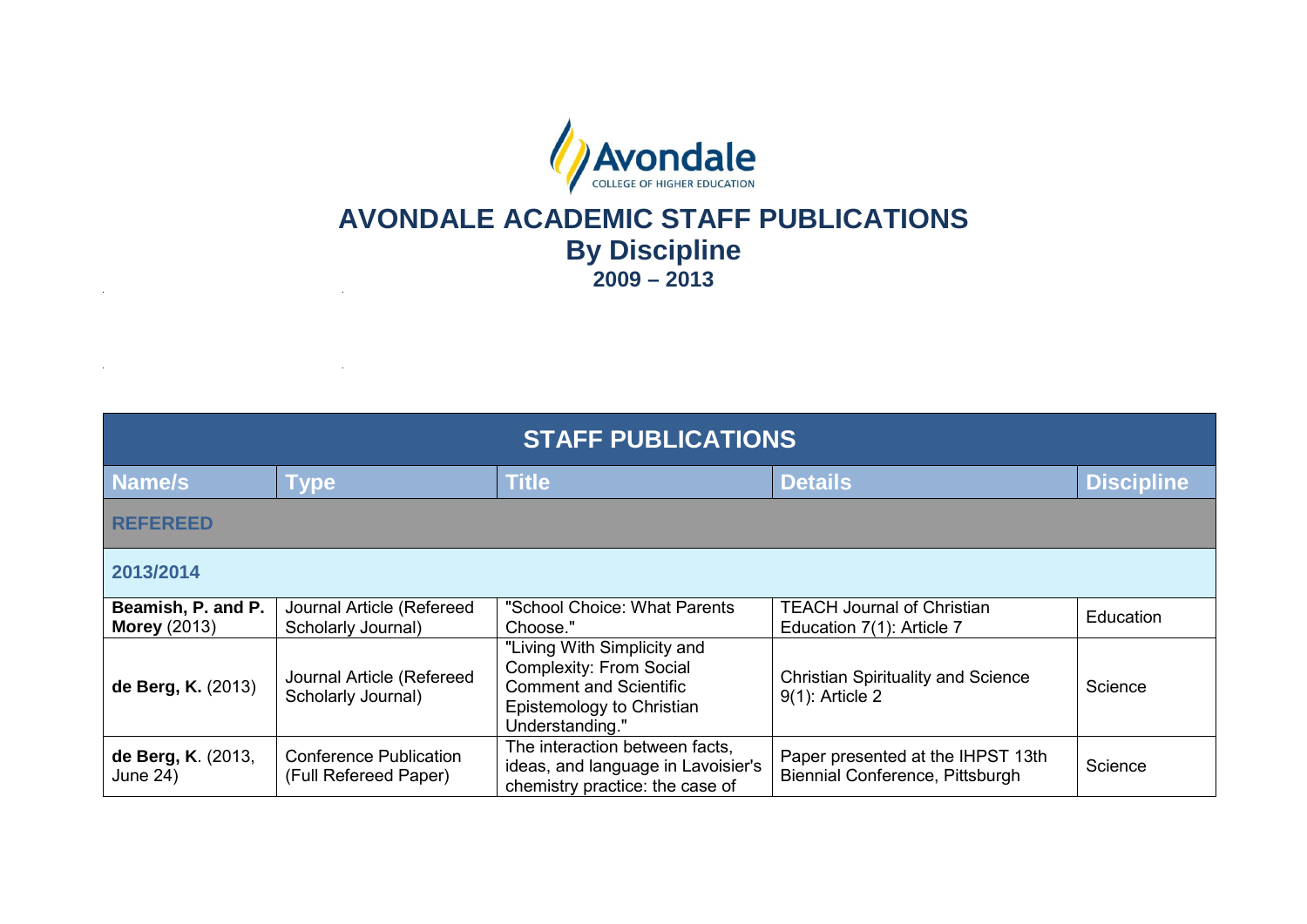| <b>STAFF PUBLICATIONS</b>                                                                         |                                                               |                                                                                                                                                                         |                                                                   |                        |
|---------------------------------------------------------------------------------------------------|---------------------------------------------------------------|-------------------------------------------------------------------------------------------------------------------------------------------------------------------------|-------------------------------------------------------------------|------------------------|
| <b>Name/s</b>                                                                                     | Type                                                          | <b>Title</b>                                                                                                                                                            | <b>Details</b>                                                    | <b>Discipline</b>      |
| <b>REFEREED</b>                                                                                   |                                                               |                                                                                                                                                                         |                                                                   |                        |
|                                                                                                   |                                                               | the study of the composition of air                                                                                                                                     |                                                                   |                        |
| de Waal, K. (2013)                                                                                | Journal Article (Refereed<br>Scholarly Journal)               | The katartismos pastor                                                                                                                                                  | Ministry: International Journal for<br>Pastors, 85(11), 22-24     | Ministry &<br>Theology |
| de Waal, K. (2013)                                                                                | Journal Article (Refereed<br>Scholarly Journal)               | The Downfalls of Satan in the<br><b>Book of Revelation</b>                                                                                                              | Ministry: International Journal for<br>Pastors, 85(2), 22-24      | Ministry &<br>Theology |
| Chinnappan, M.,<br>McKenzie, B. &<br>Fitzsimmons, P.<br>(2013)                                    | <b>Journal Article (Refereed</b><br><b>Scholarly Journal)</b> | Pre-service teachers' attitudes<br>towards overseas professional<br>experience: Implications for<br>professional practice                                               | <b>Australian Journal of Teacher</b><br>Education, 38 (12), 36-54 | Education              |
| Gane, B. (2013)                                                                                   | Journal Article (Refereed<br>Scholarly Journal)               | "The Adventist School System<br>and Values Transmission."                                                                                                               | <b>TEACH Journal of Christian</b><br>Education 7(2): Article 5    | Education              |
| Herman, W. and D.<br><b>Morton (2013)</b>                                                         | Journal Article (Refereed<br>Scholarly Journal)               | "The Impact of a Physical Activity<br>Session on Year Two Students'<br><b>Subsequent Classroom</b><br>Behaviour."                                                       | <b>TEACH Journal of Christian</b><br>Education 7(1): Article 9    | Education              |
| Hinze, J. and P.<br><b>Fitzsimmons</b><br>(2013)                                                  | <b>Journal Article (Refereed</b><br><b>Scholarly Journal)</b> | "Forms, Foci and Forces: The<br><b>Need for Overseas Pre-Service</b><br><b>Teacher Professional</b><br><b>Experiences."</b>                                             | <b>TEACH Journal of Christian</b><br>Education 7(2): Article 8    | <b>Education</b>       |
| Kent, L., Morton,<br>D., Rankin, P., War,<br>E., Grant, R.,<br>Gobble, J. and<br>Diehl, H. (2013) | Journal Article (Refereed<br>Scholarly Journal)               | The effect of a low-fat, plant-<br>based lifestyle intervention (CHIP)<br>on serum HDL levels and the<br>implications for metabolic<br>syndrome status - a cohort study | <b>Nutrition &amp; Metabolism</b>                                 | Health                 |
| Kent, L., Morton,<br>D., Hurlow, T.,<br>Rankin, P., Hanna,<br>A. & Diehl, H. (2013)               | Journal Article (Refereed<br>Scholarly Journal)               | Long-term effectiveness of the<br>community-based Complete<br>Health Improvement Program<br>(CHIP) lifestyle intervention: a                                            | doi:10.1136/bmjopen-2013-003751                                   | Health                 |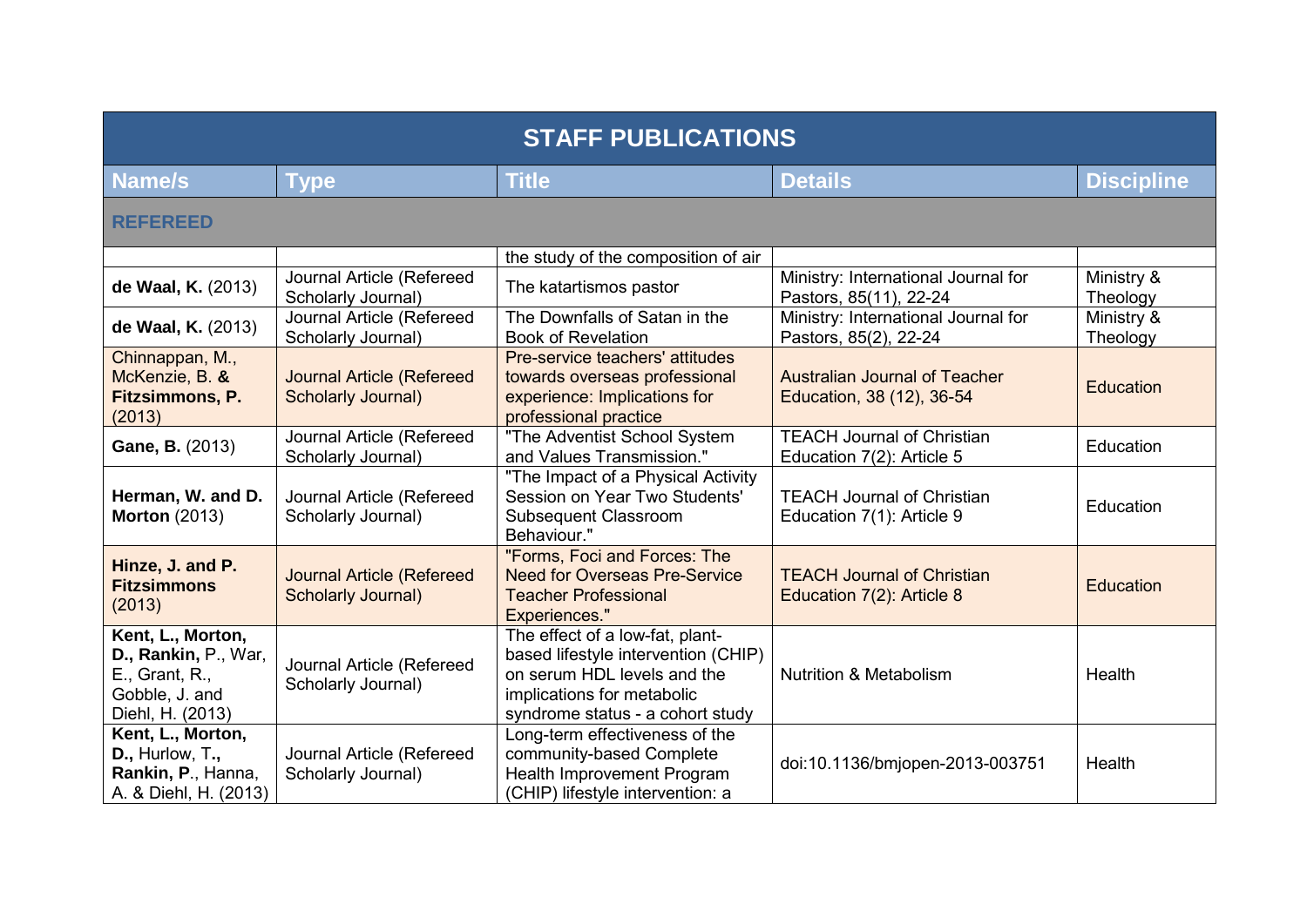| <b>STAFF PUBLICATIONS</b>                            |                                                               |                                                                                                                                                   |                                                                              |                      |  |
|------------------------------------------------------|---------------------------------------------------------------|---------------------------------------------------------------------------------------------------------------------------------------------------|------------------------------------------------------------------------------|----------------------|--|
| <b>Name/s</b>                                        | <b>Type</b>                                                   | <b>Title</b>                                                                                                                                      | <b>Details</b>                                                               | <b>Discipline</b>    |  |
| <b>REFEREED</b>                                      |                                                               |                                                                                                                                                   |                                                                              |                      |  |
| <b>Kilgour, P. (2013)</b>                            | <b>Journal Article (Refereed</b><br><b>Scholarly Journal)</b> | cohort study. BMJ, 3, e003751<br><b>Acquisition of Cultural Awareness</b><br>in Pre-Service Teachers                                              | International Journal of Innovative<br>Interdisciplinary Research, 2(2), 1-8 | <b>Education</b>     |  |
| Kilgour, P. and P.<br><b>Fitzsimmons</b><br>(2013).  | <b>Journal Article (Refereed</b><br><b>Scholarly Journal)</b> | "Reactions, Reflections and<br>Responsibility: A 'Responsive<br><b>Evaluation' of an Emerging</b><br><b>Blended eLearning Subject."</b>           | <b>TEACH Journal of Christian</b><br>Education 7(2): Article 7               | <b>Education</b>     |  |
| <b>Martin, T. (2013)</b>                             | Journal Article (Refereed<br>Scholarly Journal)               | <b>Greg Daly</b>                                                                                                                                  | Ceramics Art and Perception, 93, 16-<br>19                                   | <b>Creative Arts</b> |  |
| <b>Martin, T. (2013)</b>                             | Journal Article (Refereed<br>Scholarly Journal)               | Janet Mansfield                                                                                                                                   | Ceramics Art and Perception, 92                                              | <b>Creative Arts</b> |  |
| <b>Martin, T. (2013)</b>                             | Journal Article (Refereed<br>Scholarly Journal)               | Owen Rye                                                                                                                                          | Ceramics Art and Perception, 94, 12-<br>15                                   | <b>Creative Arts</b> |  |
| <b>Matthes, A. (2013)</b>                            | <b>Journal Article (Refereed</b><br><b>Scholarly Journal)</b> | "Navigating Educational Change:<br>A Teachers' Voyage."                                                                                           | <b>TEACH Journal of Christian</b><br>Education 7(1): Article 6               | Education            |  |
| Mitchell B. &<br>Gardner, A. (2013)                  | Journal Article (Refereed<br>Scholarly Journal)               | Addressing the need for an<br>infection prevention and control<br>framework that incoreporates the<br>role of surveillance: a discussion<br>paper | Journal of Advanced Nursing. doi:<br>10.1111/jan.12193                       | <b>Nursing</b>       |  |
| Mitchell, B. &<br>Gardner, A. (2013)                 | Journal Article (Refereed<br>Scholarly Journal)               | A model for influences on reliable<br>and valid care-associated<br>infection data. American Journal<br>of Infection Control                       | doi:<br>http://dx.doi.org/10.1016/j.ajic.2013.0<br>8.002                     | <b>Nursing</b>       |  |
| Mitchell, B.,<br>Gardner, A., &<br>Hiller, J. (2013) | Journal Article (Refereed<br>Scholarly Journal)               | Mortality and Clostridium difficile<br>infection in an Australian setting                                                                         | Journal of Advanced Nursing, 69(10),<br>2162-2171                            | <b>Nursing</b>       |  |
| Mitchell, B., F.                                     | Journal Article (Refereed                                     | "Methods to evaluate                                                                                                                              | Healthcare Infection 18: 23-30                                               | <b>Nursing</b>       |  |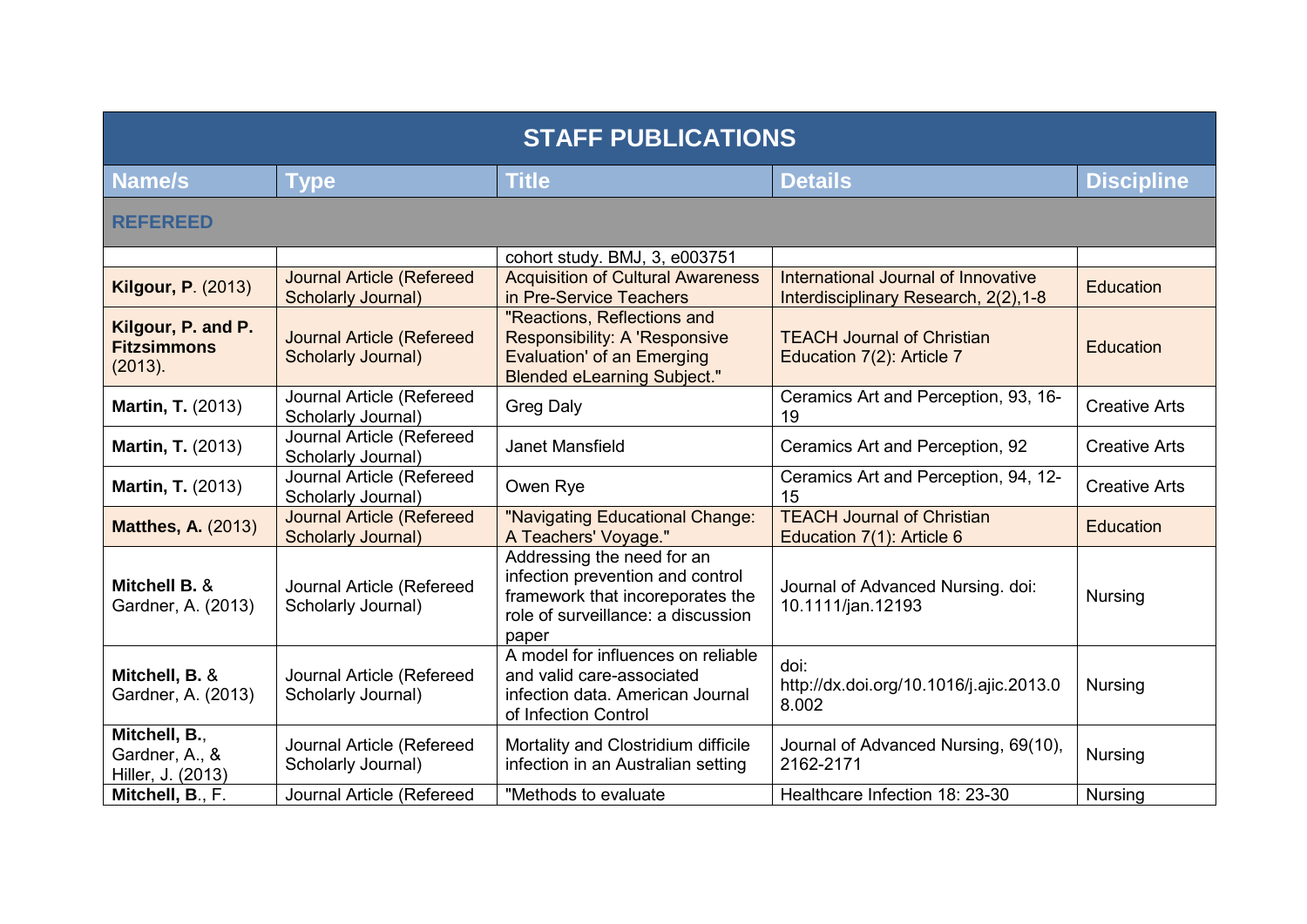| <b>STAFF PUBLICATIONS</b>                                                                               |                                                              |                                                                                                                                                                                         |                                                                                                  |                   |  |
|---------------------------------------------------------------------------------------------------------|--------------------------------------------------------------|-----------------------------------------------------------------------------------------------------------------------------------------------------------------------------------------|--------------------------------------------------------------------------------------------------|-------------------|--|
| <b>Name/s</b>                                                                                           | <b>Type</b>                                                  | <b>Title</b>                                                                                                                                                                            | <b>Details</b>                                                                                   | <b>Discipline</b> |  |
| <b>REFEREED</b>                                                                                         |                                                              |                                                                                                                                                                                         |                                                                                                  |                   |  |
| Wilson, et al. (2013)                                                                                   | Scholarly Journal)                                           | environmental cleanliness in<br>healthcare facilities."                                                                                                                                 |                                                                                                  |                   |  |
| Mitchell, B.,<br>Gardner, A.,<br>Beckingham, W. &<br>Fasugba O. (2013)                                  | Journal Article (Refereed<br>Scholarly Journal)              | Healthcare associated urinary<br>tract infections: a protocol for a<br>national point prevalence study                                                                                  | <b>Healthcare Infection</b>                                                                      | <b>Nursing</b>    |  |
| Mitchell, B.,<br>Gardner, A.,<br>Barnett, A., Hiller, J.<br>& Graves, N. (2013)                         | Journal Article (Refereed<br>Scholarly Journal)              | The prolongation of length of stay<br>because of Clostridium<br>difficileinfection                                                                                                      | American Journal of Infection Control.<br>http://dx.doi.org/10.1016/j.ajic.2013.0<br>7.006       | <b>Nursing</b>    |  |
| Mitchell, B.,<br>Dancer, S., Shaban,<br>R. & Graves,<br>N.(2013).                                       | Journal Article (Non-<br>refereed in a Scholarly<br>Journal) |                                                                                                                                                                                         | Scholarly writing, peer-review and<br>quality papers for Healthcare<br>Infection, 18(4), 131-132 | <b>Nursing</b>    |  |
| Mitchell, B., S.<br>Dancer, et al. (2013)                                                               | Journal Article (Non-<br>refereed in a Scholarly<br>Journal) | "Moving Forward with Hospital<br>Cleaning."                                                                                                                                             | Nursing and Health Papers and<br>Journal Articles: Paper 44                                      | <b>Nursing</b>    |  |
| Mitchell, B., F.<br>Wilson, et al. (2013)                                                               | <b>Conference Publication</b><br>(Full Refereed Paper)       | Development and Trial of An<br><b>Environmental Cleaning</b><br><b>Assessment Program</b>                                                                                               | Nursing and Health Conference<br>Papers                                                          | <b>Nursing</b>    |  |
| Morton, D., Rankin,<br>P., Morey, P., Kent,<br>$L_{1}$ , Hurlow, T.,<br>Chang, E. & Diehl,<br>H. (2013) | Journal Article (Refereed<br>Scholarly Journal)              | The Effectiveness of the<br>Complete Health Improvement<br>Program (CHIP) in Australasia for<br><b>Reducing Selected Chronic</b><br>Disease Risk Factors: A<br><b>Feasibility Study</b> | The New Zealand Medical Journal,<br>126 (1370), 43-54                                            | Health            |  |
| Timms, B., Morton,<br><b>J.</b> & Green, K.                                                             | Journal Article (Refereed<br>Scholarly Journal)              | Temporal changes in the<br>Macroinvertebrate Fauna of two                                                                                                                               | Proceedings of the Linnean Society of<br>New South Wales, 135, 45-54                             | Science           |  |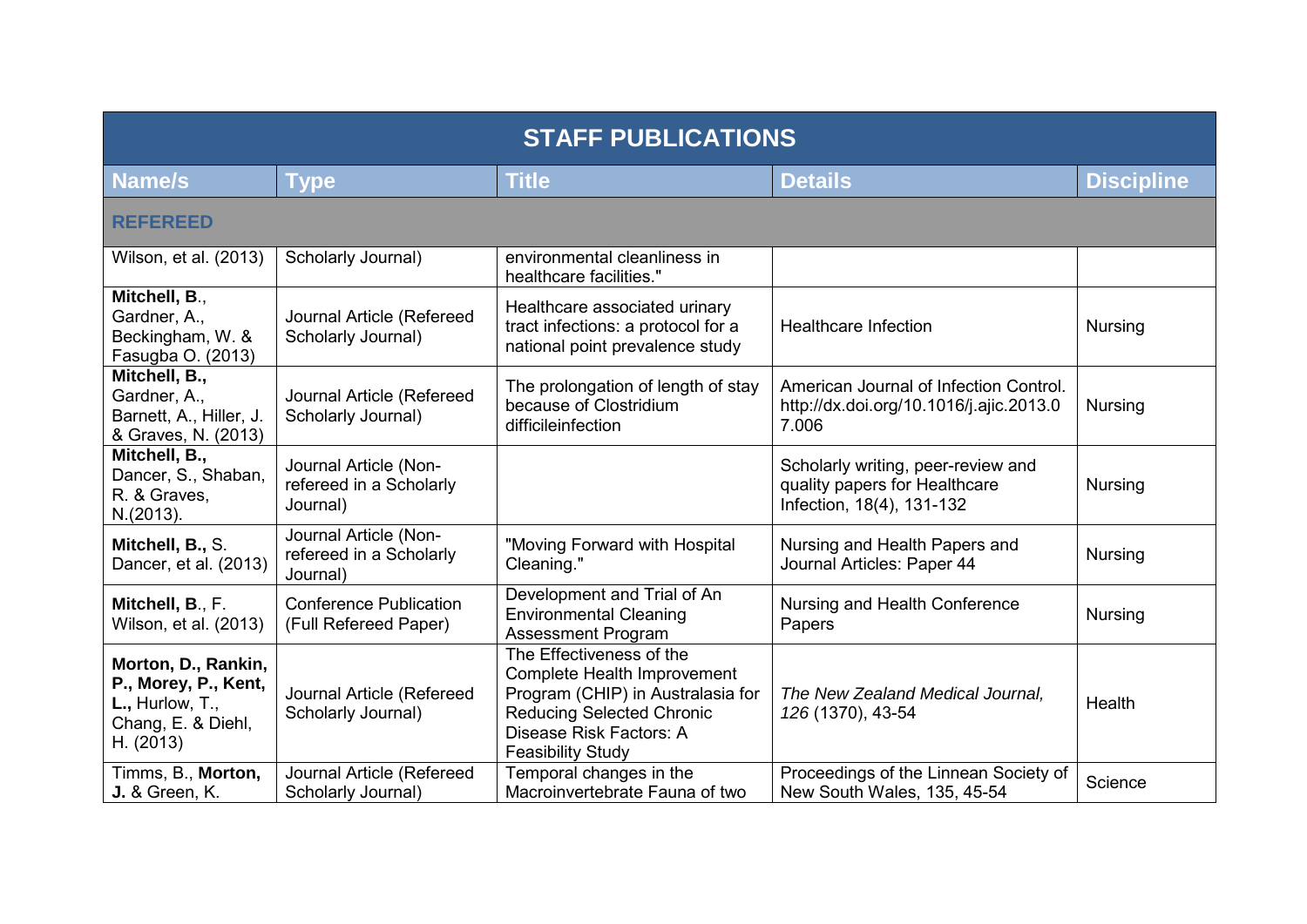| <b>STAFF PUBLICATIONS</b>                                                             |                                                        |                                                                                                                            |                                                                                                                                |                   |  |
|---------------------------------------------------------------------------------------|--------------------------------------------------------|----------------------------------------------------------------------------------------------------------------------------|--------------------------------------------------------------------------------------------------------------------------------|-------------------|--|
| Name/s                                                                                | Type                                                   | <b>Title</b>                                                                                                               | <b>Details</b>                                                                                                                 | <b>Discipline</b> |  |
| <b>REFEREED</b>                                                                       |                                                        |                                                                                                                            |                                                                                                                                |                   |  |
| (2013)                                                                                |                                                        | Glacial Lakes, Cootapatamba and<br>Albina, Snowy Mountains, New<br>South Wales                                             |                                                                                                                                |                   |  |
| <b>Morton, L. (2013)</b>                                                              | Journal Article (Refereed<br>Scholarly Journal)        | Not My People: The<br>epistemological complexities of<br>knowing and representing other<br>cultures in literary journalism | <b>Journalism Studies</b><br>DOI:10.1080/1461670X.2013.857481                                                                  | <b>Humanities</b> |  |
| Anderson, A.,<br>Barham, N. &<br>Northcote, M<br>(2013)                               | Journal Article (Refereed<br>Scholarly Journal)        | Using the TPACK framework to<br>unite disciplines in online learning                                                       | Australasian Journal of Educational<br>Technology 29(4), 549-565                                                               | Education         |  |
| Northcote, M. &<br>Christian, B.<br>(2013).                                           | <b>Conference Publication</b><br>(Full Refereed Paper) | Dreams, hiccups and realities:<br>What happens when lecturers<br>and students co-design an online<br>module                | In H. Carter, M. Gosper & J. Hedb<br>(Eds), Electric Dreams. Paper<br>presented at the Electric Dreams 30th<br>ascilite Confer | Education         |  |
| Gosselin, K &<br>Northcote, M.<br>(2013, October 22-<br>24                            | <b>Conference Publication</b><br>(Full Refereed Paper) | Cross-continental research<br>collaborations about online<br>teaching                                                      | Paper presented at the Cognition and<br><b>Exploratory Learning in the Digital</b><br>Age Conference, Texas, USA               | Education         |  |
| Grant, R., Guest, J.,<br>Bilgin, A., Morris,<br>M., Garg, M. and<br>Pearce, R. (2013) | Journal Article (Refereed<br>Scholarly Journal)        | Suboptimal Omega-3 Levels in<br><b>Australian Adolescents</b>                                                              | Journal of Child Health and Nutrition,<br>2 (4), 309-315                                                                       | Health            |  |
| Cameron, P. and L.<br><b>Rogers (2013)</b>                                            | Journal Article (Refereed<br>Scholarly Journal)        | "Genetically Programmed Cell<br>Death: Concepts of Death and<br>Immortality in the Age of the<br>Genome."                  | <b>Christian Spirituality and Science</b><br>9(1): Article 3                                                                   | Science           |  |
| <b>Roy, Don (2013)</b>                                                                | <b>Journal Article (Refereed</b>                       | "Is Christian Education Really                                                                                             | <b>TEACH Journal of Christian</b>                                                                                              | Education         |  |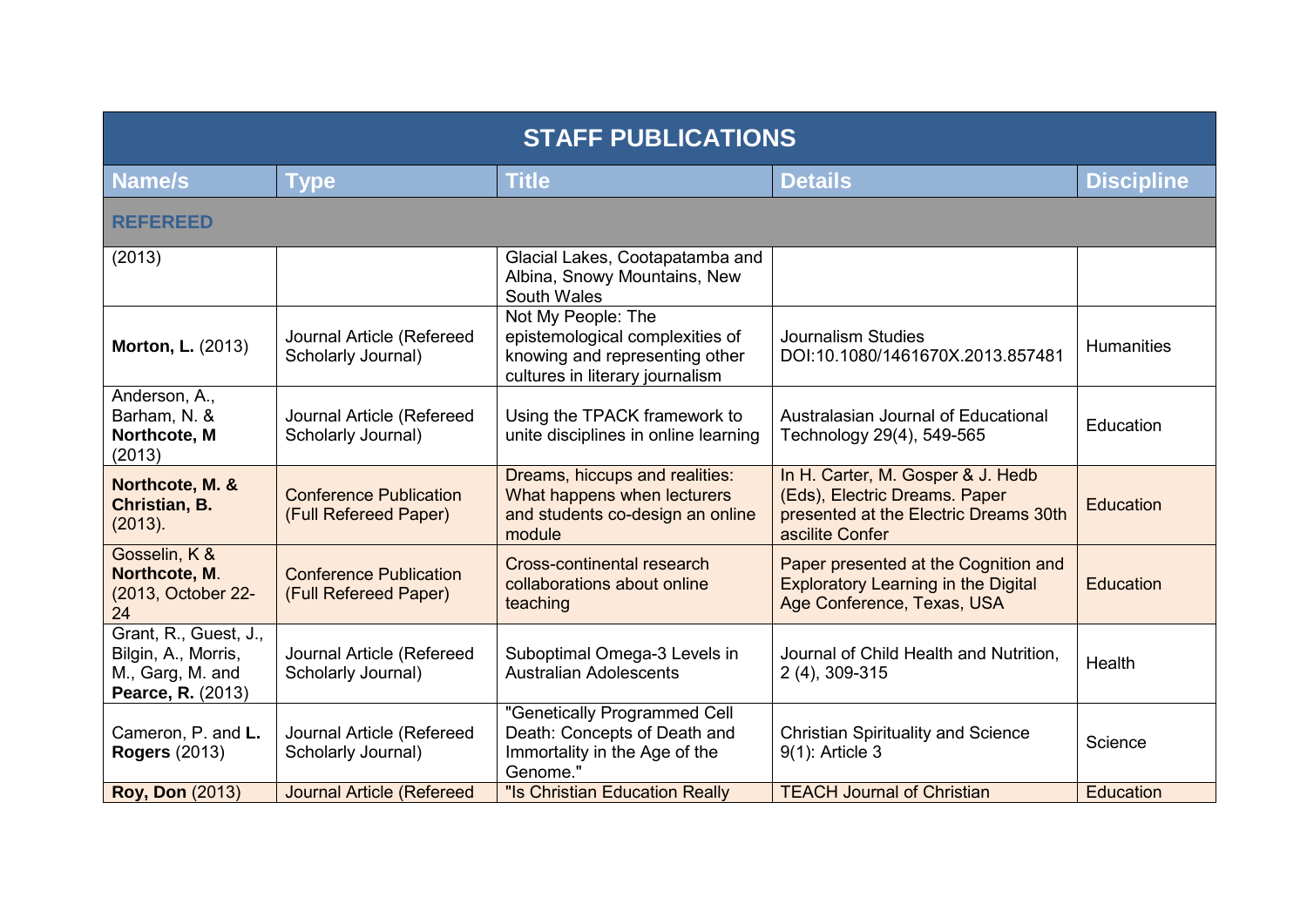| <b>STAFF PUBLICATIONS</b>                                          |                                                               |                                                                                                                |                                                                                                                                                       |                        |  |
|--------------------------------------------------------------------|---------------------------------------------------------------|----------------------------------------------------------------------------------------------------------------|-------------------------------------------------------------------------------------------------------------------------------------------------------|------------------------|--|
| <b>Name/s</b>                                                      | <b>Type</b>                                                   | <b>Title</b>                                                                                                   | <b>Details</b>                                                                                                                                        | <b>Discipline</b>      |  |
| <b>REFEREED</b>                                                    |                                                               |                                                                                                                |                                                                                                                                                       |                        |  |
|                                                                    | <b>Scholarly Journal)</b>                                     | 'Ministry'?,"                                                                                                  | Education: Vol. 7: Iss. 1, Article 4                                                                                                                  |                        |  |
| Burns, E., Fenwick,<br>J., Sheehan, A. &<br>Schmeid, V. (2013)     | Journal Article (Refereed<br>Scholarly Journal)               | Mining for liquid gold: midwifery<br>language and practices<br>associated with early<br>breastfeeding support  | Maternal and Child Nutrition 9(1) 57-<br>73                                                                                                           | <b>Nursing</b>         |  |
| Skrzypaszek, J.<br>(2013)                                          | <b>Conference Publication</b><br>(Full Refereed Paper)        | The Significance of the Place-<br><b>Historical Narratives in the</b><br><b>Context of Spatial Perspective</b> | In Rogério Amoêda, Sérgio Lira &<br>Cristina Pinheiro (Eds.), Sharing<br>Cultures 2013 Proceedings of the 3rd<br>International Conference on Intangib | Ministry &<br>Theology |  |
| Somasundram, D.<br>& Monro, A. (2013)                              | Journal Article (Refereed<br>Scholarly Journal)               | 'Thirdspace' Engenders<br><b>Theological Education</b>                                                         | The International Journal of Religion<br>and Spirituality in Society, 2(3), 55-68                                                                     | Ministry &<br>Theology |  |
| Watson, B. &<br>Webster, M. (2013)                                 | Journal Article (Refereed<br>Scholarly Journal)               | Capacity building with LeGGo:<br>Expanding participation in Nepal                                              | Development Bulletin, 75, 26-30                                                                                                                       | Humanities             |  |
| <b>Williams, A. (2013)</b>                                         | <b>Journal Article (Refereed</b><br><b>Scholarly Journal)</b> | Collaborative Design: A real world<br>study of how design team<br>members communicate design<br>concepts       | The International Journal of Design<br><b>Management and Professional</b><br>Practice, 6 (3), 1-11                                                    | Design                 |  |
| Williams, A.,<br>Brewer, G.,<br>Ostwald, M. & Le<br>Goff, R.(2013) | Journal Article (Refereed<br>Scholarly Journal)               | Profiling consumer attitudes to<br>retail spaces: Shopping centres<br>as 'place'                               | International Journal of<br>Interdisciplinary Organizational<br>Studies, 7(2), 41-52                                                                  | Inter-<br>disciplinary |  |
| Succar, B., Sher, W.<br>& Williams, A.<br>(2013)                   | Journal Article (Refereed<br>Scholarly Journal)               | An integrated approach to BIM<br>competency assessment,<br>acquisition and application                         | Automation in Construction, 35, 174-<br>189                                                                                                           | Design                 |  |
| Fibbens, M., A.<br>Williams, et al.<br>(2013)                      | <b>Conference Publication</b><br>(Full Refereed Paper)        | Coal seam gas extraction: does<br>landholder compensation match<br>the mischief?                               | 19th Pacific Rim Real Estate Society<br>Conference, RMIT University,<br>Melbourne, Australia                                                          | Environment            |  |
| Williams, A. (2013)                                                | <b>Conference Publication</b>                                 | 'Students' perceptions of their                                                                                |                                                                                                                                                       | <b>Education</b>       |  |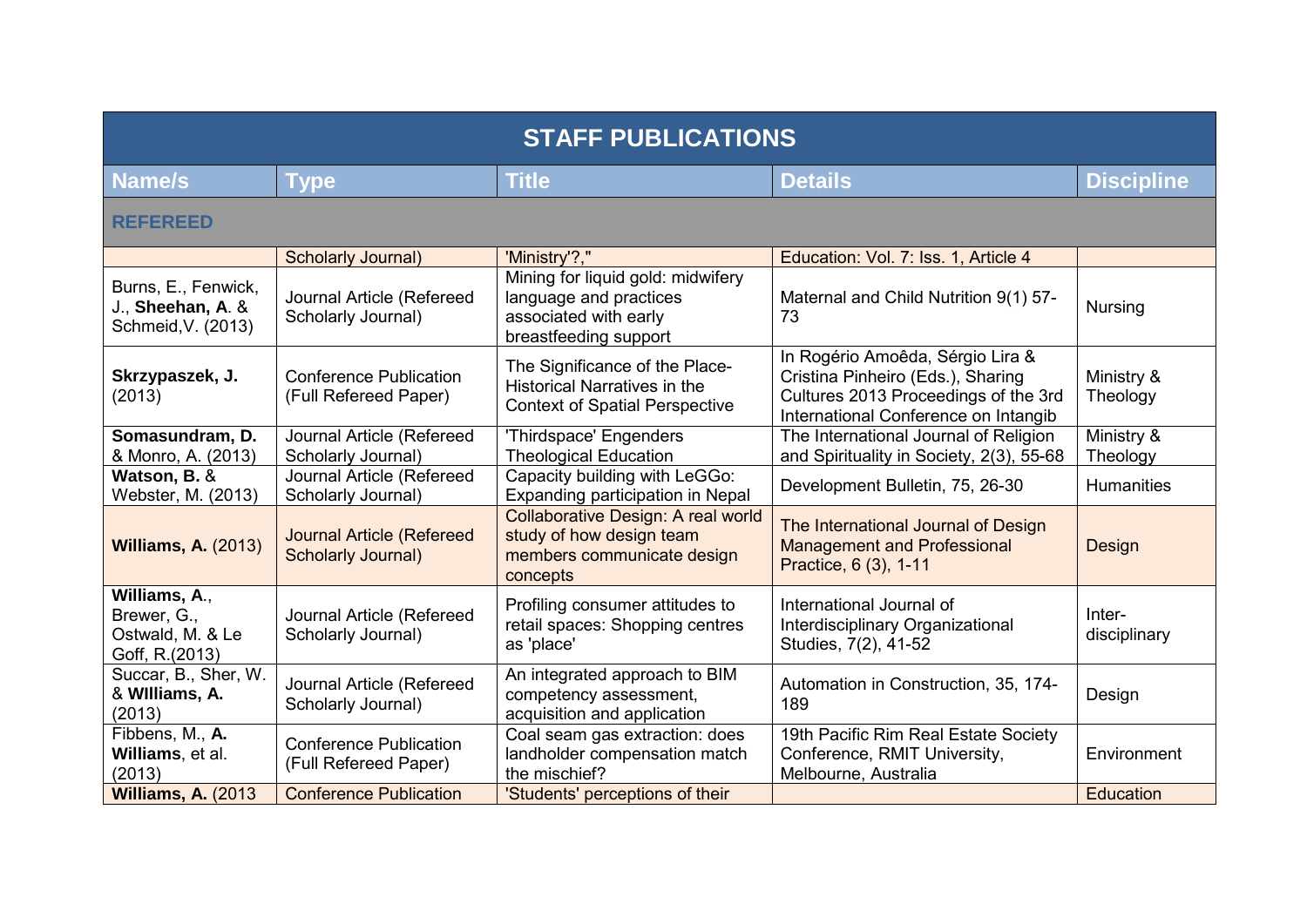| <b>STAFF PUBLICATIONS</b>                                     |                                                             |                                                                                                                                                                                                                       |                                                                                                                                                               |                   |
|---------------------------------------------------------------|-------------------------------------------------------------|-----------------------------------------------------------------------------------------------------------------------------------------------------------------------------------------------------------------------|---------------------------------------------------------------------------------------------------------------------------------------------------------------|-------------------|
| Name/s                                                        | <b>Type</b>                                                 | <b>Title</b>                                                                                                                                                                                                          | <b>Details</b>                                                                                                                                                | <b>Discipline</b> |
| <b>REFEREED</b>                                               |                                                             |                                                                                                                                                                                                                       |                                                                                                                                                               |                   |
|                                                               | (Full Refereed Paper)                                       | initial PDL experiences in<br>engineering education in Malaysia                                                                                                                                                       |                                                                                                                                                               |                   |
| Williams A., Henry,<br>L., Tucker, R., &<br>Abassi, N. (2013) | <b>Conference Publication</b><br>(Full Refereed Paper)      | Group-work: does it have to be<br>that bad?                                                                                                                                                                           | Paper presented at The 38th<br><b>Australasian Universities Building</b><br><b>Education Association Conference,</b><br>Auckland, New Zealand                 | Education         |
| Phare, D., A.<br>Williams, et al.<br>(2013)                   | <b>Conference Publication</b><br>(Full Refereed Paper)      | A semiotic framework to<br>understand how signs in a<br>collective design task convey<br>information: a pilot study of<br>desing in an open crowd context                                                             | 47th International Conference of the<br>Architectural Science Association, Au                                                                                 | Design            |
| Lee, J. H., A.<br>Williams, et al.<br>(2013).                 | <b>Conference Publication</b><br>(Full Refereed Paper)      | <b>Exploring Design Strategy in</b><br>Parametric Design to Support<br>Creativity                                                                                                                                     | 18th International Conference on<br>Computer-Aided Architectural Design<br>Research in Asia CAADRIA 2013. R.<br>Stouffs, P. H. T. Janssen, B.<br>Roudavski an | Design            |
| 2012                                                          |                                                             |                                                                                                                                                                                                                       |                                                                                                                                                               |                   |
| Anderson, M.,<br>Simpson, G. & Morey,<br>P. (2012)            | Journal Article (Refereed<br>in a Scholarly Journal)        | The impact of neurobehavioural<br>impairment on family functioning and<br>the psychological well-being of male<br>verses female caregivers of relatives<br>with severe traumatic brain injury:<br>multigroup analysis | Journal of Head Trauma Rehabilitation                                                                                                                         | <b>Nursing</b>    |
| Beamish, P., &<br><b>Morey, P. (2012)</b>                     | Journal Article (Refereed<br>in a Scholarly Journal)        | School choice: What motivates<br>parents                                                                                                                                                                              | <b>TEACH Journal of Christian Education,</b><br>$6(1), 32-38$                                                                                                 | Education         |
| Christie, A., &<br><b>Christian, B. (2012)</b>                | <b>Journal Article (Refereed</b><br>in a Scholarly Journal) | What considerations are important<br>for fostering faith development of                                                                                                                                               | <b>TEACH Journal of Christian Education,</b><br>$6(1), 28-35$                                                                                                 | Education         |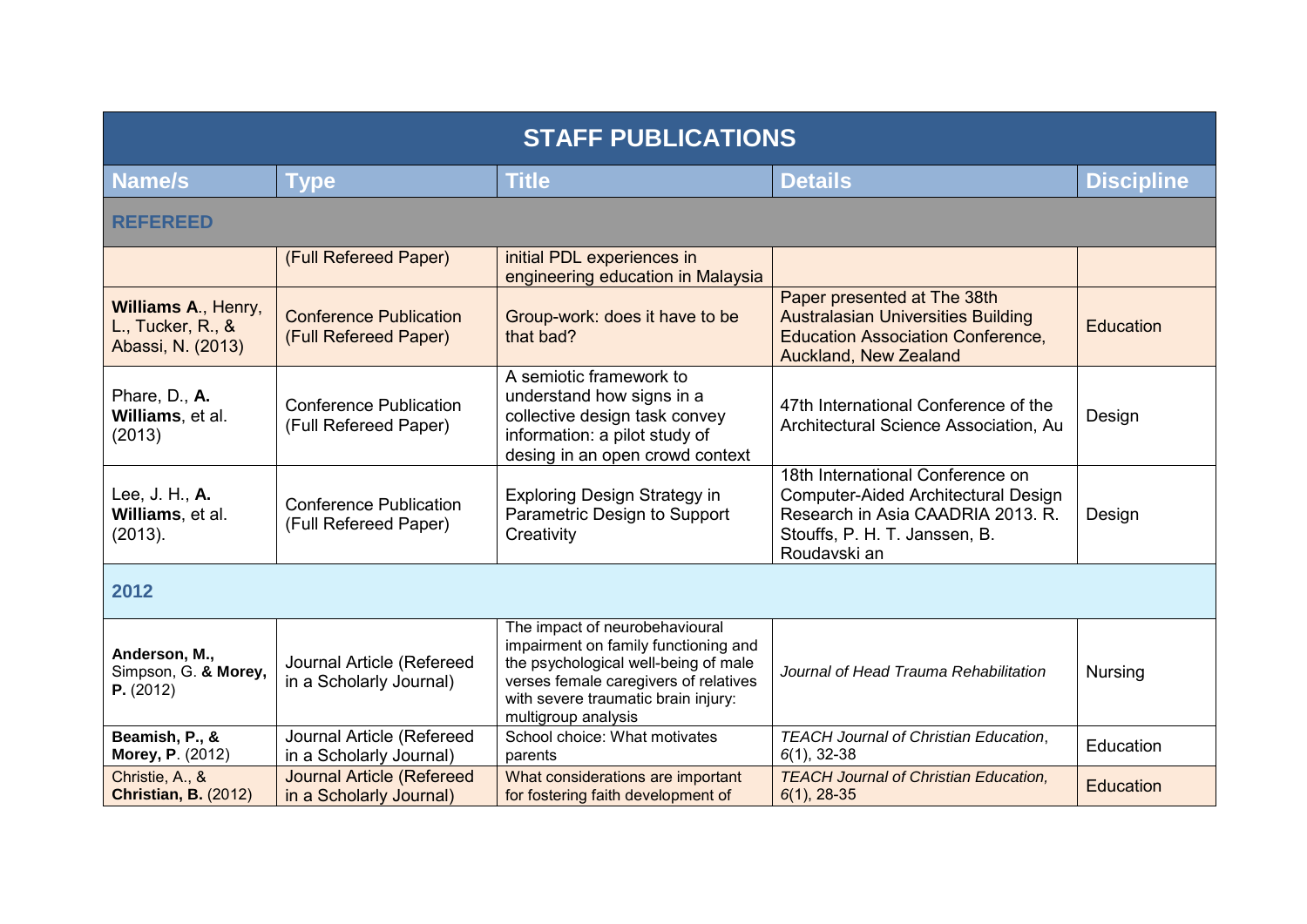| <b>STAFF PUBLICATIONS</b>                                                                                                                   |                                                             |                                                                                                                               |                                                                                  |                   |  |
|---------------------------------------------------------------------------------------------------------------------------------------------|-------------------------------------------------------------|-------------------------------------------------------------------------------------------------------------------------------|----------------------------------------------------------------------------------|-------------------|--|
| Name/s                                                                                                                                      | <b>Type</b>                                                 | <b>Title</b>                                                                                                                  | <b>Details</b>                                                                   | <b>Discipline</b> |  |
| <b>REFEREED</b>                                                                                                                             |                                                             |                                                                                                                               |                                                                                  |                   |  |
|                                                                                                                                             |                                                             | senior students? A case study of two<br>schools with campus churches                                                          |                                                                                  |                   |  |
| Christian, B.,<br>Kilgour, P., & Kilgour,<br>A. (2012)                                                                                      | <b>Journal Article (Refereed</b><br>in a Scholarly Journal) | Why did my mentor teacher only give<br>me a credit? The lonely task of<br>grading your pre-service teacher                    | <b>TEACH Journal of Christian Education,</b><br>$6(2)$ , 46-52                   | <b>Education</b>  |  |
| Dugan, T., Bill. E.,<br>MacLeod, C.,<br>Christian, G., Cowley,<br>R., Brennessel, W.,<br>Ye, S., Neese, F. &<br>Holland, P. (2012)          | Journal Article (Refereed<br>in a Scholarly Journal)        | Reversible C-C bond formation<br>between redox-active pyridine<br>ligands in iron complexes                                   | Journal of the American Chemical<br>Society, 134(50), 20352-20364                | Science           |  |
| Christian, G.J., Ye,<br>S., & Neese, F. (2012)                                                                                              | Journal Article (Refereed<br>in a Scholarly Journal)        | Oxygen activation in extradiol<br>enzymes - A density functional<br>theory study                                              | Chemical Science, 2012 3(5), 1600-1611                                           | Science           |  |
| Cowley, R.E.,<br>Christian, G.J.,<br>Brennessel, W.,<br>Neese, F., & Holland,<br>P. (2012)                                                  | Journal Article (Refereed<br>in a Scholarly Journal)        | A reduced (β-Diketiminato)iron<br>complex with end-on and side-on<br>nitriles: strong backbonding or ligand<br>non-innocence? | European Journal of Inorganic Chemistry,<br>January 2013(3), 479-483             | Science           |  |
| Planas, N., Christian,<br>G.J., Roeser, S., Mas-<br>Marza, E., Kollipara,<br>M., Benet-Buchholz,<br>J., Maseras, F., &<br>Llobet, A. (2012) | Journal Article (Refereed<br>in a Scholarly Journal)        | Substitution reactions in dinuclear<br>Ru-Hbpp complexes: an evaluation<br>of through-space interations                       | Inorganic Chemistry, 51(3), 1889-1901                                            | Science           |  |
| Cooper, K., Chang,<br>E., Sheehan, A., &<br>Johnson, A. (2012)                                                                              | <b>Journal Article (Refereed</b><br>in a Scholarly Journal) | The impact of spiritual care education<br>upon preparing undergraduate<br>nursing students to provide spiritual<br>care       | <b>Nurse Education Today,</b><br>http://www.ncbi.nlm.nih.gov/pubmed/2256<br>4926 | <b>Nursing</b>    |  |
| <b>Crawford, T. (2012)</b>                                                                                                                  | <b>Journal Article (Refereed</b><br>in a Scholarly Journal) | Investigating the language needs of<br>culturally and linguistically diverse                                                  | <b>Nurse Education Today,</b><br>http://dx.doi.org/10.1016/j.nedt.2012.03.0      | <b>Nursing</b>    |  |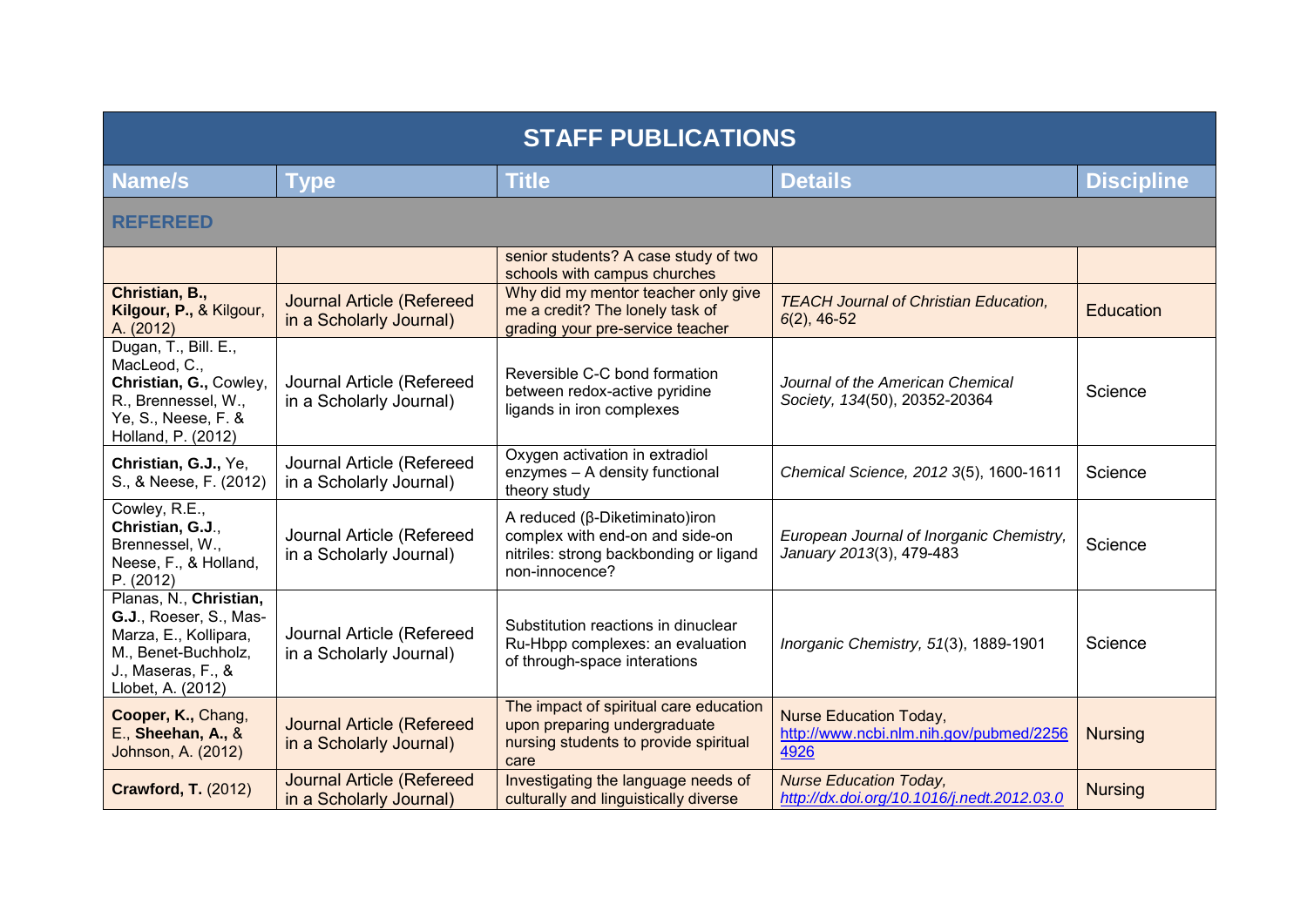| <b>STAFF PUBLICATIONS</b>                        |                                                             |                                                                                                                                                                                                   |                                                                                         |                         |  |
|--------------------------------------------------|-------------------------------------------------------------|---------------------------------------------------------------------------------------------------------------------------------------------------------------------------------------------------|-----------------------------------------------------------------------------------------|-------------------------|--|
| <b>Name/s</b>                                    | <b>Type</b>                                                 | <b>Title</b>                                                                                                                                                                                      | <b>Details</b>                                                                          | <b>Discipline</b>       |  |
| <b>REFEREED</b>                                  |                                                             |                                                                                                                                                                                                   |                                                                                         |                         |  |
|                                                  |                                                             | nursing students to assist their<br>completion of the bachelor of nursing<br>programme to become safe and<br>effective practitioners                                                              | 05                                                                                      |                         |  |
| <b>Crawford, T. (2012)</b>                       | <b>Journal Article (Refereed</b><br>in a Scholarly Journal) | A literature review of the language<br>needs of nursing students who have<br>English as a second/other language<br>and the effectiveness of English<br>language support programmes                | <b>Nurse Education in Practice,</b><br>http://dx.doi.org/10.1016/j.nepr.2012.09.0<br>08 | <b>Nursing</b>          |  |
| Daff, L. (2012)                                  | <b>Journal Article (Refereed</b><br>in a Scholarly Journal) | Lessons from success in medical<br>communication training and their<br>applications to accounting education                                                                                       | Accounting Education: an international<br>journal, 21(4), 385-405                       | Business/<br>Accounting |  |
| Daff, L., de Lange, P.,<br>& Jackling, B. (2012) | Journal Article (Refereed<br>in a Scholarly Journal)        | A comparison of generic skills and<br>emotional intelligence in accounting<br>education                                                                                                           | Issues in Accounting Education, 27(3),<br>627-645                                       | Business/<br>Accounting |  |
| de Berg, K.C. (2012)                             | Journal Article (Refereed<br>in a Scholarly Journal)        | A study of first-year chemistry<br>students' understanding of solution<br>concentration at the tertiary level                                                                                     | <b>Chemistry Education Research and</b><br>Practice, 2012(13), 8-16                     | <b>Science</b>          |  |
| de Berg, K.C. (2012)                             | Journal Article (Refereed<br>in a Scholarly Journal)        | Using the origin of chemicals ideas to<br>enhance an understanding of the<br>chemistry of air: issues and<br>challenges for including mathematics<br>in the teaching and learning of<br>chemistry | Educacion Quimica, 23(12), 1-6                                                          | Science                 |  |
| de Berg, K.C. (2012)                             | Journal Article (Refereed<br>in a Scholarly Journal)        | Raoult's Law: a reinterpretation for<br>concentrated strong 1:1 electrolyte<br>solutions                                                                                                          | Australian Journal of Education in<br>Chemistry, 2011(71), 15-18                        | Science                 |  |
| <b>Fisher, B. (2012)</b>                         | Journal Article (Refereed<br>in a Scholarly Journal)        | Exploring worldviews: a framework                                                                                                                                                                 | <b>TEACH Journal of Christian Education,</b><br>$6(1), 50-56$                           | <b>Education</b>        |  |
| Howson, K., &<br>Barnes, L. (2012)               | Journal Article (Refereed                                   | Not-for profit governance for<br>international charities - The                                                                                                                                    | International Journal of Social Sciences &<br>Interdisciplinary Research, 1(2)          | Management              |  |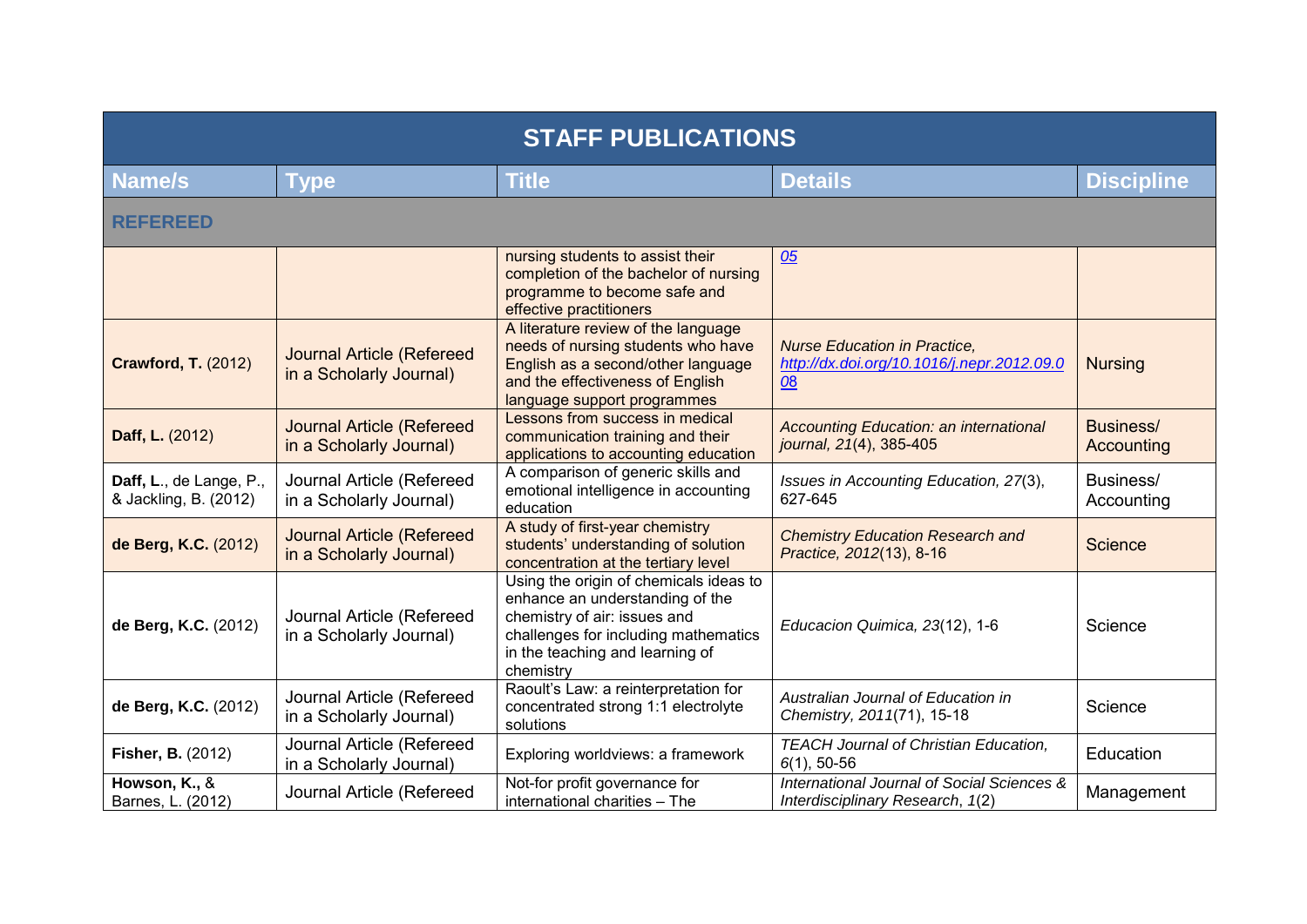| <b>STAFF PUBLICATIONS</b>                                         |                                                               |                                                                                                                                                                             |                                                                                                                                                                                                                                            |                                        |  |
|-------------------------------------------------------------------|---------------------------------------------------------------|-----------------------------------------------------------------------------------------------------------------------------------------------------------------------------|--------------------------------------------------------------------------------------------------------------------------------------------------------------------------------------------------------------------------------------------|----------------------------------------|--|
| <b>Name/s</b>                                                     | <b>Type</b>                                                   | <b>Title</b>                                                                                                                                                                | <b>Details</b>                                                                                                                                                                                                                             | <b>Discipline</b>                      |  |
| <b>REFEREED</b>                                                   |                                                               |                                                                                                                                                                             |                                                                                                                                                                                                                                            |                                        |  |
|                                                                   | in a Scholarly Journal)                                       | governance and accountability gap                                                                                                                                           |                                                                                                                                                                                                                                            |                                        |  |
| <b>Matthes, A. (2012)</b>                                         | <b>Journal Article (Refereed</b><br><b>Scholarly Journal)</b> | Can leadership help teachers deal<br>with change-associated challenges?                                                                                                     | <b>TEACH Journal of Christian Education,</b><br>$6(1), 18-25$                                                                                                                                                                              | Education                              |  |
| <b>McIver, R.K.</b> (2012)                                        | Journal Article (Refereed<br>Scholarly Journal)               | Eyewitnesses as guarantors of the<br>accuracy of the gospel traditions in<br>the light of psychological research                                                            | Journal of Biblical Literature, 131(3), 529-<br>546                                                                                                                                                                                        | Ministry &<br>Theology                 |  |
| Mitchell, B., Wells,<br>A., McGregor, A. &<br>McKenzie, D. (2012) | Journal Article (Refereed<br>Scholarly Journal)               | Can homemade fit testing<br>solutions be as effective as<br>commercial products?                                                                                            | Healthcare Infection (17) 111-114                                                                                                                                                                                                          | Healthcare                             |  |
| Mitchell, B., Wilson,<br>F. & McGregor, A.<br>(2012)              | Journal Article (Refereed<br>Scholarly Journal)               | An increase in community onset<br>Clostridium difficile infection: a<br>population-based study,<br>Tasmania, Australia                                                      | Healthcare Infection (17) 127-132                                                                                                                                                                                                          | Healthcare                             |  |
| <b>Northcote, M. (2012)</b>                                       | <b>Journal Article (Refereed</b><br><b>Scholarly Journal)</b> | Mathematics on the move: using<br>mobile technologies to support<br>student learning (part 2)                                                                               | Australian primary mathematics<br>classroom, 17(1), 29-32                                                                                                                                                                                  | <b>Mathematics</b><br><b>Education</b> |  |
| Northcote, M.,<br>Reynaud, D., &<br><b>Beamish, P. (2012)</b>     | <b>Journal Article (Refereed</b><br><b>Scholarly Journal)</b> | Teaching the lecturers: Academic<br>staff learning about online teaching                                                                                                    | US-China Education Review, 2(4), 375-<br>393                                                                                                                                                                                               | Education                              |  |
| Northcote, M.,<br>McQuillan, K., &<br><b>Beamish, P. (2012).</b>  | <b>Journal Article (Refereed</b><br><b>Scholarly Journal)</b> | What matters most when students<br>and teachers use interactive<br>whiteboards in mathematics<br>classrooms                                                                 | <b>Australian Primary Mathematics</b><br>Classroom, 17(4), 3-7                                                                                                                                                                             | Education                              |  |
| Northcote, M. (2012)                                              | <b>Conference Publication</b><br>(Full Refereed Paper)        | Selecting criteria to evaluate<br>qualitative research. In M. Kiley (Ed.),<br>Narratives of transition: Perspectives<br>of research leaders, educators and<br>postgraduates | Paper presented at the 10th Quality in<br>Postgraduate Research Conference,<br>Adelaide, 17-19 April (pp. 99-110).<br>Canberra, Australia: Centre for Higher<br>Education, Learning and Teaching,<br><b>Australian National University</b> | Research<br>Education                  |  |
| <b>Northcote, M. (2012)</b>                                       | <b>Refereed Poster/Abstract</b>                               | Separating the chaff from the wheat:                                                                                                                                        | In B. Higgs (Ed.), Threshold Concepts:                                                                                                                                                                                                     | Education                              |  |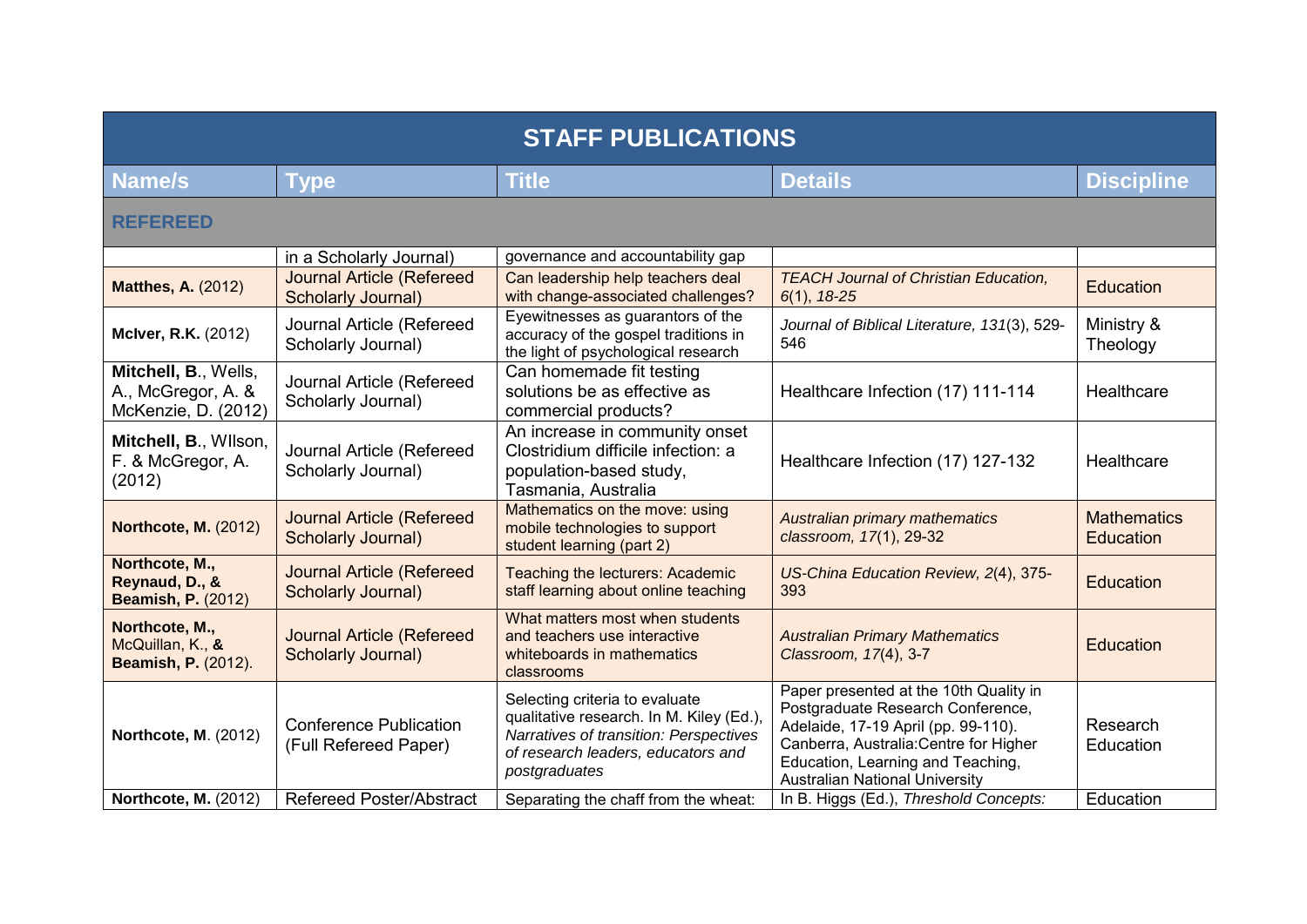| <b>STAFF PUBLICATIONS</b>                                                                      |                                                                            |                                                                                                                                  |                                                                                                                                                                                                                       |                            |
|------------------------------------------------------------------------------------------------|----------------------------------------------------------------------------|----------------------------------------------------------------------------------------------------------------------------------|-----------------------------------------------------------------------------------------------------------------------------------------------------------------------------------------------------------------------|----------------------------|
| Name/s                                                                                         | <b>Type</b>                                                                | <b>Title</b>                                                                                                                     | <b>Details</b>                                                                                                                                                                                                        | <b>Discipline</b>          |
| <b>REFEREED</b>                                                                                |                                                                            |                                                                                                                                  |                                                                                                                                                                                                                       |                            |
|                                                                                                | at a Conference                                                            | Threshold concepts in higher<br>education assessment                                                                             | from personal practice to communities of<br>practice. Paper presented at the NAIRTL<br>4 <sup>th</sup> Biennial Threshold Concepts<br>Conference, Dublin, Ireland, 28-29 June<br>(pp. 28-29). Dublin, Ireland: NAIRTL |                            |
| Potter, D. (2012)                                                                              | Journal Article (Refereed<br>Scholarly Journal)                            | Numbers don't tell the whole story: A<br>case study of an alternative pathway<br>to tertiary studies                             | <b>TEACH Journal of Christian Education,</b><br>$6(2)$ , 39-45                                                                                                                                                        | Education                  |
| Priestley, R., Rickett,<br>C. (2012)                                                           | <b>Refereed Poster/Abstract</b><br>at a Conference                         | Ethics classes in primary schools:<br>Politics and polemics                                                                      | 2 <sup>nd</sup> Global Conference on Living<br>Responsibly: Reflecting on the Ethical<br>Issues of Everyday Life, Prague, Czech<br>Republic, 16-18 May                                                                | <b>Ethics</b><br>Education |
| Rankin, P., Morton,<br><b>D.P., Diehl, H.,</b><br>Gobble, J., Morey, P.,<br>& Chang, E. (2012) | Journal Article (Refereed<br>Scholarly Journal)                            | Effectiveness of a volunteer-<br>delivered lifestyle modification<br>program for reducing cardiovascular<br>disease risk factors | The American Journal of Cardiology,<br>109(1), 82-86                                                                                                                                                                  | Health                     |
| <b>Rickett, C. (2012)</b>                                                                      | <b>Refereed Poster/Abstract</b><br>at a Conference                         | Of snakes and burrows: storytelling<br>as crisis and transformation                                                              | 1 <sup>st</sup> Global Conference Storytelling: Global<br>Reflections ON Narrative, Prague, Czech<br>Republic, 13-15 May                                                                                              | <b>Creative Arts</b>       |
| <b>Rickett, C. (2012)</b>                                                                      | <b>Refereed Poster/Abstract</b><br>at a Conference                         | Beyond maps, but in words                                                                                                        | 2 <sup>nd</sup> Global Conference, The Patient: A<br>Persons Project, Prague, Czech<br>Republic, Prague, Czech Republic, 16-18<br>May                                                                                 | <b>Creative Arts</b>       |
| Rieger, W. (2012)                                                                              | Journal Article (Other<br>Refereed Contribution to a<br>Scholarly Journal) | A Western Plains boys diary: aspects<br>of outback life in the 1930s, through<br>a teenager's eyes                               | <b>TEACH Journal of Christian Education,</b><br>$6(1), 10-16$                                                                                                                                                         | History                    |
| Reynaud, D., &<br>Patrick, A. (2012)                                                           | Journal Article (Refereed<br>Scholarly Journal)                            | Idealisation, conflict and maturation:<br>the development of Seventh-day<br>Adventist historiography                             | Lucas: An Evangelical History Review,<br>$2(3), 5-18$                                                                                                                                                                 | History                    |
| Scott, J.,                                                                                     | Journal Article (Refereed                                                  | Using bendable and rigid                                                                                                         | <b>TEACH Journal of Christian Education,</b>                                                                                                                                                                          | <b>Mathematics</b>         |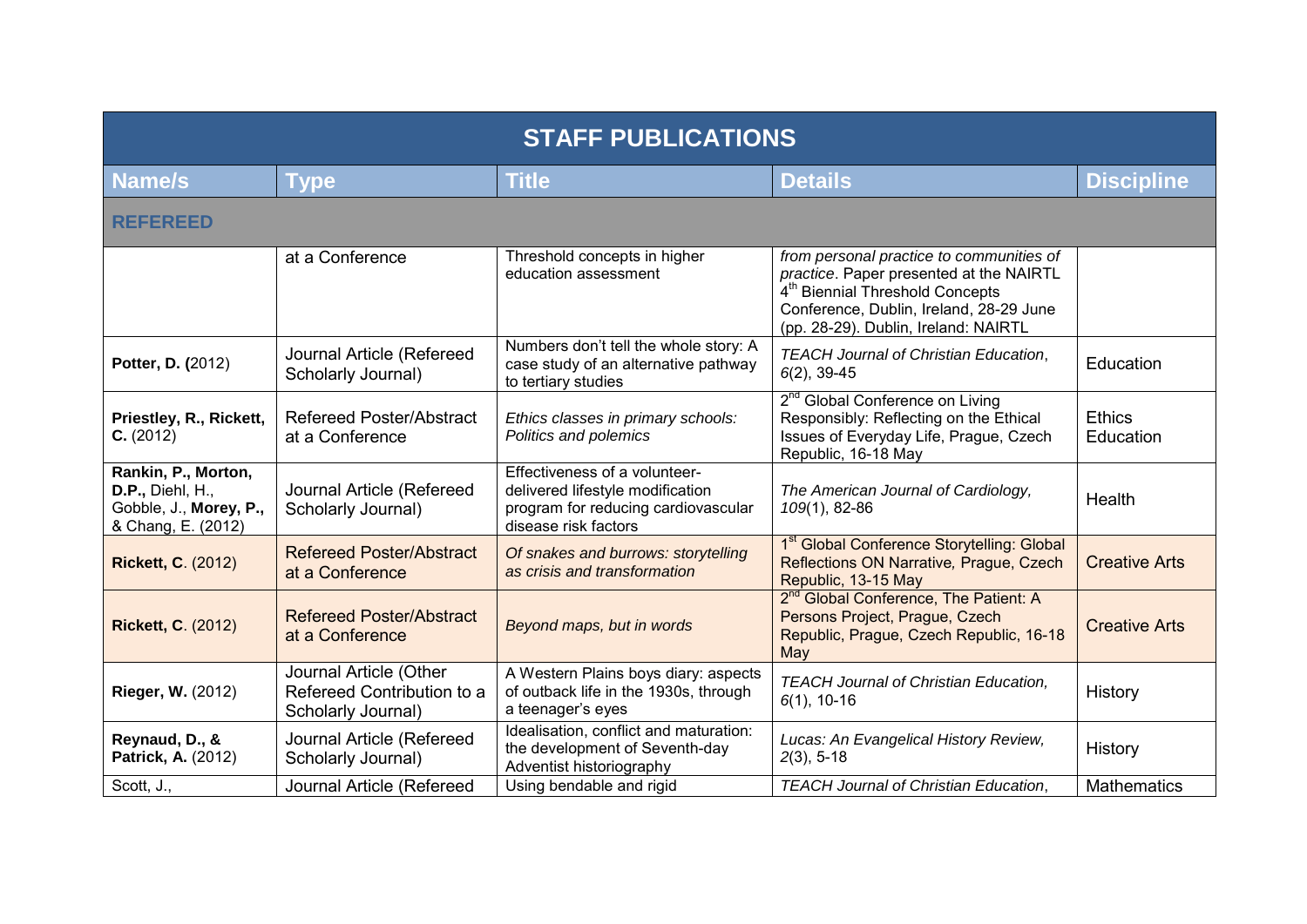| <b>STAFF PUBLICATIONS</b>                                                                                  |                                                        |                                                                                                                                       |                                                                                                                                                                                                                                                      |                        |
|------------------------------------------------------------------------------------------------------------|--------------------------------------------------------|---------------------------------------------------------------------------------------------------------------------------------------|------------------------------------------------------------------------------------------------------------------------------------------------------------------------------------------------------------------------------------------------------|------------------------|
| <b>Name/s</b>                                                                                              | <b>Type</b>                                            | <b>Title</b>                                                                                                                          | <b>Details</b>                                                                                                                                                                                                                                       | <b>Discipline</b>      |
| <b>REFEREED</b>                                                                                            |                                                        |                                                                                                                                       |                                                                                                                                                                                                                                                      |                        |
| Selvaratnam, A., &<br><b>Rogers, L. (2012)</b>                                                             | Scholarly Journal)                                     | manipulatives in primary<br>mathematics: Is one more effective<br>than the other in conceptualising 3D<br>objects from their 2D nets? | $6(1), 45-49$                                                                                                                                                                                                                                        | Education              |
| Barclay, L., Longman,<br>J., Schmied, V.,<br>Sheehan, A., Rolfe,<br>M., Burns, E., &<br>Fenwick, J. (2012) | Journal Article (Refereed<br>Scholarly Journal)        | The professionalising of breast<br>feeding-where are we a decade on?                                                                  | Midwifery, 28, 281-290                                                                                                                                                                                                                               | Midwifery              |
| Burns, E., Fenwick, J.,<br>Sheehan, A., &<br>Schmied, V. (2012)                                            | Journal Article (Refereed<br>Scholarly Journal)        | Mining for liquid gold: midwifery<br>language and practices associated<br>with early breastfeeding support                            | Maternal & Child Nutrition, 9, 57-73                                                                                                                                                                                                                 | Midwifery              |
| Burns, E., Fenwick, J.,<br>Schmied, V., &<br><b>Sheehan, A. (2012)</b>                                     | Journal Article (Refereed<br>Scholarly Journal)        | Reflexivity in midwifery research: the<br>insider/outsider debate                                                                     | Midwifery, 28, 52-60                                                                                                                                                                                                                                 | Midwifery              |
| Burns, E., Schmied,<br>V., Fenwick, J., &<br><b>Sheehan, A. (2012)</b>                                     | Journal Article (Refereed<br>Scholarly Journal)        | Liquid gold from the milk bar:<br>Constructions of breastmilk and<br>breastfeeding women in the<br>language and practice of midwives  | Social Science and Medicine, 75, 1737-<br>1745                                                                                                                                                                                                       | Midwifery              |
| Fenwick, J., Burns, E.,<br>Sheehan, A., &<br>Schmied, V. (2012)                                            | Journal Article (Refereed<br>Scholarly Journal)        | We only talk about breast feeding: a<br>discourse analysis of infant feeding<br>messages in antenatal group-based<br>education        | Midwifery, 29, 425-433                                                                                                                                                                                                                               | Midwifery              |
| <b>Shields, M. (2012)</b>                                                                                  | Journal Article (Refereed<br>Scholarly Journal)        | Stress and faith: an inversely<br>proportional relationship?                                                                          | Journal of Christian Education. 53(3), 29-<br>44                                                                                                                                                                                                     | Ministry &<br>Theology |
| Skrzypaszek, J.<br>(2012)                                                                                  | <b>Conference Publication</b><br>(Full Refereed Paper) | Intangible heritage and its role in the<br>formation of social and personal<br>identity                                               | In R. Amoeda, S. Lira, & C. Pinheiro<br>(Eds.), Heritage 2013: 3rd International<br>Conference of Heritage and Sustainable<br>Development. Paper presented at the 3rd<br>International Conference of Heritage and<br>Sustainable Development, Porto, | Ministry &<br>Theology |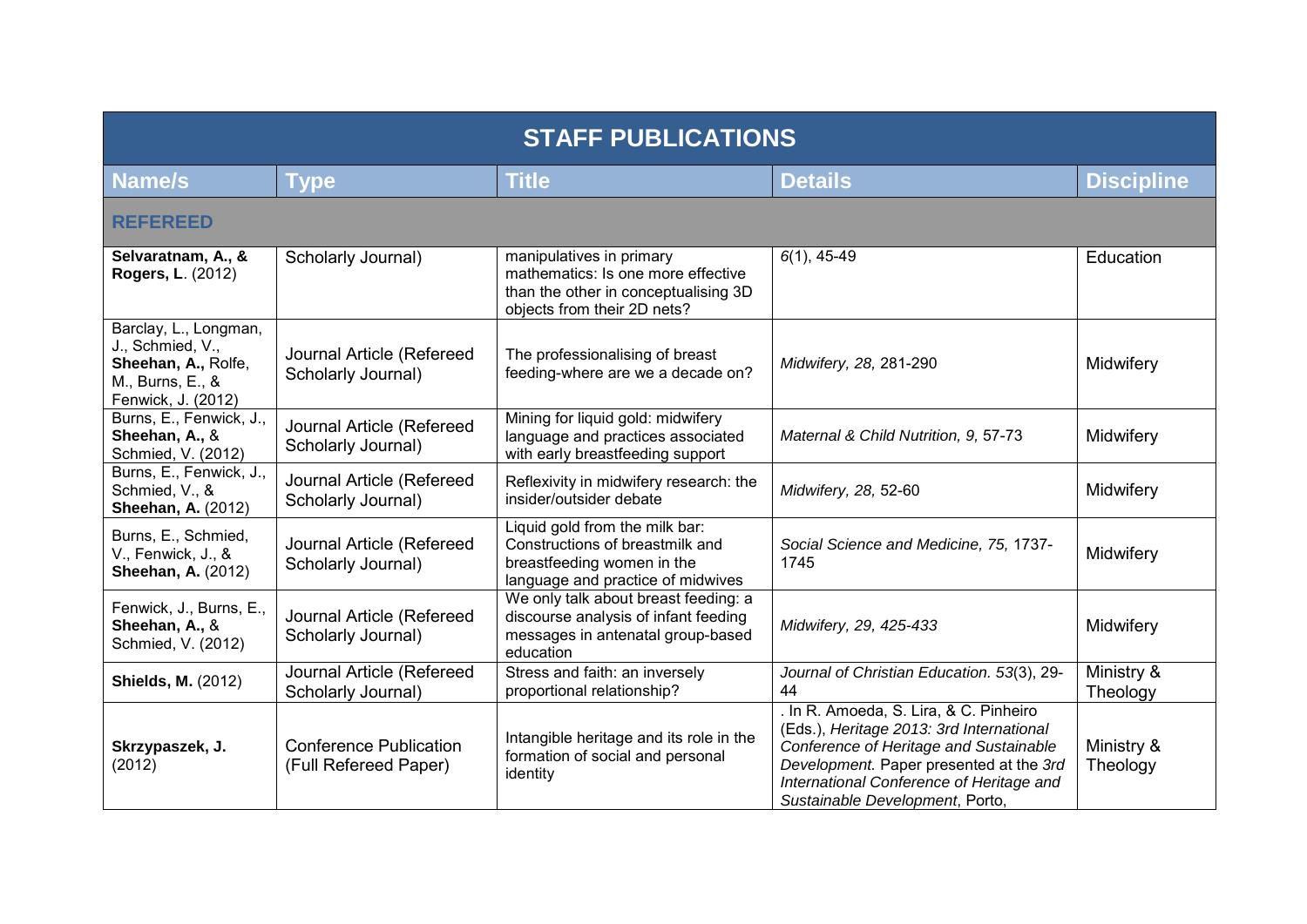| <b>STAFF PUBLICATIONS</b>            |                                                             |                                                                                                                                                                             |                                                                                                                                                                                                                                                                                                                                                  |                        |
|--------------------------------------|-------------------------------------------------------------|-----------------------------------------------------------------------------------------------------------------------------------------------------------------------------|--------------------------------------------------------------------------------------------------------------------------------------------------------------------------------------------------------------------------------------------------------------------------------------------------------------------------------------------------|------------------------|
| <b>Name/s</b>                        | <b>Type</b>                                                 | <b>Title</b>                                                                                                                                                                | <b>Details</b>                                                                                                                                                                                                                                                                                                                                   | <b>Discipline</b>      |
| <b>REFEREED</b>                      |                                                             |                                                                                                                                                                             |                                                                                                                                                                                                                                                                                                                                                  |                        |
|                                      |                                                             |                                                                                                                                                                             | Portugal, 19-22 June (pp. 491-497).<br>Porto, Portugal: Green Lines Institute                                                                                                                                                                                                                                                                    |                        |
| Skryzypaszek, J.<br>(2012)           | <b>Conference Publication</b><br>(Full Refereed Paper)      | Conversion and Identity in the<br>Context of the Seventh-day Adventist<br><b>Faith Tradition</b>                                                                            | Malanesian Journal of Theology, 28(1),<br>61-77                                                                                                                                                                                                                                                                                                  | Ministry &<br>Theology |
| Van Wyk, K. (2012)                   | Journal Article (Refereed<br>Scholarly Journal)             | Seven day cycles and seventh-day<br>Sabbath in cuneiform texts                                                                                                              | Korean Journal of Christian Studies, 84<br>2012, 25-48                                                                                                                                                                                                                                                                                           | Ministry &<br>Theology |
| Wallis, L., & Williams,<br>A. (2012) | <b>Conference Publication</b><br>(Full Refereed Paper)      | Researching the one-on-one from a<br>learning and teaching perspective                                                                                                      | In P. Israsena, J. Tangsantikul, & D.<br>Durling (Eds.), Design Research Society<br>2012: Bangkok Volume 04. Paper<br>presented at Research: Uncertainty<br>contradiction value, Design Research<br>Society Bienniel Interational Conference,<br>Bangkok, Thailand, 1-4 July (pp. 1971-<br>1983). Bangkok, Thailand: Chulalongkorn<br>University | Research<br>Education  |
| 2011                                 |                                                             |                                                                                                                                                                             |                                                                                                                                                                                                                                                                                                                                                  |                        |
| <b>Christian, B. (2011)</b>          | <b>Journal Article (Refereed</b><br>in a Scholarly Journal) | The Other Hat: Teaching<br><b>Discernment in the Twenty-first</b><br>Century                                                                                                | <b>TEACH Journal of Christian Education,</b><br>$5(1), 43-49$                                                                                                                                                                                                                                                                                    |                        |
| <b>Crawford, T. (2011)</b>           | <b>Journal Article (Refereed</b><br>in a Scholarly Journal) | <b>Using Problem-based Learning in</b><br><b>Web-based Components of Nurse</b><br>Education                                                                                 | Nurse Education in Practice, 11(2), 134-<br>130                                                                                                                                                                                                                                                                                                  | <b>Nursing</b>         |
| de Berg, K. (2011)                   | Journal Article (Refereed<br>in a Scholarly Journal)        | Joseph Priestley Across Theology,<br>Education and Chemistry: An<br>Interdisciplinary Case Study in<br>Epistemology with a Focus on the<br><b>Science Education Context</b> | Science and Education: Contributions<br>from History, Philosophy and Sociology of<br>Science and Education, 20(7-8), 805-830                                                                                                                                                                                                                     | Science                |
| de Berg, K. (2011)                   | <b>Conference Publication</b>                               | But Miss Franklin: Why do opposite                                                                                                                                          | Science & Culture: Promise, Challenge                                                                                                                                                                                                                                                                                                            | Science                |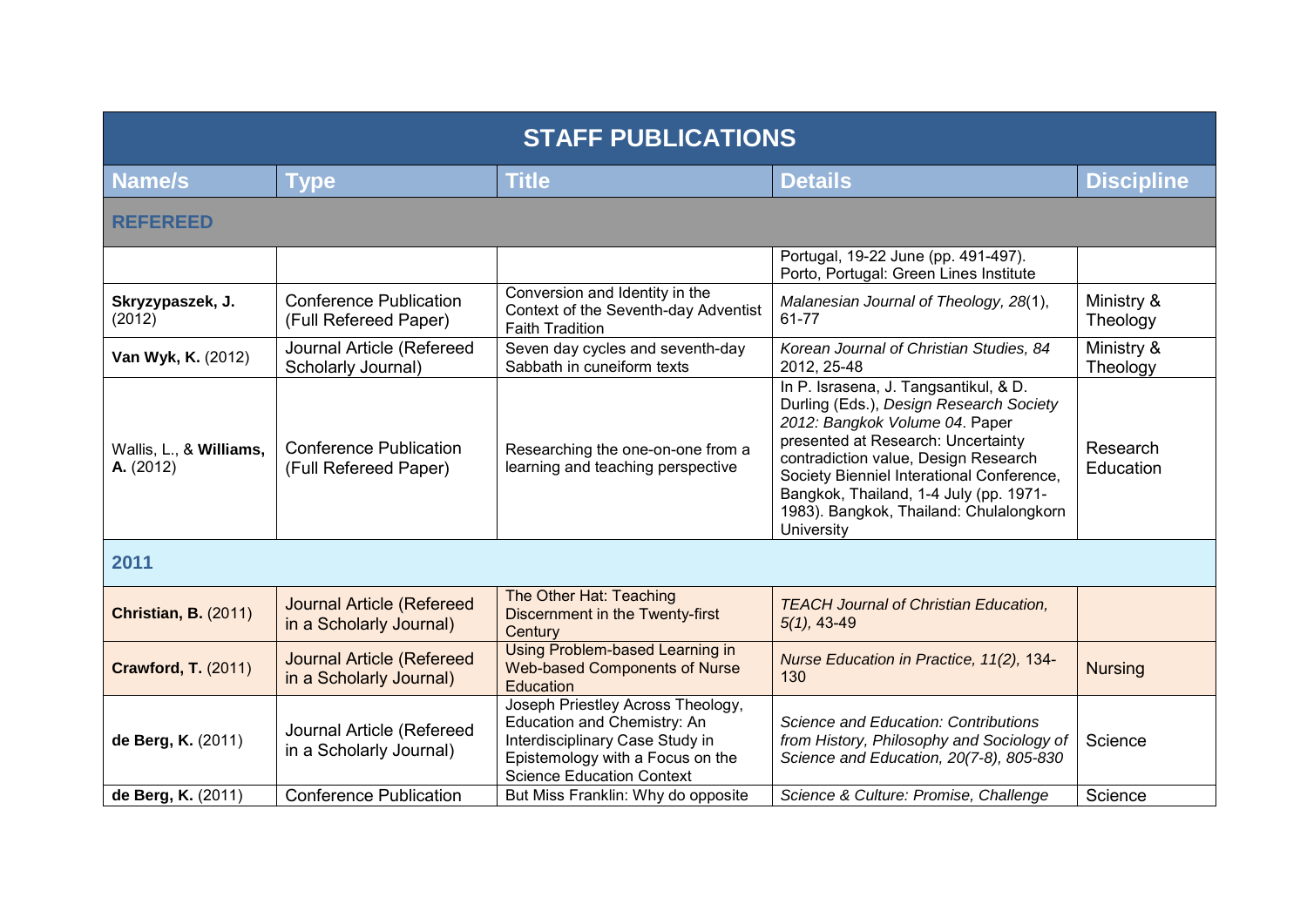| <b>STAFF PUBLICATIONS</b>                |                                                             |                                                                                                                                           |                                                                                                                                                                                                                                                                   |                        |  |
|------------------------------------------|-------------------------------------------------------------|-------------------------------------------------------------------------------------------------------------------------------------------|-------------------------------------------------------------------------------------------------------------------------------------------------------------------------------------------------------------------------------------------------------------------|------------------------|--|
| <b>Name/s</b>                            | <b>Type</b>                                                 | <b>Title</b>                                                                                                                              | <b>Details</b>                                                                                                                                                                                                                                                    | <b>Discipline</b>      |  |
| <b>REFEREED</b>                          |                                                             |                                                                                                                                           |                                                                                                                                                                                                                                                                   |                        |  |
|                                          | (Full Refereed Paper)                                       | charges attract and like charges<br>repel?                                                                                                | and Demand. Seroglou, F., Koulountzoz,<br>V., & Siatras, A. (Eds). Epikentro:<br>Greece, 187-191. Proceedings of the<br>11th International IHPST and 6th Greek<br>History, Philosophy and Science<br>Teaching Joint Conference, Thessaloniki,<br>Greece, 1-5 July |                        |  |
| de Waal, K. (2011)                       | Journal Article (Refereed<br>in a Scholarly Journal)        | The Way of the Cross in Mark's<br>Gospel                                                                                                  | Ministry, 83(6), 6-8                                                                                                                                                                                                                                              | Ministry &<br>Theology |  |
| de Waal, K. (2011)                       | Journal Article (Refereed<br>in a Scholarly Journal)        | The Motif of Way in Luke and Acts<br>(Part 2 of 2)                                                                                        | Ministry, 83(8), 21-24                                                                                                                                                                                                                                            | Ministry &<br>Theology |  |
| Fitzsimmons, P., &<br>Lanphar, E. (2011) | <b>Journal Article (Refereed</b><br>in a Scholarly Journal) | 'When There's Love Inside There's a<br>Reason Why': Emotion as the Core<br>of Authentic Learning in One Middle<br><b>School Classroom</b> | Literacy Learning: the Middle Years,<br>$19(2)$ , 35-40                                                                                                                                                                                                           | Education              |  |
| Hill, M., & Greive, C.<br>(2011)         | Journal Article (Refereed<br>in a Scholarly Journal)        | The Potential to Promote Social<br>Cohesion, Self-Efficacy and<br><b>Metacognitive Activity</b>                                           | <b>TEACH Journal of Christian Education,</b><br>$5(2)$ , 50-56                                                                                                                                                                                                    | Education              |  |
| Howson, K., &<br>Barnes, L. (2011)       | Journal Article (Refereed<br>in a Scholarly Journal)        | Broad Structure and Accountability: A<br>Not-for-Profit Governance<br>Perspective                                                         | Global Journal of Strategies and<br>Governance, 2(1), 9-22                                                                                                                                                                                                        | Management             |  |
| <b>Kilgour, P. (2011)</b>                | <b>Journal Article (Refereed</b><br>in a Scholarly Journal) | International Students in Independent<br><b>Schools</b>                                                                                   | <b>TEACH Journal of Christian Education,</b><br>$5(2)$ , 16-20                                                                                                                                                                                                    | <b>Education</b>       |  |
| <b>Matthes, A. (2011)</b>                | Journal Article (Refereed<br>in a Scholarly Journal)        | The Nexus Between Principals'<br>Leadership Characteristics and<br>Primary Teachers' Response to<br><b>Challenges of Change</b>           | <b>TEACH Journal of Christian Education,</b><br>$5(2)$ , 34-41                                                                                                                                                                                                    | Education              |  |
| <b>Morris, R. (2011)</b>                 | Journal Article (Refereed<br>in a Scholarly Journal)        | The Interior Landscape: Metaphors<br>for Faith and Belief in the Religious<br>Paintings of Colin McCahon                                  | Colloquium: The Australian and New<br>Zealand Theological Review, 43 (1), 71-<br>81                                                                                                                                                                               | Ministry &<br>Theology |  |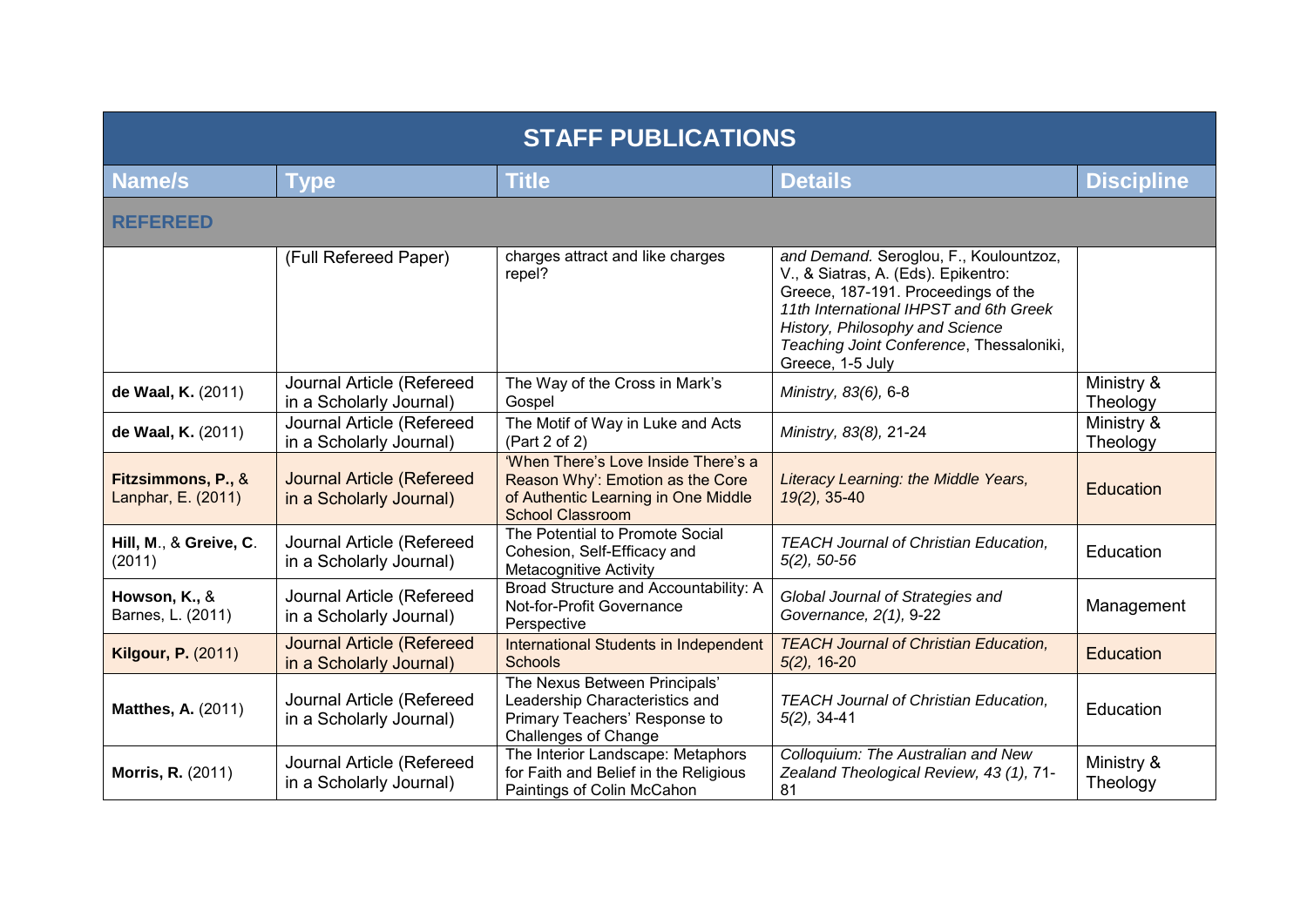| <b>STAFF PUBLICATIONS</b>                                                                     |                                                                            |                                                                                                                                                                                           |                                                                                                                                                                                                                                            |                                        |
|-----------------------------------------------------------------------------------------------|----------------------------------------------------------------------------|-------------------------------------------------------------------------------------------------------------------------------------------------------------------------------------------|--------------------------------------------------------------------------------------------------------------------------------------------------------------------------------------------------------------------------------------------|----------------------------------------|
| <b>Name/s</b>                                                                                 | Type                                                                       | <b>Title</b>                                                                                                                                                                              | <b>Details</b>                                                                                                                                                                                                                             | <b>Discipline</b>                      |
| <b>REFEREED</b>                                                                               |                                                                            |                                                                                                                                                                                           |                                                                                                                                                                                                                                            |                                        |
| Morton, J., &<br>Gladstone, W. (2011)                                                         | Journal Article (Refereed<br>in a Scholarly Journal)                       | Spatial, Temporal and Ontogenetic<br>Variation in the Association of Fishes<br>(family Ladridae) with Rocky-Reef<br><b>Habitats</b>                                                       | <b>CSRIO Marine and Freshwater Research,</b><br>62, 870-884                                                                                                                                                                                | Science                                |
| Northcote, M.,<br>Reynaud, D.,<br>Beamish, P.,<br>Gosselin, K., &<br><b>Martin, T. (2011)</b> | <b>Journal Article (Refereed</b><br>in a Scholarly Journal)                | <b>Bumpy Moments and Joyful</b><br>Breakthroughs: The Place of<br><b>Threshold Concepts in Academic</b><br><b>Staff Development Programs About</b><br><b>Online Learning and Teaching</b> | <b>ACESS: Critical Perspectives on</b><br>Communication, Cultural and Policy<br>Studies, 30 (2), 75-90                                                                                                                                     | Online<br>Educati<br><b>on</b>         |
| <b>Northcote, M. (2011)</b>                                                                   | <b>Journal Article (Refereed</b><br>in a Scholarly Journal)                | Step Back and Hand Over the<br><b>Cameras! Using Digital Cameras to</b><br><b>Facilitate Mathematics Learning with</b><br>Young Children in K-2 Classrooms                                | <b>Australian Primary Mathematics</b><br>Classroom, 16(3), 29-32                                                                                                                                                                           | Education                              |
| Northcote, M., &<br>Attard, C. (2011)                                                         | <b>Journal Article (Refereed</b><br>in a Scholarly Journal)                | <b>Mathematics On The Move: Using</b><br>Mobile Technologies To Support<br><b>Student Learning (Part 1)</b>                                                                               | <b>Australian Primary Mathematics</b><br>Classroom, 16(4), 29-31                                                                                                                                                                           | <b>Mathematics</b><br><b>Education</b> |
| Northcote, M.,<br>Seddon, J., & Brown,<br>P. (2011)                                           | <b>Conference Publication</b><br>(Full Refereed Paper)                     | Benchmark yourself: Self-reflecting<br>about online teaching. Changing<br><b>Demands, Changing Directions</b>                                                                             | Proceedings ASCILITE Hobart 2011,<br>Williams, G., et al. (Eds). ASCILITE:<br>Hobart. Online: http://www.leishman-<br>associates.com.au/ascilite2011/proceedin<br>gs.php. Proceedings of ASCILITE 2011<br>Conference, Hobart, 4-7 December | Online<br>Education                    |
| Pearce, R. (2011)                                                                             | Journal Article (Other<br>Refereed Contribution to a<br>Scholarly Journal) | Abstract: Convenient Vegetarian<br>Meat Alternatives - Green, Amber or<br>Red for Sodium Content?                                                                                         | Nutrition & Dietetics, 68(1), 45                                                                                                                                                                                                           | <b>Nutrition</b>                       |
| <b>Rieger, W. (2011)</b>                                                                      | <b>Journal Article (Refereed</b><br>in a Scholarly Journal)                | The National Professional Standards<br>for Teachers: Towards an authentic<br>integrating domain for teachers in<br><b>Christian schools</b>                                               | <b>TEACH Journal of Christian Education,</b><br>$5(2)$ , 8-14                                                                                                                                                                              | Education                              |
| Reynaud, D., &<br><b>Northcote, M. (2011)</b>                                                 | <b>Conference Publication</b>                                              | 'Have Passport will Learn': History<br><b>Study tours and Student Learning</b>                                                                                                            | <b>Research and Development in Higher</b><br><b>Education: Reshaping Higher Education,</b>                                                                                                                                                 | Education                              |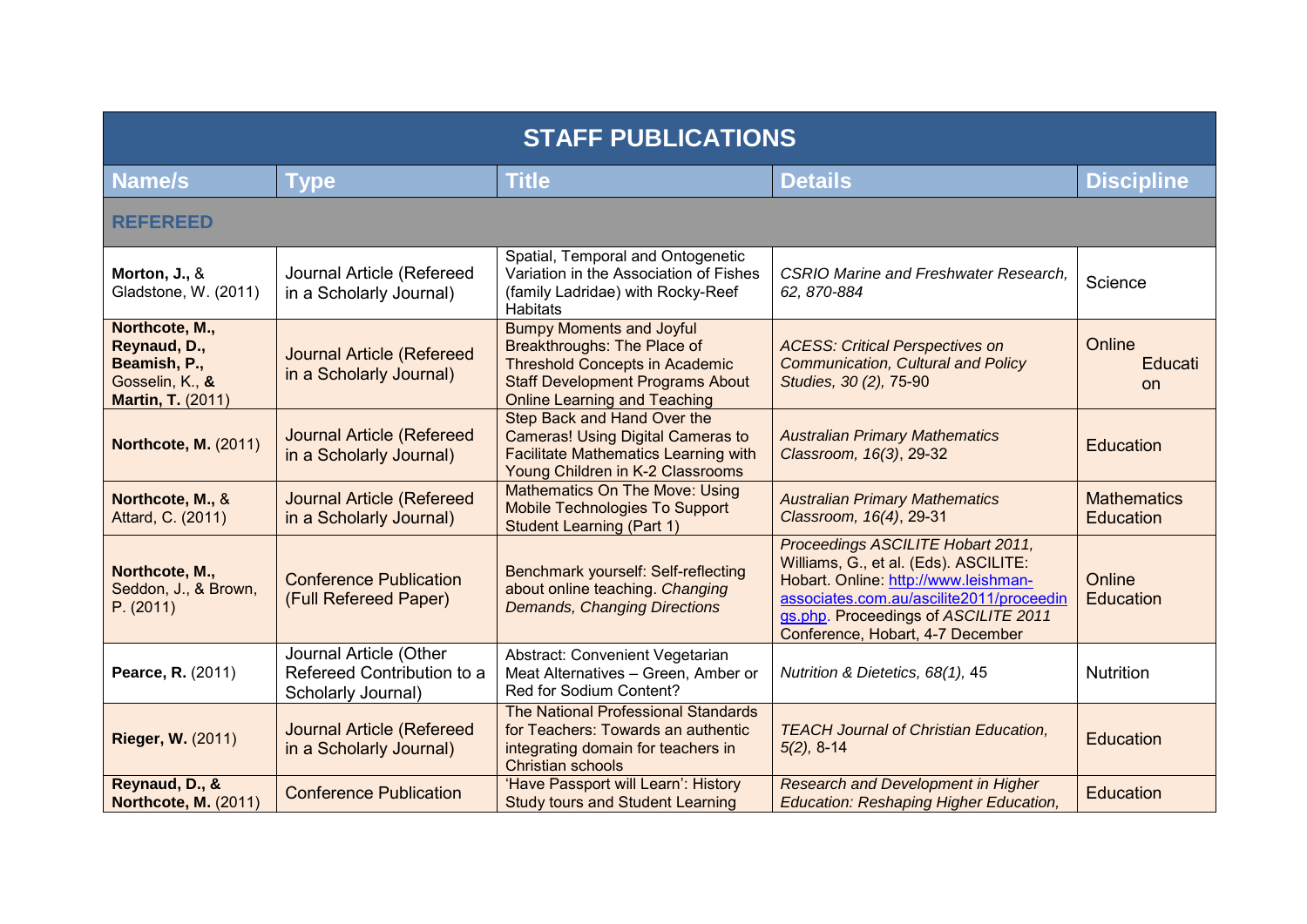| <b>STAFF PUBLICATIONS</b>                                   |                                                                            |                                                                                                                                                                                                            |                                                                                                                                                                                                                                                                                                                                                                                                                                                                             |                      |  |
|-------------------------------------------------------------|----------------------------------------------------------------------------|------------------------------------------------------------------------------------------------------------------------------------------------------------------------------------------------------------|-----------------------------------------------------------------------------------------------------------------------------------------------------------------------------------------------------------------------------------------------------------------------------------------------------------------------------------------------------------------------------------------------------------------------------------------------------------------------------|----------------------|--|
| <b>Name/s</b>                                               | <b>Type</b>                                                                | <b>Title</b>                                                                                                                                                                                               | <b>Details</b>                                                                                                                                                                                                                                                                                                                                                                                                                                                              | <b>Discipline</b>    |  |
| <b>REFEREED</b>                                             |                                                                            |                                                                                                                                                                                                            |                                                                                                                                                                                                                                                                                                                                                                                                                                                                             |                      |  |
|                                                             | (Full Refereed Paper)                                                      | and Development                                                                                                                                                                                            | 34. HERDSA: Milperra, NSW.<br>Proceedings of the 34 <sup>th</sup> HERDSA Annual<br>International Conference, Gold Coast, 4-7<br>July                                                                                                                                                                                                                                                                                                                                        |                      |  |
| Rickett, C., Greive,<br>C., & Gordon, J.<br>(2011)          | Journal Article (Refereed<br>in a Scholarly Journal)                       | Something to Hang My Life On: the<br>Health Benefits of Writing Poetry for<br>People With Serious Illnesses                                                                                                | Australasian Psychiatry, 19(3), 1440-<br>1665                                                                                                                                                                                                                                                                                                                                                                                                                               | <b>Creative Arts</b> |  |
| <b>Rickett, C. (2011)</b>                                   | <b>Conference Publication</b><br>(Full Refereed Paper)                     | My Body/my calamity. My body/my<br>dignity: the role of autobiographical<br>writing as a therapeutic and ethical<br>strategy for dealing with a cancer<br>diagnosis                                        | Ethical Imaginations: Refereed<br>Conference Papers of the 16 <sup>th</sup> Annual<br>AAWP Conference, 2011. Conway-<br>Herron, J., Costello, M., & Hawryluk, L.<br>(Eds). AAWP Online:<br>http://aawp.org.au/ethical-imaginations-<br>writing-worlds-papers-refereed-<br>proceedings-16th-conference-<br>australasian-associa. Papers of the 16 <sup>th</sup><br>Conference of the Australasian<br>Association of Writing Programs, 2011,<br>Byron Bay NSW, 23-25 November | <b>Creative Arts</b> |  |
| <b>Sheehan, A. (2011)</b>                                   | Journal Article (Other<br>Refereed Contribution to a<br>Scholarly Journal) | The Benefits of Going Private                                                                                                                                                                              | Australian Midwifery News, 11(3), 38-39                                                                                                                                                                                                                                                                                                                                                                                                                                     | Midwifery            |  |
| Schmied, V., Beake,<br>S., Sheehan, A., et al.<br>(2011)    | Journal Article (Refereed<br>in a Scholarly Journal)                       | Women's Perceptions and<br><b>Experiences of Breastfeeding</b><br>Support: A Metasynthesis                                                                                                                 | Birth: Issues in Perinatal Care, 38(1), 49-<br>60                                                                                                                                                                                                                                                                                                                                                                                                                           | Health               |  |
| Schmied, V., Gribble,<br>K., Sheehan, A., et al.<br>(2011). | Journal Article (Refereed<br>in a Scholarly Journal)                       | Ten Steps or Climbing a Mountain: A<br>study of Australian health<br>professionals' perceptions of<br>implementing the baby friendly health<br>initiative to protect, promote and<br>support breastfeeding | BMC Health Services Research, 11(208),<br>$1 - 10$                                                                                                                                                                                                                                                                                                                                                                                                                          | Health               |  |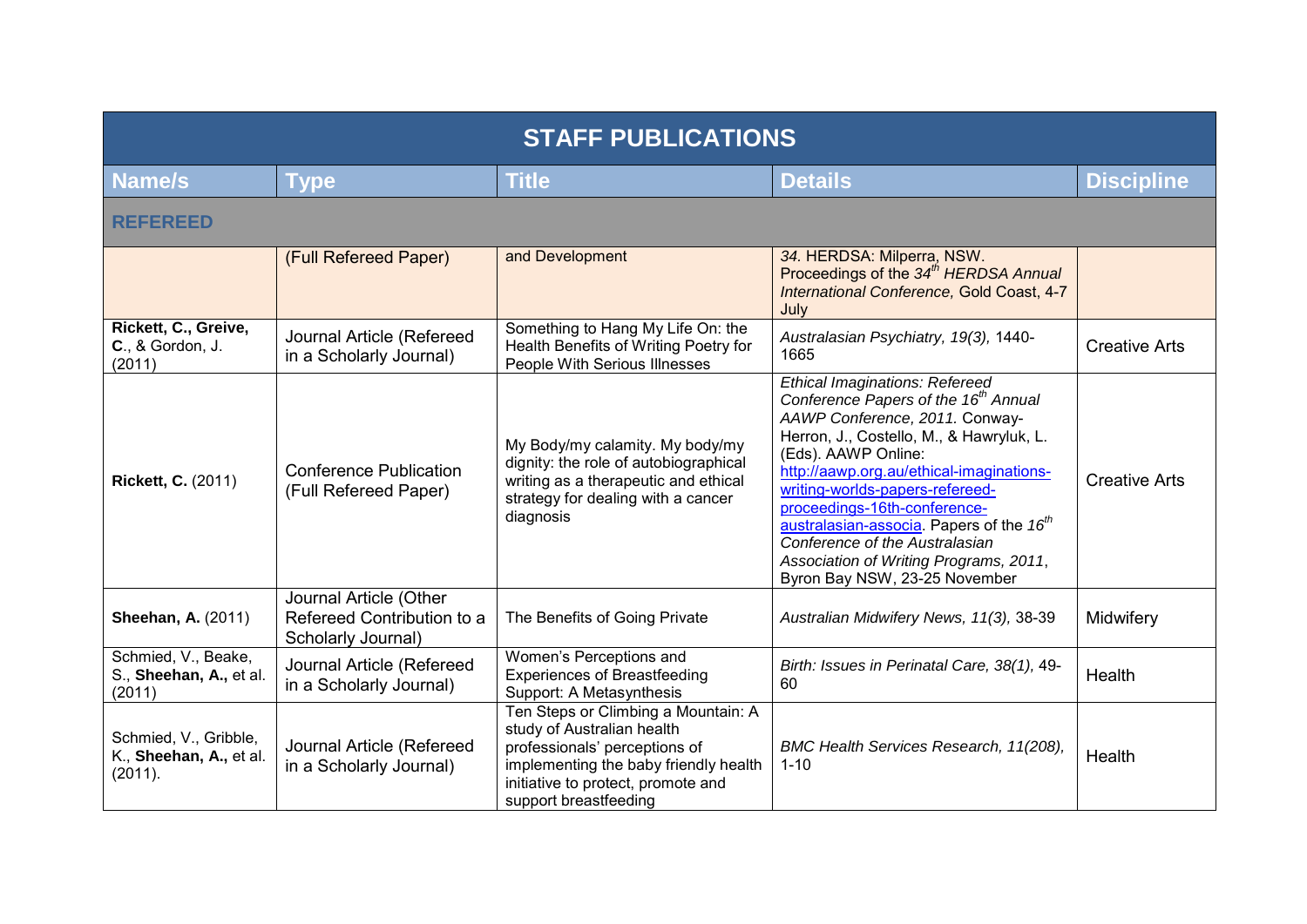| <b>STAFF PUBLICATIONS</b>                                 |                                                                                          |                                                                                                                                                                                                   |                                                                                                                                                                                                                                                                                 |                        |  |
|-----------------------------------------------------------|------------------------------------------------------------------------------------------|---------------------------------------------------------------------------------------------------------------------------------------------------------------------------------------------------|---------------------------------------------------------------------------------------------------------------------------------------------------------------------------------------------------------------------------------------------------------------------------------|------------------------|--|
| <b>Name/s</b>                                             | <b>Type</b>                                                                              | <b>Title</b>                                                                                                                                                                                      | <b>Details</b>                                                                                                                                                                                                                                                                  | <b>Discipline</b>      |  |
| <b>REFEREED</b>                                           |                                                                                          |                                                                                                                                                                                                   |                                                                                                                                                                                                                                                                                 |                        |  |
| Taylor, C., Gribble, K.,<br>Sheehan, A., et al.<br>(2011) | Journal Article (Refereed<br>in a Scholarly Journal)                                     | Staff Perceptions and Experiences of<br>Implementing the Baby Friendly<br>Initiative in Neonatal Intensive Care<br>Units in Australia                                                             | Journal of Obstetric, Gynecologic &<br>Neonatal Nursing, 40(1), 25-34                                                                                                                                                                                                           | Health                 |  |
| <b>Shields, M. (2011)</b>                                 | Journal Article (Refereed<br>in a Scholarly Journal)                                     | Joys, Tensions and Issues                                                                                                                                                                         | <b>TEACH Journal of Christian Education,</b><br>$5(1)$ , 50-55                                                                                                                                                                                                                  | Education              |  |
| <b>Shields, M. (2011)</b>                                 | <b>Conference Publication</b><br>(Full Refereed Paper)                                   | Finding the Joy: Revisioning the<br>tensions and issues: An investigation<br>of current provisions for students with<br>disabilities in a small, national,<br>Australian, Christian school system | Online:<br>http://www.aase.edu.au/index.php?option<br>=com phocadownload&view=category&id<br>=23:refereed-papers-from-2011-national-<br>conference&Itemid=196. 2011 Australian<br>Association of Special Education Inc.<br>(AASE) National Conference, Gold Coast,<br>September | Education              |  |
| Skrzypaszek, J.<br>(2011)                                 | <b>Conference Publication</b><br>(Full Refereed Paper)                                   | Cross-cultural Sharing of Spirituality                                                                                                                                                            | Sharing Cultures 2011. Lire, S,. Amoeda,<br>R., & Pinheiro, C. (Eds). Green Lines<br>Institute: Barcelos, Portugal, 129-135.<br>Proceedings of Sharing Cultures 2011,<br>Tomar, Portugal, 3-6 July                                                                              | Ministry &<br>Theology |  |
| <b>Smedley, A. (2011)</b>                                 | <b>Journal Article (Other</b><br>Refereed Contribution to a<br><b>Scholarly Journal)</b> | Review: Issues with E-Leaning in<br>Nursing and Health Education in the<br><b>UK: Are New Technologies Being</b><br>Embraced in the Teaching and<br><b>Learning Environments?</b>                 | Journal of Research in Nursing, 16(1),<br>91-92                                                                                                                                                                                                                                 | <b>Nursing</b>         |  |
| Smedley, A., &<br>Anderson, A. (2011)                     | <b>Journal Article (Other</b><br>Refereed Contribution to a<br>Scholarly Journal)        | <b>Enhancing Learning for New</b><br>Graduate Nurses in an Australian<br>Day Surgery Unit                                                                                                         | Day Surgery Australia, 10(3), 4-6                                                                                                                                                                                                                                               | <b>Nursing</b>         |  |
| van Wyk, K. (2011)                                        | Journal Article (Refereed<br>in a Scholarly Journal)                                     | Textual Criticisms under Scrutiny:<br>Xerox Problems since Epiphanes                                                                                                                              | Korean Journal of Christian Studies (75),<br>$5 - 19$                                                                                                                                                                                                                           | Ministry &<br>Theology |  |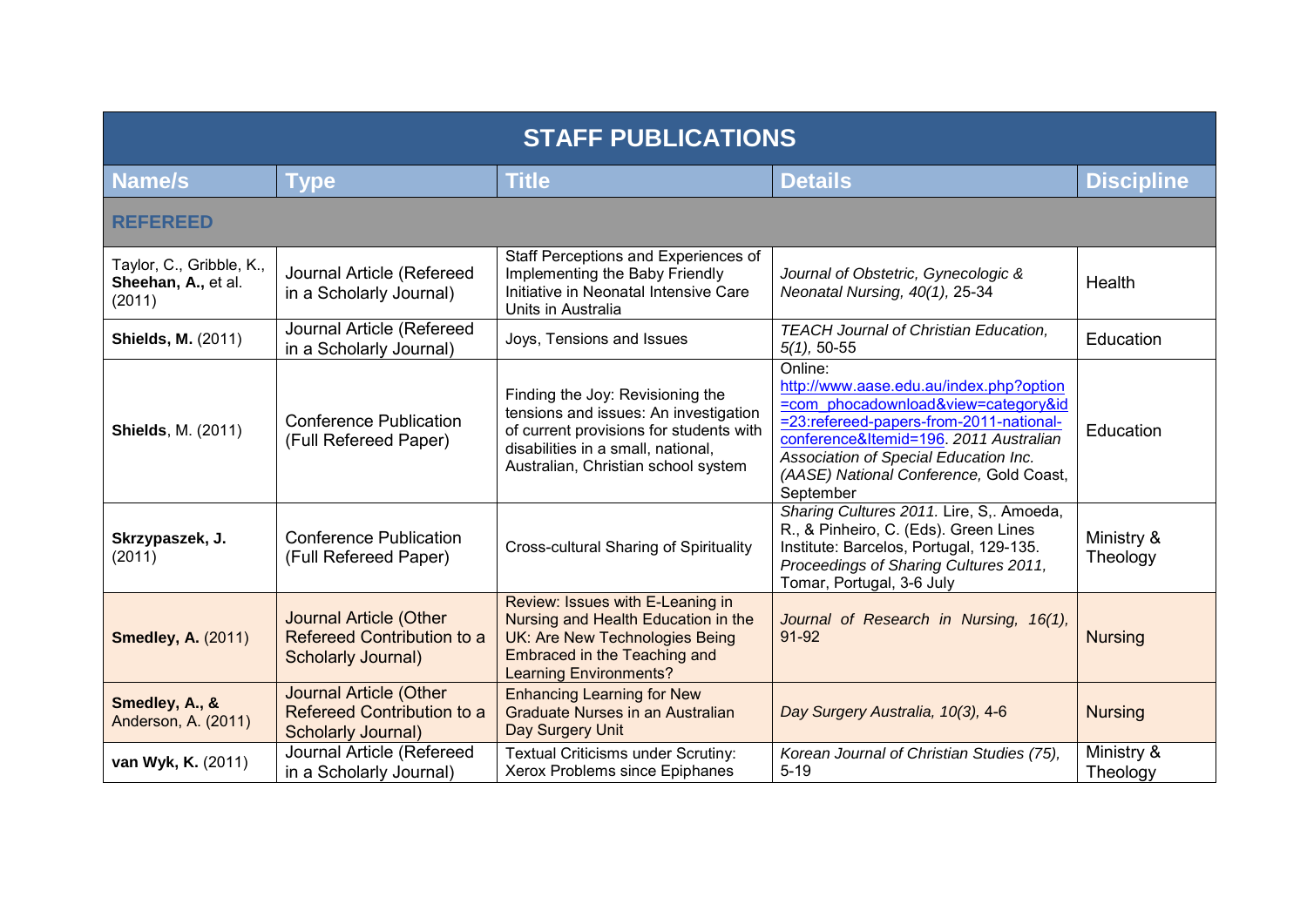| <b>STAFF PUBLICATIONS</b>             |                                                                                            |                                                                                                                                                                                                                                                                                                          |                                                                                                                                                                                                                                                                                                                                                                                                                                                                                                                                       |                             |
|---------------------------------------|--------------------------------------------------------------------------------------------|----------------------------------------------------------------------------------------------------------------------------------------------------------------------------------------------------------------------------------------------------------------------------------------------------------|---------------------------------------------------------------------------------------------------------------------------------------------------------------------------------------------------------------------------------------------------------------------------------------------------------------------------------------------------------------------------------------------------------------------------------------------------------------------------------------------------------------------------------------|-----------------------------|
| <b>Name/s</b>                         | <b>Type</b>                                                                                | <b>Title</b>                                                                                                                                                                                                                                                                                             | <b>Details</b>                                                                                                                                                                                                                                                                                                                                                                                                                                                                                                                        | <b>Discipline</b>           |
| <b>REFEREED</b>                       |                                                                                            |                                                                                                                                                                                                                                                                                                          |                                                                                                                                                                                                                                                                                                                                                                                                                                                                                                                                       |                             |
| 2010                                  |                                                                                            |                                                                                                                                                                                                                                                                                                          |                                                                                                                                                                                                                                                                                                                                                                                                                                                                                                                                       |                             |
| Daff, L. (2010, 4-6<br>November).     | <b>Refereed Abstract with</b><br><b>Conference Presentation</b><br>or Poster               | <b>Lessons for Accounting Educators</b><br>from the Medical World                                                                                                                                                                                                                                        | 11 <sup>th</sup> IAAER World Congress of<br><b>Accounting Educators and Researchers.</b><br>Singapore                                                                                                                                                                                                                                                                                                                                                                                                                                 | Business/<br>Accounting     |
| de Berg, K. (2010)                    | <b>Journal Article (Refereed</b><br>in a Scholarly Journal)                                | Tin Oxide Chemistry from the last<br>decade of the nineteenth century to<br>the first decade of the twenty-first<br>century: Towards the development of<br>a Big-Picture Approach to the<br><b>Teaching and Learning of Chemistry</b><br>while focussing on a specific<br>compound or class of compounds | Science & Education: Contributions from<br>History, Philosophy, & Sociology of<br>Science & Mathematics, 19, 847-866                                                                                                                                                                                                                                                                                                                                                                                                                  | Science<br>Education        |
| de Berg, K.,<br>Carruthers, R. (2010) | <b>Journal Article (Refereed</b><br>in a Scholarly Journal)                                | The use of magnets for introducing<br>primary school students to some<br>properties of forces through small-<br>group pedagogy                                                                                                                                                                           | Teaching Science, 56 (2), 13-17                                                                                                                                                                                                                                                                                                                                                                                                                                                                                                       | Science<br><b>Education</b> |
| de Berg, K. (2010, 4 -<br>8 July)     | <b>Refereed Abstract with</b><br>Presentation/Poster at an<br><b>Australian Conference</b> | A Study of Student Understandings<br>of Solution Concentration using<br><b>Visual and Verbal Representations</b><br>for Questionning                                                                                                                                                                     | Royal Australian Chemical Institute's 13 <sup>th</sup><br>National Convention in conjunction with<br>the 12th IUPAC International Congress of<br>Pesticide Chemistry. Melbourne.<br>de Berg, K. & Boddey, K. (2010, 30<br>June - 3 July). An Introductory Study of<br>Nursing Students' Confidence in Basic<br>Chemistry: The Impact of a Three-Day<br>Chemistry Bridging Course. 41 <sup>st</sup> Annual<br><b>Australian Science Education Research</b><br>Association (ASERA) Conference. Port<br><b>Stephens, New South Wales</b> | Teaching                    |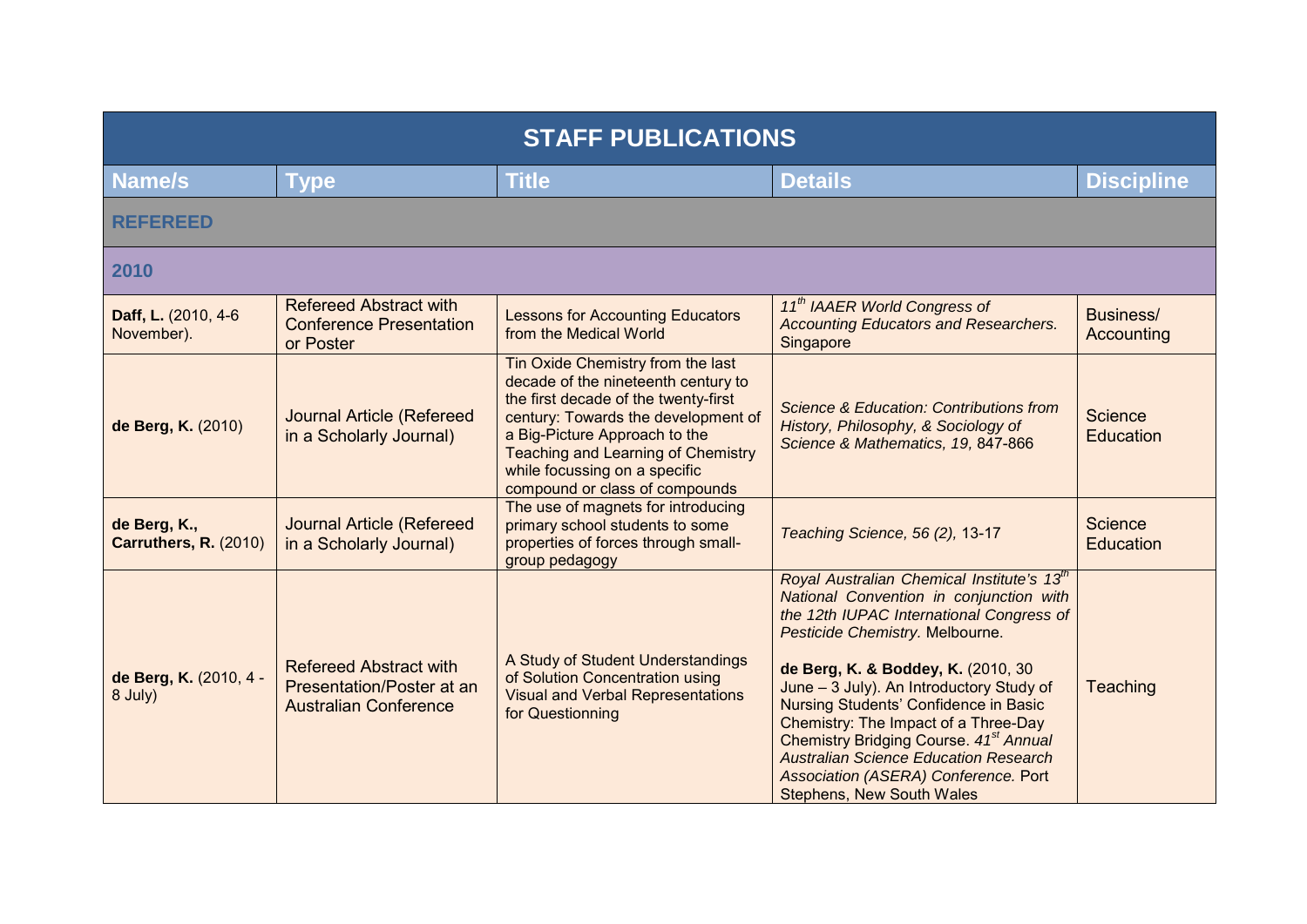| <b>STAFF PUBLICATIONS</b>                                                     |                                                                                            |                                                                                                                                           |                                                                                                                                                                                                                     |                                        |
|-------------------------------------------------------------------------------|--------------------------------------------------------------------------------------------|-------------------------------------------------------------------------------------------------------------------------------------------|---------------------------------------------------------------------------------------------------------------------------------------------------------------------------------------------------------------------|----------------------------------------|
| <b>Name/s</b>                                                                 | <b>Type</b>                                                                                | <b>Title</b>                                                                                                                              | <b>Details</b>                                                                                                                                                                                                      | <b>Discipline</b>                      |
| <b>REFEREED</b>                                                               |                                                                                            |                                                                                                                                           |                                                                                                                                                                                                                     |                                        |
| de Berg, K. &<br>Boddey, K. (2010, 30<br>$June - 3 July)$                     | <b>Refereed Abstract with</b><br>Presentation/Poster at an<br><b>Australian Conference</b> | An Introductory Study of Nursing<br>Students' Confidence in Basic<br>Chemistry: The Impact of a Three-<br>Day Chemistry Bridging Course   | 41 <sup>st</sup> Annual Australian Science Education<br><b>Research Association (ASERA)</b><br>Conference. Port Stephens, New South<br>Wales.                                                                       | <b>Nursing</b>                         |
| Grant, R., Nguyen, S.,<br>& Guillemin, G. (2010)                              | Journal Article (Refereed<br>in a Scholarly Journal)                                       | Kynurenine Pathway Metabolism is<br>Involved in the Maintenance of the<br>Intracellular NAD+ Concentration in<br>Human Primary Astrocytes | International Journal of Tryptophan<br>Research, 2010(3), 151-156                                                                                                                                                   | Physiology                             |
| Mach, J., Midgley,<br>A.W., Dank, S., Grant,<br>R., & Bentley, D.J.<br>(2010) | Journal Article (Refereed<br>in a Scholarly Journal)                                       | The Effect of Antioxidant<br>Supplementation on Fatigue during<br><b>Exercise: Potential Role for</b><br>$NAD+(H)$ .                      | Nutrients, 2, 319-329                                                                                                                                                                                               | Physiology                             |
| Braidy, N., Grant, R.,<br>Adams, S., &<br>Guillemin, G. (2010)                | Journal Article (Refereed<br>in a Scholarly Journal)                                       | Neuroprotective effects of naturally<br>occurring polyphenols on quinolic<br>acid-induced excitotoxicity in human<br>neurons              | FEBS Journal, 227(2), 368-382                                                                                                                                                                                       | Physiology                             |
| Greive, C. & Zenteno,<br>N. (2010)                                            | <b>Conference Publication</b><br>(Full Refereed)                                           | Mathematical problem solving,<br>cognitive load and solution paths: A<br>study employing participants from<br>lower secondary school      | In Chang, W.H., Fisher, D., Lin, C.Y. &<br>Koul, R (Eds.), (Perth; Curtin University).<br>Proceedings of the Sixth International<br>Conference on Science, Mathematics and<br>Technology Education. Hualien, Taiwan | <b>Mathematics</b><br><b>Education</b> |
| House, M.,<br><b>Robertson, D. (2010)</b>                                     | Journal Article (Refereed<br>in a Scholarly Journal)                                       | Field Based Supervised Theological<br>Education                                                                                           | Ministry, 82 (7/8), 40-44                                                                                                                                                                                           | Ministry &<br>Theology                 |
| Howson, K. (2010, 4-<br>6 November)                                           | Refereed Abstract with<br><b>Conference Presentation</b><br>or Poster                      | <b>Teaching Accounting to Generation</b><br>Y: Applying Current Technologies to<br>the Education Experience                               | An Australian View. 11 <sup>th</sup> IAAER World<br>Congress of Accounting Educators and<br>Researchers. Singapore                                                                                                  | Business/<br>Accounting                |
| Howson, K. (2010, 7-<br>5 November)                                           | <b>Refereed Abstract with</b><br><b>Conference Presentation</b><br>or Poster               | Teaching Business Ethics: An<br><b>Australian Perspective</b>                                                                             | Twenty Second Asian-Pacific Conference<br>on International Accounting Issues<br>Program and Proceedings, 102. From the<br>22 <sup>nd</sup> Asian-Pacific Conference on                                              | Business/<br>Accounting                |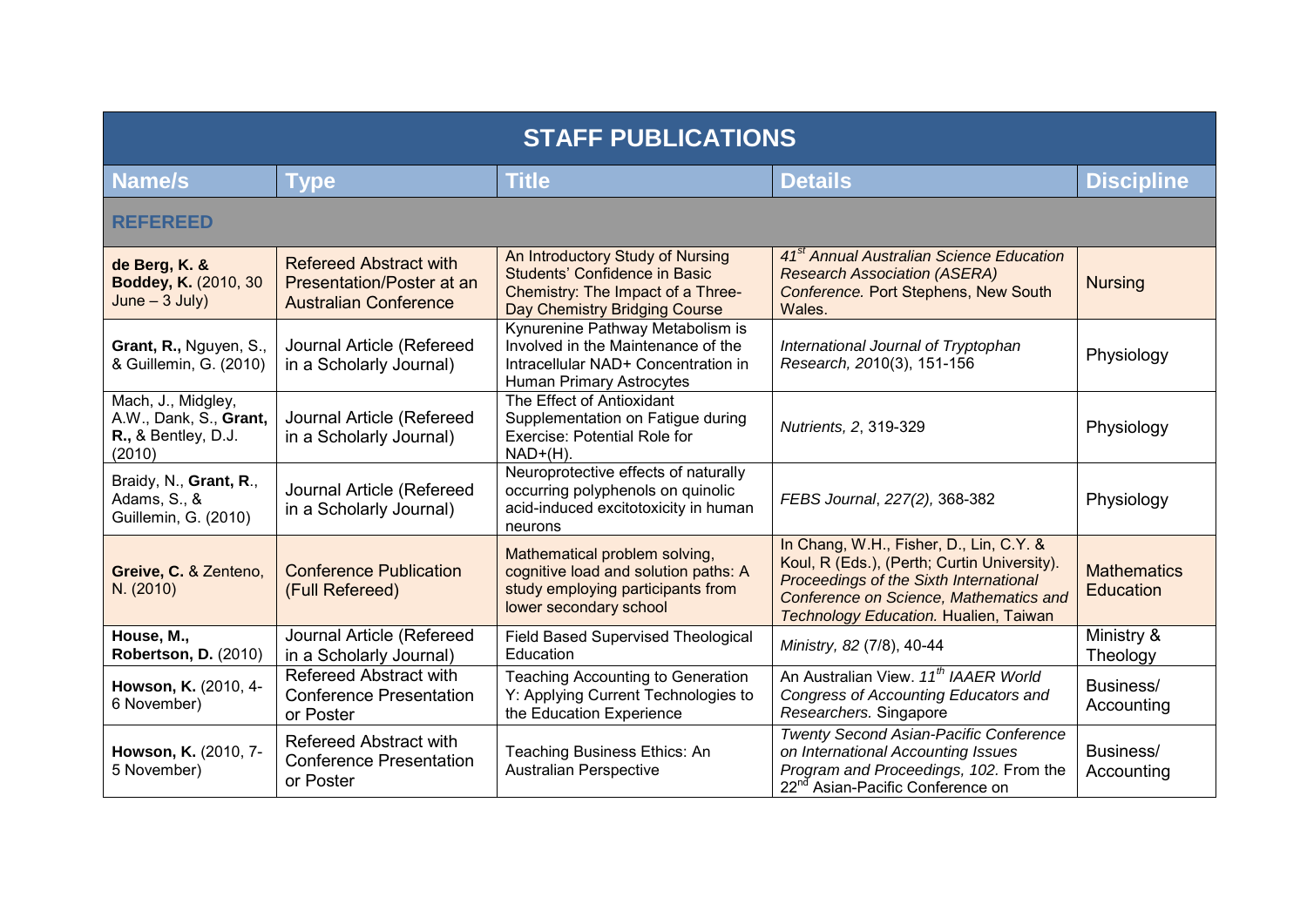| <b>STAFF PUBLICATIONS</b>                                               |                                                                                            |                                                                                                                                                 |                                                                                                                                                                |                        |
|-------------------------------------------------------------------------|--------------------------------------------------------------------------------------------|-------------------------------------------------------------------------------------------------------------------------------------------------|----------------------------------------------------------------------------------------------------------------------------------------------------------------|------------------------|
| <b>Name/s</b>                                                           | <b>Type</b>                                                                                | <b>Title</b>                                                                                                                                    | <b>Details</b>                                                                                                                                                 | <b>Discipline</b>      |
| <b>REFEREED</b>                                                         |                                                                                            |                                                                                                                                                 |                                                                                                                                                                |                        |
|                                                                         |                                                                                            |                                                                                                                                                 | International Accounting Issues, Gold<br>Coast, 7-10 November                                                                                                  |                        |
| <b>Ludlow, S. (2010)</b>                                                | <b>Journal Article (Refereed</b><br>in a Scholarly Journal)                                | The place of play in twenty-first<br>century classrooms: Evidence and<br>approaches                                                             | TEACH of Christian Education, 4 (2), 28-<br>23                                                                                                                 | <b>Education</b>       |
| Morey, P. &<br><b>Smedley, A. (2010)</b>                                | <b>Journal Article (Refereed</b><br>in a Scholarly Journal)                                | Improving learning in the clinical<br>nursing environment: perceptions of<br>senior Australian bachelor of nursing<br>students                  | Journal of Research in Nursing, 15 (1),<br>75-88                                                                                                               | <b>Nursing</b>         |
| Morey, P., Greive, C.<br>& de Berg, K. (2010,<br>$30$ June $-3$ July)   | <b>Refereed Abstract with</b><br>Presentation/Poster at an<br><b>Australian Conference</b> | A study of factors associated with<br>preservice teachers' intention to<br>teach units on environmental issues<br>in the primary school context | 41 <sup>st</sup> Annual Australian Science Education<br><b>Research Association (ASERA)</b><br>Conference. Port Stephens, New South<br><b>Wales</b>            | Education              |
| Morton, D., Callister,<br>R. (2010)                                     | Journal Article (Refereed<br>in a Scholarly Journal)                                       | Influence of posture and body type<br>on the experience of exercise-related<br>transient abdominal pain                                         | Journal of Science and Medicine in Sport,<br>13(5), 485-488                                                                                                    | Exercise<br>Physiology |
| Morton, D.                                                              | Journal Article (Refereed<br>in a Scholarly Journal)                                       | Heart rate responses and fluid<br>balance of competitive cross-country<br>hang glider pilots                                                    | International Journal of Sports Physiology<br>and Performance, $5(1)$ , 55-63                                                                                  | Exercise<br>Physiology |
| Morton, D., &<br><b>Neirinckx, K. (2010)</b>                            | Refereed Abstract with<br>Presentation/Poster at an<br><b>Australian Conference</b>        | Effect of task repetition on state<br>anxiety and associated ability to<br>recall auditory and visual cues                                      | <b>Exercise and Sports Science Australia</b><br>conference, Gold Coast 9-11                                                                                    | <b>Sports Science</b>  |
| Northcote, M.,<br>Mildenhall, P.,<br>Marshall, L., & Swan,<br>P. (2010) | Journal Article (Refereed<br>in a Scholarly Journal)                                       | Interactive whiteboards: Interactive or<br>just whiteboards?                                                                                    | Australasian Journal of Educational<br>Technology Special Issue: Interactive<br>Whiteboards: An Australasian<br>Perspective, 26 (Special issue 4), 494-<br>510 | Teaching               |
| <b>Northcote, M. (2010)</b>                                             | <b>Conference Publication</b><br>(Full Refereed)                                           | Lighting up and transforming online<br>courses: Letting the teacher's<br>personality shine                                                      | In C.H. Steel, M.J. Keppell, P. Gerbic &<br>S. Housego (Eds.), Curriculum,<br>technology & transformation for an                                               | Teaching               |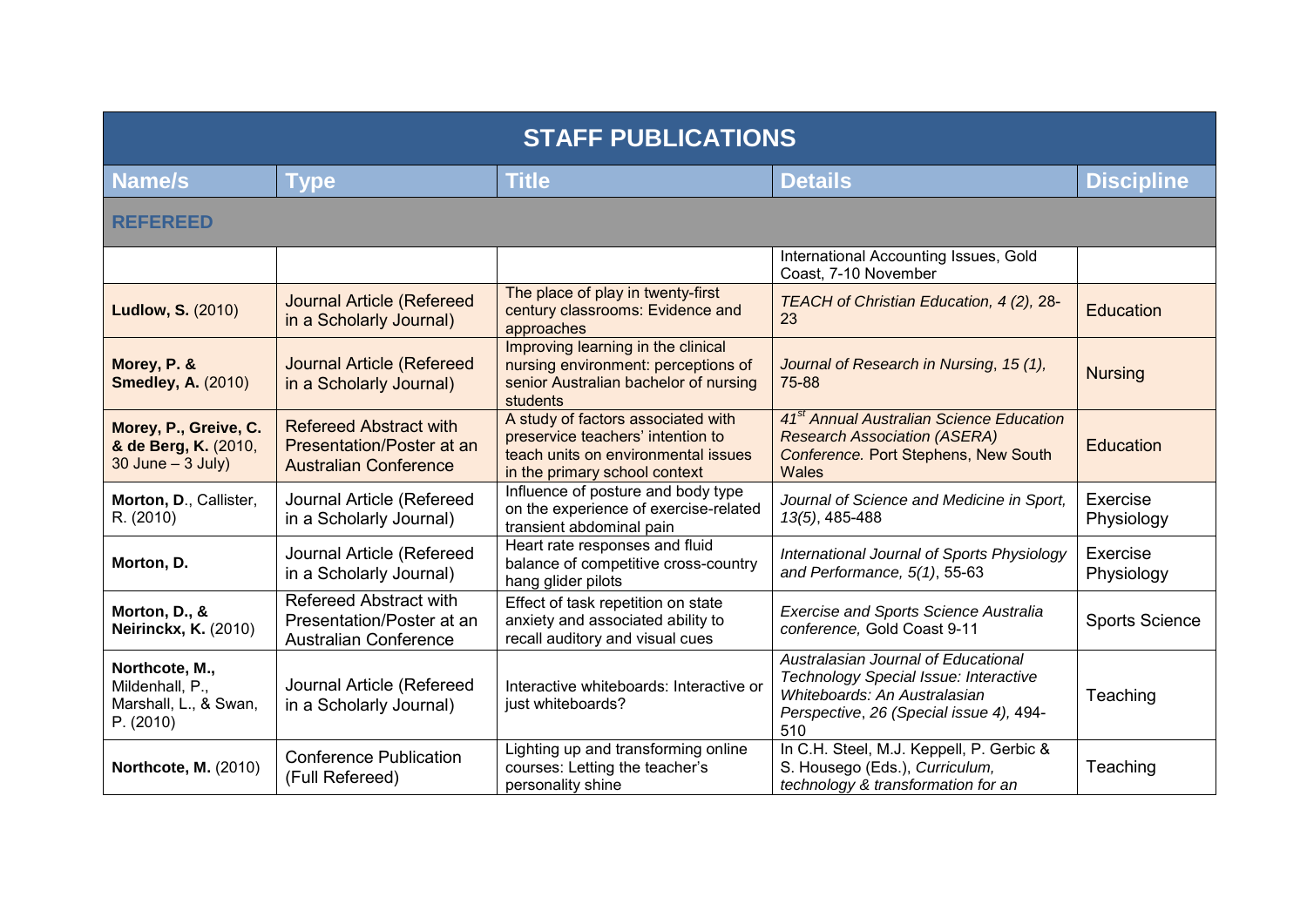| <b>STAFF PUBLICATIONS</b>                                                                                                             |                                                                                     |                                                                                                                                                               |                                                                                                                                                                                                                                                                     |                        |
|---------------------------------------------------------------------------------------------------------------------------------------|-------------------------------------------------------------------------------------|---------------------------------------------------------------------------------------------------------------------------------------------------------------|---------------------------------------------------------------------------------------------------------------------------------------------------------------------------------------------------------------------------------------------------------------------|------------------------|
| <b>Name/s</b>                                                                                                                         | <b>Type</b>                                                                         | <b>Title</b>                                                                                                                                                  | <b>Details</b>                                                                                                                                                                                                                                                      | <b>Discipline</b>      |
| <b>REFEREED</b>                                                                                                                       |                                                                                     |                                                                                                                                                               |                                                                                                                                                                                                                                                                     |                        |
|                                                                                                                                       |                                                                                     |                                                                                                                                                               | unknown future. Proceedings ascilite<br>Sydney 2010 (pp.694-698).<br>http://ascilite.org.au/conferences/sydney1<br>0/procs/Northcote-concise.pdf                                                                                                                    |                        |
| Northcote, M.,<br>Reynaud, D.,<br>Beamish, P., Martin,<br>T. & Gosselin, K.<br>(2010, 1-2 July)                                       | Refereed Abstract with<br>Presentation/Poster at an<br><b>Australian Conference</b> | Bumpy moments and joyful<br>breakthroughs: The place of<br>threshold concepts in academic staff<br>development programs about online<br>learning and teaching | 3 <sup>rd</sup> Biennial Threshold concepts<br>symposium: Exploring transformative<br>dimensions of threshold concept.<br>University of New South Wales                                                                                                             | Teaching               |
| Northcote, M.,<br>Reynaud, D.,<br>Beamish, P. &<br>Martin, T. (2010, 4<br>November)                                                   | Refereed Abstract with<br>Presentation/Poster at an<br><b>Australian Conference</b> | Online teacher presence: Walking<br>the tightrope between pedagogical<br>and technological concerns                                                           | Learning Technology Research Fest<br>2010. University of Sydney                                                                                                                                                                                                     | Teaching               |
| Northcote, M.,<br>Reynaud, D,<br>Beamish, P., &<br><b>Martin, T. (2010,</b><br>December).                                             | Refereed Abstract with<br>Presentation/Poster at an<br><b>Australian Conference</b> | Transforming online curricula,<br>transforming staff                                                                                                          | In C.H. Steel, M.J. Keppell, P. Gerbic &<br>S. Housego (Eds.), Curriculum,<br>technology & transformation for an<br>unknown future. Proceedings ascilite<br>Sydney 2010 (pp.699-701).<br>http://ascilite.org.au/conferences/sydney1<br>0/procs/Northcote-poster.pdf | Teaching               |
| Patrick, A. (2010)                                                                                                                    | Journal Article (Refereed<br>in a Scholarly Journal)                                | <b>Contextualising Recent Tensions in</b><br>Seventh-day Adventism: 'A Constant<br>Process of Struggle and Rebirth'?                                          | Journal of Religious History, 34(3), 272-<br>288                                                                                                                                                                                                                    | Ministry &<br>Theology |
| Pearce, R., Guest, J.,<br>Bilgin, A., Baines, S.,<br>Zeuschner, C., Le<br>Rossignol-Grant, C.,<br>Morris, M. J. &<br>Grant, R. (2010) | Journal Article (Refereed<br>in a Scholarly Journal)                                | Evidence of under-nutrition in<br>adolescent females using routine<br>dieting practices                                                                       | Asia Pacific Journal of Clinical Nutrition,<br>19 (4), 526-533                                                                                                                                                                                                      | <b>Nutrition</b>       |
| Pearce, R., Guest, J.,                                                                                                                | <b>Refereed Abstract with</b>                                                       | Omega 3 and Omega 6                                                                                                                                           | Australian Health & Medical Research                                                                                                                                                                                                                                | <b>Nutrition</b>       |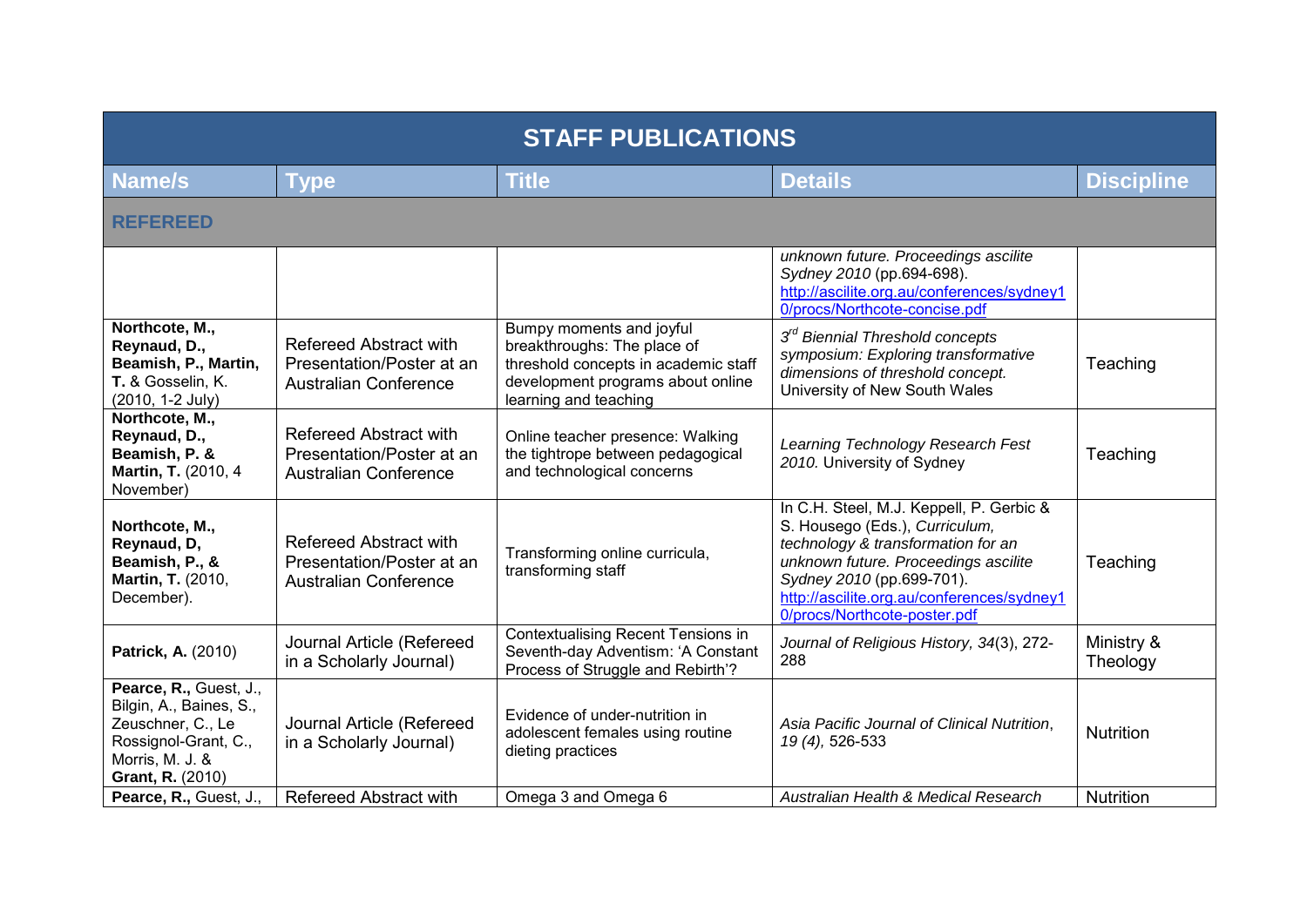| <b>STAFF PUBLICATIONS</b>                                                       |                                                                                     |                                                                                                               |                                                                                                                                        |                      |  |
|---------------------------------------------------------------------------------|-------------------------------------------------------------------------------------|---------------------------------------------------------------------------------------------------------------|----------------------------------------------------------------------------------------------------------------------------------------|----------------------|--|
| <b>Name/s</b>                                                                   | <b>Type</b>                                                                         | <b>Title</b>                                                                                                  | <b>Details</b>                                                                                                                         | <b>Discipline</b>    |  |
| <b>REFEREED</b>                                                                 |                                                                                     |                                                                                                               |                                                                                                                                        |                      |  |
| Bilgin, A., Garg, M.,<br>Morris, M.J. & Grant,<br>R. (2010, 14-18)<br>November) | Presentation/Poster at an<br><b>Australian Conference</b>                           | Polyunsaturated Fatty Acids Levels<br>in a cohort of Australian Adolescents                                   | Congress 2010. Melbourne                                                                                                               |                      |  |
| Race, P., Smedley,<br>A. & Morey, P. (2010)                                     | Journal Article (Refereed<br>in a Scholarly Journal)                                | Enhancing the Knowledge, Attitudes,<br>and Skills of Preceptors: An<br><b>Australian Perspective</b>          | The Journal of Continuing Education in<br>Nursing, 41 (10), 451-461                                                                    | <b>Nursing</b>       |  |
| Reynaud, D. &<br>Nicholls, R. (2010)                                            | Journal Article (Refereed<br>in a Scholarly Journal)                                | An idealogical reading of Uncle<br>Arthur's Bedtime Stories using critical<br>literacy                        | TEACH Journal of Christian Education, 4<br>$(1), 47-52$                                                                                | English              |  |
| Reynaud, D. (2010, 5-<br>9 July)                                                | Refereed Abstract with<br>Presentation/Poster at an<br><b>Australian Conference</b> | Authentication the Imaginary:<br>Cloaking with history the characters<br>of O'Brian's fiction and Weir's film | <b>Australian Historical Association Biennial</b><br>Conference. University of Western<br>Australia & University of Notre Dame         | History              |  |
| Reid, K., Shields, M.<br>(2010)                                                 | Journal Article (Refereed<br>in a Scholarly Journal)                                | Boys and behaviour: Alternative<br>strategies that support boys with<br><b>ADHD</b>                           | TEACH Journal of Christian Education, 4<br>$(1), 40-45$                                                                                | Education            |  |
| Rickett, C. & Joseph,<br>S. (2010)                                              | <b>Conference Publication</b><br>(Full Refereed)                                    | The Writing Cure? Ethical<br>considerations in managing creative<br>practice life-writing projects            | Strange bedfellows or Perfect Partners:<br>The role of Literary Studies in creative<br>writing programs. RMIT University,<br>Melbourne | <b>Creative Arts</b> |  |
| Rickett, C. &<br>Beveridge, J.<br>$(Ed)$ . $(2010)$                             | <b>Conference Publication</b><br>(Full Refereed)                                    | <b>Wording the World</b>                                                                                      | Puncher & Wattmann, Sydney (Glebe)                                                                                                     | <b>Creative Arts</b> |  |
| Rieger, W. (2010)                                                               | Journal Article (Refereed<br>in a Scholarly Journal)                                | Ecclesiastes as research:<br>Autoethnography through a rear-<br>vision mirror                                 | TEACH Journal of Christian Education, 4<br>$(2)$ , 44-50                                                                               | Education            |  |
| Sheehan, A., Burns,<br>E., Schmied, V. &<br>Fenwick, J. (2010)                  | Journal Article (Refereed<br>in a Scholarly Journal)                                | A meta-ethnographic synthesis of<br>women's experience of breastfeeding                                       | Maternal and Child Nutrition, 6(3), 201-<br>219                                                                                        | Midwifery            |  |
| Sheehan, A.,                                                                    | Journal Article (Refereed                                                           | Complex decisions: theorizing                                                                                 | Journal of Advanced Nursing, 66 (2), 371-                                                                                              | Midwifery            |  |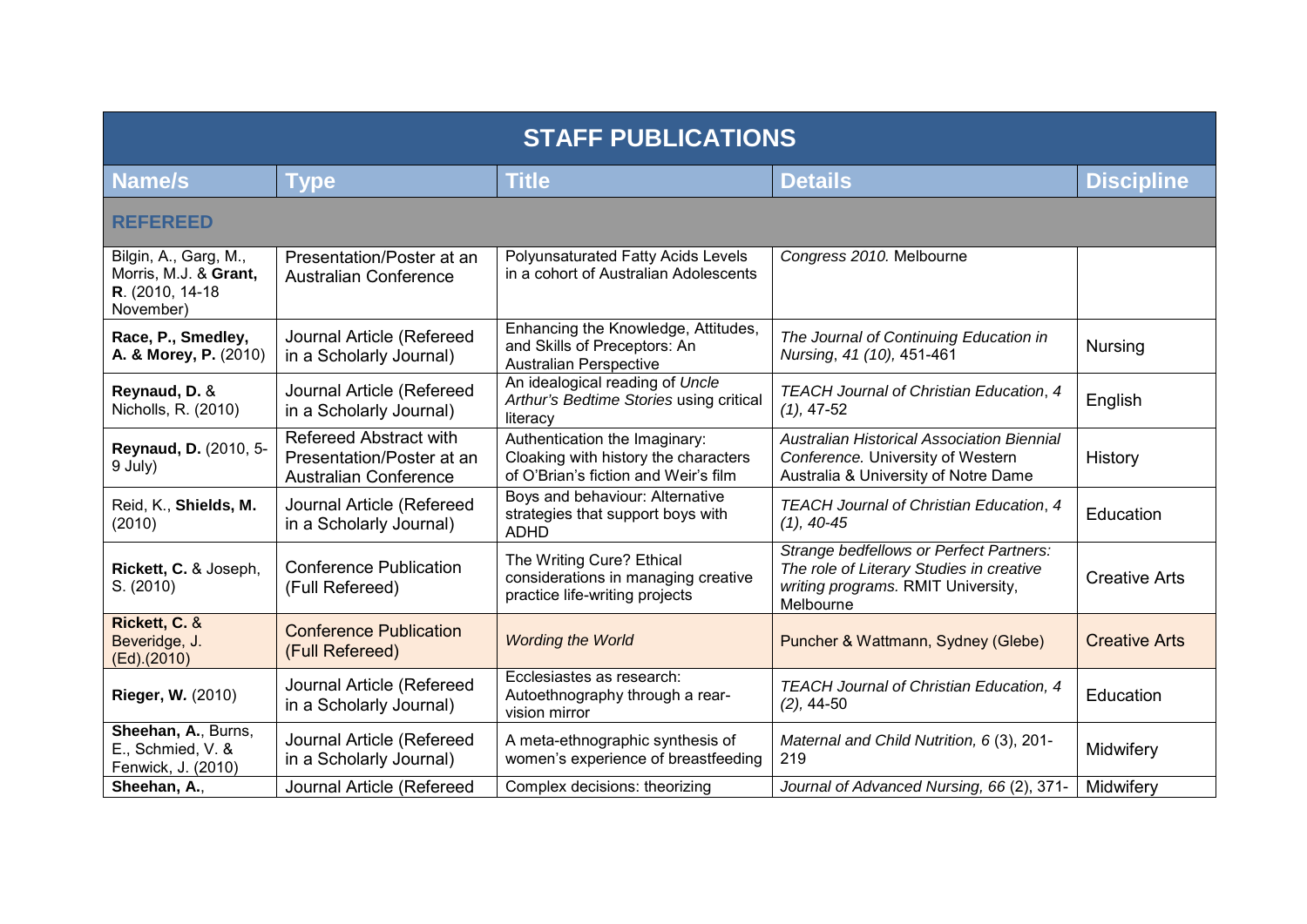| <b>STAFF PUBLICATIONS</b>                                                           |                                                                                            |                                                                                              |                                                                                                                           |                        |  |
|-------------------------------------------------------------------------------------|--------------------------------------------------------------------------------------------|----------------------------------------------------------------------------------------------|---------------------------------------------------------------------------------------------------------------------------|------------------------|--|
| Name/s                                                                              | <b>Type</b>                                                                                | <b>Title</b>                                                                                 | <b>Details</b>                                                                                                            | <b>Discipline</b>      |  |
| <b>REFEREED</b>                                                                     |                                                                                            |                                                                                              |                                                                                                                           |                        |  |
| Schmied, V. &<br>Barclay, L. (2010)                                                 | in a Scholarly Journal)                                                                    | women's infant feeding decisions in<br>the first 6 weeks after birth                         | 380                                                                                                                       |                        |  |
| Sheehan, A., Burns,<br>E., Schmied, V. &<br>Fenwick, J. (2010, 11-<br>12 November). | <b>Refereed Abstract with</b><br>Presentation/Poster at an<br><b>Australian Conference</b> | Health Professional Language in the<br>First Week After Birth: Construction<br>of the infant | $QEC's 6th International Conference:$<br><b>Connecting with Families: Creating</b><br>Opportunities for Growth. Melbourne | <b>Nursing</b>         |  |
| Somasundram, D.<br>$(2010, 19 - 21)$<br>November)                                   | <b>Refereed Abstract with</b><br><b>Conference Presentation</b><br>or Poster               | Theological education viewed<br>through the lifeworlds of clergy<br>women                    | <b>Connecting Women: Respecting</b><br>Differences. New Zealand                                                           | Theology               |  |
| <b>Thompson, K. (2010)</b>                                                          | Journal Article (Refereed<br>in a Scholarly Journal)                                       | With Jesus in the family                                                                     | TEACH Journal of Christian Education, 4<br>$(1), 26-32$                                                                   | Christian<br>Education |  |
| <b>Thompson, S. (2010)</b>                                                          | Journal Article (Refereed<br>in a Scholarly Journal)                                       | "Daimon Drink": Ancient Greek and<br>Roman Explanations for<br><b>Drunkenness</b>            | Christian Spirituality and Science, 8(1),<br>$7 - 24$                                                                     | History                |  |
| <b>Thompson, S. (2010)</b>                                                          | Journal Article (Refereed<br>in a Scholarly Journal)                                       | Gustaf Dalman, Anti-Semitism, and<br>the Language of Jesus Debate                            | Journal of Religious History, 34 (1), 36-54                                                                               | Ministry &<br>Theology |  |
| <b>Thompson, S. (2010)</b>                                                          | Journal Article (Refereed<br>in a Scholarly Journal)                                       | Thirst for Spirits? Thirst for Spirit?<br>Two Models to Explain Alcohol's<br>Impact          | The International Journal of New<br>Perspectives on Christianity, 1(1), 67-74                                             | Ministry &<br>Theology |  |
| Ward, E., Beecroft, J.,<br>Kemp, A., Lassila, S.<br>& Sheedy, D. (2010)             | Journal Article (Refereed<br>in a Scholarly Journal)                                       | The Biochemical and<br>Pathophysiological Effects of Alcohol<br>Consumption                  | Christian Spirituality and Science, 8, 25-<br>43                                                                          | Physiology             |  |
| Watson, B. &<br><b>Kilgour, P. (2010)</b>                                           | <b>Journal Article (Refereed</b><br>in a Scholarly Journal)                                | <b>Mentoring for Impact</b>                                                                  | <b>TEACH Journal of Christian Education, 4</b><br>$(2), 36-43$                                                            | Teaching               |  |
| 2009                                                                                |                                                                                            |                                                                                              |                                                                                                                           |                        |  |
| Anderson, M.,<br>Simpson, G., Morey,                                                | Journal Article - Refereed<br>(in a Scholarly Journal)                                     | Differential pathways of<br>psychological distress in spouses vs.                            | Brain Injury, 23 (12), 931-943                                                                                            | <b>Nursing</b>         |  |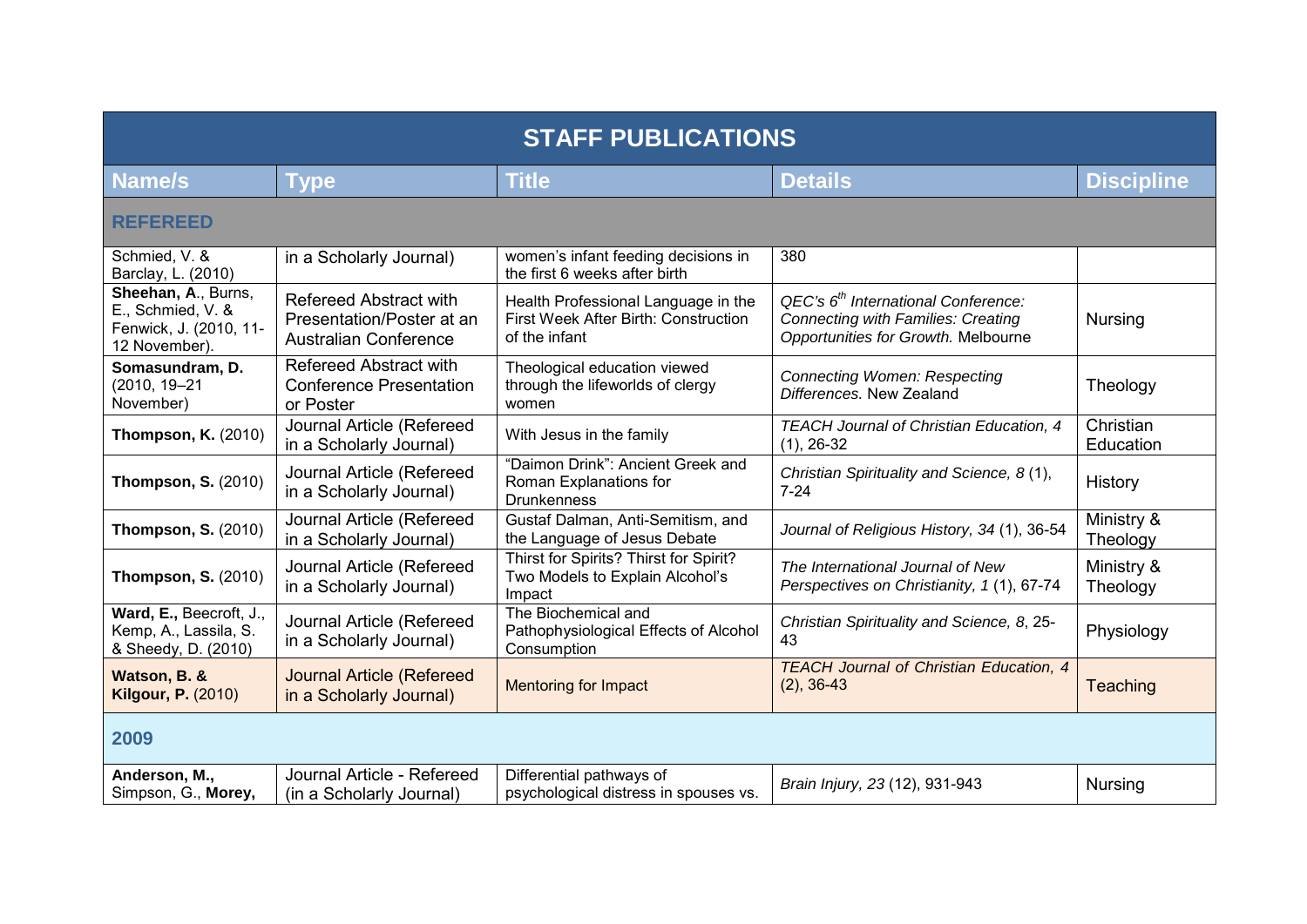| <b>STAFF PUBLICATIONS</b>                                                |                                                                                     |                                                                                                                                  |                                                                                                                                            |                            |
|--------------------------------------------------------------------------|-------------------------------------------------------------------------------------|----------------------------------------------------------------------------------------------------------------------------------|--------------------------------------------------------------------------------------------------------------------------------------------|----------------------------|
| Name/s                                                                   | <b>Type</b>                                                                         | <b>Title</b>                                                                                                                     | <b>Details</b>                                                                                                                             | <b>Discipline</b>          |
| <b>REFEREED</b>                                                          |                                                                                     |                                                                                                                                  |                                                                                                                                            |                            |
| P., Mok, M., Gosling,<br><b>T.</b> & Gillett, L. (2009)                  |                                                                                     | parents of people with severe<br>traumatic brain injury (TBI): Multi-<br>group analysis                                          |                                                                                                                                            |                            |
| Beamish, P., Low, D.<br>& Robinson, T. (2009).                           | Journal Article - Refereed<br>(in a Scholarly Journal)                              | Increasing life effectiveness                                                                                                    | Teach Journal of Christian Education, 3<br>$(2), 41-44$                                                                                    | <b>Health</b><br>Education |
| <b>Christian, B., (2009)</b>                                             | Journal Article - Refereed<br>(in a Scholarly Journal)                              | Developing a nexus between<br>Christian worldview and the social<br>sciences in pre-service teachers                             | Journal of Christian Education, 52(2), 66-<br>77                                                                                           | Education                  |
| Daff, L. (2009, 5-7<br>July)                                             | Refereed Abstract with<br>Presentation/Poster at an<br><b>Australian Conference</b> | What accountants can learn from the<br>training of doctors                                                                       | Accounting and Finance Association of<br>Australia and New Zealand (AFAANZ)<br>Conference 2009. Adelaide                                   | Business/<br>Accounting    |
| Daff, L. (2009, 15-15<br>May)                                            | Refereed Abstract with<br><b>Conference Presentation/</b><br>Poster                 | Technical skills and generic skills:<br>Are we missing a vital ingredient in<br>educating the next generation of<br>accountants? | European Accounting Association (EAA)<br>32 <sup>nd</sup> Annual Congress. Tampere, Finland,                                               | Business/<br>Accounting    |
| de Berg, K. (2009)                                                       | Journal Article - Refereed<br>(in a Scholarly Journal)                              | Towards enhancing science as<br>inquiry: A case study from inorganic<br>chemistry                                                | Australian Journal for Education in<br>Chemistry, 70, 23-30                                                                                | Science                    |
| de Berg, K. (2009)                                                       | Journal Article - Refereed<br>(in a Scholarly Journal)                              | Christianity and Darwinism                                                                                                       | International Journal for New<br>Perspectives in Christianity, 1(1), 23-30                                                                 | Science                    |
| de Berg, K. (2009,<br>24-28 June)                                        | <b>Refereed Abstract with</b><br><b>Conference Presentation/</b><br>Poster          | Joseph Priestley across three<br>discipline areas: A case study in<br>Epistemology                                               | International History, Philosophy and<br>Science Teaching (IHPST) Group<br>Biennial Conference. University of Notre<br>Dame, Indianan, USA | Science                    |
| Grant, R., Braidy, N.,<br>Adams, S., Brew, B.,<br>& Guillemin, G. (2009) | Journal Article - Refereed<br>(in a Scholarly Journal)                              | Mechanism for quinolinic acid<br>cytotoxicity in human astrocytes and<br>nuerons                                                 | Neurotoxicity Research, 16, 77-86                                                                                                          | Physiology                 |
| Grant, R., Coggan, S.,<br>& Smythe, G. (2009)                            | Journal Article - Refereed<br>(in a Scholarly Journal)                              | The physiological action of picolinic<br>acid in the human brain                                                                 | International Journal of Tryptophan<br>Research, 2, 71-79                                                                                  | Physiology                 |
| Grant, R., Braidy, N.,                                                   | Journal Article - Refereed                                                          | Effect of kynurenine pathway                                                                                                     | International Journal of Tryptophan                                                                                                        | Physiology                 |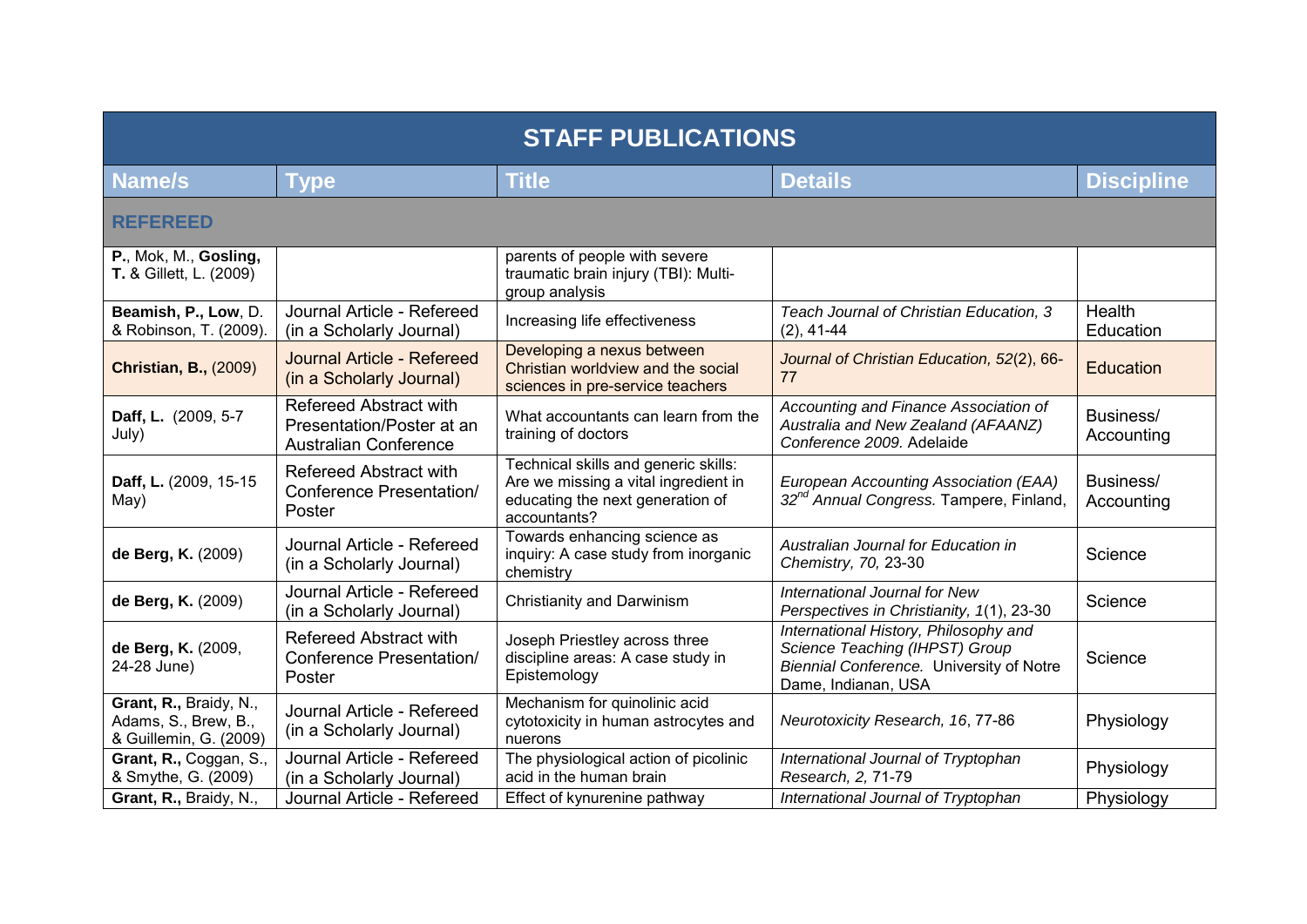| <b>STAFF PUBLICATIONS</b>                                    |                                                                                     |                                                                                                                                                           |                                                                                                          |                        |  |
|--------------------------------------------------------------|-------------------------------------------------------------------------------------|-----------------------------------------------------------------------------------------------------------------------------------------------------------|----------------------------------------------------------------------------------------------------------|------------------------|--|
| <b>Name/s</b>                                                | <b>Type</b>                                                                         | <b>Title</b>                                                                                                                                              | <b>Details</b>                                                                                           | <b>Discipline</b>      |  |
| <b>REFEREED</b>                                              |                                                                                     |                                                                                                                                                           |                                                                                                          |                        |  |
| Brew, S., Adams,<br>Jayasena, T., &<br>Gillemin, G. (2009)   | (in a Scholarly Journal)                                                            | metabolites on intracellular NAD+<br>synthesis and cell death in human<br>primary astrocytes and neurons                                                  | Research, 2, 61-69                                                                                       |                        |  |
| Grant, R., Coggan, S.,<br>Smythe, G. & Bilgin,<br>A. (2009). | Journal Article - Refereed<br>(in a Scholarly Journal)                              | Age and circadian influences on<br>picolinic acid concentrations in<br>human cerebrospinal fluid                                                          | Journal of Neurochemistry, 108, 1220-<br>1225                                                            | Physiology             |  |
| Greive, C. & Cooper,<br>T. (2009)                            | Journal Article - Refereed<br>(in a Scholarly Journal)                              | The effectiveness of reciprocal<br>teaching as applied within the NSW<br>primary subject of Human Society<br>and its Environment. An exploratory<br>study | Teach Journal of Christian Education, 3<br>$(1), 45-52$                                                  | Education              |  |
| Howson, K. &<br>Phillips, J. (2009, 5-7<br>July)             | Refereed Abstract with<br>Presentation/Poster at an<br><b>Australian Conference</b> | The generation Y disconnect: Using<br>problem-based learning to bridge the<br>gap                                                                         | Accounting and Finance Association of<br>Australia and New Zealand (AFAANZ)<br>Conference 2009. Adelaide | Education              |  |
| Howson, K. &<br>Barnes, L. (2009, 5-7<br>July)               | Refereed Abstract with<br>Presentation/Poster at an<br><b>Australian Conference</b> | Board structure and accountability: A<br>not-for-profit perspective                                                                                       | Accounting and Finance Association of<br>Australia and New Zealand (AFAANZ)<br>Conference 2009. Adelaide | Accounting             |  |
| <b>Manners, B., (2009)</b>                                   | Journal Article (Other<br>Refereed in a Scholarly<br>Journal)                       | The challenge of change                                                                                                                                   | Ministry: International Journal for Pastors,<br>May, 18-20                                               | Ministry &<br>Theology |  |
| <b>Manners, B., (2009)</b>                                   | Journal Article (Other<br>Refereed in a Scholarly<br>Journal)                       | Reclaiming church identity in a<br>whatever society                                                                                                       | Ministry: International Journal for Pastors,<br>October, 20-22                                           | Ministry &<br>Theology |  |
| McIver, R. &<br><b>Roennfeldt, R. (2009)</b>                 | Journal Article - Refereed<br>(in a Scholarly Journal)                              | Text and interpretation: Christian<br>understandings of authoritative texts<br>in the light of social change                                              | Islam and Christian Muslim Relations, 20<br>$(3), 257-276$                                               | Ministry &<br>Theology |  |
| Pearce, R. (2009)                                            | Journal Article - Refereed<br>(in a Scholarly Journal)                              | A sodium loaded trap? What should<br>schools tell students about cheese?                                                                                  | Teach Journal of Christian Education, 3<br>$(2), 46-51$                                                  | <b>Nutrition</b>       |  |
| Pearce, R. (2009, 28-                                        | <b>Refereed Abstract with</b>                                                       | Going nuts? Variation in serve sizes                                                                                                                      | Nutrition and Dietetics: Journal of the                                                                  | <b>Nutrition</b>       |  |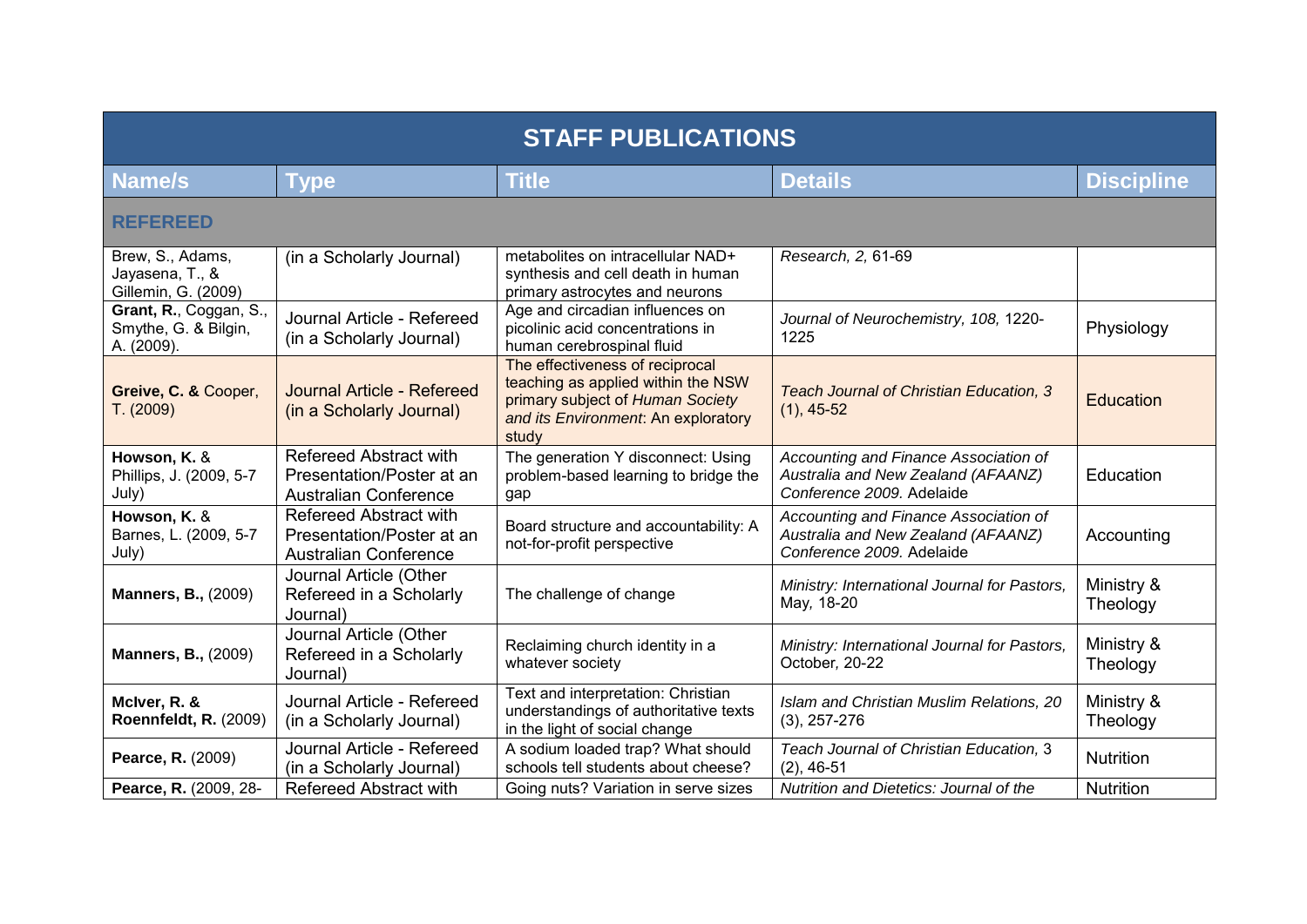| <b>STAFF PUBLICATIONS</b>                                                                                                                           |                                                                                            |                                                                                                                                |                                                                                                                                                                                    |                        |  |
|-----------------------------------------------------------------------------------------------------------------------------------------------------|--------------------------------------------------------------------------------------------|--------------------------------------------------------------------------------------------------------------------------------|------------------------------------------------------------------------------------------------------------------------------------------------------------------------------------|------------------------|--|
| Name/s                                                                                                                                              | <b>Type</b>                                                                                | <b>Title</b>                                                                                                                   | <b>Details</b>                                                                                                                                                                     | <b>Discipline</b>      |  |
| <b>REFEREED</b>                                                                                                                                     |                                                                                            |                                                                                                                                |                                                                                                                                                                                    |                        |  |
| 30 May)                                                                                                                                             | Presentation/Poster at an<br><b>Australian Conference</b>                                  | for nuts                                                                                                                       | Dieticians Association of Australia. 27 <sup>th</sup><br>National Conference. Darwin, NT                                                                                           |                        |  |
| Pearce, R., Guest, J.,<br>Bilgin, A., Baines, S.,<br>Zeuschner, C.,<br>LeRossignol-Grant,<br>C., Morris, M. & Grant,<br>R. (2009, 8-11<br>December) | <b>Refereed Abstract with</b><br>Presentation/Poster at an<br><b>Australian Conference</b> | Adolescent females using common<br>weight control techniques show<br>biochemical evidence of reduced<br>nutrition              | Nutrition Society of Australia: 33 <sup>rd</sup> Annual<br>Scientific Meeting of the Nutrition Society<br>of Australia and the Nutrition Society of<br>New Zealand. Newcastle, NSW | <b>Nutrition</b>       |  |
| Rickett, C., Gordon,<br>J. & Greive, C. (2009,<br>7-9 October)                                                                                      | <b>Refereed Abstract with</b><br>Presentation/Poster at an<br><b>Australian Conference</b> | Poetry: Writing from pain to<br>wellbeing: the New Leaves project                                                              | Arts Health Conference #2, Arts/Health<br>Pain/Pleasure-The Image Music Text of<br>Pain and Healing. Newcastle University.<br>10                                                   | <b>Creative Arts</b>   |  |
| Rickett, C., Gordon,<br>J. & Greive, C. (2009,<br>$6-8$ July)                                                                                       | <b>Refereed Abstract with</b><br><b>Conference Presentation/</b><br>Poster                 | Taking body and mind seriously: a<br>poetry writing workshop for people<br>who have experienced a life-<br>threatening illness | <b>Association for Medical Humanities:</b><br>Taking the Body Seriously. Centre for<br>Medical Humanities, Durham University                                                       | <b>Creative Arts</b>   |  |
| <b>Rieger, W. (2009)</b>                                                                                                                            | Journal Article - Refereed<br>(in a Scholarly Journal)                                     | Chaplaincy in Christian Schools:<br>Towards a policy platform for<br>productive partnerships                                   | Teach Journal of Christian Education, 3<br>$(2), 26-31$                                                                                                                            | Christian<br>Education |  |
| <b>Rogers, L. (2009)</b>                                                                                                                            | Journal Article - Refereed<br>(in a Scholarly Journal)                                     | Cosmology and design                                                                                                           | Teach Journal of Christian Education, 3<br>$(1), 38-43$                                                                                                                            | Science                |  |
| Sheehan, A.,<br>Schmied, V., Beake,<br>S., McCourt, C. &<br>Dykes, F. (200                                                                          | Journal Article - Refereed<br>(in a Scholarly Journal)                                     | A meta-synthesis of women's<br>perceptions and experiences of<br>breastfeeding support                                         | Joanna Briggs Institute Library of<br>Systematic Reviews, 7(14), 583-614                                                                                                           | Midwifery              |  |
| Sheehan, A., Burns,<br>E., Schmied, V. &<br>Fenwick, J., (2009)                                                                                     | Journal Article - Refereed<br>(in a Scholarly Journal)                                     | A meta-ethnographic synthesis of<br>women's experience of breastfeeding                                                        | Maternal and Child Nutrition, online 17<br>September.<br>http://www3.interscience.wiley.com/journa<br>l/122602404/abstract. 19 pages                                               | Midwifery              |  |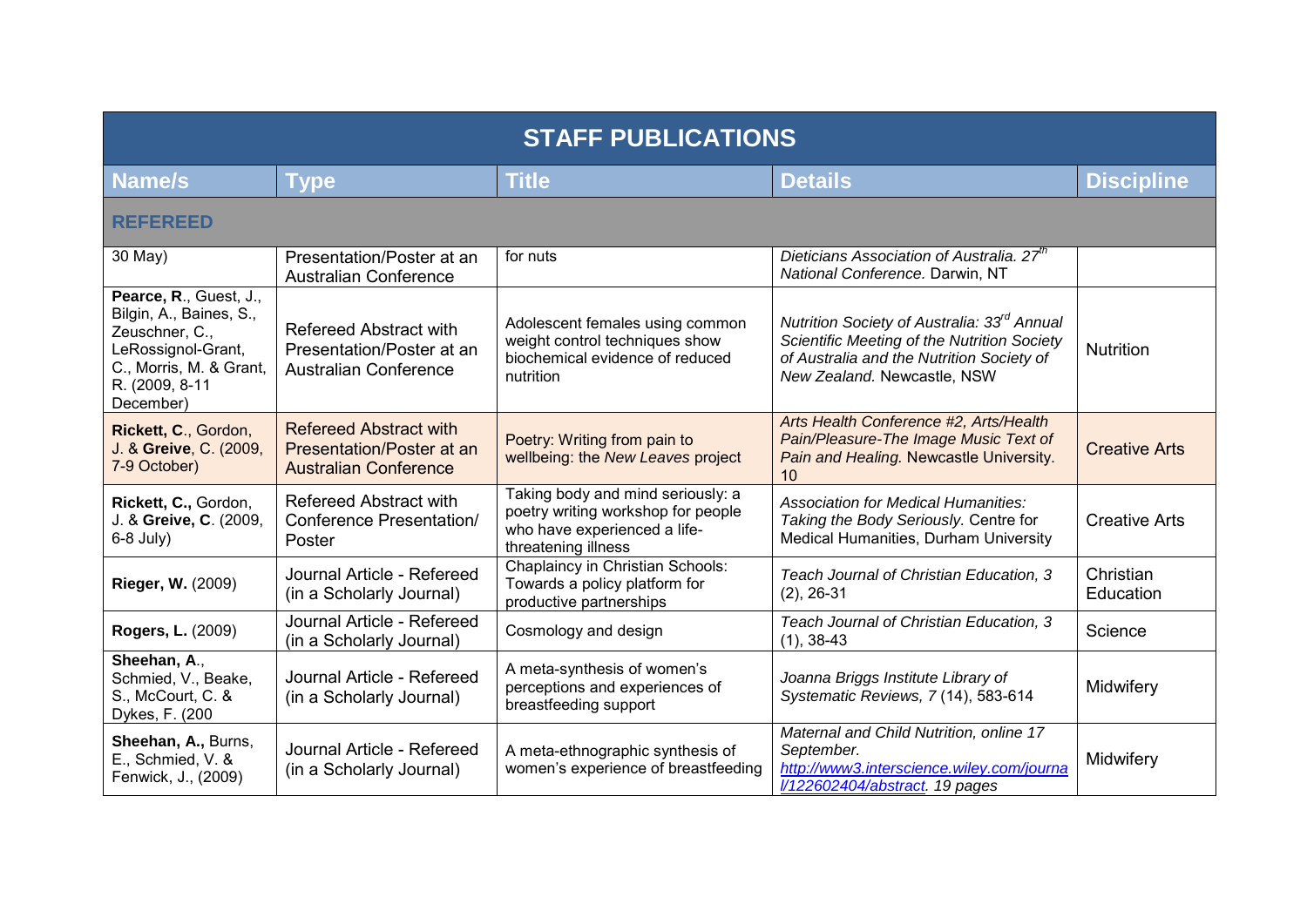| <b>STAFF PUBLICATIONS</b>                                                                                     |                                                                                            |                                                                                                         |                                                                                                                                                                                                                                 |                   |
|---------------------------------------------------------------------------------------------------------------|--------------------------------------------------------------------------------------------|---------------------------------------------------------------------------------------------------------|---------------------------------------------------------------------------------------------------------------------------------------------------------------------------------------------------------------------------------|-------------------|
| Name/s                                                                                                        | Type                                                                                       | <b>Title</b>                                                                                            | <b>Details</b>                                                                                                                                                                                                                  | <b>Discipline</b> |
| <b>REFEREED</b>                                                                                               |                                                                                            |                                                                                                         |                                                                                                                                                                                                                                 |                   |
| Sheehan, A.,<br>Schmied, V. &<br>Barclay, L. (2009)                                                           | Journal Article - Refereed<br>(in a Scholarly Journal)                                     | Women's experiences of infant<br>feeding support in the first 6 weeks<br>post-birth                     | Maternal and Child Nutrition, 5(2), 138-<br>150                                                                                                                                                                                 | Midwifery         |
| Sheehan, A., Burns,<br>E., Schmied, V. &<br>Fenwick, J. (2009, 4-6<br>September)                              | <b>Refereed Abstract with</b><br>Presentation/Poster at an<br><b>Australian Conference</b> | Breastfeeding and the discursive<br>representations of newborn infant<br>behaviour                      | Australian Lactation Consultants'<br><b>Association National Conference:</b><br>Breastfeeding a Key Public Health Issue.<br>National Convention Centre, Canberra                                                                | Midwifery         |
| Sheehan, A., Taylor,<br>C., V., Schmied, V. &<br>Gribble, K. (2009, 4-6<br>September)                         | <b>Refereed Abstract with</b><br>Presentation/Poster at an<br><b>Australian Conference</b> | Baby friendly health initiative:<br>Neonatal intensive care units<br>experience                         | <b>Australian Lactation Consultants'</b><br><b>Association National Conference:</b><br>Breastfeeding a key public health issue.<br>National Convention Centre, Canberra                                                         | Midwifery         |
| Sheehan, A.,<br>Schmied, V., Gribble,<br>K., Dykes, F., Cioffi, J.<br>& Taylor, C. (2009, 8-<br>10 September) | <b>Refereed Abstract with</b><br><b>Conference Presentation/</b><br>Poster                 | The problem of breastfeeding in<br>implementation of WHO/UNICEF<br><b>BFHI</b>                          | Nutrition and Nurture in Infancy and<br>Childhood: Bio-Cultural Perspectives.<br>Maternal and Infant Nutrition and Nurture<br>Unit, School of Public Health and Clinical<br>Sciences, University of Lancashire,<br>Cumbria, UK, | Midwifery         |
| Sheehan, A., Beake,<br>S., Dykes, F.,<br>McCourt, C. &<br>Schmied, V. (2009, 8-<br>10 September)              | <b>Refereed Abstract with</b><br><b>Conference Presentation/</b><br>Poster                 | Women's perceptions and<br>experiences of breastfeeding: A<br>meta-synthesis of qualitative<br>research | Nutrition and Nurture in Infancy and<br>Childhood: Bio-Cultural Perspectives.<br>Maternal and Infant Nutrition and Nurture<br>Unit, School of Public Health and Clinical<br>Sciences, University of Lancashire,<br>Cumbria, UK  | Midwifery         |
| Sheehan, A., Burns,<br>E., Schmied, V. &<br>Fenwick, J. (2009, 8-<br>10 September)                            | <b>Refereed Abstract with</b><br><b>Conference Presentation/</b><br>Poster                 | 'Wednesday's child': Discursive<br>representations of newborn infant<br>behaviour                       | Nutrition and Nurture in Infancy and<br>Childhood: Bio-Cultural Perspectives.<br>Maternal and Infant Nutrition and Nurture<br>Unit, School of Public Health and Clinical<br>Sciences, University of Lancashire,<br>Cumbria, UK  | Nursing           |
| Sheehan, A. (2009, 8-<br>10 September)                                                                        | <b>Refereed Abstract with</b><br><b>Conference Presentation/</b>                           | Complex decisions: Exploring the<br>infant feeding decision in the first six                            | Nutrition and Nurture in Infancy and<br>Childhood: Bio-Cultural Perspectives.                                                                                                                                                   | Midwifery         |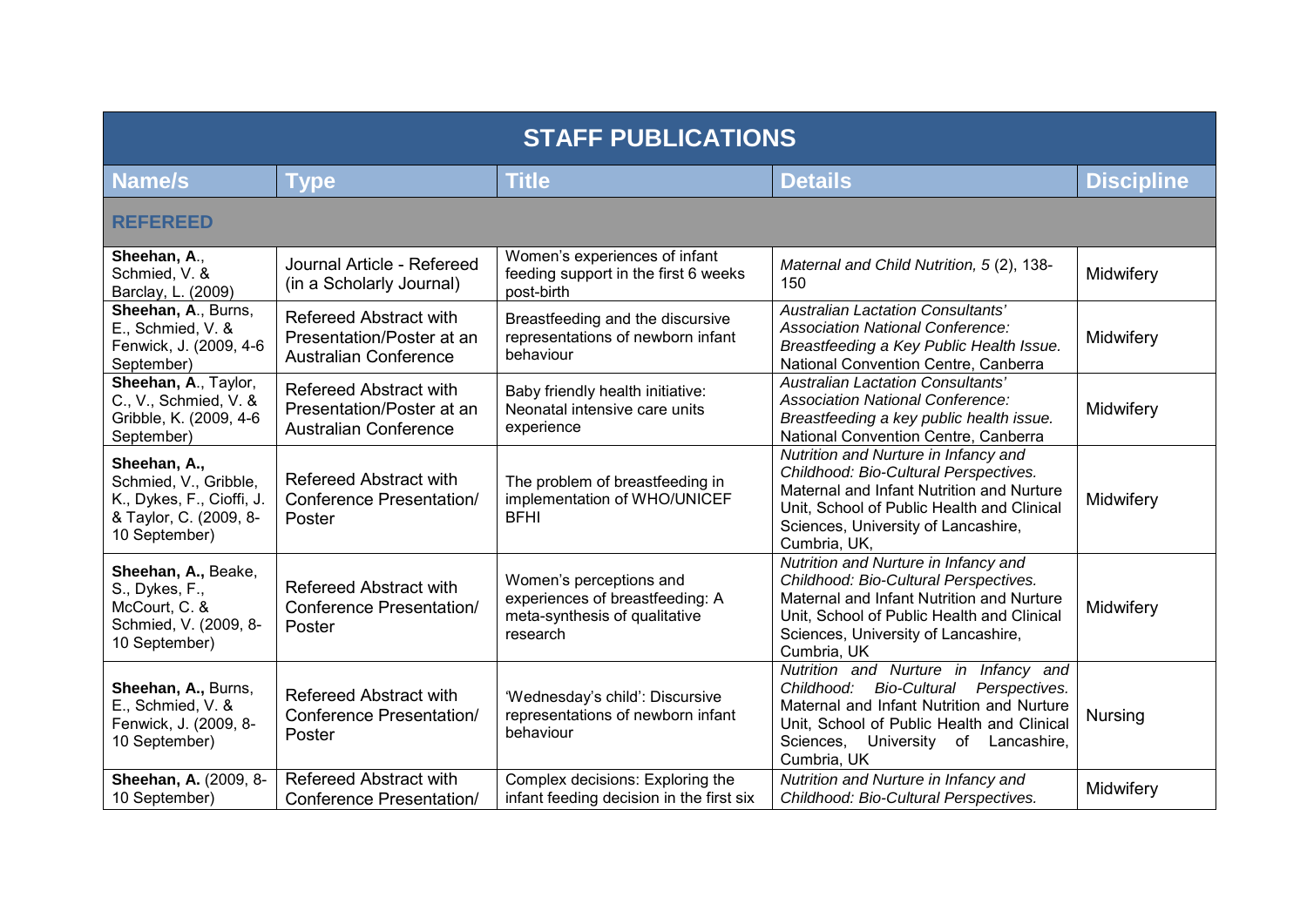| <b>STAFF PUBLICATIONS</b>                        |                                                                                            |                                                                                     |                                                                                                                                                                                                                                |                              |  |
|--------------------------------------------------|--------------------------------------------------------------------------------------------|-------------------------------------------------------------------------------------|--------------------------------------------------------------------------------------------------------------------------------------------------------------------------------------------------------------------------------|------------------------------|--|
| Name/s                                           | <b>Type</b>                                                                                | <b>Title</b>                                                                        | <b>Details</b>                                                                                                                                                                                                                 | <b>Discipline</b>            |  |
| <b>REFEREED</b>                                  |                                                                                            |                                                                                     |                                                                                                                                                                                                                                |                              |  |
|                                                  | Poster                                                                                     | weeks post-birth                                                                    | Maternal and Infant Nutrition and Nurture<br>Unit, School of Public Health and Clinical<br>Sciences, University of Lancashire,<br>Cumbria, UK                                                                                  |                              |  |
| Sheehan, A. (2009, 8-<br>10 September)           | Refereed Abstract with<br><b>Conference Presentation/</b><br>Poster                        | Breastfeeding in Australia: A socio-<br>cultural perspective                        | Nutrition and Nurture in Infancy and<br>Childhood: Bio-Cultural Perspectives.<br>Maternal and Infant Nutrition and Nurture<br>Unit, School of Public Health and Clinical<br>Sciences, University of Lancashire.<br>Cumbria, UK | Midwifery                    |  |
| Smedley, A. &<br>Penney, D. (2009)               | Journal Article - Refereed<br>(in a Scholarly Journal)                                     | A partnership approach to the<br>preparation of preceptors                          | Nursing Education Perspectives, 30 (1),<br>$31 - 36$                                                                                                                                                                           | <b>Nursing</b>               |  |
| <b>Thompson, S. (2009)</b>                       | Journal Article - Refereed<br>(in a Scholarly Journal)                                     | Thirst for spirits? Thirst for spirit?<br>Two models to explain alcohol's<br>impact | International Journal of New Perspectives<br>on Christianity, 1 (1), 66-74                                                                                                                                                     | Ministry &<br>Theology       |  |
| Watson, B. & Heise,<br>S. (2009)                 | Journal Article - Refereed<br>(in a Scholarly Journal)                                     | Breaking the silence: Nepali women,<br>uterine prolapse and hysterectomy            | Social Development Issues, 31 (3), 66-80                                                                                                                                                                                       | International<br>Development |  |
| Watson, B., House,<br>M., & Stacey, G.<br>(2009) | Journal Article - Refereed<br>(in a Scholarly Journal)                                     | Crisis or Opportunity? Adventist<br>pastors speak on Creation<br>stewardship        | Ministry: International Journal for Pastors,<br>October, 26-28                                                                                                                                                                 | Ministry &<br>Theology       |  |
| Watters-Cowan, C.<br>(2009, 26-28<br>September). | <b>Refereed Abstract with</b><br>Presentation/Poster at an<br><b>Australian Conference</b> | Re-evaluating the collaborative work<br>of Margaret Sutherland                      | <b>Bridges: Transforming Journeys. From</b><br>the 32 <sup>nd</sup> National Conference of the<br>Musicological Society of Australia (MSA),<br>University of Newcastle                                                         | <b>Creative Arts</b>         |  |
| Young, N (2009)                                  | Journal Article - Refereed<br>(in a Scholarly Journal)                                     | An analysis of Romans 14:5-6 via the<br>new perspective on Paul                     | <b>International Journal of New Perspectives</b><br>on Christianity, 1 (1), 66-74                                                                                                                                              | Ministry &<br>Theology       |  |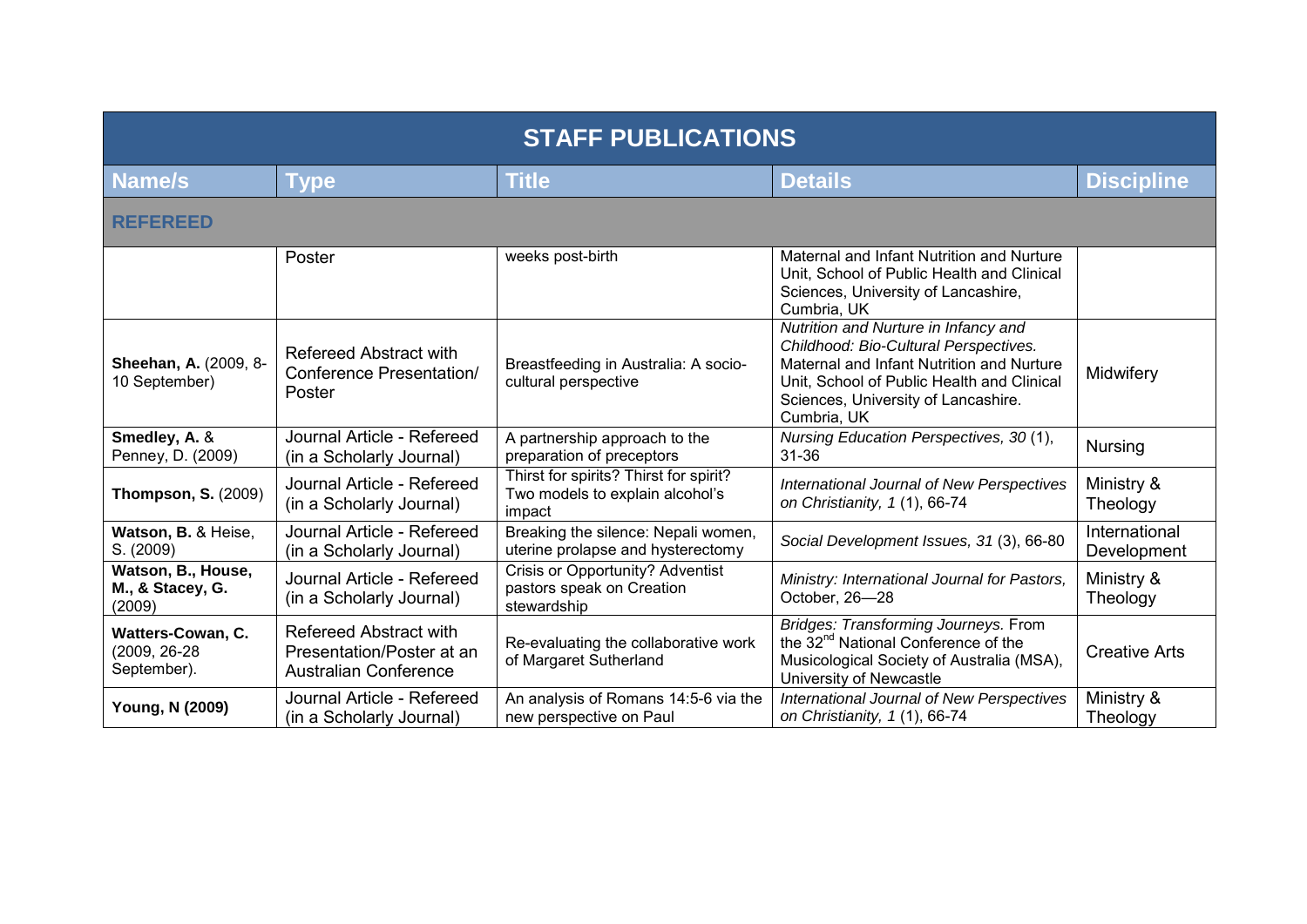| <b>STAFF PUBLICATIONS</b>                                         |                                                                       |                                                                                         |                                                                                                                                         |                      |
|-------------------------------------------------------------------|-----------------------------------------------------------------------|-----------------------------------------------------------------------------------------|-----------------------------------------------------------------------------------------------------------------------------------------|----------------------|
| Name/s                                                            | <b>Type</b>                                                           | <b>Title</b>                                                                            | <b>Details</b>                                                                                                                          | <b>Discipline</b>    |
| <b>NON-REFEREED</b>                                               |                                                                       |                                                                                         |                                                                                                                                         |                      |
| 2013/2014                                                         |                                                                       |                                                                                         |                                                                                                                                         |                      |
| Bradshaw, W.<br>(2013)                                            | Journal Article (Non-<br>refereed in a Scholarly<br>Journal)          | Debriefing to make a difference: A<br>nursing lecturer's experience                     | Australian Nursing Journal, 21(1), 32                                                                                                   | <b>Nursing</b>       |
| Mitchell, B.,<br>Dancer, S., Shaban,<br>R. & Graves,<br>N.(2013). | Journal Article (Non-<br>refereed in a Scholarly<br>Journal)          |                                                                                         | Scholarly writing, peer-review and<br>quality papers for Healthcare<br>Infection, 18(4), 131-132                                        | <b>Nursing</b>       |
| Mitchell, B., S.<br>Dancer, et al. (2013)                         | Journal Article (Non-<br>refereed in a Scholarly<br>Journal)          | "Moving Forward with Hospital<br>Cleaning."                                             | Nursing and Health Papers and<br>Journal Articles: Paper 44                                                                             | <b>Nursing</b>       |
| <b>Mitchell, B. (2013)</b>                                        | <b>Conference Publication</b><br>(Non-Refereed Full<br>Written Paper) | The hospital environment as a<br>source of resistant gram<br>negatives                  | Presented at ASID Gram Negative<br>'Superbugs' Meeting, Gold Coast, 2-3<br>Aug. 2013                                                    | <b>Nursing</b>       |
| Wells, A., Wilson, F.<br>& Mitchell, B.<br>(2013, October 1-2)    | <b>Conference Publication</b><br>(Non-Refereed Full<br>Written Paper) | Tipcu engagement program in<br>rural hospitals and non-acute<br>settings                | Paper presented at the Australiasian<br>College for Infection Prevention and<br>Control 2013 Annual Conferenc, Gold<br>Coast, Australia | <b>Nursing</b>       |
| 2012                                                              |                                                                       |                                                                                         |                                                                                                                                         |                      |
| Cooper, K. (2012)                                                 | Journal Article (Non-<br>Refereed)                                    | Spiritual care mission from student<br>learning                                         | Nursing Review, October 16, 30-31                                                                                                       | <b>Nursing</b>       |
| de Berg, K.C. (2012)                                              | Journal Article (Non-<br>Refereed)                                    | The enlightenment and Joseph<br>Priestley's disenchantment with<br>science and religion | Christian Perspectives on Science and<br>Technology, 8, 1-13                                                                            | Science              |
| Fitzsimmons, P., &                                                | <b>Conference Publication</b>                                         | Multi-mentioned, Multi-dimensional,                                                     | In S. Morris (Ed.), Proceedings of the 3rd                                                                                              | <b>Creative Arts</b> |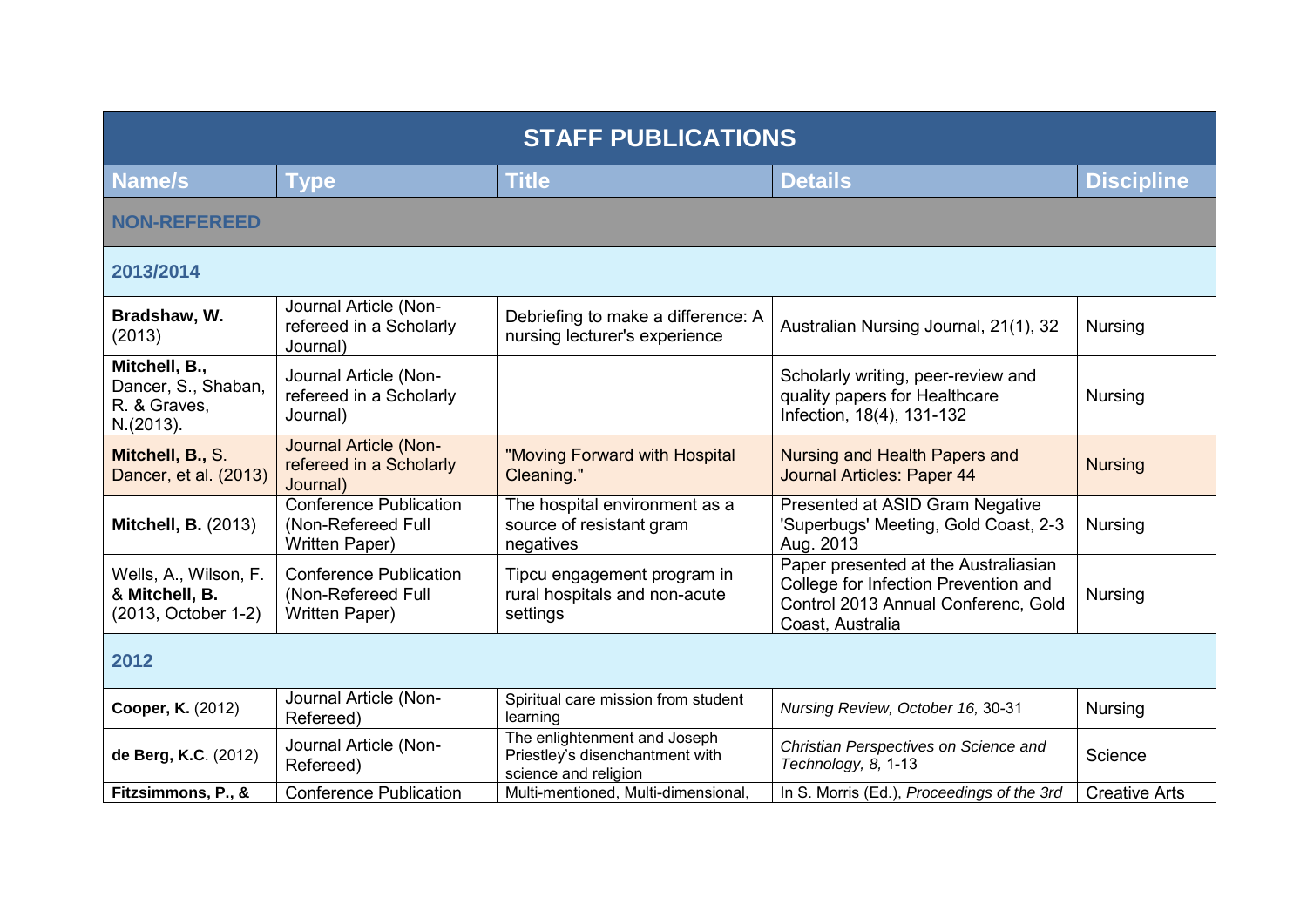| <b>STAFF PUBLICATIONS</b>                       |                                                 |                                                                                                                                 |                                                                                                                                                                                                                                                                                                                                                                                                            |                      |
|-------------------------------------------------|-------------------------------------------------|---------------------------------------------------------------------------------------------------------------------------------|------------------------------------------------------------------------------------------------------------------------------------------------------------------------------------------------------------------------------------------------------------------------------------------------------------------------------------------------------------------------------------------------------------|----------------------|
| Name/s                                          | <b>Type</b>                                     | <b>Title</b>                                                                                                                    | <b>Details</b>                                                                                                                                                                                                                                                                                                                                                                                             | <b>Discipline</b>    |
| <b>NON-REFEREED</b>                             |                                                 |                                                                                                                                 |                                                                                                                                                                                                                                                                                                                                                                                                            |                      |
| Lanphar, E. (2012)                              | (Non-Refereed)                                  | and multiplied in the Tales of<br>Despereaux: Understanding human<br>concepts of evil through the simple<br>and the simply told | global conference urban fantasies: Magic<br>and the supernatural. Paper presented at<br>3rd Global Conference Urban Fantasies:<br>Magic and the Supernatural, Prague,<br>Czech Republic, 15-17 March.<br>http://www.inter-disciplinary.net/at-<br>the-interface/evil/magic-and-the-<br>supernatural/conference-programme-<br>abstracts-and-papers/, Oxford,<br>England: IdNet                              |                      |
| Fitzsimmons, P., &<br><b>Lanphar, E.</b> (2012) | <b>Conference Publication</b><br>(Non-Refereed) | Directions, Diagonals and<br>Diaphragms: graphic novels and<br>reading across frames                                            | In T. Bowen, & S. Pantouvaki (Eds.),<br>Proceedings of the 6th global conference<br>visual literacies exploring critical issues.<br>Paper presented at the 6th Global<br>Conference, Visual Literacies Exploring<br>Critical Issues, Oxford, England, 3-5 July.<br>http://www.inter-disciplinary.net/at-<br>the-interface/education/visual-<br>literacies/project-archives/6th/, Oxford,<br>England: IdNet | <b>Creative Arts</b> |
| Fitzsimmons, P., &<br><b>Lanphar, E.</b> (2012) | <b>Conference Publication</b><br>(Non-Refereed) | Jumping Gaps, Buildings and<br><b>Bridges: Making Meaning Across</b><br><b>Transmedia Narratives</b>                            | In S. Bacon (Ed.), Proceedings of the 1st<br>global conference immersive worlds and<br>transmedia narratives. Paper presented<br>at the 1st Global Conference Immersive<br>Worlds and Transmedia Narratives,<br>Salzburg, Austria, 13-15 November.<br>http://www.inter-<br>disciplinary.net/critical-<br>issues/ethos/immersive-worlds-and-<br>transmedia-narratives/conference-                           | <b>Creative Arts</b> |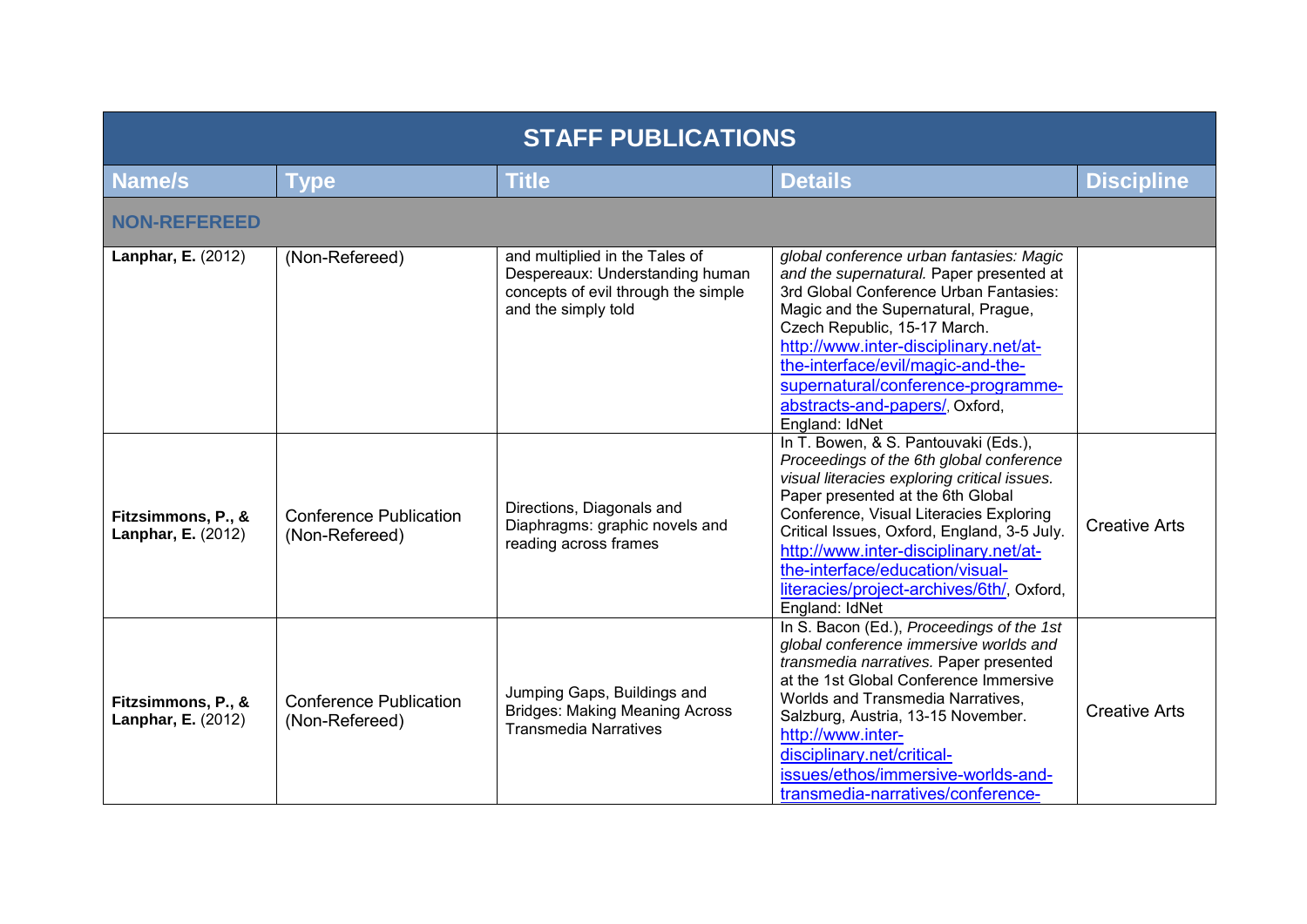| <b>STAFF PUBLICATIONS</b>                         |                                                 |                                                                                                                     |                                                                                                                                                                                                                                                                                                                                                                                                                      |                      |
|---------------------------------------------------|-------------------------------------------------|---------------------------------------------------------------------------------------------------------------------|----------------------------------------------------------------------------------------------------------------------------------------------------------------------------------------------------------------------------------------------------------------------------------------------------------------------------------------------------------------------------------------------------------------------|----------------------|
| <b>Name/s</b>                                     | <b>Type</b>                                     | <b>Title</b>                                                                                                        | <b>Details</b>                                                                                                                                                                                                                                                                                                                                                                                                       | <b>Discipline</b>    |
| <b>NON-REFEREED</b>                               |                                                 |                                                                                                                     |                                                                                                                                                                                                                                                                                                                                                                                                                      |                      |
|                                                   |                                                 |                                                                                                                     | programme-papers-and-abstracts/,<br>Oxford, England: IdNet                                                                                                                                                                                                                                                                                                                                                           |                      |
| Fitzsimmons, P.<br>(2012)                         | <b>Conference Publication</b><br>(Non-Refereed) | Connectivity and Text: Finding Self<br>through the Use of Graphic Novels                                            | In R. Fisher (Ed.), Proceedings of the 1st<br>global conference connectivity in the 21st<br>century. Paper presented at the 1st<br>Global Conference Connectivity in the<br>21st Century, Salzburg, Austria, 4-6<br>November. http://www.inter-<br>disciplinary.net/probing-the-<br>boundaries/persons/connectivity-in-<br>the-21st-century/conference-<br>programme-papers-and-abstracts/<br>Oxford, England: IdNet | <b>Creative Arts</b> |
| Fisher, B., Cozens,<br>M., & Greive, C.<br>(2012) | Journal Article (Non-<br>Refereed)              | A comparison of the effectiveness of<br>two tutoring programs for children<br>with persistent spelling difficulties | Teach, Learn, Share: national numeracy<br>and literacy evidence based website,<br>http://www.teachlearnshare.gov.au/Strate<br>gy/5131dd0b-7309-4cbb-bb15-<br>a07f00ba38c3, Department of Education,<br><b>Employment and Workplace Relations</b>                                                                                                                                                                     | Education            |
| Hinze, J. (2012)                                  | Journal Article (Non-<br>Refereed)              | Service Learning in India                                                                                           | <b>TEACH Journal of Christian Education,</b><br>$2(2)$ , 54-55                                                                                                                                                                                                                                                                                                                                                       | <b>Education</b>     |
| Lanphar, E. (2012)                                | <b>Conference Publication</b><br>(Non-Refereed) | Connectivity in a Tertiary Space:<br><b>Building Personal and Professional</b><br><b>Selves</b>                     | In R. Fisher (Ed.), Proceedings of the 1st<br>global conference connectivity in the 21st<br>century. Paper presented at the 1st<br>Global Conference Connectivity in the<br>21st Century, Salzburg, Austria, 4-6<br>November. http://www.inter-<br>disciplinary.net/probing-the-<br>boundaries/persons/connectivity-in-the-<br>21st-century/conference-programme-                                                    | Education            |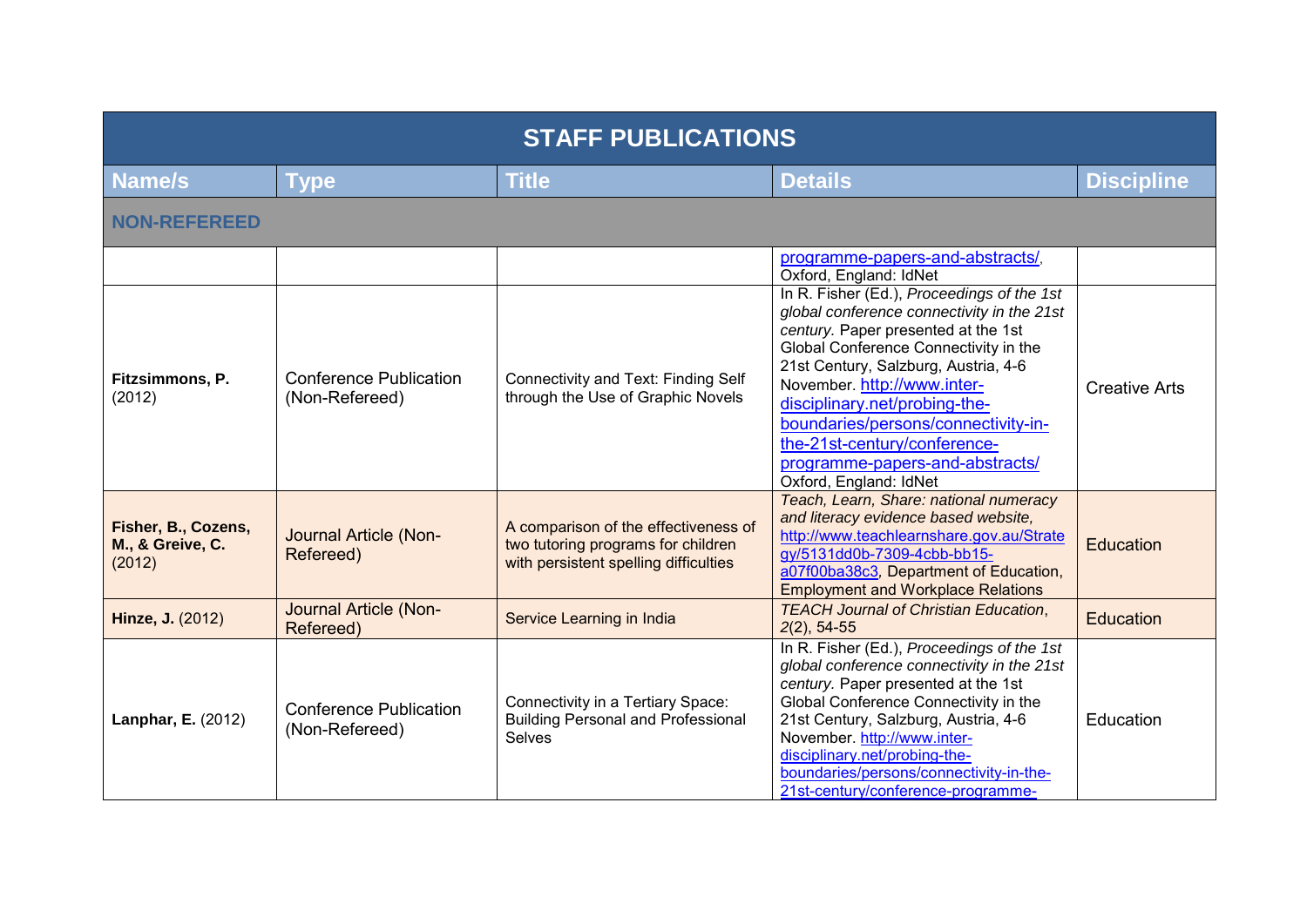| <b>STAFF PUBLICATIONS</b>        |                                                       |                                                                                                                                                                                                                  |                                                                                                                                                                                                                                                                     |                         |
|----------------------------------|-------------------------------------------------------|------------------------------------------------------------------------------------------------------------------------------------------------------------------------------------------------------------------|---------------------------------------------------------------------------------------------------------------------------------------------------------------------------------------------------------------------------------------------------------------------|-------------------------|
| Name/s                           | <b>Type</b>                                           | <b>Title</b>                                                                                                                                                                                                     | <b>Details</b>                                                                                                                                                                                                                                                      | <b>Discipline</b>       |
| <b>NON-REFEREED</b>              |                                                       |                                                                                                                                                                                                                  |                                                                                                                                                                                                                                                                     |                         |
|                                  |                                                       |                                                                                                                                                                                                                  | papers-and-abstracts/ Oxford, England:<br>IdNet                                                                                                                                                                                                                     |                         |
| <b>Matthes, A. (2012)</b>        | <b>Conference Publication</b><br>(Non-Refereed)       | Principal's leadership characteristics<br>and the ability of Primary Teachers to<br>deal successfully with the challegers<br>associated with chane: what is the<br>relationship from a Teacher's<br>perpsective? | In C. Ray (Ed.), 2012 conference<br>proceedings of the 2012 Hawaii<br>international conference on education.<br>Paper presented at the 2012 Hawaii<br>International Conference on Education<br>(pp. 1785-1793). Honolulu, HI: California<br><b>State University</b> | Education               |
| 2011                             |                                                       |                                                                                                                                                                                                                  |                                                                                                                                                                                                                                                                     |                         |
| <b>Christian, B. (2011)</b>      | Journal Article (Non-<br>Refereed)                    | <b>Engaging with Community: How</b><br>schools are helping their students<br>become informed, responsible and<br>compassionate citizens                                                                          | <b>TEACH Journal of Christian Education,</b><br>$5(2)$ , 60-62                                                                                                                                                                                                      |                         |
| Rieger, W. (2011)                | Journal Article (Non-<br>Refereed)                    | <b>Uncle Arthur's Posthumous</b><br>Rejoinder                                                                                                                                                                    | <b>TEACH Journal of Christian Education,</b><br>$5(1)$ , 17-23. (written under the<br>pseudonym Arthur Maxwell)                                                                                                                                                     | Education               |
| Young, N. (2011)                 | Journal Article (Non-<br>Refereed)                    | Pedagogy: A Lexical Oddity                                                                                                                                                                                       | <b>TEACH Journal of Christian Education,</b><br>$5(2)$ , 22-25                                                                                                                                                                                                      | Education               |
| 2010                             |                                                       |                                                                                                                                                                                                                  |                                                                                                                                                                                                                                                                     |                         |
| Daff, L., (2010)                 | <b>Conference Publication</b><br>(Full Non-Refereed)  | Accountants, Interpersonal Skills and<br>the Faith Nexus                                                                                                                                                         | Christ in the Classroom; Adventist<br>Approaches to the Integration of Faith<br>and Learning, 37 (A). Rasi, H. (Ed).<br>Institute for Christian Teaching, USA.<br>121-140                                                                                           | Business/<br>Accounting |
| Daff, L. (2010, 1-3<br>December) | Abstract (non-refereed)<br>Published in an Australian | <b>Workplace Communication:</b><br>Balancing the Topic, the Theory and                                                                                                                                           | <b>ASCPRI Social Science Methodology</b><br>Conference 2010. From the ASCPRI                                                                                                                                                                                        | Communication           |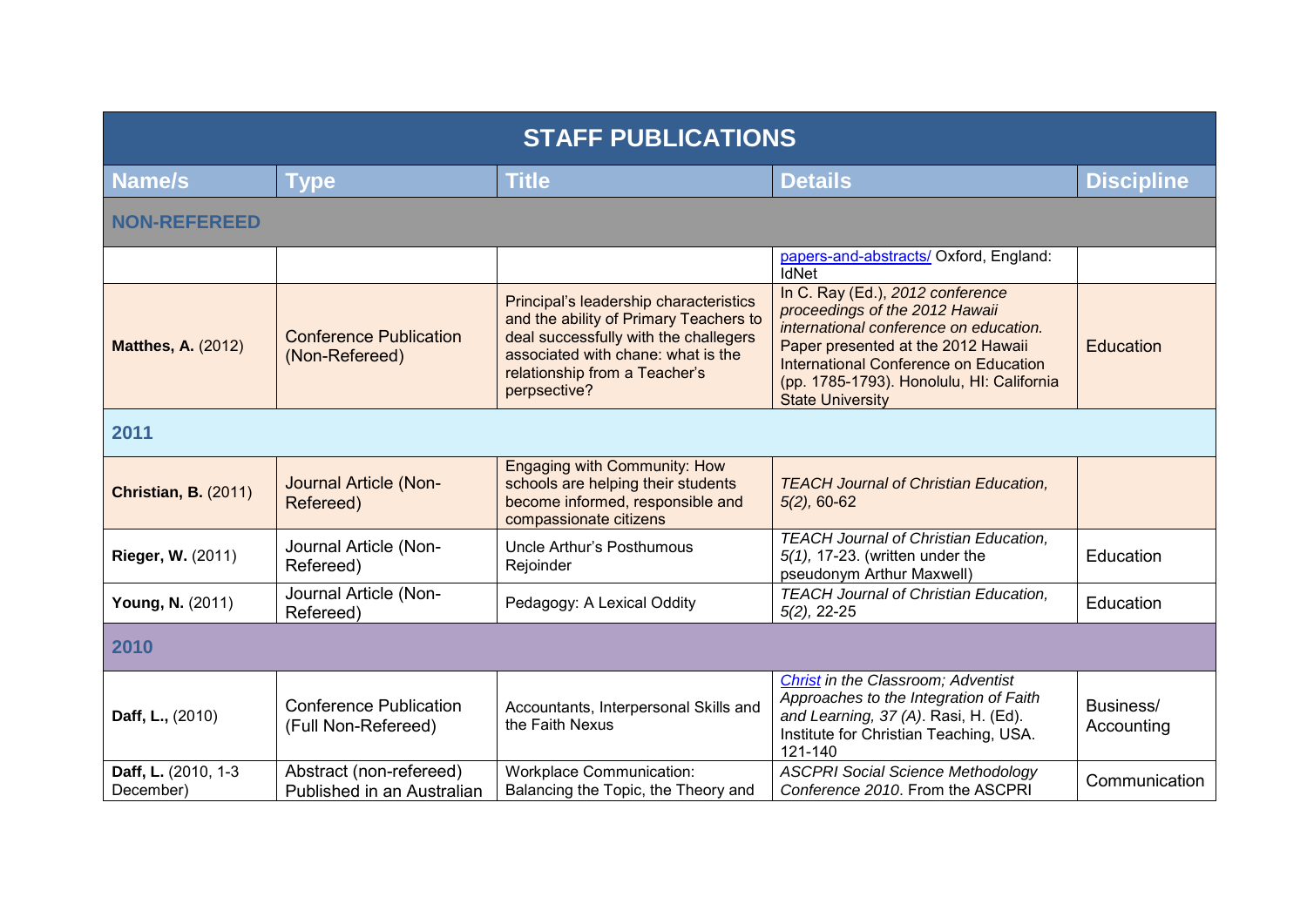| <b>STAFF PUBLICATIONS</b>                     |                                                                                        |                                                                                                                                             |                                                                                                                                                                                                                |                        |  |
|-----------------------------------------------|----------------------------------------------------------------------------------------|---------------------------------------------------------------------------------------------------------------------------------------------|----------------------------------------------------------------------------------------------------------------------------------------------------------------------------------------------------------------|------------------------|--|
| Name/s                                        | <b>Type</b>                                                                            | <b>Title</b>                                                                                                                                | <b>Details</b>                                                                                                                                                                                                 | <b>Discipline</b>      |  |
| <b>NON-REFEREED</b>                           |                                                                                        |                                                                                                                                             |                                                                                                                                                                                                                |                        |  |
|                                               | <b>Conference Proceedings</b>                                                          | the Method                                                                                                                                  | Social Science Methodology Conference<br>2010. University of Sydney                                                                                                                                            |                        |  |
| Daff, L. & Dickens, D.<br>(2010, 1-3 October) | Abstract (non-refereed)<br>Published in an Australian<br><b>Conference Proceedings</b> | Murray, A. (Ed). Beyond Hello:<br><b>Christians in Conversation</b>                                                                         | Biennial Conference in Philosophy,<br>Religion and Culture. From the Creation,<br>Nature and the Built Environment Biennial<br>Conference in Philosophy, Religion and<br>Culture. Catholic Institute of Sydney | Ministry &<br>Theology |  |
| <b>Dickins, D., (2010)</b>                    | <b>Conference Publication</b><br>(Full Non-Refereed)                                   | Consumer behaviour, decision-<br>making and the Adventist educator                                                                          | Christ in the Classroom; Adventist<br>Approaches to the Integration of Faith<br>and Learning, 37 (A). Rasi, H. (Ed).<br>Institute for Christian Teaching, USA.<br>141-156                                      | Christian<br>Education |  |
| <b>Fernandez, J. (2010)</b>                   | <b>Conference Publication</b><br>(Full Non-Refereed)                                   | Beyond Nostos to Co-presence in<br>Richard Flanagan's The Sound of<br>One Hand Clapping                                                     | Making Sense of Pain, Sydney, February<br>2010                                                                                                                                                                 | <b>Creative Arts</b>   |  |
| <b>Fisher, B. (2010)</b>                      | Journal Article (Non-<br>refereed)                                                     | Chinese Education: One Educator's<br><b>Observations</b>                                                                                    | Practically Primary, 15(2), 37-38                                                                                                                                                                              | <b>Education</b>       |  |
| Fitzgibbon, E. (2010)                         | Journal Article (Non-<br>refereed)                                                     | How you learn to drive and what it<br>means to educators                                                                                    | TEACH Journal of Christian Education, 4<br>$(2), 24-25$                                                                                                                                                        | <b>Education</b>       |  |
| <b>Kilgour, P. (2010)</b>                     | Journal Article (Non-<br>refereed)                                                     | Child Protection in Independent<br>Schools                                                                                                  | TEACH Journal of Christian Education, 4<br>$(2), 30-34$                                                                                                                                                        | Education              |  |
| McIver, R. (2010).                            | Journal Article (Non-<br>refereed)                                                     | Is it Better to Stay Single than to Get<br>Married? 1 Cor 7:8,9. Interpreting<br>Scripture: Bible Questions and<br>Answers                  | Pfandl, G. (Ed). Eerdmans, MI, USA. 363-<br>365                                                                                                                                                                | Ministry &<br>Theology |  |
| McIver, R. (2010)                             | Journal Article (Non-<br>refereed)                                                     | Why should women cover their head<br>in church? 1 Corinthians 11:5.<br><b>Interpreting Scripture: Bible</b><br><b>Questions and Answers</b> | Pfandl, G. (Ed). Eerdmans, MI, USA. 366-<br>368                                                                                                                                                                | Ministry &<br>Theology |  |
| Morey, P. & Matthes,                          | Journal Article (Non-                                                                  | School and the law: Today's teachers                                                                                                        | Teach Journal of Christian Education, 4                                                                                                                                                                        | Education              |  |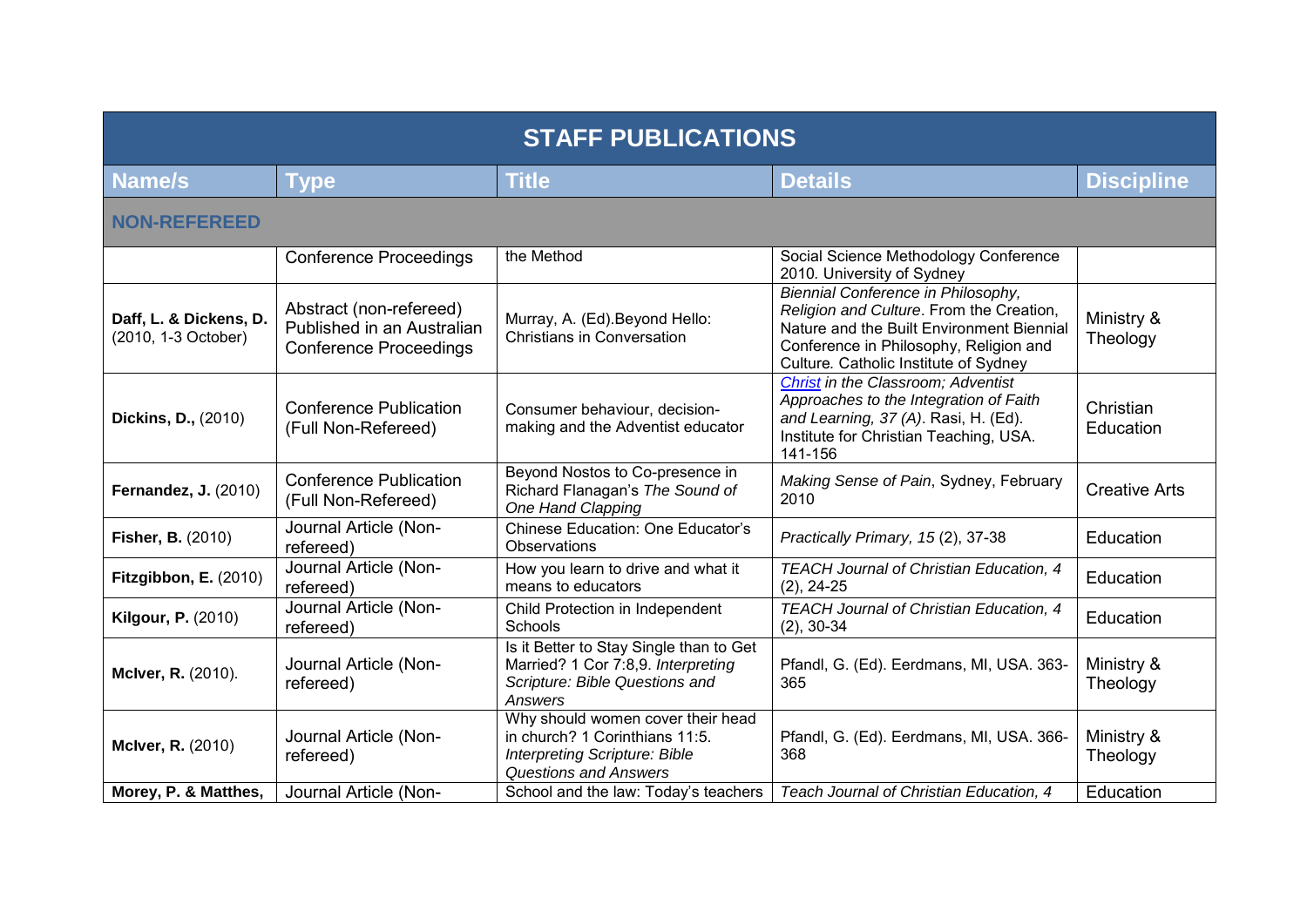| <b>STAFF PUBLICATIONS</b>         |                                                             |                                                                                                                                                       |                                                                                                                                                                                                                                                                                              |                        |  |
|-----------------------------------|-------------------------------------------------------------|-------------------------------------------------------------------------------------------------------------------------------------------------------|----------------------------------------------------------------------------------------------------------------------------------------------------------------------------------------------------------------------------------------------------------------------------------------------|------------------------|--|
| Name/s                            | <b>Type</b>                                                 | <b>Title</b>                                                                                                                                          | <b>Details</b>                                                                                                                                                                                                                                                                               | <b>Discipline</b>      |  |
| <b>NON-REFEREED</b>               |                                                             |                                                                                                                                                       |                                                                                                                                                                                                                                                                                              |                        |  |
| A. (2010)                         | refereed)                                                   | 'spooked' by the law                                                                                                                                  | $(1), 24-25$                                                                                                                                                                                                                                                                                 |                        |  |
| Patrick, A. (2010)                | Journal Article (Non-<br>refereed)                          | Equipping the school chaplain: A<br>Reflection                                                                                                        | Teach Journal of Christian Education, 4<br>$(1), 58-59$                                                                                                                                                                                                                                      | Christian<br>Education |  |
| <b>Reynaud, D. (2010)</b>         | Journal Article (Non-<br>refereed)                          | Digging up new Anzac legends                                                                                                                          | History Australia, 7(2), 40.1,                                                                                                                                                                                                                                                               | History                |  |
| <b>Rieger, W. (2010)</b>          | Journal Article (Non-<br>refereed)                          | Pastoral care, action research, and<br>teaching as a profession: Can 'joining<br>the dots' facilitate teacher reflection<br>on practice and identity? | TEACH Journal of Christian Education, 4<br>$(1), 18-23$                                                                                                                                                                                                                                      | Education              |  |
| Skrzypaszek, J.<br>(2010)         | Journal Article (Non-<br>refereed)                          | The Higher View of Education                                                                                                                          | TEACH Journal of Christian Education, 4<br>$(2), 14-17$                                                                                                                                                                                                                                      | Education              |  |
| Ward, E. (2010)                   | <b>Conference Publication</b><br>(Full Non-Refereed)        | A Problem Based Learning<br>Approach: The biochemical origin of<br>life on earth                                                                      | In Rasi, H (Ed.), Christ in the Classroom:<br>Adventist Approaches to the Integration<br>of Learning and Faith. General<br>Conference of SDA Education<br>Department. Silver Spring, MD, USA.<br>Prepared for 37 <sup>th</sup> International Faith and<br>Learning Seminar, Avondale College | Science                |  |
| 2009                              |                                                             |                                                                                                                                                       |                                                                                                                                                                                                                                                                                              |                        |  |
| Christian, B., T.<br>Page. (2009) | Journal Article (Non-<br>Refereed)                          | Computer technology in the<br>Geography classroom: Quality<br>teaching and learning                                                                   | Teach Journal of Christian Education, 3<br>$(2), 10-14$                                                                                                                                                                                                                                      | Education              |  |
| Darko, L. (2009)                  | Journal Article (Non-<br>Refereed)                          | Serving and leading in schools: a<br>discussion of leadership models and<br>how Australian school communities<br>can benefit                          | Teach Journal of Christian Education, 3<br>$(2), 28-30$                                                                                                                                                                                                                                      | <b>Education</b>       |  |
| <b>Fernandez, J. (2009)</b>       | <b>Conference Publication</b><br>(Full Written Paper - Non- | Framing the diaspora: The politics of<br>identity and belonging (pp. 29-39)                                                                           | Paper presented at the Diasporas: Critical<br><b>Interdisciplinary Perspectives Conference</b>                                                                                                                                                                                               | <b>Creative Arts</b>   |  |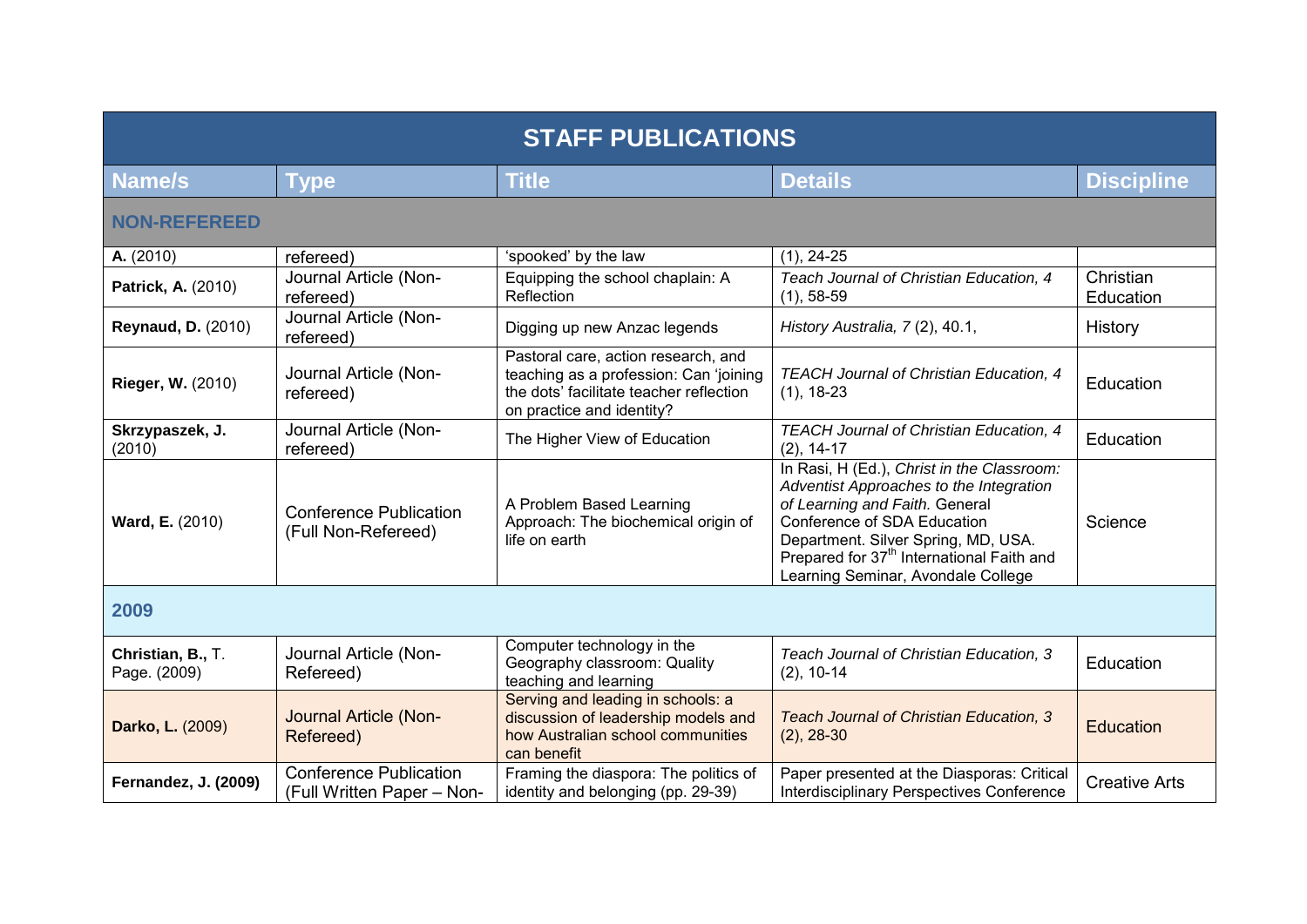| <b>STAFF PUBLICATIONS</b>        |                                                                                        |                                                                                                      |                                                                                                                                                                                                                                                                                  |                        |
|----------------------------------|----------------------------------------------------------------------------------------|------------------------------------------------------------------------------------------------------|----------------------------------------------------------------------------------------------------------------------------------------------------------------------------------------------------------------------------------------------------------------------------------|------------------------|
| <b>Name/s</b>                    | <b>Type</b>                                                                            | <b>Title</b>                                                                                         | <b>Details</b>                                                                                                                                                                                                                                                                   | <b>Discipline</b>      |
| <b>NON-REFEREED</b>              |                                                                                        |                                                                                                      |                                                                                                                                                                                                                                                                                  |                        |
|                                  | Refereed)                                                                              |                                                                                                      | at Mansfield College, Oxford. University.<br>Oxford: Inter-disciplinary Press, 5-8 July,<br>2008                                                                                                                                                                                 |                        |
| Fisher, B. (2009, 9-12)<br>July) | Abstract (non-refereed)<br>Published in an Australian<br><b>Conference Proceedings</b> | Reflections from the ALEA People to<br>People Literacy Delegation to China                           | 2008. Bridging Divides: ensuring access,<br>equity and quality in literacy and English<br>Education from the Australian Association<br>for the Teaching of English & Australian<br><b>Literacy Educators Association</b><br>Conference. Wrest Point Conference<br>Centre, Hobart | Literacy               |
| Fitzgibbon, E. (2009)            | Journal Article (Non-<br>Refereed)                                                     | Accommodating a new student with a<br>disability in your primary classroom                           | Teach Journal of Christian Education, 3<br>$(1), 26-27$                                                                                                                                                                                                                          | <b>Education</b>       |
| Hokin, B. (2009)                 | <b>Conference Publication</b><br>(Full Written Paper - Non-<br>Refereed)               | Vitamin B12 Issues: Facts and myths                                                                  | Global Conference on Health and<br>Lifestyle. Geneva, Switzerland, 6-11 July.<br>http://healthministries.com/presentation/ql<br>obal-conference-health-lifestyle/vitamin-<br>b12-vegetarians-fact-and-myth                                                                       | <b>Nutrition</b>       |
| <b>Ludlow, S. (2009)</b>         | Journal Article (Non-<br>Refereed)                                                     | Maximising the potential of the 'third<br>teacher': Indoor developmental play<br>environments 3-8yrs | Teach Journal of Christian Education, 3<br>$(1), 22-25$                                                                                                                                                                                                                          | <b>Education</b>       |
| <b>Watts, V. (2009)</b>          | Journal Article (Non-<br>Refereed)                                                     | Christianity's potential contribution to<br>Australian society                                       | International Journal of New Perspectives<br>on Christianity, 1(1), 5-16                                                                                                                                                                                                         | Ministry &<br>Theology |
| Watters-Cowan, C.<br>(2009)      | Journal Article (Non-<br>Refereed)                                                     | Restoring a lost heritage: Margaret<br>Sutherland's creative life                                    | National Archives of Australia: Memento,<br>37, 20-21                                                                                                                                                                                                                            | <b>Creative Arts</b>   |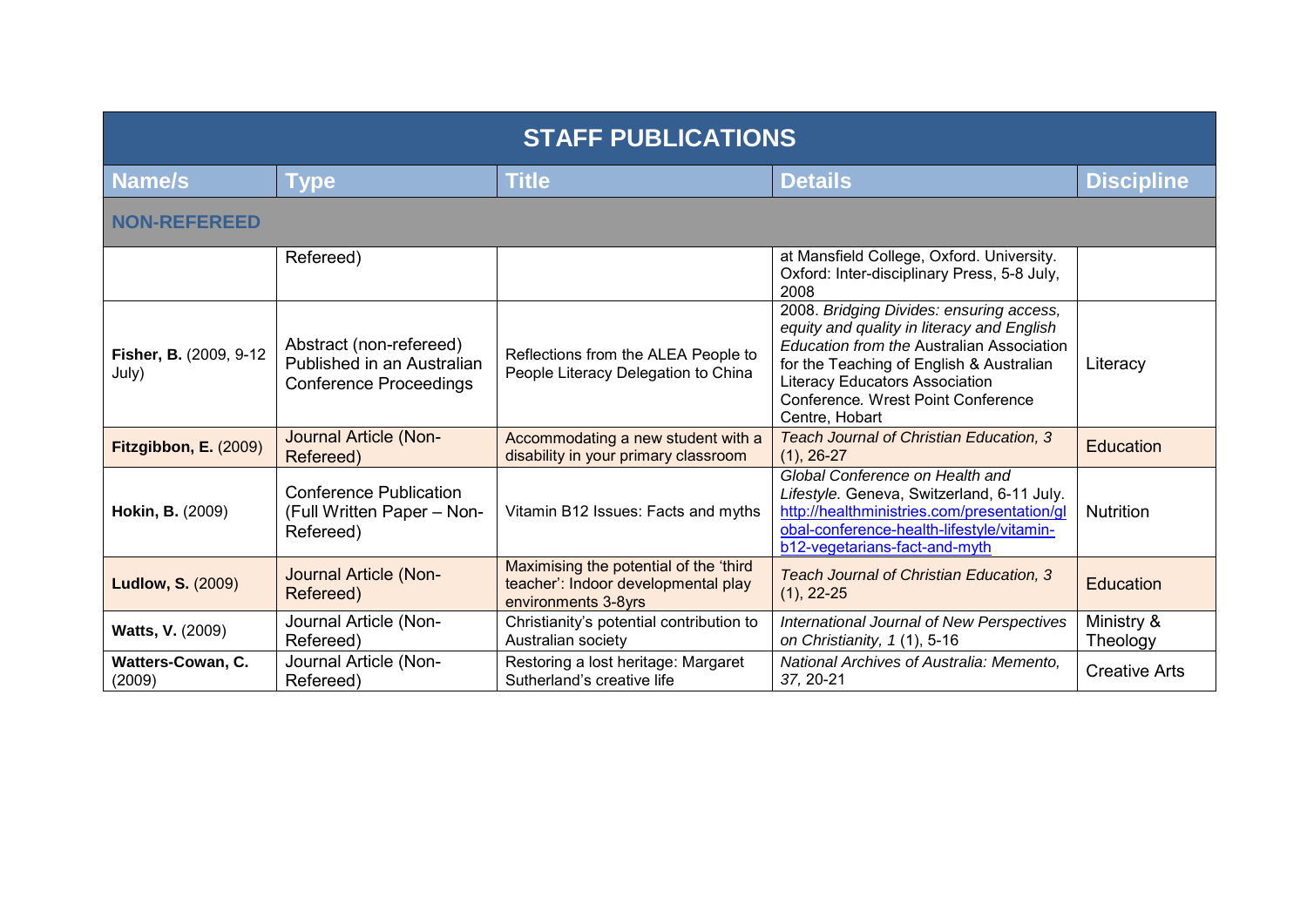| <b>STAFF PUBLICATIONS</b>                                                                                |                         |                                                                                                                                                  |                                                                                                                                                                                             |                        |
|----------------------------------------------------------------------------------------------------------|-------------------------|--------------------------------------------------------------------------------------------------------------------------------------------------|---------------------------------------------------------------------------------------------------------------------------------------------------------------------------------------------|------------------------|
| <b>Name/s</b>                                                                                            | Type                    | <b>Title</b>                                                                                                                                     | <b>Details</b>                                                                                                                                                                              | <b>Discipline</b>      |
| <b>OTHER</b>                                                                                             |                         |                                                                                                                                                  |                                                                                                                                                                                             |                        |
| 2013/2014                                                                                                |                         |                                                                                                                                                  |                                                                                                                                                                                             |                        |
| Fischer, T. &<br><b>Bogacs, P. (2013)</b>                                                                | Book Chapter (Research) | A Message to Teens about<br><b>Domestic Violence</b>                                                                                             | In W.Oliver and E.Oliver (Eds),<br><b>Revival and Reformation: Families</b><br>Reaching Across (pp.119-122).<br>Lincoln, USA: Thomas Nelson Inc                                             | <b>Humanities</b>      |
| <b>Christian, Beverly</b><br>J.,                                                                         | Paper                   | <b>Using Assessment Tasks to</b><br>Develop a Greater Sense of<br><b>Values Literacy in Pre-Service</b><br><b>Teachers</b>                       | <b>Education Papers and Journal</b><br>Articles. Paper 46                                                                                                                                   | <b>Education</b>       |
| Kilgour, Andrew;<br>Kilgour, Peter W.;<br>Gerzina, Tania; and<br><b>Christian, Beverly</b><br>J., (2014) | Paper                   | Assessment of Work-Integrated<br>Learning: Comparison of the<br>Usage of a Grading Rubric by<br>Supervising Radiographers and<br><b>Teachers</b> | <b>Education Papers and Journal</b><br>Articles. Paper 51                                                                                                                                   | Education              |
| de Berg, K. (2013)                                                                                       | Book Chapter (Research) | "Learning science and about its<br>nature: historical and<br>philosophical approaches."                                                          |                                                                                                                                                                                             | Science                |
| Fernandez, J.<br>(2014)                                                                                  | Book Chapter (Research) | The 'Poetics' of Borders in Amitav<br>Ghosh's Sea of Poppies                                                                                     | In C. vanden Driesen & T. Vijay<br>Kumar (Eds.), Globalisation:<br>Australian-Asian Perspectives.<br>(pp.339-352). New Delhi, India:<br><b>Atlantic Publishers and Distributors</b><br>Ltd. | <b>Humanities</b>      |
| Fernandez, J.<br>(2013)                                                                                  | Book Chapter (Research) | The Samaritan "Other" in the<br>Gospel of John                                                                                                   | In K.H. Valentine (Ed.). Signs to Life:<br>Reading and Responding to John's<br>Gospel. (p.110-124). Victoria,<br>Australia: Signs Publishing                                                | Ministry &<br>Theology |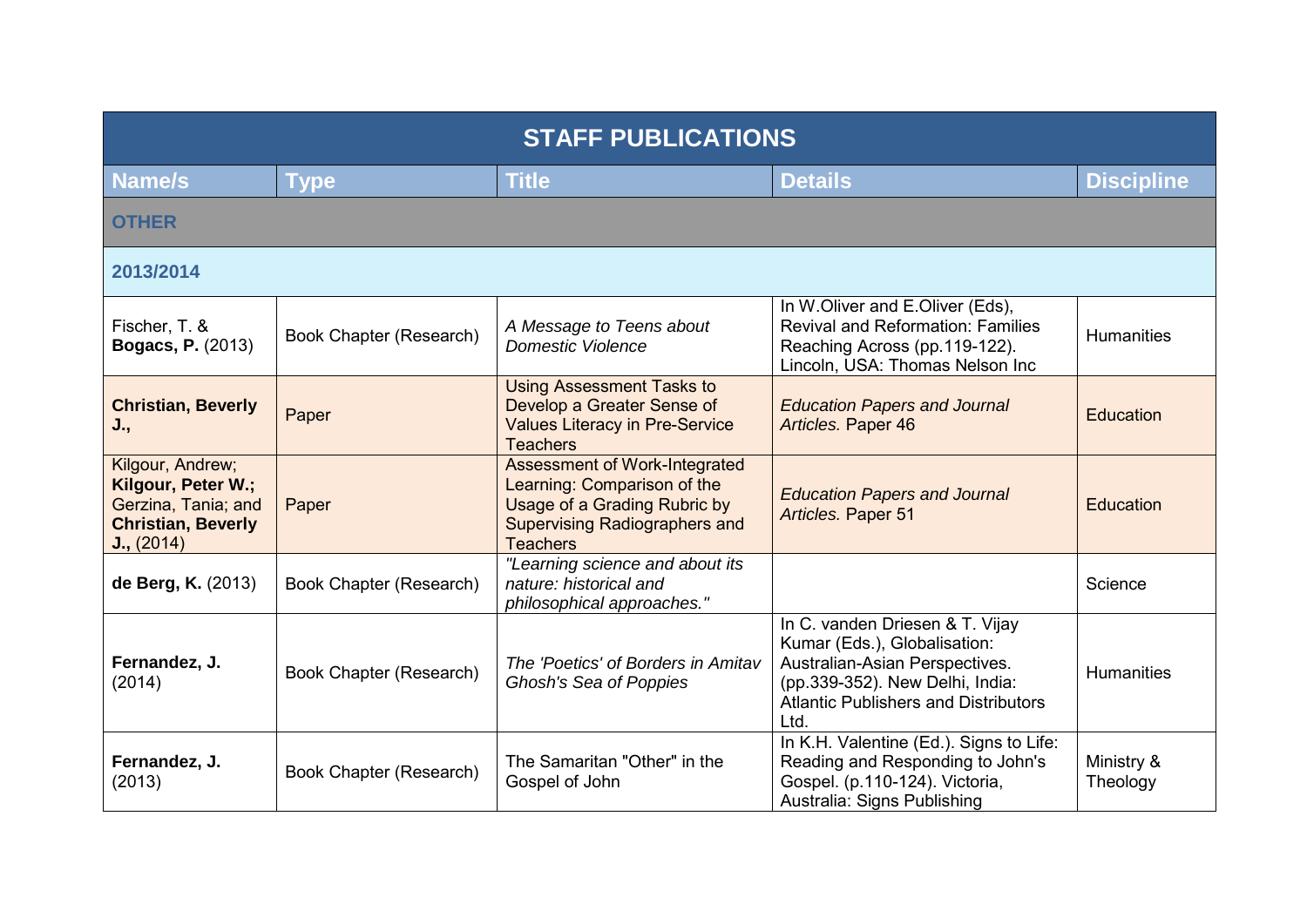| <b>STAFF PUBLICATIONS</b>                                                            |                                                                        |                                                                                                                          |                                                                                                                                                                     |                        |
|--------------------------------------------------------------------------------------|------------------------------------------------------------------------|--------------------------------------------------------------------------------------------------------------------------|---------------------------------------------------------------------------------------------------------------------------------------------------------------------|------------------------|
| <b>Name/s</b>                                                                        | <b>Type</b>                                                            | <b>Title</b>                                                                                                             | <b>Details</b>                                                                                                                                                      | <b>Discipline</b>      |
| <b>OTHER</b>                                                                         |                                                                        |                                                                                                                          |                                                                                                                                                                     |                        |
| Fernandez-<br>Goldborough, J.<br>(2013)                                              | Book Chapter (Research)                                                | Spirituality in the Borderlands                                                                                          | In J.L.Hochmeimer, & W.S. Schmidt<br>(Eds.), Spirituality in the 21st Century:<br>Explorations (pp.97-107). Oxford,<br>U.K.: Interdisciplinary Press                | <b>Humanities</b>      |
| McKenzie, B.,<br>Fitzsimmons, P.,<br>Matthes, A., Hinze,<br>J. & Bruce, L.<br>(2013) | <b>Book Chapter (Research)</b>                                         | Professional Experiences and<br><b>Culture Shock: 'Enactment and</b><br><b>Sense Making' in New Spaces</b><br>and Places | In B.L. Rogers & A. Sugiyama (Eds.),<br>Space and Place: Diversity in Reality,<br>Imagina                                                                           | <b>Education</b>       |
| Fitzsimmons, P.<br>Charalambous, Z. &<br>Wiesner, S. (2013)                          | Book Chapter (Research)                                                | Spectrums and Spaces of Writing                                                                                          | In P. Fitzsimmons, Z. Charalambous,<br>& Z. Wiesner (Eds.), Spectrums and<br>Spaces of Writing (pp.vii-xi). Oxford,<br><b>Great Britain: Interdiscipinary Press</b> | <b>Humanities</b>      |
| Fitzsimmons, P.,<br>Lanphar, E. & Hill,<br>B. (2013)                                 | <b>Book Chapter (Research)</b>                                         | Spiritual awareness within a<br>religious frame: A 'Responsive<br>Evaluation' of one school's<br>approach to chaplaincy  | In W.van Moer, D. Celic, & J.L.<br>Hochheimer (Eds.), Spirituality in the<br>21st Century: Journeys B                                                               | <b>Education</b>       |
| Gane, A. B. (2013)                                                                   | <b>Book</b><br>(Revisions/ New Editions)                               | O Caminho de Volta                                                                                                       | Hagerstown, MD: Review and Herald<br><b>Publishing Association</b>                                                                                                  | Ministry &<br>Theology |
| Gane, B. (2013)                                                                      | Book Chapter (Other)                                                   | <b>Youth Ministry</b>                                                                                                    | In D.Fortin & J.Moon (Eds.), The Ellen<br>G White Encyclopedia (pp.1293-<br>1295). Hagerstown, MD: Review and<br><b>Herald Publishing Association</b>               | Ministry &<br>Theology |
| Heise, L. & Hill, V.<br>(2013)                                                       | <b>Creative Works (Non-</b><br><b>Traditional Research</b><br>Outputs) | For worship and pleasure: Play<br>today, Book Five                                                                       | Warburton, Australia: Signs<br><b>Publishing Company</b>                                                                                                            | Ministry &<br>Theology |
| Mitchell, B., Wells,<br>A., Wilson, F. &                                             | Book (Authored Other)                                                  | A strategy for the prevention and<br>control of healthcare associated                                                    | Hobart, Australia: Department of<br><b>Health and Human Services</b>                                                                                                | <b>Nursing</b>         |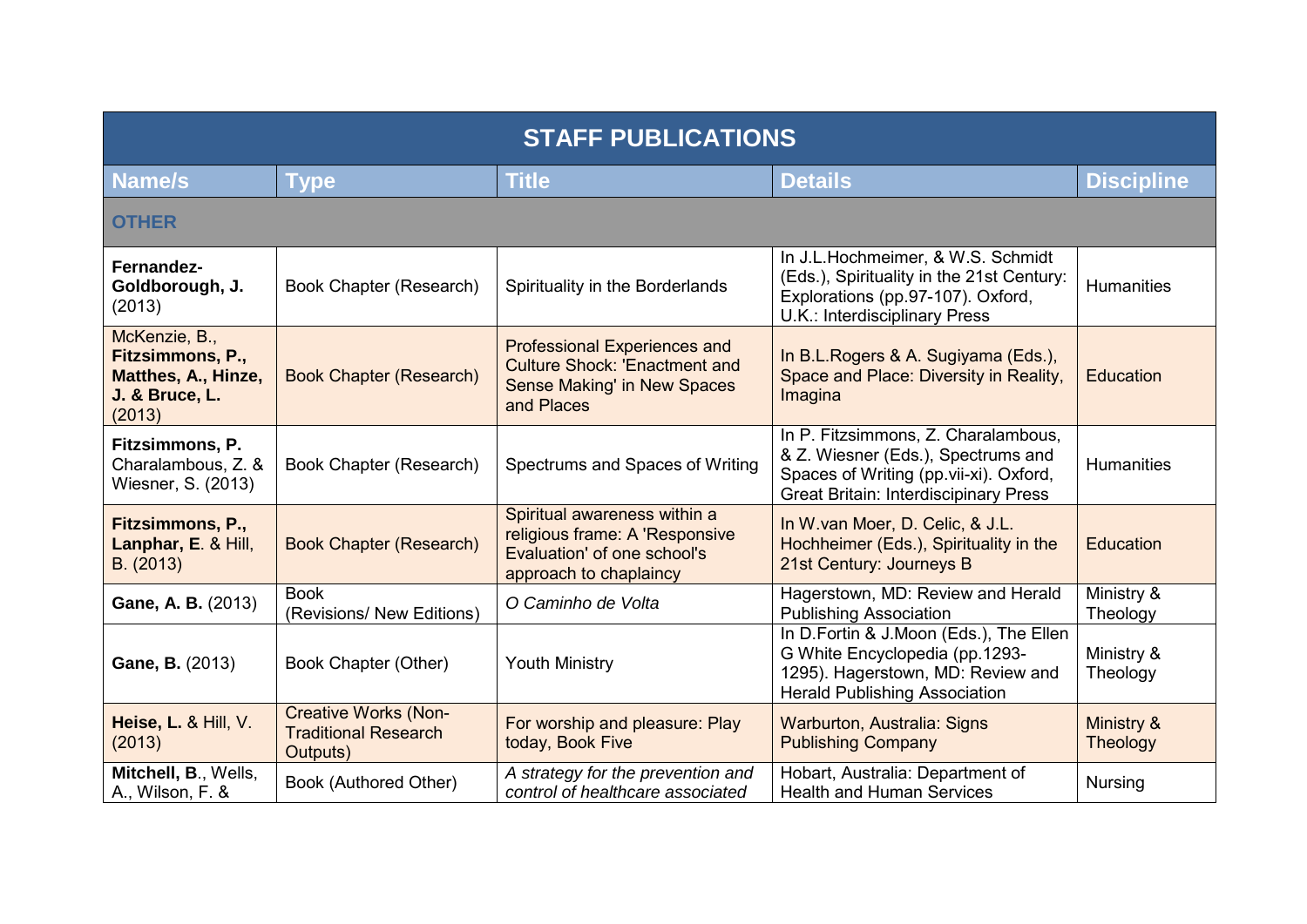| <b>STAFF PUBLICATIONS</b>                                              |                                 |                                                                                                                            |                                                                                                                                                   |                        |  |
|------------------------------------------------------------------------|---------------------------------|----------------------------------------------------------------------------------------------------------------------------|---------------------------------------------------------------------------------------------------------------------------------------------------|------------------------|--|
| <b>Name/s</b>                                                          | Type                            | <b>Title</b>                                                                                                               | <b>Details</b>                                                                                                                                    | <b>Discipline</b>      |  |
| <b>OTHER</b>                                                           |                                 |                                                                                                                            |                                                                                                                                                   |                        |  |
| McGregor, A. (2013)                                                    |                                 | infection Tasmania 2013-2015                                                                                               |                                                                                                                                                   |                        |  |
| Wells, A., Wilson,<br>F., McGregor, A. &<br><b>Mitchell, B. (2013)</b> | Book (Authored Research)        | Tasmanian acute public hospitals<br>healthcare associated infection<br>surveillance annual report no. 19,<br>quarter 3.    | Hobart, Australia: Department of<br><b>Health and Human Services.</b>                                                                             | <b>Nursing</b>         |  |
| <b>Morris, R. (2013,</b><br>October 18-19)                             | Conference Paper                | Visualizing Monaro: Contributing<br>factors to the viewers perception<br>of motion in Rosalie Gascoigne's,<br>Monaro, 1989 | Paper presented at the Fourth<br>International Conference on The<br>Image, Chicago, USA                                                           | <b>Creative Arts</b>   |  |
| <b>Morton, D. (2014)</b>                                               | Book Chapter (Research)         | Live more active: Activate your<br>life for good                                                                           | Sign Publishing                                                                                                                                   | Health                 |  |
| <b>Reynaud D. (2013)</b>                                               | Book Chapter (Research)         | The Enigma of Jesus in the<br>Gospel of John                                                                               | In K.H. Valentine (Ed.). Signs to Life:<br>Reading and Responding to John's<br>Gospel. (p.100-109). Victoria,<br>Australia: Signs Publishing      | Ministry &<br>Theology |  |
| <b>Reynaud, D. (2013)</b>                                              | Book Chapter (Research)         | A Christian Aesthetic for the Arts                                                                                         | In N. Brown & J. Darby (Ed.),<br>Manifest: Our Call to Faithful<br>Creativity (pp.7-13). Warburton,<br>Australia: Signs Publishing                | <b>Creative Arts</b>   |  |
| <b>Rickett, C. (2013)</b>                                              | Book Chapter (Research)         | From Sorrow to Joy                                                                                                         | In K.H. Valentine (Ed.). Signs to Life:<br>Reading and Responding to John's<br>Gospel. (p.87-99). Victoria, Australia:<br><b>Signs Publishing</b> | Ministry &<br>Theology |  |
| Shields, M., &<br><b>Bruce, L. (2013)</b>                              | <b>Book (Authored Research)</b> | <b>Basic literacy &amp; numeracy</b>                                                                                       | Broadbeach, Australia: Barlow                                                                                                                     | <b>Education</b>       |  |
| Somasundram, D.<br>(2013)                                              | Book Chapter (Other)            | Spirituality                                                                                                               | In E.Chang & A. Johnson (Eds.),<br>Living with Dementia (pp 124-131).<br>Camberwell, Australia: ACER Press                                        | <b>Nursing</b>         |  |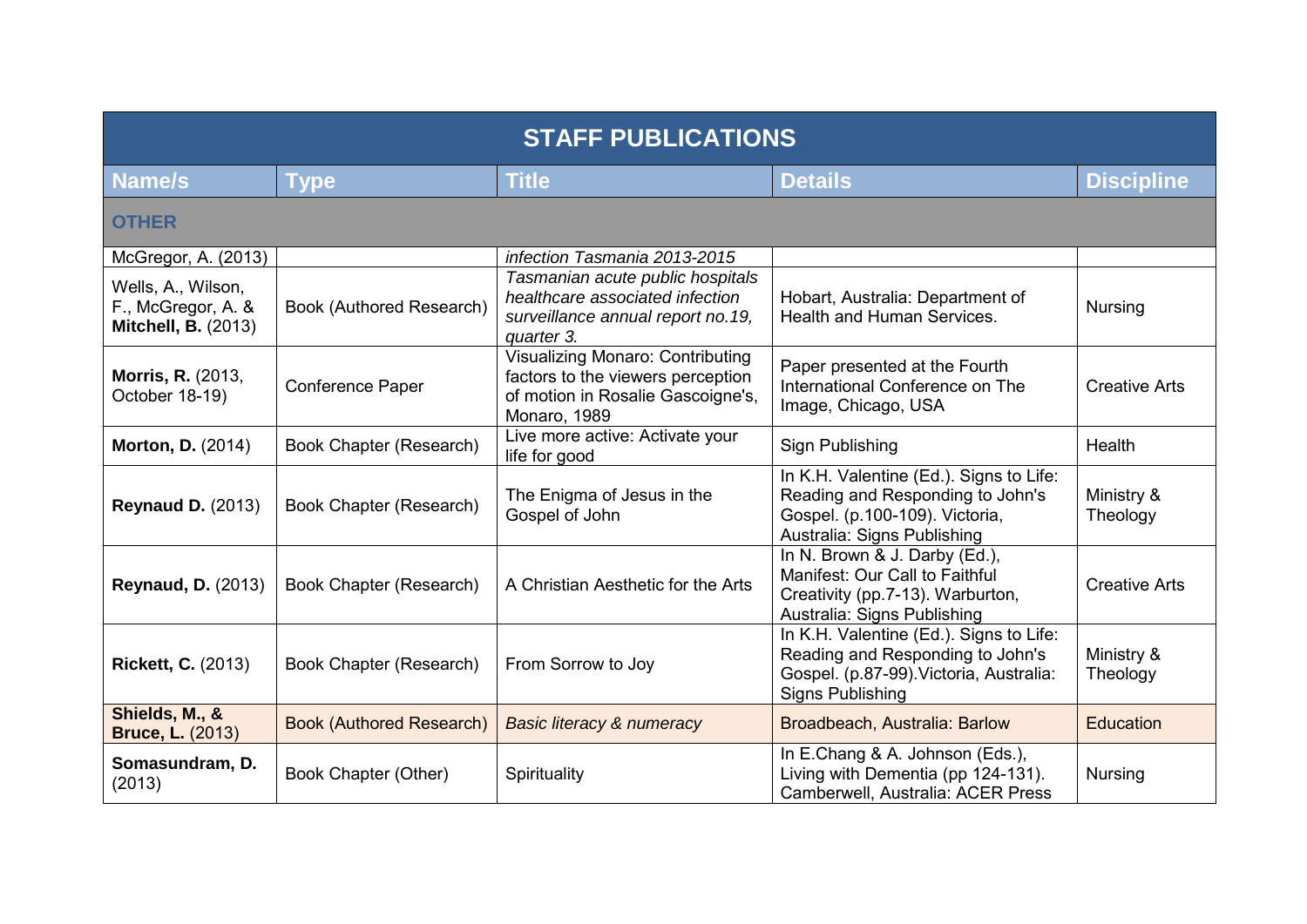| <b>STAFF PUBLICATIONS</b>                       |                                                     |                                                                                                                             |                                                                                                                                                                                             |                        |
|-------------------------------------------------|-----------------------------------------------------|-----------------------------------------------------------------------------------------------------------------------------|---------------------------------------------------------------------------------------------------------------------------------------------------------------------------------------------|------------------------|
| <b>Name/s</b>                                   | <b>Type</b>                                         | <b>Title</b>                                                                                                                | <b>Details</b>                                                                                                                                                                              | <b>Discipline</b>      |
| <b>OTHER</b>                                    |                                                     |                                                                                                                             |                                                                                                                                                                                             |                        |
| 2012                                            |                                                     |                                                                                                                             |                                                                                                                                                                                             |                        |
| Cole, H.R. (2012)                               | Book Chapter (Research)                             | Genesis: Introduction to the canon<br>and the biblical theology                                                             | In B. Ball (Ed.), In the beginning: science<br>and scripture confirm creation (pp. 55-<br>65). Ontario, Canada: Pacific Press                                                               | Ministry &<br>Theology |
| Daff, L. (2012)                                 | Book Chapter (Research)                             | <b>Conversations about God: Does</b><br>skills training make a difference?                                                  | In R.S. Laura, R. A. Buchanan, & A.K.<br>Chapman (Eds.), God, Freedom and<br>Nature (pp. 56-69). Sydney, Australia:<br><b>Body and Soul Dynamics</b>                                        | Ministry &<br>Theology |
| de Waal, K.B. (2012)                            | Book (Authored Research)                            | A socio-rhetorical interpretation of the<br>seven trumpets of revelation: The<br>apocalyptic challenge to earthly<br>empire | Lewiston, NY: Edwin Mellen Press                                                                                                                                                            | Ministry &<br>Theology |
| Fitzsimmons, P., &<br><b>Lanphar, E. (2012)</b> | Book Chapter (Research)                             | When kids spiritually connect: The<br>sources, sites and storying of<br>'relational consciousness'                          | In M.C. Fowler, M. Weiss, & J.L.<br>Hochheimer (Eds.), Spirituality, new<br>reflections on theory, praxis and<br>pedagogy (pp. 91-100). Oxford, England:<br><b>Inter-Disciplinary Press</b> | Education              |
| Fitzsimmons, P., &<br><b>Lanphar, E. (2012)</b> | Book Chapter (Research)                             | Writing, creativity and the dark side                                                                                       | In R. Jacobs (Ed.), Creative engagement<br>with children: International perspectives<br>and contexts (pp. 63-70). Oxford,<br>England: Inter-Disciplinary Press                              | <b>Creative Arts</b>   |
| Gane, A.B. (2012)                               | Book (Authored Research)                            | Valuegenesis II: study 1 core report                                                                                        | Cooranbong, Australia: Avondale<br><b>Academic Press</b>                                                                                                                                    | Ministry &<br>Theology |
| Gane, A.B. (2012)                               | Book (Authored Research)                            | South Pacific Island Nations<br>Valuegenesis: study 1 core report                                                           | Cooranbong, Australia: Avondale<br><b>Academic Press</b>                                                                                                                                    | Ministry &<br>Theology |
| Gane, B. (2012, 16-18)<br>October)              | <b>Scholarly Keynote</b><br>Address at a Conference | Building a church that retains its<br>young adults                                                                          | Paper presented at the 180 Symposium,<br>Andrews University, Berrien Springs, MI                                                                                                            | Ministry &<br>Theology |
| <b>Lounsbury, L. (2012)</b>                     | <b>Other Creative Works</b>                         | Jack Lives Here                                                                                                             | Sydney, Australia: The Mad Ones                                                                                                                                                             | <b>Creative Arts</b>   |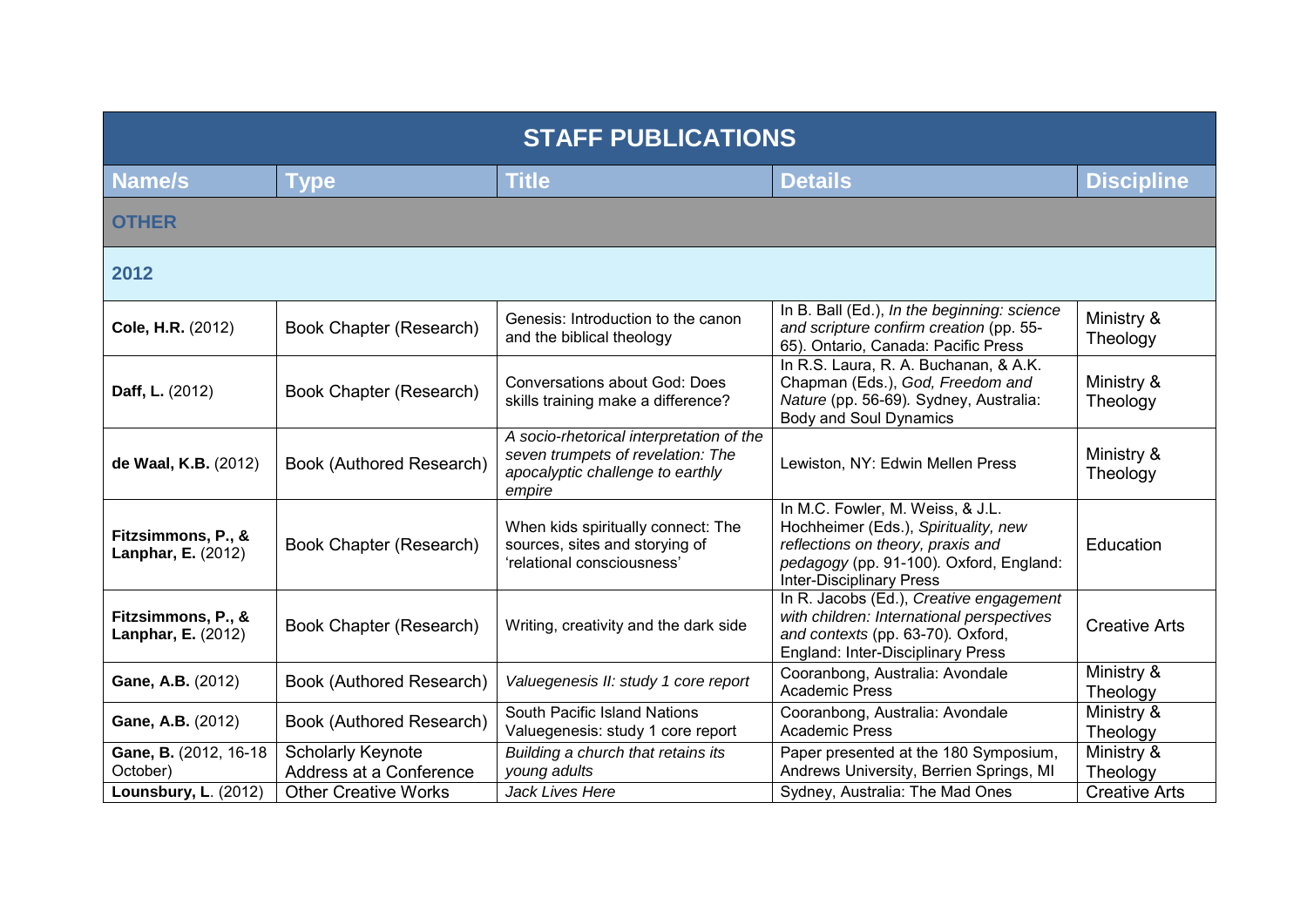| <b>STAFF PUBLICATIONS</b>                                                              |                                                                                         |                                                                                             |                                                                                                                                 |                        |
|----------------------------------------------------------------------------------------|-----------------------------------------------------------------------------------------|---------------------------------------------------------------------------------------------|---------------------------------------------------------------------------------------------------------------------------------|------------------------|
| Name/s                                                                                 | <b>Type</b>                                                                             | <b>Title</b>                                                                                | <b>Details</b>                                                                                                                  | <b>Discipline</b>      |
| <b>OTHER</b>                                                                           |                                                                                         |                                                                                             |                                                                                                                                 |                        |
|                                                                                        | (Major Written or<br>Recorded Work - New<br>Composition)                                |                                                                                             |                                                                                                                                 |                        |
| <b>McIver, R.K. (2012)</b>                                                             | Book (Authored Research)                                                                | Mainstream and Marginal: the<br>Matthean community in early<br>Christianity                 | Frankfurt, Germany: Pete Lang                                                                                                   | Ministry &<br>Theology |
| <b>McIver, R.K.</b> (2012).                                                            | Book (Authored Research)                                                                | Memory, Jesus, and the synoptic<br>gospels                                                  | Boston, MA: Brill                                                                                                               | Ministry &<br>Theology |
| <b>McIver, R.K. (2012)</b>                                                             | <b>Book Chapter (Research)</b>                                                          | The transmission and credibility of<br>the Genesis text                                     | In B. Ball (Ed.), In the beginning: science<br>and scripture confirm creation (pp. 33-<br>42). Ontario, Canada: Pacific Press   | Ministry &<br>Theology |
| Ionita, D., Foster, E.,<br>& Reynaud, D. (2012)                                        | <b>Other Creative Works</b><br>(Major Written or<br>Recorded Work - New<br>Composition) | Anthology of modern Romanian<br>verse                                                       | Bucharest, Romania: Editura Minerva                                                                                             | <b>Creative Arts</b>   |
| Beveridge, J., &<br>Rickett, C. (Eds.).<br>(2012)                                      | <b>Other Creative Works</b><br>(Major Written or<br>Recorded Work - New<br>Composition) | Here not there                                                                              | Glebe, Australia: Puncher & Wattmann                                                                                            | <b>Creative Arts</b>   |
| <b>Thompson, S. (2012)</b>                                                             | Book Chapter (Research)                                                                 | The New Testament use of the<br>Genesis text                                                | In B. Ball (Ed.), In the beginning: science<br>and scripture confirm creation (pp. 127-<br>140). Ontario, Canada: Pacific Press | Ministry &<br>Theology |
| <b>Watson, B. (2012)</b>                                                               | Book Chapter (Research)                                                                 | The God factor: Adventism, medical<br>missionaries and "development" in<br>Papua New Guinea | In M. Clarke (Ed.), Mission and<br>development: God's work or good works?<br>(pp. 83-99). New York: Continuum                   | Ministry &<br>Theology |
| <b>Askland Hedda</b><br>Haugen, Ostwald<br>Michael, Williams<br><b>Anthony Philip,</b> |                                                                                         | <b>Assessing Creativity: Supporting</b><br>Learning in Architecture and<br>Design           | Australian Government Office for<br>Learning and Teaching, Sydney, 355                                                          | Education              |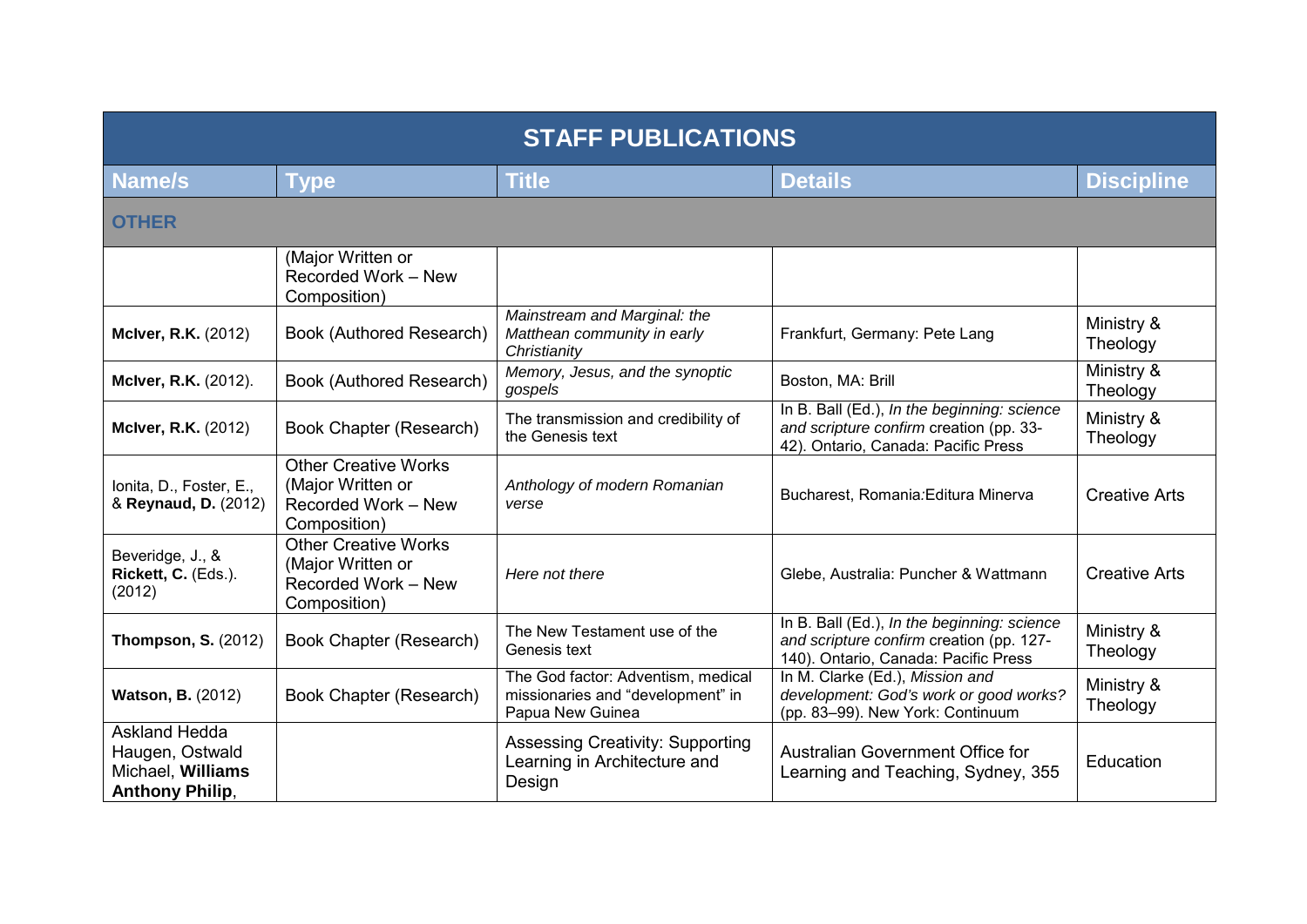| <b>STAFF PUBLICATIONS</b>                                                                                       |                               |                                                                                                                                                                                                 |                                                                                       |                   |
|-----------------------------------------------------------------------------------------------------------------|-------------------------------|-------------------------------------------------------------------------------------------------------------------------------------------------------------------------------------------------|---------------------------------------------------------------------------------------|-------------------|
| <b>Name/s</b>                                                                                                   | <b>Type</b>                   | <b>Title</b>                                                                                                                                                                                    | <b>Details</b>                                                                        | <b>Discipline</b> |
| <b>OTHER</b>                                                                                                    |                               |                                                                                                                                                                                                 |                                                                                       |                   |
| (2012)                                                                                                          |                               |                                                                                                                                                                                                 |                                                                                       |                   |
| <b>Askland Hedda</b><br>Haugen, Ostwald<br>Michael, Williams<br><b>Anthony Philip,</b><br>(2012)                |                               | 'Assessing creativity: Revisiting<br>the literature', Assessing<br>Creativity: Supporting Learning in<br>Architecture and Design                                                                | Australian Government Office for<br>Learning and Teaching, Sydney, 1-16<br>(2012)     | Education         |
| <b>Askland Hedda</b><br>Haugen, Ostwald<br>Michael, Williams<br><b>Anthony Philip,</b><br>(2012)                |                               | 'Overarching issues, strategic<br>considerations and practical<br>responses: Final thoughts on<br>assessing design', Assessing<br>Creativity: Supporting Learning in<br>Architecture and Design | Australian Government Office for<br>Learning and Teaching, Sydney, 289-<br>298 (2012) | Education         |
| <b>Askland Hedda</b><br>Haugen, Williams<br><b>Anthony Philip,</b><br>(2012)                                    |                               | 'The challenge of teaching<br>creativity', Assessing Creativity:<br>Supporting Learning in<br>Architecture and Design                                                                           | Australian Government Office for<br>Learning and Teaching, Sydney, 29-<br>46 (2012)   | Education         |
| Sher William David,<br>Dosen Annemarie<br>Sonja, Hingston<br>June, Williams<br><b>Anthony Philip,</b><br>(2012) |                               | 'Constructing a path from school',<br><b>Building Pathways: Lifelong</b><br>Learning in the Construction<br>Sector                                                                              | The Writing Bureau, Fitzroy North,<br>VIC, 15-24 (2012)                               | Education         |
| Shih Shan-Yang,<br>Sher William David,<br><b>Williams Anthony</b><br>Philip, (2012)                             | <b>Conference Publication</b> | 'Using a BIM maturity matrix to<br>inform the development of AEC<br>integrated curricula'                                                                                                       | Proceedings. 37th AUBEA<br>International Conference, Sydney,<br>Australia (2012)      | Education         |
| Simmons Catharine,<br><b>Williams Anthony,</b>                                                                  |                               | Work Ready: E-portfolios to<br>support professional placements                                                                                                                                  | Australian Government Office for<br>Learning and Teaching, Sydney, 145                | Education         |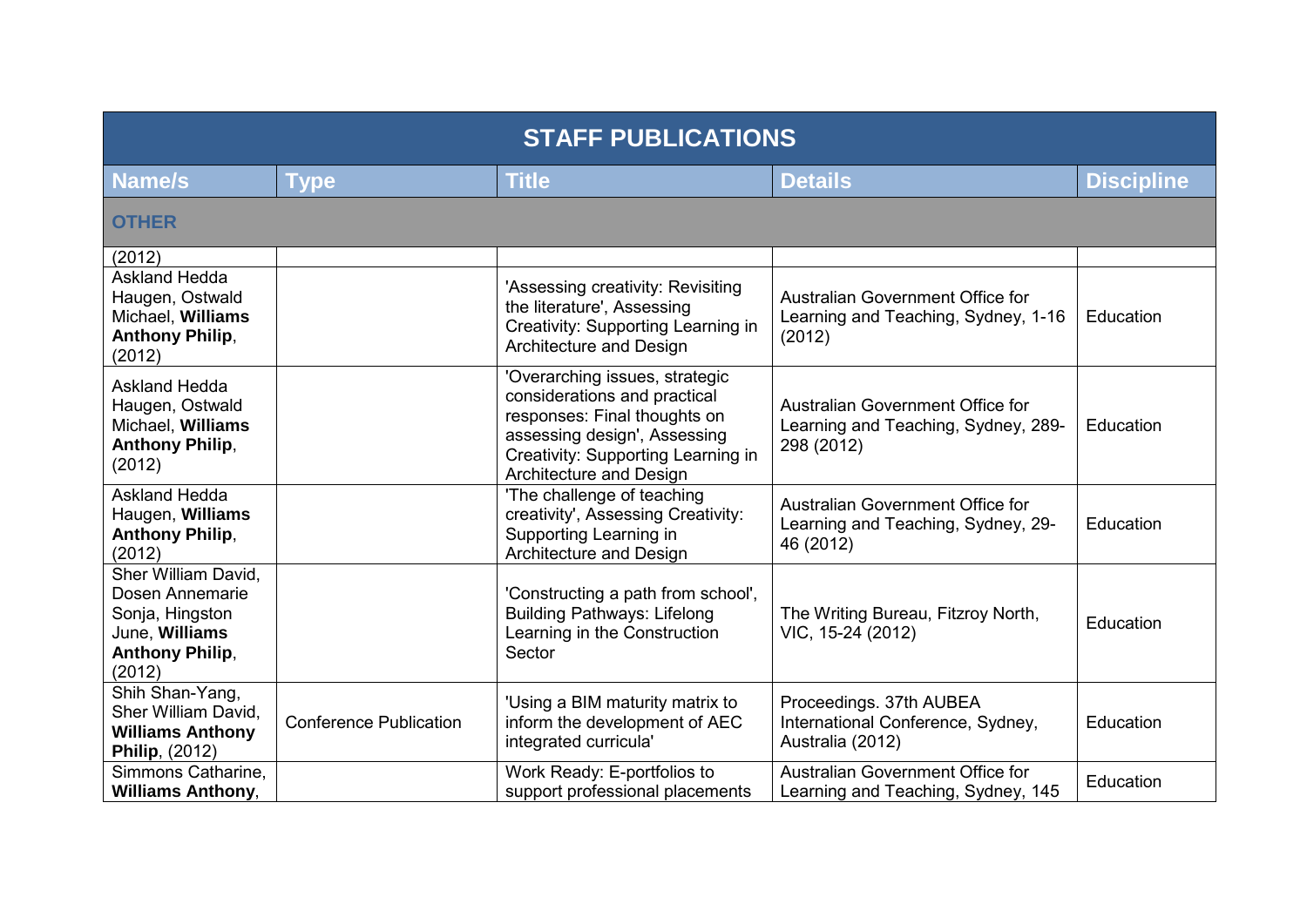| <b>STAFF PUBLICATIONS</b>                                            |                        |                                                                                                                                                                                                                                    |                                                                                       |                   |  |
|----------------------------------------------------------------------|------------------------|------------------------------------------------------------------------------------------------------------------------------------------------------------------------------------------------------------------------------------|---------------------------------------------------------------------------------------|-------------------|--|
| <b>Name/s</b>                                                        | <b>Type</b>            | <b>Title</b>                                                                                                                                                                                                                       | <b>Details</b>                                                                        | <b>Discipline</b> |  |
| <b>OTHER</b>                                                         |                        |                                                                                                                                                                                                                                    |                                                                                       |                   |  |
| Sher William,<br>Levett-Jones Tracy,<br>(2012)                       |                        |                                                                                                                                                                                                                                    | (2012)                                                                                |                   |  |
| Simmons Catharine,<br><b>Williams Anthony,</b><br>(2012)             |                        | 'Introduction: a professional<br>journey', Simmons Catharine,<br>Williams Anthony, Sher William,<br>Levett-Jones Tracy (Eds), Work<br>Ready: E-portfolios to support<br>professional placements                                    | Australian Government Office for<br>Learning and Teaching, Sydney, 1-12<br>(2012)     | Education         |  |
| Simmons Catharine.<br><b>Williams Anthony,</b>                       |                        | 'Conclusion: directions and<br>opportunities for future<br>professionals', Simmons<br>Catharine, Williams Anthony,<br>Sher William, Levett-Jones Tracy<br>(Eds), Work Ready: E-portfolios<br>to support professional<br>placements | Australian Government Office for<br>Learning and Teaching, Sydney, 137-<br>145 (2012) | Education         |  |
| <b>Williams Anthony,</b><br>Cowdroy Rob,<br>Wallis Louise,<br>(2012) |                        | 'Design', Williams P. John (Ed)                                                                                                                                                                                                    | Technology Education for Teachers,<br>Sense, Netherlands, 93-114 (2012)               | Education         |  |
| <b>Williams Anthony</b><br>Philip, Ostwald<br>Michael, (2012)        | <b>Journal Article</b> | 'Supporting creativity in<br>architectural education:<br>Examining the impact of<br>leadership, management and staff<br>development'                                                                                               | Text: Journal of Writing and Writing<br>Courses, 16 1-16 (2012)                       | Education         |  |
| Sher William,<br><b>Williams Anthony,</b>                            |                        | 'Professional curricula on-line: the<br>RAPID and NURAPID progress                                                                                                                                                                 | Australian Government Office for<br>Learning and Teaching, Sydney, 31-                | Education         |  |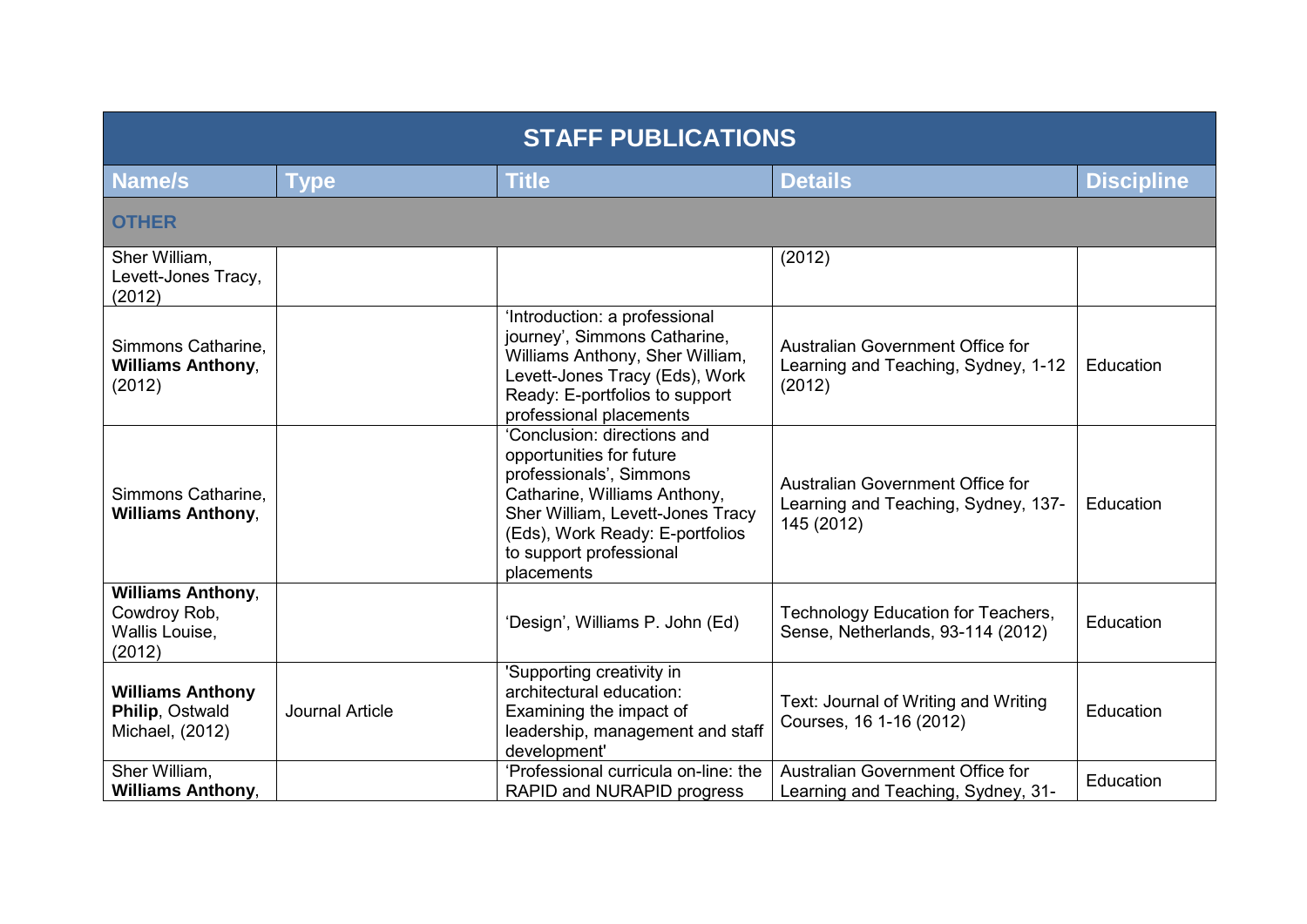| <b>STAFF PUBLICATIONS</b>                               |                          |                                                                                                                                                              |                                                                                                                                                                                                |                         |  |
|---------------------------------------------------------|--------------------------|--------------------------------------------------------------------------------------------------------------------------------------------------------------|------------------------------------------------------------------------------------------------------------------------------------------------------------------------------------------------|-------------------------|--|
| Name/s                                                  | <b>Type</b>              | <b>Title</b>                                                                                                                                                 | <b>Details</b>                                                                                                                                                                                 | <b>Discipline</b>       |  |
| <b>OTHER</b>                                            |                          |                                                                                                                                                              |                                                                                                                                                                                                |                         |  |
| Simmons Catharine.<br>(2012)                            |                          | file', Simmons Catharine, Williams<br>Anthony, Sher William, Levett-<br>Jones Tracy (Eds), Work Ready:<br>E-portfolios to support<br>professional placements | 46 (2012)                                                                                                                                                                                      |                         |  |
| 2011                                                    |                          |                                                                                                                                                              |                                                                                                                                                                                                |                         |  |
| Daff. L. (2011)                                         | Book Chapter (Research)  | Towards Educating the Whole<br>Accountant                                                                                                                    | The Dynamic World of Accounting:<br>Research, Practice and Education in a<br>Changing Environment. Koveos, P. (Ed).<br>Athens Institute for Education and<br>Research, Athens, Greece. 291-304 | Business/<br>Accounting |  |
| <b>Fernandez, J. (2011)</b>                             | Book Chapter (Research)  | The Search for Doma (Home) in<br>Richard Flanagan's 'The Sound of<br>One Hand Clapping'                                                                      | Change - Conflict and Convergence:<br>Austra-Asian Scenarios. vanden Driesen,<br>C & vanden Driesen, I. (Eds). Orient<br>Black Swan, India. 176-185                                            | <b>Creative Arts</b>    |  |
| Fitzsimmons, P.<br>(2011)                               | Book Chapter (Research)  | The Labyrinth, Lustrate and Liminal<br>in Requiem for a Beast. The Monster<br>Resurrected as Multi-Modality                                                  | Monstrous Deviations. Santos, C., &<br>Spahr, A. (Eds). Inter-Disciplinary Press,<br>Oxford, UK. 95-110                                                                                        | <b>Creative Arts</b>    |  |
| Fitzsimmons, P.,<br>Lanphar, E. (2011)                  | Book Chapter (Research)  | The 'Liminality' of Evil: Adolescents'<br>Understanding of Metaphysics in<br><b>Graphic Novels and Popular Culture</b>                                       | The Forces of Evil. Crisafi, A.F., & Crisafi,<br>D. (Eds). Inter-Disciplinary Press, Oxford,<br>UK. 205-220                                                                                    | <b>Creative Arts</b>    |  |
| Fitzsimmons, P., &<br>Lanphar, E. (2011)                | Book Chapter (Research)  | Unexpected Evils: The Necessity of<br>the Dark Side in Adolescent<br>Narrative                                                                               | Live Evil: Of Magic and Men. Kottmayer,<br>S.V. (Ed). Inter-Disciplinary Press,<br>Oxford, UK. 33-43                                                                                           | <b>Creative Arts</b>    |  |
| Fitzsimmons, P.,<br>Lanphar, E. &<br>Sanford, J. (2011) | Book Chapter (Research)  | The Paratextual and Precursory<br>Voices of Twilight                                                                                                         | Beyond Textual Literacy: Visual Literacy<br>for Creative and Critical Inquiry.<br>Drinkwater, M.A. (Ed). Inter-Disciplinary<br>Press, Oxford, UK. 61-68                                        | Education               |  |
| Kent, G. (2011)                                         | Book (Authored Research) | Say It Again Sam: a literary and filmic                                                                                                                      | Oregon, USA: Pickwick Publications                                                                                                                                                             | <b>Creative Arts</b>    |  |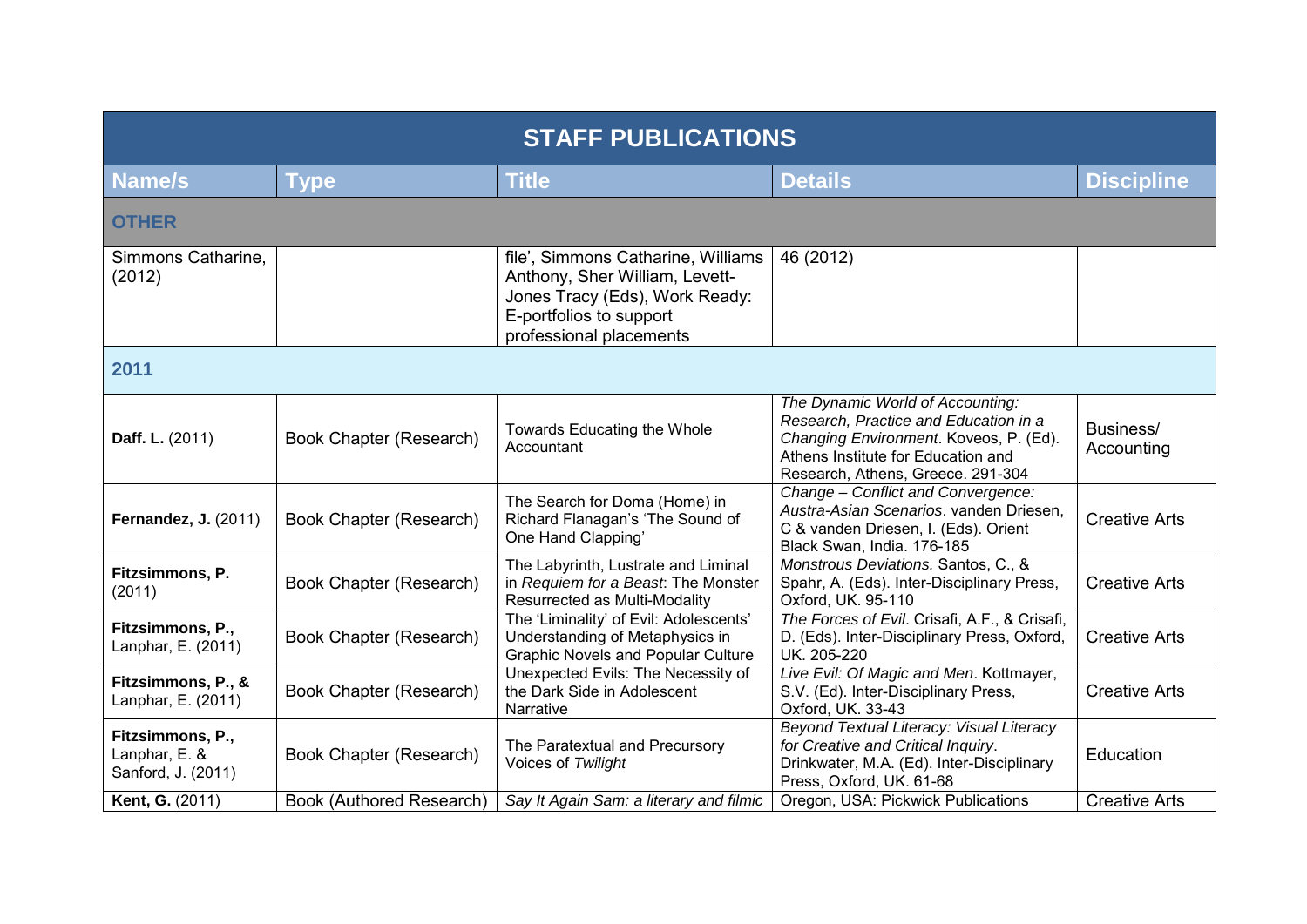| <b>STAFF PUBLICATIONS</b>                                     |                                                                                 |                                                                                                                  |                                                                                                                                                 |                         |  |
|---------------------------------------------------------------|---------------------------------------------------------------------------------|------------------------------------------------------------------------------------------------------------------|-------------------------------------------------------------------------------------------------------------------------------------------------|-------------------------|--|
| Name/s                                                        | <b>Type</b>                                                                     | <b>Title</b>                                                                                                     | <b>Details</b>                                                                                                                                  | <b>Discipline</b>       |  |
| <b>OTHER</b>                                                  |                                                                                 |                                                                                                                  |                                                                                                                                                 |                         |  |
|                                                               |                                                                                 | study of narrative repetition in 1<br>Samuel 28                                                                  |                                                                                                                                                 |                         |  |
| <b>Kent, G. (2011)</b>                                        | Book Chapter (Research)                                                         | His Desire Is For Her: Feminist<br>Readings of the Song of Solomon                                               | Tamar's Tears: Evangelical Engagements<br>with Feminist Old Testament<br>Hermeneutics. Sloane, A. (Ed). Pickwick,<br>Oregon, USA. 217-245       | <b>Creative Arts</b>    |  |
| <b>Kim, S.</b> (2011)                                         | <b>Conference Publication</b><br>(Scholarly Keynote<br>Address at a Conference) | The Warrior Messiah in the Servant<br>Song of Isaiah 52: 13-53:12                                                | 2 <sup>nd</sup> International New Perspectives on<br>Christianity Conference, Cooranbong, 20-<br>21 July                                        | Ministry &<br>Theology  |  |
| Lanphar, E., &<br>Fitzsimmons, P.<br>(2011).                  | Book Chapter (Research)                                                         | Shifts and Shapes of Emotion:<br>Middle School Students'<br>Perspectives of San Roque                            | Negotiating Childhoods. Hopkins, L.,<br>Macleod, M., & Turgeon, W.C. (Eds).<br>Inter-Disciplinary Press, Oxford, UK. 43-<br>50                  | Education               |  |
| <b>McIver, R.K.</b> (2011)                                    | Book (Authored Research)                                                        | Memory, Jesus and the Synoptic<br>Gospels                                                                        | Atlanta, USA: Society of Biblical<br>Literature                                                                                                 | Ministry &<br>Theology  |  |
| Northcote, M.,<br>Reynaud, D., &<br><b>Beamish, P. (2011)</b> | Paper                                                                           | Mixing it up: Informal and formal<br>strategies for teaching, research<br>and professional learning in<br>Moodle | Paper presented at the Moodle Moot:<br>The Community Canvas                                                                                     | Online<br>Educati<br>on |  |
| <b>Reynaud, D. (2011)</b>                                     | Book Chapter (Research)                                                         | War and Society Introduction                                                                                     | <b>Making Film and Television Histories:</b><br>Australia and New Zealand. Bennett, J.E.,<br>& Beirne, R. (Eds). Tauris, London, UK.<br>121-122 | History                 |  |
| <b>Reynaud, D. (2011)</b>                                     | Book Chapter (Research)                                                         | Gallipoli                                                                                                        | <b>Making Film and Television Histories:</b><br>Australia and New Zealand. Bennett, J.E.,<br>& Beirne, R. (Eds). Tauris, London, UK.<br>128-132 | History                 |  |
| <b>Sheehan, A. (2011)</b>                                     | Book Chapter (Research)                                                         | The Imperative to Breastfeed: An<br><b>Australian Perspective</b>                                                | <b>Infant Feeding Practices: A Cross-</b><br>Cultural Perspective. Liamputtong, P.<br>(Ed). Springer, New York. 55-76                           | Health                  |  |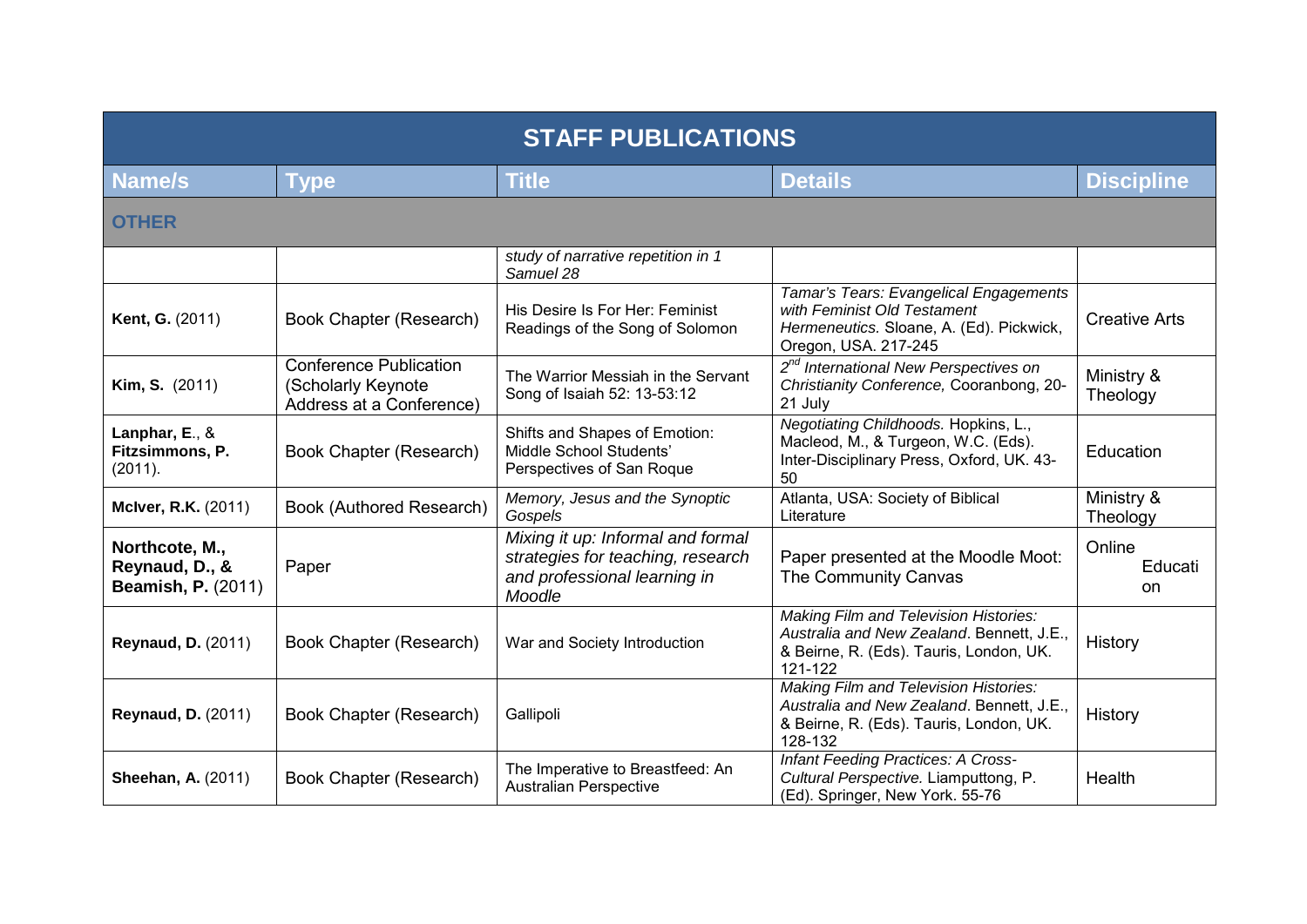| <b>STAFF PUBLICATIONS</b>                                                                 |                                                                                                |                                                                                                                             |                                                                                                                                 |                        |
|-------------------------------------------------------------------------------------------|------------------------------------------------------------------------------------------------|-----------------------------------------------------------------------------------------------------------------------------|---------------------------------------------------------------------------------------------------------------------------------|------------------------|
| <b>Name/s</b>                                                                             | Type                                                                                           | <b>Title</b>                                                                                                                | <b>Details</b>                                                                                                                  | <b>Discipline</b>      |
| <b>OTHER</b>                                                                              |                                                                                                |                                                                                                                             |                                                                                                                                 |                        |
| Skrzypaszek, J.<br>(2011, 15-17 May)                                                      | <b>Conference Publication</b><br>(Scholarly Keynote<br>Address at a Conference)                | Schools in Partnership with the<br>Adventist Church. Living Stones:<br><b>Building Partnerships with Integrity</b>          | Mercure Grosvenor Hotel, Adelaide, 15-<br>17 May                                                                                | Ministry &<br>Theology |
| van Wyk, K. (2011).                                                                       | <b>Other Creative Works</b><br>(Major Written or<br>Recorded Work - New<br>Composition)        | 158 articles                                                                                                                | Van Wyk Notes,<br>http://www.egw.org/zboard/vannote, 4<br>Jan -27 Dec                                                           | <b>Creative Arts</b>   |
| van Wyk, K. (2011).                                                                       | <b>Conference Publication</b><br>(Scholarly Keynote<br>Address at a Conference)                | Vision of Doing Textual Criticism with<br>a New Paradigm: Considering<br><b>Textual Variants in the Ancient</b><br>Versions | 2 <sup>nd</sup> International New Perspectives on<br>Christianity Conference, Cooranbong,<br>20-21 July                         | Ministry &<br>Theology |
| <b>Watson, B. (2011)</b>                                                                  | <b>Other Creative Works</b><br>(Major Written or<br><b>Recorded Work - New</b><br>Composition) | Fiction novel: David's Revenge                                                                                              | <b>Warburton: Signs Publishing</b>                                                                                              | <b>Creative Arts</b>   |
| Gu Ning, Jones Wyn<br>Meirion, Williams<br><b>Anthony Philip,</b><br>(2011)               | <b>Conference Publication</b>                                                                  | 'Examining the use of digital<br>design and fabrication<br>technologies in design education'                                | Proceedings of the 2011 International<br>Conference on E-Business and E-<br>Government (ICEE), Shanghai, China<br>(2011)        | <b>Creative Arts</b>   |
| <b>Williams Anthony</b><br>Philip, Ostwald<br>Michael, Askland<br>Hedda Haugen,<br>(2011) | <b>Journal Article</b>                                                                         | 'The relationship between<br>creativity and design and its<br>implication for design education'                             | Design Principles and Practices: An<br>International Journal, 5 57-72 (2011)                                                    | <b>Creative Arts</b>   |
| <b>Williams Anthony</b><br>Philip, Askland<br>Hedda Haugen,<br><b>Ostwald Michael,</b>    | <b>Conference Publication</b>                                                                  | 'Teaching creative design: A<br>challenging field'                                                                          | Proceedings of the Desire'11<br><b>Conference: Creativity and Innovation</b><br>in Design, Eindhoven, The<br>Netherlands (2011) | <b>Creative Arts</b>   |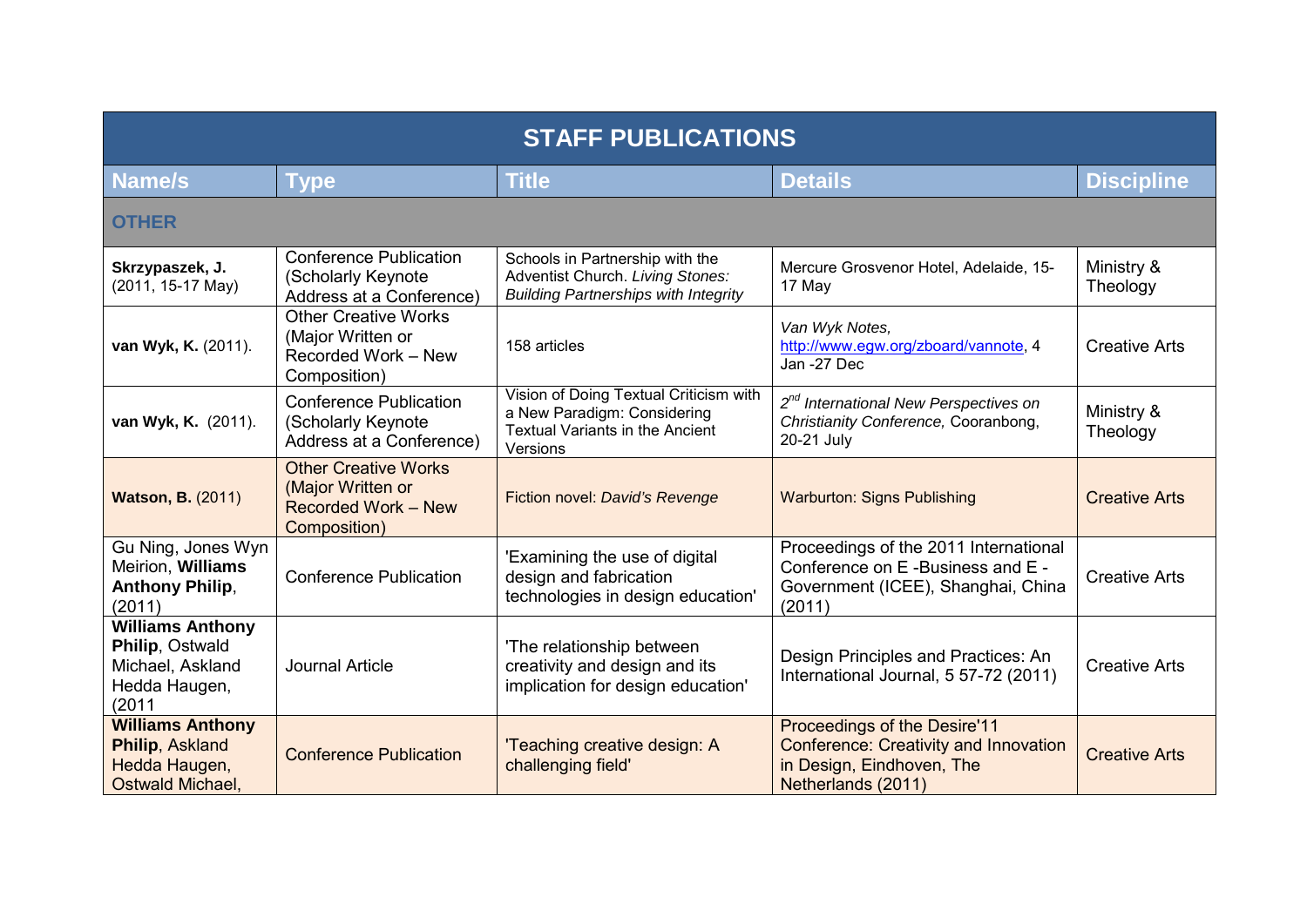| <b>STAFF PUBLICATIONS</b>                                                                                   |                               |                                                                                                                                                                                                                              |                                                                                                                                                   |                      |
|-------------------------------------------------------------------------------------------------------------|-------------------------------|------------------------------------------------------------------------------------------------------------------------------------------------------------------------------------------------------------------------------|---------------------------------------------------------------------------------------------------------------------------------------------------|----------------------|
| Name/s                                                                                                      | <b>Type</b>                   | <b>Title</b>                                                                                                                                                                                                                 | <b>Details</b>                                                                                                                                    | <b>Discipline</b>    |
| <b>OTHER</b>                                                                                                |                               |                                                                                                                                                                                                                              |                                                                                                                                                   |                      |
| (2011)                                                                                                      |                               |                                                                                                                                                                                                                              |                                                                                                                                                   |                      |
| <b>Williams Anthony</b><br>Philip, Ostwald<br>Michael, Askland<br>Hedda Haugen,<br>(2011)                   | <b>Conference Publication</b> | 'In search for unity: Finding a<br>disciplinary approach to design<br>creativity'                                                                                                                                            | Proceedings of IASDR2011, 4th<br>World Conference on Design<br>Research, Delft, The Netherlands<br>(2011)                                         | <b>Creative Arts</b> |
| Simmons, C. A.,<br>Williams, A.,<br>Levett-Jones, T.,<br>Sher, W., Bowen, L.,<br>& Gu, N (2011)             | <b>Conference Publication</b> | 'Worlds apart? Developing a<br>professional competency<br>assessment framework that links<br>university education with 'real<br>world' practices in the<br><b>Construction Management and</b><br><b>Nursing disciplines'</b> | Paper presented at the International<br>Journal of Clinical Skills." (2011)                                                                       | <b>Nursing</b>       |
| <b>Simmons Catharine</b><br>Ann, Williams<br><b>Anthony Philip,</b><br><b>Sher William David,</b><br>(2011) | <b>Conference Publication</b> | 'Paving a professional pathway:<br>Work integrated learning in<br>construction management and<br>nursing and its implication for<br>engineering students'                                                                    | Proceedings of the 22nd Annual<br><b>Conference for the Australasian</b><br><b>Association for Engineering</b><br>Education, Fremantle, WA (2011) | <b>Nursing</b>       |
| <b>Askland Hedda</b><br>Haugen, Ostwald<br>Michael, Williams<br><b>Anthony Philip,</b><br>(2011)            | <b>Conference Publication</b> | 'Assessing creativity: Proposition'                                                                                                                                                                                          | Proceedings of the 13th International<br><b>Conference on Engineering and</b><br><b>Product Design Education</b><br>(EPDE2011), London (2011)     | Teaching             |
| <b>Askland Hedda</b><br>Haugen, Williams<br><b>Anthony Philip,</b><br>Ostwald Michael,<br>(2011)            | <b>Conference Publication</b> | 'Finding common ground: A<br>disciplinary approach to creativity                                                                                                                                                             | Proceedings of the 13th International<br>Conference on Engineering and<br><b>Product Design Education</b><br>(EPDE2011), London (2011)            | Teaching             |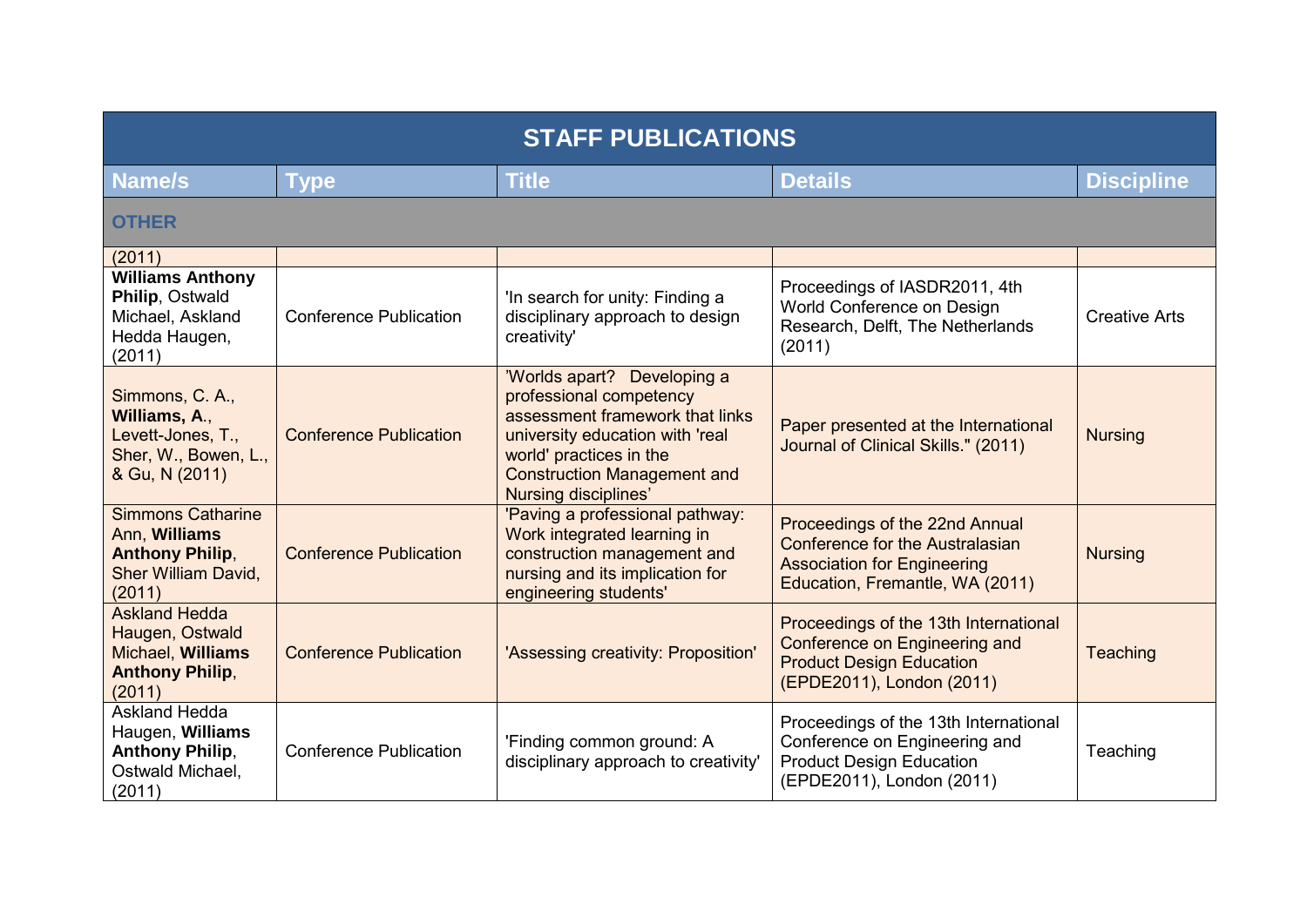| <b>STAFF PUBLICATIONS</b>                                                                                                                                                    |                               |                                                                                                                                                  |                                                                                                                                           |                   |
|------------------------------------------------------------------------------------------------------------------------------------------------------------------------------|-------------------------------|--------------------------------------------------------------------------------------------------------------------------------------------------|-------------------------------------------------------------------------------------------------------------------------------------------|-------------------|
| <b>Name/s</b>                                                                                                                                                                | Type                          | <b>Title</b>                                                                                                                                     | <b>Details</b>                                                                                                                            | <b>Discipline</b> |
| <b>OTHER</b>                                                                                                                                                                 |                               |                                                                                                                                                  |                                                                                                                                           |                   |
| <b>Brewer Graham</b><br>John, Askew Louise<br>Elizabeth, Williams<br><b>Anthony Philip,</b><br>(2011)                                                                        | <b>Conference Publication</b> | 'Evaluating change in students'<br>environmental values: The impact<br>of environmental learning in<br>undergraduate design courses'             | Proceedings of the 36th Australasian<br><b>University Building Educators</b><br>Association (AUBEA) Conference,<br>Gold Coast, QLD (2011) | Teaching          |
| <b>Cowdroy Robert</b><br>McLeod, De Graaff<br>Erik, Williams<br><b>Anthony Philip,</b>                                                                                       |                               | 'Assessing individual performance<br>within group design and group<br>problem-solving learning<br>environments'                                  | 2011 Research in Engineering<br><b>Education Symposium Book of</b><br>Proceedings, Madrid (2011)                                          | Teaching          |
| <b>Dosen Annemarie</b><br>Sonja, Sher William<br>David, Hingston<br>June, Williams<br><b>Anthony Philip,</b><br>(2011)                                                       |                               | 'Secondary school students in<br>construction higher education'                                                                                  | Proceedings of the 36th Australasian<br><b>University Building Educators</b><br>Association (AUBEA) Conference,<br>Gold Coast, QLD (2011) | Teaching          |
| Gajendran<br>Thayaparan, Sher<br>William David,<br><b>Dosen Annemarie</b><br>Sonja, Williams<br><b>Anthony Philip,</b><br>Jones Wyn Meirion,<br>Yardy Andrew Paul,<br>(2011) | <b>Conference Publication</b> | 'Orienting distance learning<br>students commencing the<br><b>Bachelor of Construction</b><br>Management program: Designing<br>an online module' | Proceedings of the 36th Australasian<br><b>University Building Educators</b><br>Association (AUBEA) Conference,<br>Gold Coast, QLD (2011) | <b>Teaching</b>   |
| Gajendran<br>Thayaparan,<br><b>Williams Anthony</b><br>Philip, Booth Debra                                                                                                   | <b>Conference Publication</b> | 'Inducting students into academic<br>integrity: Conceptual design of an<br>online learning module'                                               | Proceedings of the 36th Australasian<br><b>University Building Educators</b><br>Association (AUBEA) Conference,<br>Gold Coast, QLD (2011) | Teaching          |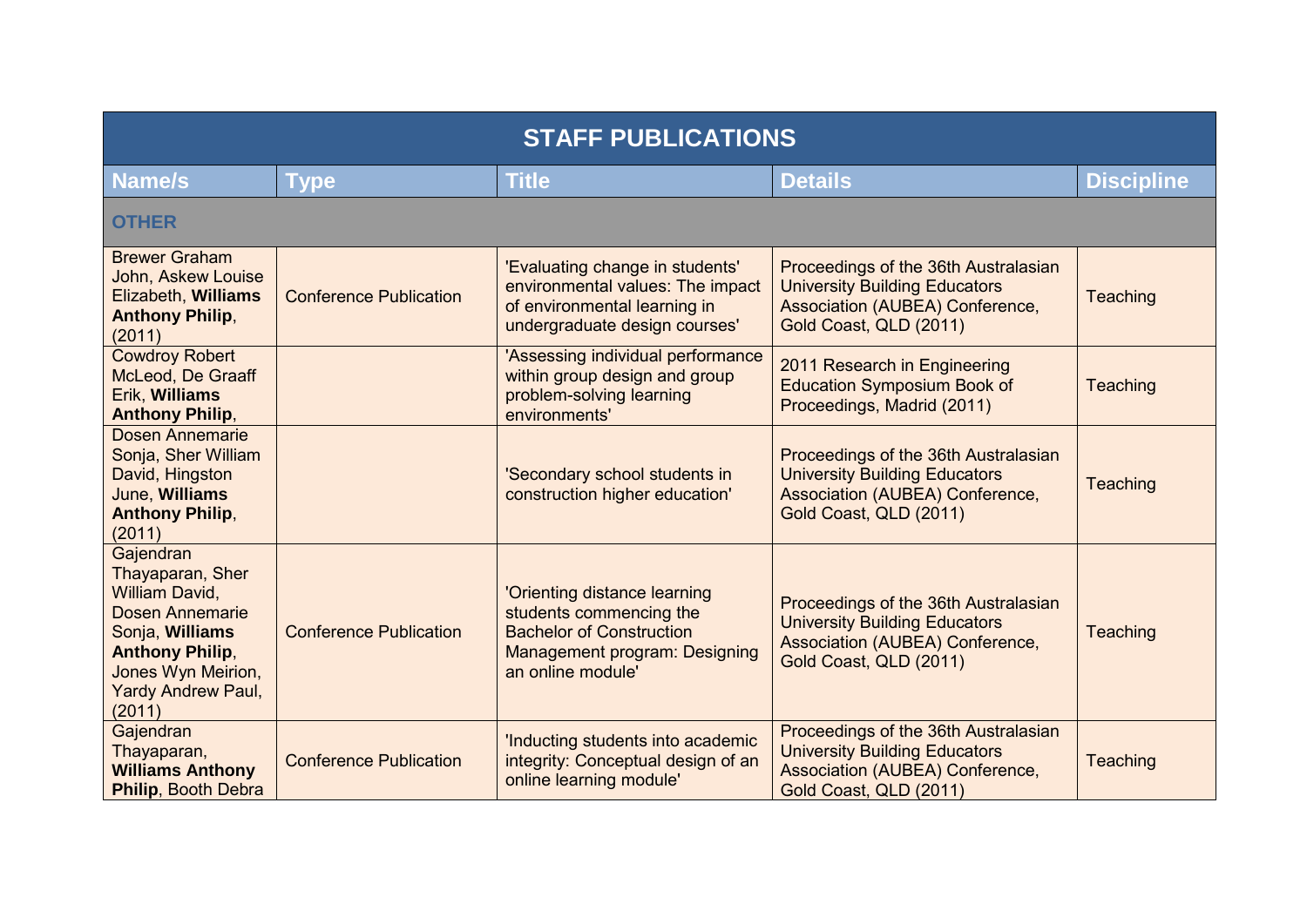| <b>STAFF PUBLICATIONS</b>                                                                                                                                              |                               |                                                                                                                                                                                                                                      |                                                                                                                                                                  |                   |  |
|------------------------------------------------------------------------------------------------------------------------------------------------------------------------|-------------------------------|--------------------------------------------------------------------------------------------------------------------------------------------------------------------------------------------------------------------------------------|------------------------------------------------------------------------------------------------------------------------------------------------------------------|-------------------|--|
| <b>Name/s</b>                                                                                                                                                          | <b>Type</b>                   | <b>Title</b>                                                                                                                                                                                                                         | <b>Details</b>                                                                                                                                                   | <b>Discipline</b> |  |
| <b>OTHER</b>                                                                                                                                                           |                               |                                                                                                                                                                                                                                      |                                                                                                                                                                  |                   |  |
| Frances,                                                                                                                                                               |                               |                                                                                                                                                                                                                                      |                                                                                                                                                                  |                   |  |
| Ostwald Michael,<br><b>Askland Hedda</b><br>Haugen, Williams<br><b>Anthony Philip,</b><br>(2011)                                                                       | <b>Conference Publication</b> | 'Assessing creativity as an<br>aspired learning outcome: A four-<br>part model'                                                                                                                                                      | Conference Proceedings 45th Annual<br>Conference of the Australian and New<br><b>Zealand Architectural Science</b><br>Association, Sydney, NSW (2011)            | Teaching          |  |
| Sutton Kenneth<br>John, Williams<br><b>Anthony Philip,</b><br>(2011)                                                                                                   | <b>Conference Publication</b> | 'Spatial ability and its implication<br>for novice architecture students'                                                                                                                                                            | Conference Proceedings 45th Annual<br>Conference of the Australian and New<br><b>Zealand Architectural Science</b><br>Association ANZAScA, Sydney, NSW<br>(2011) | Teaching          |  |
| <b>Williams Anthony</b><br>Philip, Gu Ning, Gul<br>Leman, (2011)                                                                                                       |                               | 'The introduction of a problem-<br>based learning approach to the<br>implementation of a virtual reality<br>context', Teaching and Learning<br>in 3D Immersive Worlds:<br>Pedagogical Models and<br><b>Constructivist Approaches</b> | IGI Global, Hershey, PA, 226-246<br>(2011)                                                                                                                       | Teaching          |  |
| <b>Williams Anthony</b><br><b>Philip, Simmons</b><br>Catharine Ann, Gu<br>Ning, Sher William<br>David, Levett-Jones<br><b>Tracy Lynn, Bowen</b><br>Lynette Joy, (2011) | <b>Conference Publication</b> | 'Exploring students'<br>demonstration of professional<br>work integrated learning through<br>e-portfolios'                                                                                                                           | 2011 International Conference on E -<br>Business and E-Government (ICEE)<br>Proceedings, Shanghai, China (2011)                                                  | Teaching          |  |
| 2010                                                                                                                                                                   |                               |                                                                                                                                                                                                                                      |                                                                                                                                                                  |                   |  |
| Christian, B. &                                                                                                                                                        | Book (Authored Other)         | <b>Building Self-efficacy for classroom</b>                                                                                                                                                                                          | Saarbrücken, Germany: VDM Publishing                                                                                                                             | Teaching          |  |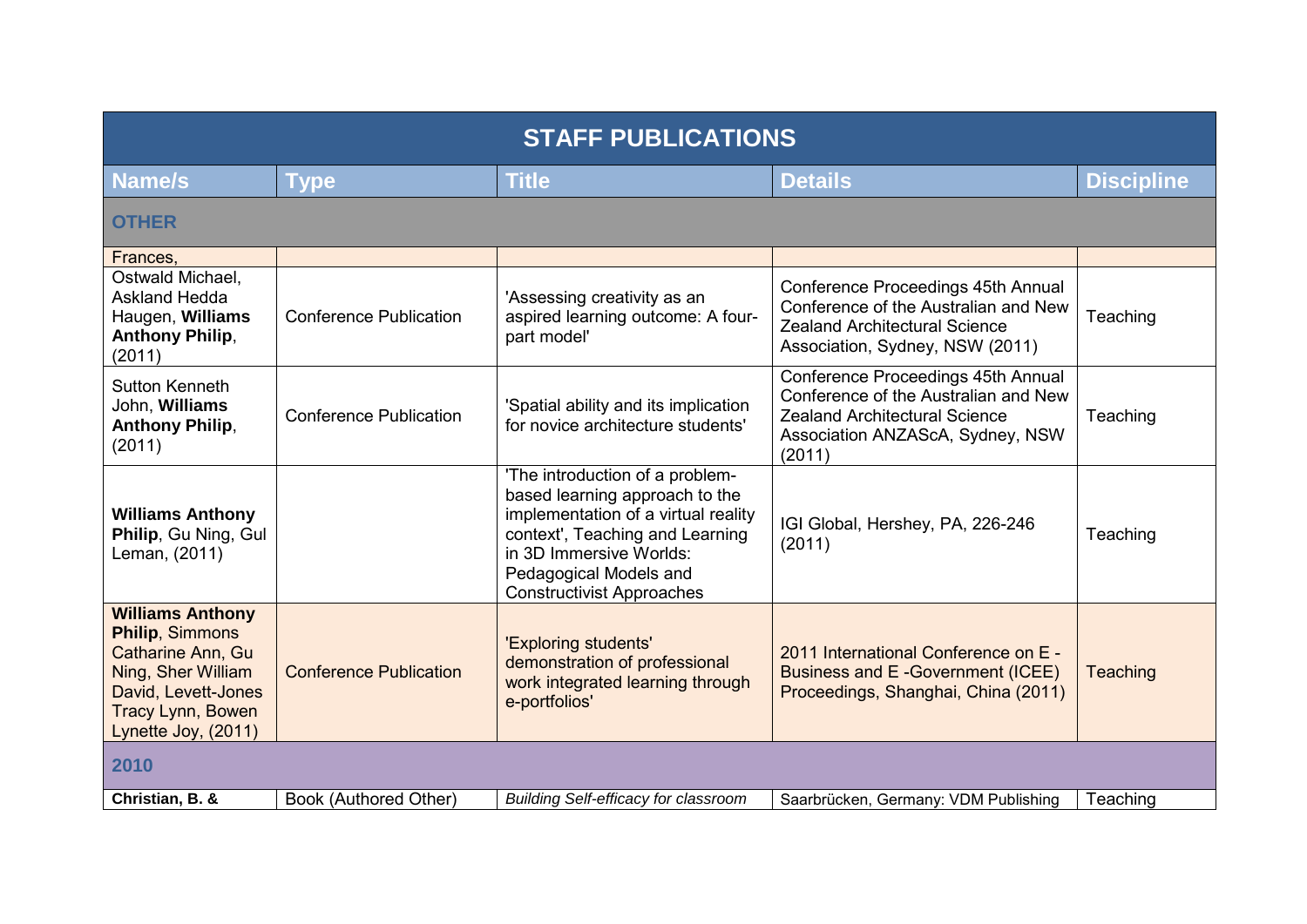| <b>STAFF PUBLICATIONS</b>                            |                                                     |                                                                                                                                              |                                                                                                                                                        |                             |
|------------------------------------------------------|-----------------------------------------------------|----------------------------------------------------------------------------------------------------------------------------------------------|--------------------------------------------------------------------------------------------------------------------------------------------------------|-----------------------------|
| Name/s                                               | Type                                                | <b>Title</b>                                                                                                                                 | <b>Details</b>                                                                                                                                         | <b>Discipline</b>           |
| <b>OTHER</b>                                         |                                                     |                                                                                                                                              |                                                                                                                                                        |                             |
| Morey, P. (2010)                                     |                                                     | effectiveness: Australian Pre-service<br>teachers' perspectives                                                                              |                                                                                                                                                        |                             |
| <b>Christian, B., (2010)</b>                         | Book Chapter (HE<br>Textbook)                       | Children and Learning                                                                                                                        | Developing a faith-based education: A<br>teacher's manual, Fisher, B. (Terrigal,<br>NSW: David Barlow), 29-43                                          | Education                   |
| <b>Christian, B., (2010)</b>                         | Book Chapter (HE<br>Textbook)                       | Values Education in a Faith-based<br>Context                                                                                                 | Developing a faith-based education: A<br>teacher's manual, Fisher, B. (Terrigal,<br>NSW: David Barlow), 82-95                                          | Education                   |
| de Berg, K. (2010,<br>16-19 August).                 | <b>Scholarly Keynote</b><br>Address at a Conference | Arrhenius and Armstrong: How active<br>opponents in the history of chemistry<br>became major contributors to modern<br>electrolyte chemistry | 8 <sup>th</sup> International Conference for History of<br>Science and Science Education.<br>Maresias, Brazil                                          | Science                     |
| <b>Fernandez, J. (2010)</b>                          | Book Chapter (Research)                             | Introduction. In J. Fernandez, (Ed).<br>Making Sense of Pain: Critical &<br><b>Interdisciplinary Issues</b>                                  | Interdisciplinary Press, Oxford, UK, i-xxvi                                                                                                            | <b>Creative Arts</b>        |
| <b>Fernandez, J. (2010)</b>                          | Book Chapter (Research)                             | Overcoming the Abject through Proxy<br>in Flanagan's The Sound of One<br>Hand Clapping.                                                      | How Does It Feel? Making Sense of Pain.<br>Sternudd, H. & Tumini, A (Eds).<br>Interdisciplinary Press, Oxford, UK. 173-<br>190                         | <b>Creative Arts</b>        |
| Ferret, R. &<br>Skrzypaszek, J.<br>(2010)            | Book Chapter (Research)                             | Heroes of the Faith. Ellen G White, A<br>visionary Seventh-day Adventist                                                                     | In the Land of Larks & Heroes: Australian<br>Reflections on Mary MacKillop.<br>Cadwallader, A. (Ed). ATF Press,<br>Hindmarsh, South Australia. 175-195 | Ministry &<br>Theology      |
| <b>Fisher, B. (2010)</b>                             | Book (Authored Other)                               | Developing a Faith-Based Education:<br>A Teacher's Manual                                                                                    | David Barlow Publishing, Terrigal, NSW                                                                                                                 | Education                   |
| Greive, C., de Berg,<br>K. & Treagust, D.<br>(2010). | Book (Authored Other)                               | Preservice nurses' understanding of<br>fluid dynamics: Explanations in<br>relation to breathing, blood flow and<br>related phenomena         | Saabrucken, Germany: VDM Verlag                                                                                                                        | <b>Nursing</b><br>Education |
| Kim, S. (2010)                                       | Book Chapter (HE<br>Textbook)                       | Bible Dictionary articles for "Agrippa",<br>"Acropolis", "Akrabbim" and "Zin"                                                                | (Seoul:Sijosa).                                                                                                                                        | Ministry &<br>Theology      |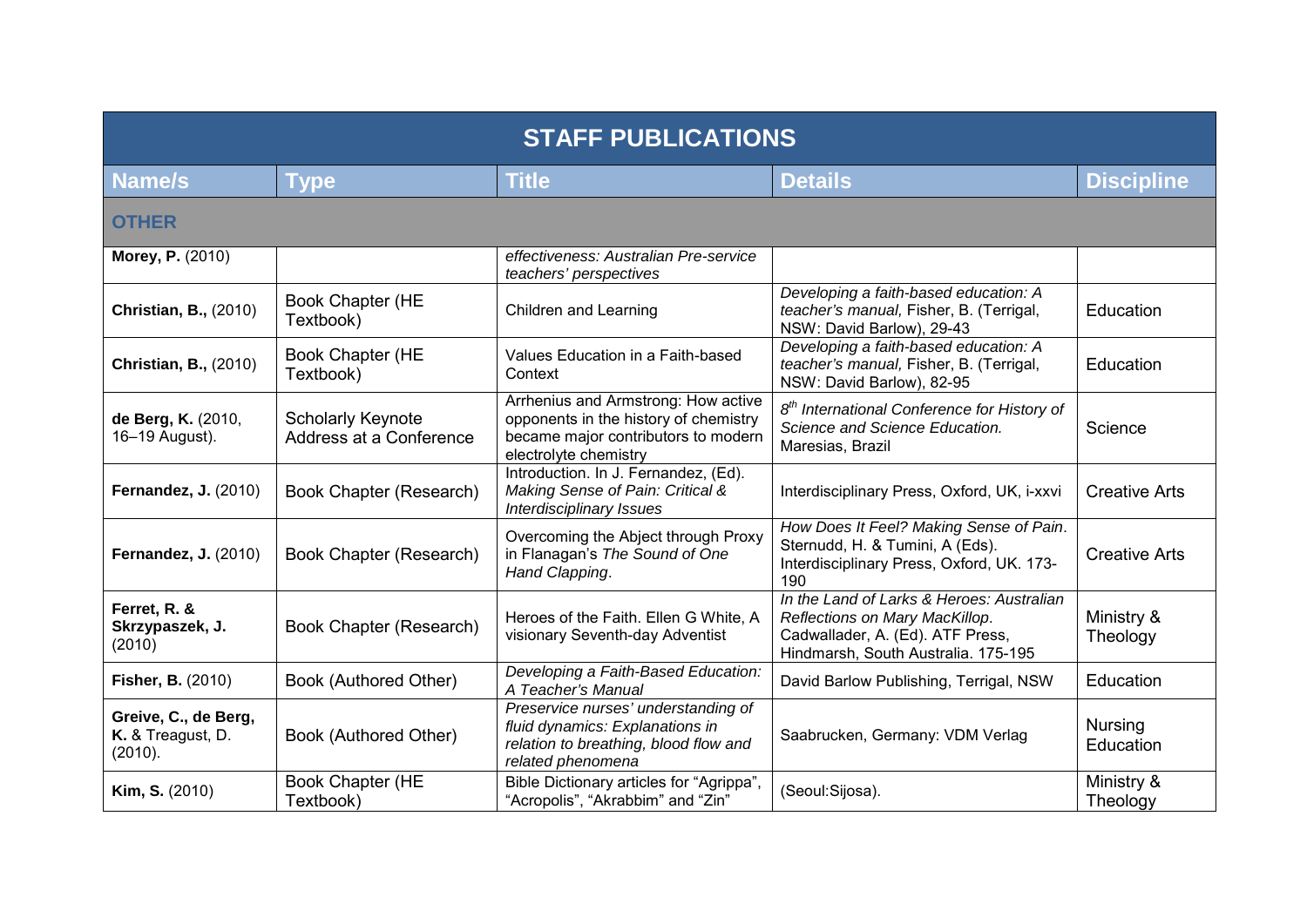| <b>STAFF PUBLICATIONS</b>                |                                                            |                                                                                                                  |                                                                                                                                                                                                    |                        |
|------------------------------------------|------------------------------------------------------------|------------------------------------------------------------------------------------------------------------------|----------------------------------------------------------------------------------------------------------------------------------------------------------------------------------------------------|------------------------|
| Name/s                                   | <b>Type</b>                                                | <b>Title</b>                                                                                                     | <b>Details</b>                                                                                                                                                                                     | <b>Discipline</b>      |
| <b>OTHER</b>                             |                                                            |                                                                                                                  |                                                                                                                                                                                                    |                        |
| Ludlow, S., & B<br><b>Fisher (2010)</b>  | Book Chapter (HE<br>Textbook)                              | Understanding Children and their<br><b>Faith Formation</b>                                                       | Developing a Faith-Based Education: A<br>Teacher's Manual. David Barlow<br>Publishing, Terrigal, NSW                                                                                               | <b>Education</b>       |
| McIver, R. (2010)                        | Book Chapter (Research)                                    | The Archaeology of Galilee and<br>Palestine from the Maccabees to the<br>Second Jewish Revolt (167BC -<br>AD135) | The context and Setting of the Gospel<br>Tradition. Harding, M. & Nobbs, A. (Eds).<br>Eerdmans, MI, USA. 1-27                                                                                      | Ministry &<br>Theology |
| Morton, D. (2010)                        | Book (Authored Other)                                      | The 'Stitch' Story: Epidemiology and<br>etiology of exercise-related transient<br>abdominal pain                 | Germany: VDM Verlag                                                                                                                                                                                | Exercise<br>Physiology |
| Morton, D. (2010, 3-5)<br>December)      | <b>Scholarly Keynote</b><br>Address at a Conference        | <b>Five Secrets for Feeling Fantastic</b>                                                                        | <b>Coronary Health Improvement Project</b><br>Australian Summit 2010. The Collaroy<br>Centre, Sydney                                                                                               | Health                 |
| Morton, D. (2010, 3-5<br>December)       | <b>Scholarly Keynote</b><br><b>Address at a Conference</b> | Why You Do What You Do                                                                                           | <b>Coronary Health Improvement Project</b><br>Australian Summit 2010. The Collaroy<br>Centre, Sydney                                                                                               | <b>Health</b>          |
| <b>Reynaud, D. (2010)</b>                | Book Chapter (Research)                                    | War Cinema                                                                                                       | Directory of World Cinema: Australia and<br>New Zealand. Goldsmith, B & Lealand, G.<br>(Eds). Intellect Books & University of<br>Chicago Press, Bristol, UK & Chicago,<br><b>Illinois. 102-113</b> | History                |
| <b>Reynaud, D. (2010)</b>                | Book (Authored Other)                                      | <b>Faith of the Anzacs</b>                                                                                       | Sydney: It is Written Oceania/Adventist<br><b>Media Network</b>                                                                                                                                    | History                |
| Joseph, S.,<br><b>Rickett, C. (2010)</b> | <b>Conference Publication</b>                              | The writing cure?: ethical<br>considerations in managing<br>creative practice life- writing<br>projects.'        | <b>Strange Bedfellows: Refereed</b><br>Conference Papers of the 15th<br>Annual AAWP Conference, 2010                                                                                               | <b>Creative Arts</b>   |
| Rogers, L. (2010)                        | Letters of Note                                            | A tribute to Eric Alfred Magnusson<br>$(1933 - 2009)$                                                            | <b>TEACH Journal of Christian Education, 4</b><br>(1), 64                                                                                                                                          | Education              |
| <b>Askland Hedda</b>                     | <b>Conference Publication</b>                              | 'Creativity and design: An                                                                                       | On the Edge. Conference Papers of                                                                                                                                                                  | <b>Creative Arts</b>   |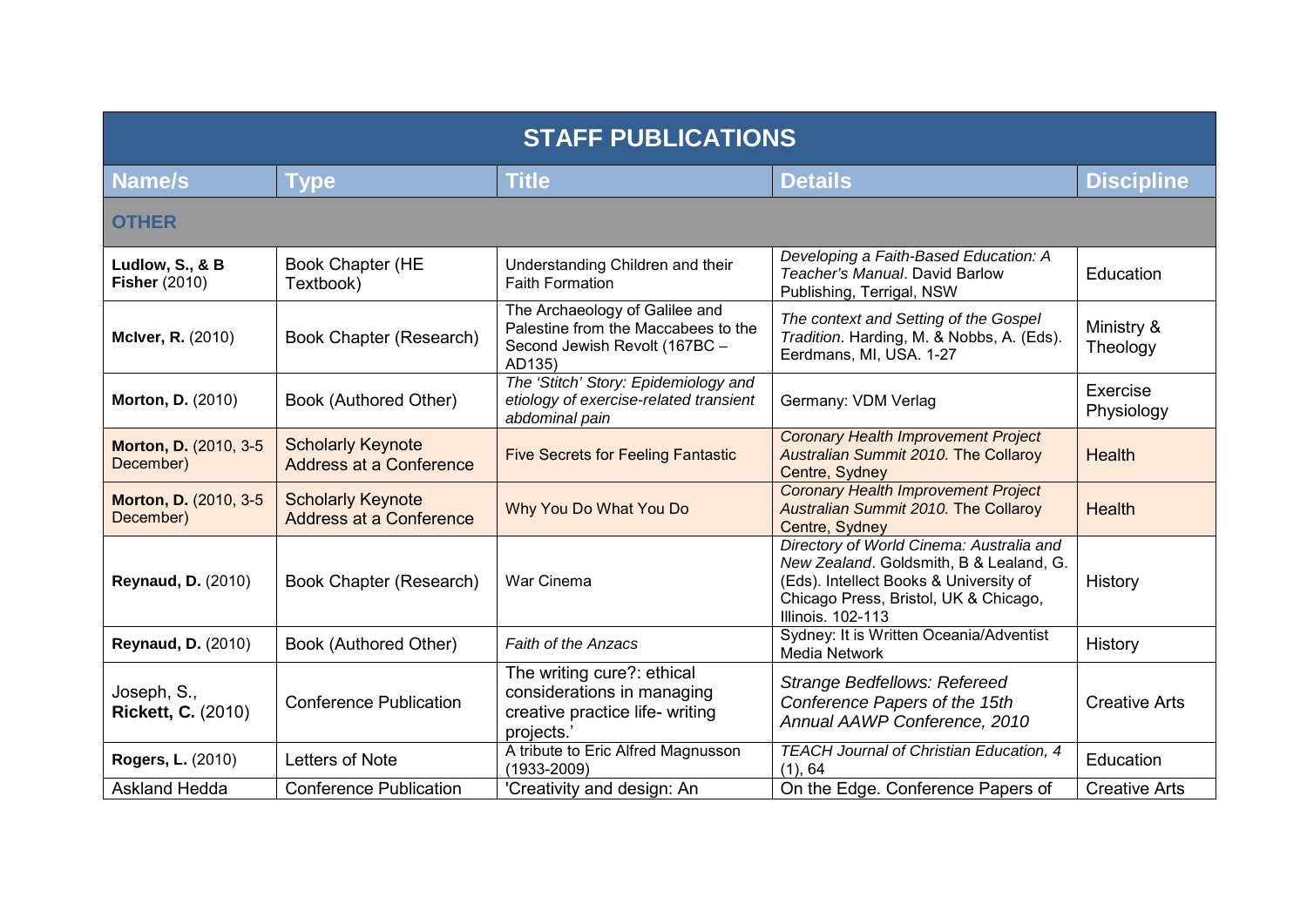| <b>STAFF PUBLICATIONS</b>                                                                        |                               |                                                                                                                                 |                                                                                                                                                            |                      |
|--------------------------------------------------------------------------------------------------|-------------------------------|---------------------------------------------------------------------------------------------------------------------------------|------------------------------------------------------------------------------------------------------------------------------------------------------------|----------------------|
| <b>Name/s</b>                                                                                    | <b>Type</b>                   | <b>Title</b>                                                                                                                    | <b>Details</b>                                                                                                                                             | <b>Discipline</b>    |
| <b>OTHER</b>                                                                                     |                               |                                                                                                                                 |                                                                                                                                                            |                      |
| Haugen, Ostwald<br>Michael, Williams<br><b>Anthony Philip,</b><br>(2010)                         |                               | educational dilemma'                                                                                                            | the 44th Annual Conference of<br>ANZAScA, Auckland, NZ (2010)                                                                                              |                      |
| <b>Askland Hedda</b><br>Haugen, Williams<br><b>Anthony Philip,</b><br>Ostwald Michael,<br>(2010) | <b>Conference Publication</b> | 'From ambiguity to complexity:<br>Conceptualising creativity in the<br>context of formal design<br>education'                   | <b>Conference Proceedings: The First</b><br>International Conference on Design<br>Creativity (IDC2010), Kobe, Japan<br>(2010)                              | <b>Creative Arts</b> |
| Gu Ning, Gul L F,<br><b>Williams Anthony</b><br>Philip, (2010)                                   | <b>Conference Publication</b> | 'Methods for evaluating 3D virtual<br>worlds in design education'                                                               | Proceedings of the 11th International<br>Design Conference DESIGN 2010,<br>Dubrovnik, Croatia (2010)                                                       | <b>Creative Arts</b> |
| Gu Ning, Jones Wyn<br>Meirion, Williams<br><b>Anthony Philip,</b><br>(2010)                      | <b>Conference Publication</b> | 'Utilising digital design and rapid<br>prototyping tools in design<br>education'                                                | New Frontiers: Proceedings of the<br>15th International Conference on<br>Computer-Aided Architectural Design<br>in Asia, Hong Kong (2010)                  | <b>Creative Arts</b> |
| Gu Ning, Williams<br><b>Anthony Philip,</b><br>Sher William David,<br>(2010)                     | <b>Conference Publication</b> | 'Supporting design education in<br>3D virtual worlds: A case study',                                                            | Proceedings of the 35th Annual<br>Meeting of Australasian Universities<br><b>Building Education Association</b><br>(AUBEA), Melbourne, Australia<br>(2010) | <b>Creative Arts</b> |
| Jones Wyn Meirion,<br>Gu Ning, Williams<br><b>Anthony Philip,</b><br>(2010)                      | <b>Conference Publication</b> | 'Evaluating the integration of<br>digital design and prototyping<br>tools in a problem-based learning<br>tertiary level course' | On the Edge. Conference Papers of<br>the 44th Annual Conference of<br>ANZAScA, Auckland, NZ (2010)                                                         | <b>Creative Arts</b> |
| <b>Sutton Kenneth</b><br>John, Williams<br><b>Anthony Philip,</b>                                | <b>Conference Publication</b> | 'A rationale for developing spatial<br>skills: In a design environment'                                                         | Proceedings of the CONNECTED<br>2010 International Conference on<br>Design Education, UNSW Sydney,                                                         | <b>Creative Arts</b> |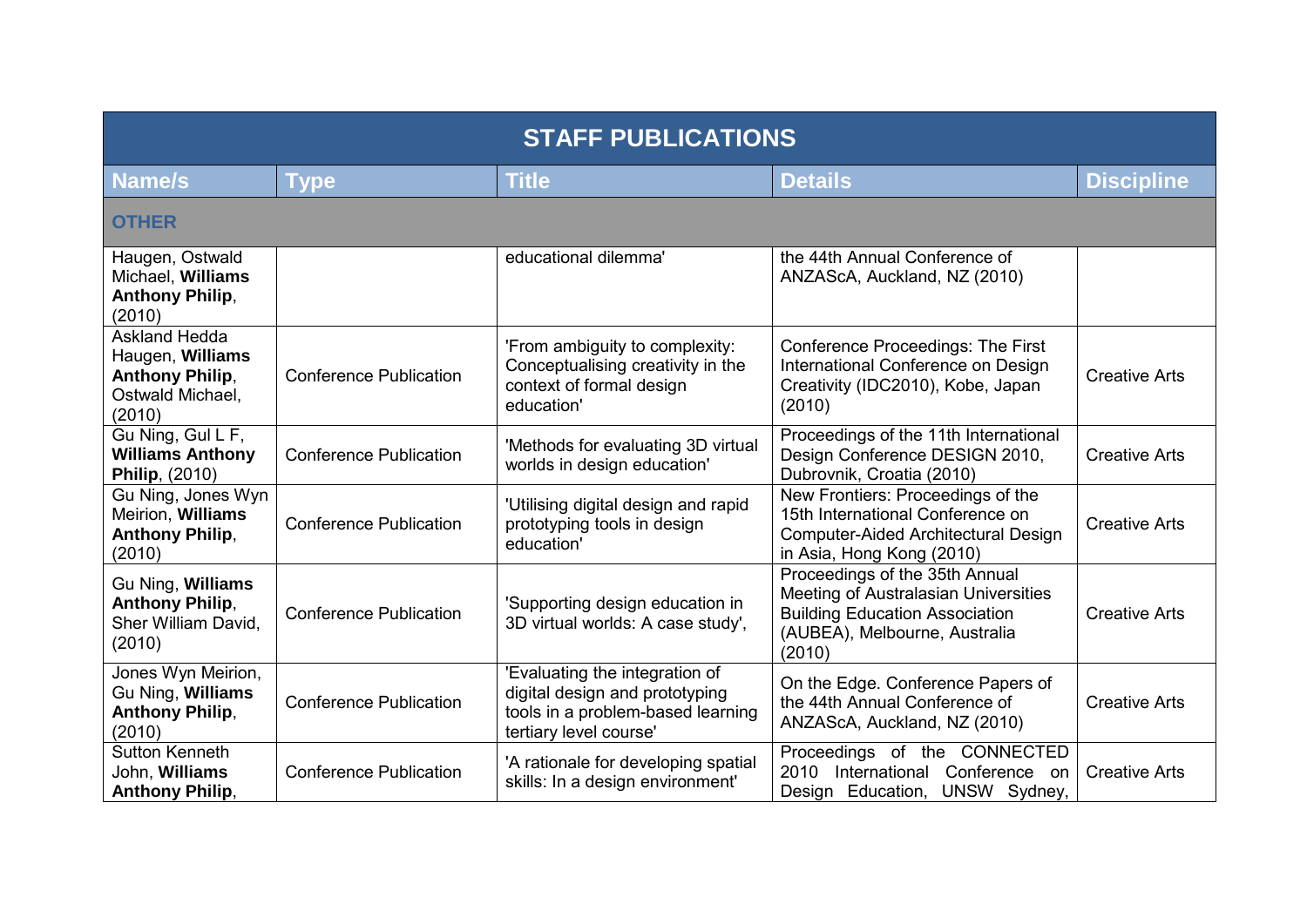| <b>STAFF PUBLICATIONS</b>                                                                 |                               |                                                                                                           |                                                                                                                                |                            |
|-------------------------------------------------------------------------------------------|-------------------------------|-----------------------------------------------------------------------------------------------------------|--------------------------------------------------------------------------------------------------------------------------------|----------------------------|
| Name/s                                                                                    | <b>Type</b>                   | <b>Title</b>                                                                                              | <b>Details</b>                                                                                                                 | <b>Discipline</b>          |
| <b>OTHER</b>                                                                              |                               |                                                                                                           |                                                                                                                                |                            |
| (2010)                                                                                    |                               |                                                                                                           | Australia (2010)                                                                                                               |                            |
| Wallis Louise,<br><b>Williams Anthony</b><br>Philip, Ostwald<br>Michael, (2010)           | <b>Conference Publication</b> | 'The 'Studio' conundrum: Making<br>sense of the Australasian<br>experience in architectural<br>education' | Proceedings of the CONNECTED<br>2010 International Conference on<br>Design Education, UNSW Sydney,<br>Australia (2010)         | <b>Creative Arts</b>       |
| <b>Williams Anthony</b><br>Philip, Ostwald<br>Michael, Askland<br>Hedda Haugen<br>(2010)  |                               | Creativity, Design and Education:<br>Theories, Positions and<br>Challenges                                | Australian Learning & Teaching<br>Council, Strawberry Hills, NSW, 199<br>(2010) [A2]                                           | <b>Creative Arts</b>       |
| <b>Williams Anthony</b><br>Philip, Ostwald<br>Michael, Askland<br>Hedda Haugen,<br>(2010) | <b>Conference Publication</b> | 'Assessing creativity in the<br>context of architectural design<br>education'                             | Conference Proceedings. Design &<br><b>Complexity: Design Research Society</b><br>International Conference, Montreal<br>(2010) | <b>Creative Arts</b>       |
| <b>Williams Anthony</b><br>Philip, Ostwald<br>Michael, Askland<br>Hedda Haugen,<br>(2010) | <b>Conference Publication</b> | 'The design studio, models of<br>creativity and the education of<br>future designers'                     | Proceedings of the DESIRE'10<br>Conference: Creativity and Innovation<br>in Design, Aarhus, Denmark (2010)                     | <b>Creative Arts</b>       |
| Ostwald Michael,<br><b>Williams Anthony</b><br><b>Philip, (2010)</b>                      | <b>Conference Publication</b> | 'On leadership and management<br>in a school of architecture:<br>Academic perceptions'                    | Proceedings of the CONNECTED<br>2010 International Conference on<br>Design Education, UNSW Sydney,<br>Australia (2010)         | Leadership &<br>Management |
| <b>Williams Anthony</b><br>Philip, Ostwald<br>Michael, (2010)                             | <b>Conference Publication</b> | 'Investigating the role of staff<br>development in architecture<br>schools across Oceania'                | Proceedings of the CONNECTED<br>2010 International Conference on<br>Design Education, UNSW Sydney,<br>Australia (2010)         | Leadership &<br>Management |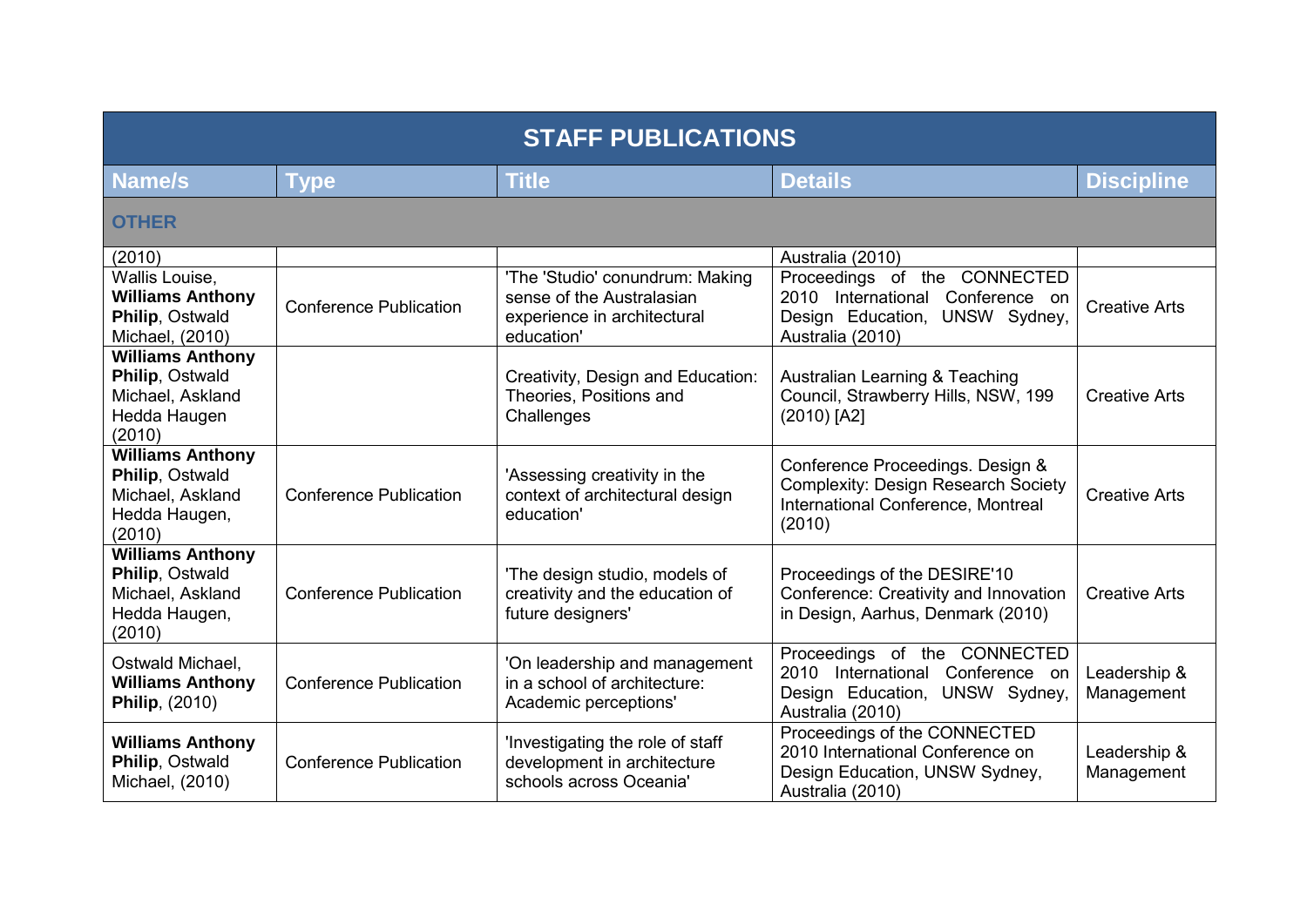| <b>STAFF PUBLICATIONS</b>                                                                                                                                          |                               |                                                                                                                                                                                                                                       |                                                                                                                                                       |                   |
|--------------------------------------------------------------------------------------------------------------------------------------------------------------------|-------------------------------|---------------------------------------------------------------------------------------------------------------------------------------------------------------------------------------------------------------------------------------|-------------------------------------------------------------------------------------------------------------------------------------------------------|-------------------|
| <b>Name/s</b>                                                                                                                                                      | <b>Type</b>                   | <b>Title</b>                                                                                                                                                                                                                          | <b>Details</b>                                                                                                                                        | <b>Discipline</b> |
| <b>OTHER</b>                                                                                                                                                       |                               |                                                                                                                                                                                                                                       |                                                                                                                                                       |                   |
| <b>Simmons Catharine</b><br>Ann, Williams<br><b>Anthony Philip,</b><br>Levett-Jones Tracy<br>Lynn, Sher William<br>David, Bowen<br>Lynette Joy, Gu<br>Ning, (2010) | Paper                         | 'Can e-Portfolios assist students'<br>learning in the work place?<br>Exploring students' demonstration<br>of their professional work<br>experience through e-Portfolios in<br>the Construction Management<br>and Nursing disciplines' | London 2010.<br>Learning<br>Forum<br>Internet<br>Subjects<br>of<br>Forum<br>Proceedings, London (2010)                                                | <b>Nursing</b>    |
| <b>Cowdroy Robert</b><br>McLeod, Williams<br><b>Anthony Philip,</b><br>Jones Wyn Meirion,<br>(2010)                                                                | <b>Conference Publication</b> | 'Redefining the problem in<br>problem-based learning: Next<br>generation PBL for design<br>education'                                                                                                                                 | Asian Culture: Preserve the Past<br>Create the Future. DesignEd Asia<br>Conference 2010. Programme<br>Booklet, Hong Kong (2010)                       | Education         |
| Hingston June, Sher<br>William David,<br><b>Williams Anthony</b><br>Philip, Dosen<br>Annemarie Sonja,<br>(2010)                                                    | <b>Conference Publication</b> | 'A pathway from school to<br>university - Reaching down to<br>build up'                                                                                                                                                               | Proceedings of the 21st Annual<br><b>Conference for the Australasian</b><br><b>Association for Engineering</b><br>Education, Sydney, Australia (2010) | <b>Education</b>  |
| Mak Man Yui, Sher<br>William David,<br><b>Williams Anthony</b><br><b>Philip, (2010)</b>                                                                            | <b>Conference Publication</b> | 'Students' evaluation of an online<br>postgraduate property program'                                                                                                                                                                  | 16th Annual Conference of the Pacific<br>Rim Real Estate Society. Delegate<br>Papers, Wellington, NZ (2010)                                           | Education         |
| <b>Sher William David,</b><br><b>Williams Anthony</b><br><b>Philip, Simmons</b><br>Catharine Ann,<br><b>Dosen Annemarie</b>                                        | <b>Conference Publication</b> | 'Opportunities and challenges for<br>construction education in<br>Australia'                                                                                                                                                          | <b>CIB</b><br>2010<br>World<br>Congress:<br>Proceedings, Salford, UK (2010)                                                                           | Education         |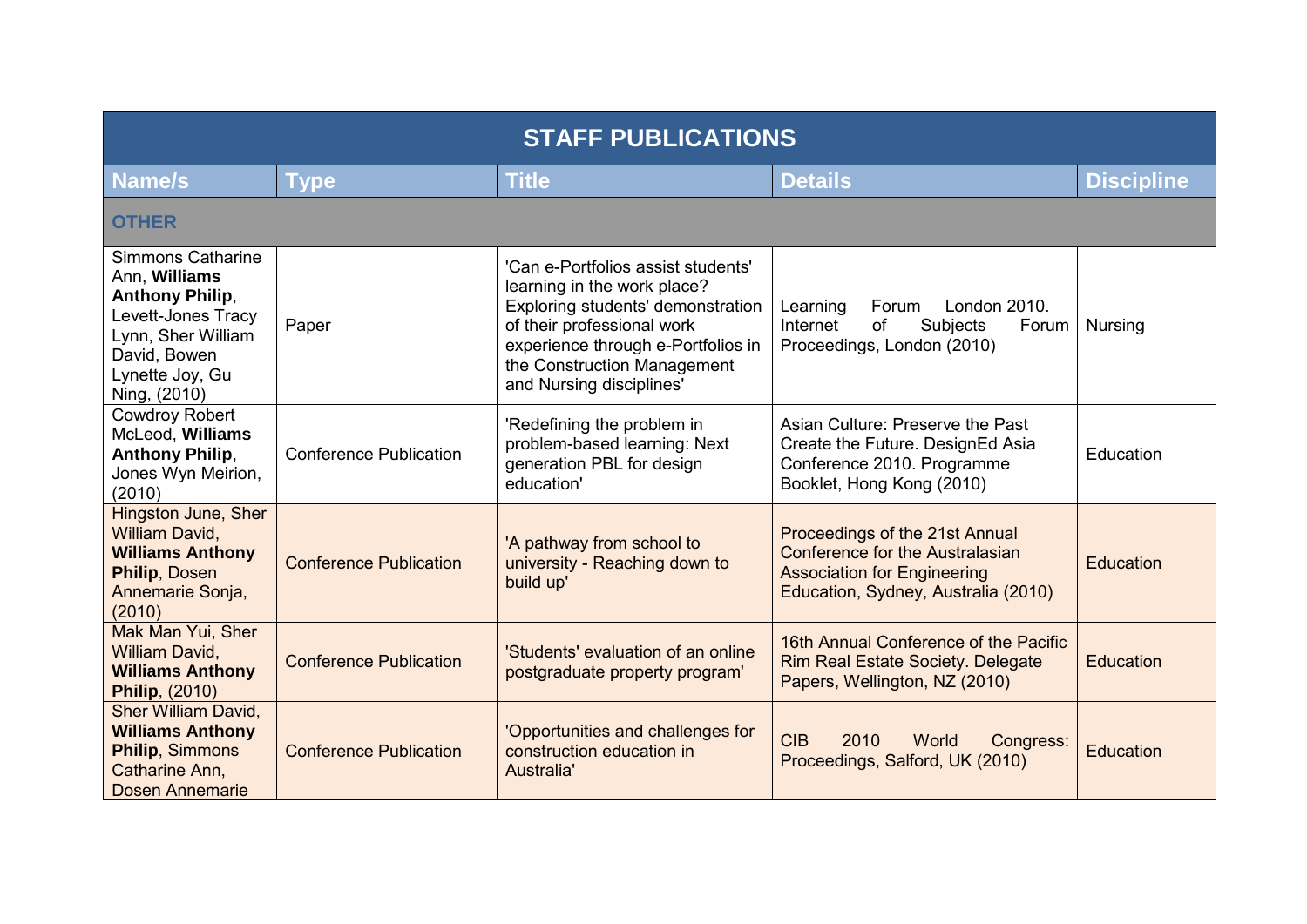| <b>STAFF PUBLICATIONS</b>                                                                                                                                                 |                               |                                                                                                                                                                |                                                                                                                                      |                   |
|---------------------------------------------------------------------------------------------------------------------------------------------------------------------------|-------------------------------|----------------------------------------------------------------------------------------------------------------------------------------------------------------|--------------------------------------------------------------------------------------------------------------------------------------|-------------------|
| Name/s                                                                                                                                                                    | <b>Type</b>                   | <b>Title</b>                                                                                                                                                   | <b>Details</b>                                                                                                                       | <b>Discipline</b> |
| <b>OTHER</b>                                                                                                                                                              |                               |                                                                                                                                                                |                                                                                                                                      |                   |
| Sonja, (2010)                                                                                                                                                             |                               |                                                                                                                                                                |                                                                                                                                      |                   |
| <b>Williams Anthony</b><br>Philip, Sher William<br>David, Simmons<br>Catharine Ann<br>(2010)                                                                              |                               | <b>Construction Education in</b><br>Australia. A Review of Learning<br>and Teaching Challenges and<br>Opportunities                                            | Australian Teaching and Learning<br>Council, Sydney, NSW, 176 (2010)<br>[A2]                                                         | Education         |
| <b>Williams Anthony</b><br>Philip, Askland<br>Hedda Haugen,<br>Ostwald Michael,<br>(2010)                                                                                 | Paper                         | 'Changes in students' attitudes<br>toward architectural education'                                                                                             | All Ireland Symposium on Built<br><b>Environment Education. Abstracts</b><br>and Papers, University of Ulster,<br>Ireland $(2010)$   | Education         |
| <b>Williams Anthony</b><br>Philip, Gu Ning,<br><b>Simmons Catharine</b><br>Ann, Sher William<br>David, (2010)                                                             | <b>Conference Publication</b> | 'Understanding e-learning<br>technologies for supporting work<br>integrated learning in construction<br>education'                                             | Asian Culture: Preserve the Past<br>Create the Future. DesignEd Asia<br>Conference 2010. Conference<br>Proceedings, Hong Kong (2010) | Education         |
| <b>Williams Anthony</b><br><b>Philip, Levett-Jones</b><br>Tracy Lynn, Sher<br>William David,<br><b>Simmons Catharine</b><br>Ann, Gu Ning,<br>Bowen Lynette Joy,<br>(2010) | Paper                         | 'Can ePortfolios assist university<br>students' work integrated<br>learning? Exploring professional<br>competencies in nursing and<br>construction management' | ePortfolios Australia Conference<br>2010: Book of Abstracts and Papers,<br>Melbourne, VIC (2010)                                     | <b>Education</b>  |
| <b>Williams Anthony</b><br><b>Philip, Sher William</b><br>David, Simmons<br>Catharine Ann,                                                                                | Paper                         | 'Construction education in<br>Australia: Challenges and<br>opportunities'                                                                                      | All Ireland Symposium on Built<br><b>Environment Education, Abstracts</b><br>and Papers, University of Ulster,<br>Ireland (2010)     | Education         |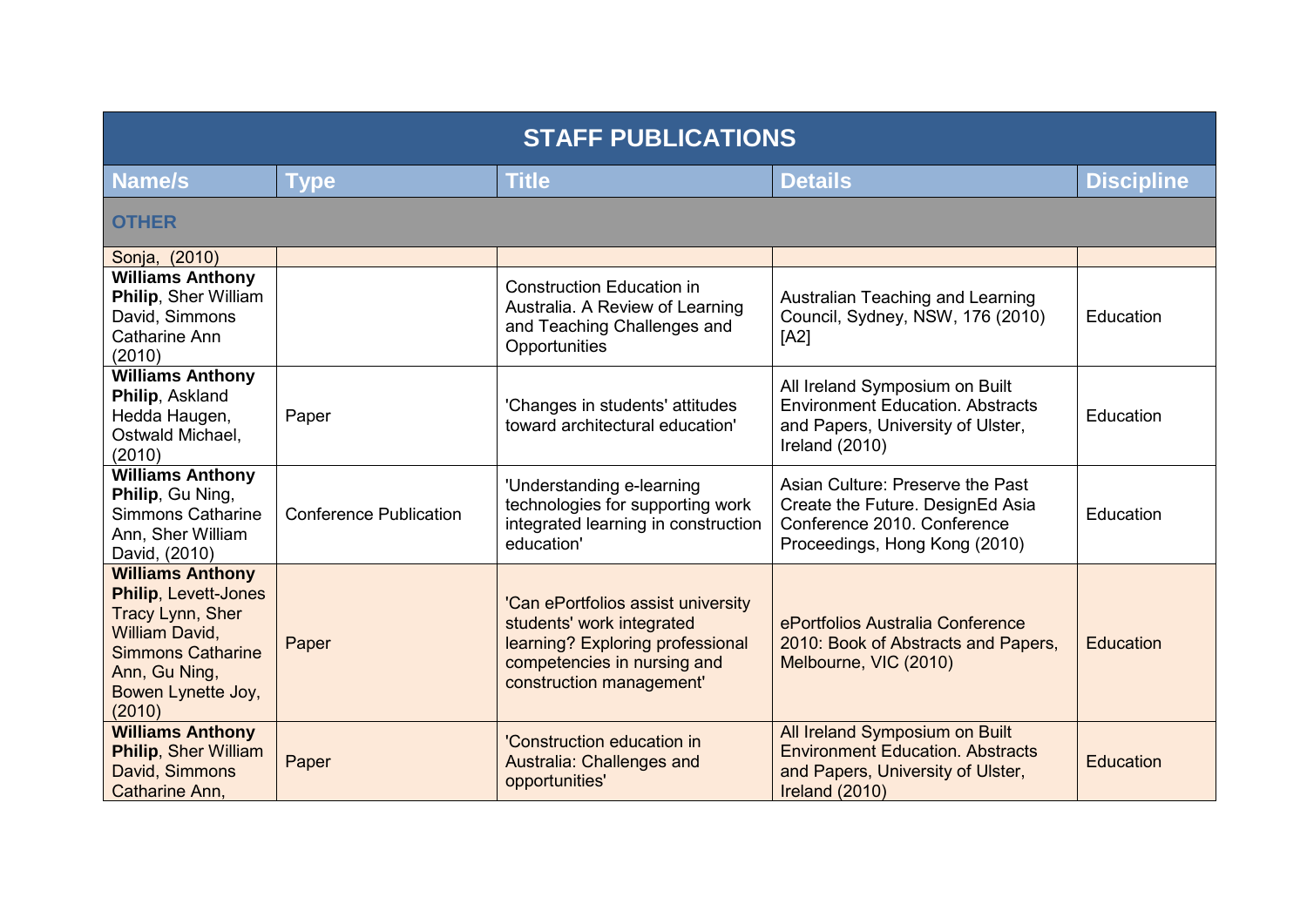| <b>STAFF PUBLICATIONS</b>                                                                                     |                                                       |                                                                                                                                                                                       |                                                                                                                                                                                            |                        |
|---------------------------------------------------------------------------------------------------------------|-------------------------------------------------------|---------------------------------------------------------------------------------------------------------------------------------------------------------------------------------------|--------------------------------------------------------------------------------------------------------------------------------------------------------------------------------------------|------------------------|
| <b>Name/s</b>                                                                                                 | <b>Type</b>                                           | <b>Title</b>                                                                                                                                                                          | <b>Details</b>                                                                                                                                                                             | <b>Discipline</b>      |
| <b>OTHER</b>                                                                                                  |                                                       |                                                                                                                                                                                       |                                                                                                                                                                                            |                        |
| (2010)                                                                                                        |                                                       |                                                                                                                                                                                       |                                                                                                                                                                                            |                        |
| <b>Williams Anthony</b><br><b>Philip, Sher William</b><br>David, Simmons<br>Catharine Ann,<br>(2010)          | Paper                                                 | 'The potential for e-learning<br>technologies to facilitate work<br>based learning for construction<br>management students -<br>Researching the nexus between<br>theory and practice' | Proceedings of the 35th Annual<br><b>Meeting of Australasian Universities</b><br><b>Building Education Association</b><br>(AUBEA), Melbourne, Australia<br>(2010)                          | <b>Education</b>       |
| <b>Williams Anthony</b><br><b>Philip, Sher William</b><br>David, Simmons<br>Catharine Ann, Gu<br>Ning, (2010) | <b>Conference Publication</b>                         | 'Enhancing practical pedagogy for<br>construction students with e-<br>learning technologies'                                                                                          | On the Edge. Conference Papers of<br>the 44th Annual Conference of<br>ANZAScA, Auckland, NZ (2010)                                                                                         | Education              |
| 2009                                                                                                          |                                                       |                                                                                                                                                                                       |                                                                                                                                                                                            |                        |
| <b>Ball, B.W.</b> (2009)                                                                                      | Book (Authored Research)                              | The seventh-day men: Sabbatarians<br>and sabbatarianism in England and<br>Wales, 1600-1800                                                                                            | Cambridge, UK: James Clarke & Co                                                                                                                                                           | Ministry &<br>Theology |
| <b>Fenandez, J. (2009)</b>                                                                                    | Book (Authored Research)                              | The second skin: A critique of<br>violence, the search for scapegoats<br>in the fiction of K.S. Maniam                                                                                | Germany: Lambert Academic Publishers                                                                                                                                                       | <b>Creative Arts</b>   |
| <b>Fernandez, J. (2009)</b>                                                                                   | Book Chapter (Research)                               | Introduction                                                                                                                                                                          | In J. Fernandez, (Ed). Diasporas: Critical<br>and interdisciplinary perspectives. Oxford:<br>Interdisciplinary. Net, 1-26                                                                  | <b>Creative Arts</b>   |
| <b>Fernandez, J. (2009)</b>                                                                                   | <b>Conference Publication</b><br>(Full Written Paper) | Naming and Shaming Violence in<br><b>Sacred Text</b>                                                                                                                                  | London International Conference<br>Proceedings 2009. London: Infonomics<br>Society UK, 307-312. From the London<br>International Conference on Education<br>2009. London UK, 9-12 November | <b>Creative Arts</b>   |
| Fernandez, J.                                                                                                 | Book (Edited)                                         | Critical and interdisciplinary                                                                                                                                                        | Oxford: Interdisciplinary.net                                                                                                                                                              | <b>Creative Arts</b>   |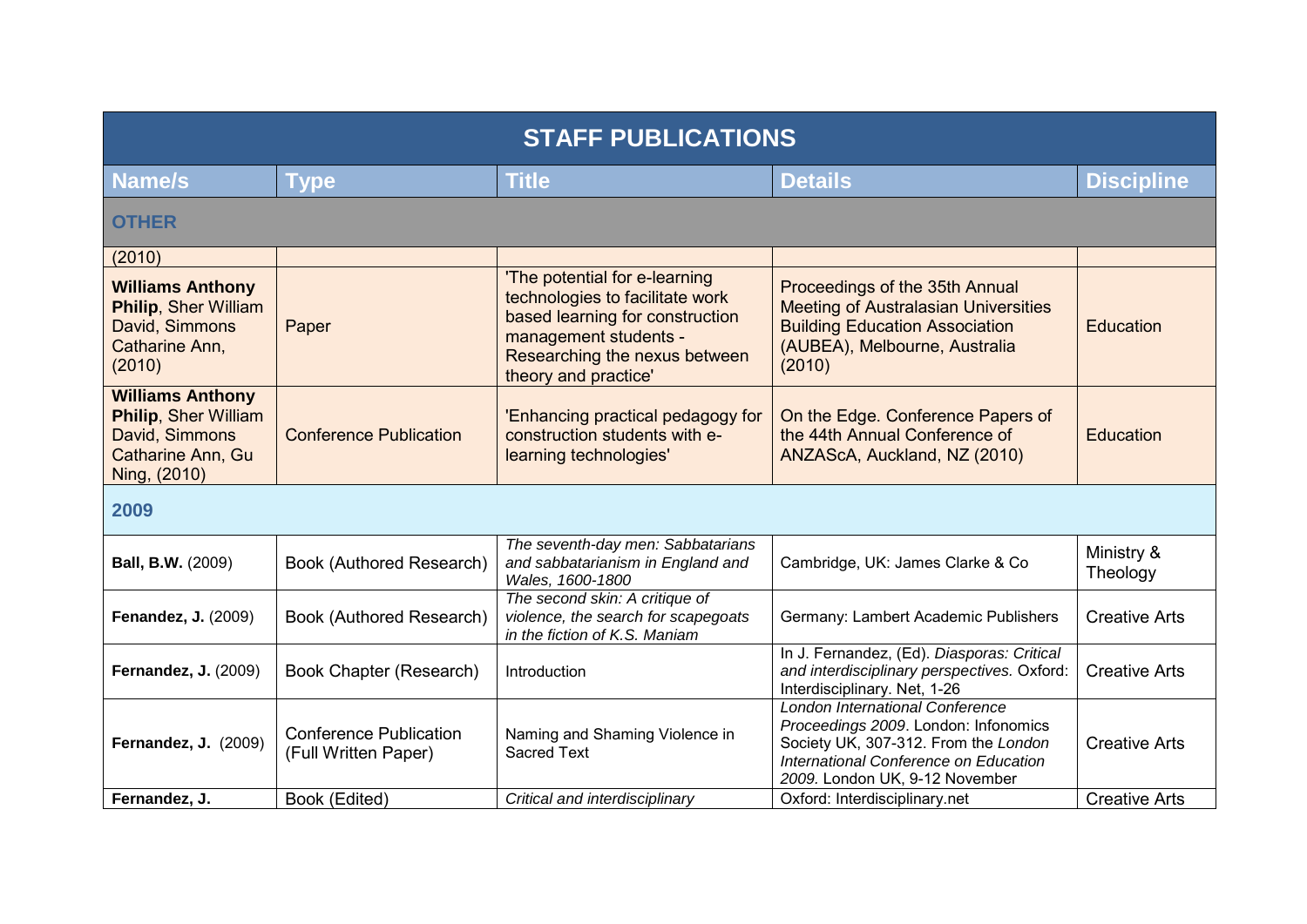| <b>STAFF PUBLICATIONS</b>            |                                                                      |                                                                                                                   |                                                                                                                                                                   |                               |
|--------------------------------------|----------------------------------------------------------------------|-------------------------------------------------------------------------------------------------------------------|-------------------------------------------------------------------------------------------------------------------------------------------------------------------|-------------------------------|
| <b>Name/s</b>                        | Type                                                                 | <b>Title</b>                                                                                                      | <b>Details</b>                                                                                                                                                    | <b>Discipline</b>             |
| <b>OTHER</b>                         |                                                                      |                                                                                                                   |                                                                                                                                                                   |                               |
| (Ed).(2009)                          |                                                                      | perspectives                                                                                                      |                                                                                                                                                                   |                               |
| Kim, S. (2009)                       | Book (Authored Research)                                             | The "Warrior Messiah": Motif in<br>Scripture and Intertestamental<br>Writings                                     | Seoul, Korea: Sahmyook University<br><b>Theological Research Institute</b>                                                                                        | Ministry &<br>Theology        |
| <b>Manners, B. (2009)</b>            | Book (Authored Research)                                             | Publish or perish: The role of print in<br>the Adventist community                                                | Saarbrücken, Germany: VDM Publishing                                                                                                                              | <b>Creative Arts</b>          |
| Morton, D. (2009, 6-<br>$11$ July)   | <b>Scholarly Keynote</b><br>Address at a Conference                  | Designed to be Active: Exploring the<br>health enriching benefits of physical<br>activity throughout the lifespan | Global Conference on Health and<br>Lifestyle. Geneva, Switzerland                                                                                                 | Exercise<br>physiology        |
| Morton, D. (2009, 6-<br>$11$ July)   | <b>Scholarly Keynote</b><br>Address at a Conference                  | Physical activity: an emerging key<br>health determinant                                                          | Global Conference on Health and<br>Lifestyle. Geneva, Switzerland                                                                                                 | Exercise<br>physiology        |
| <b>Reynaud, D. (2009)</b>            | Book Chapter (Research)                                              | Film and national mythology: the<br>Anzac legend in Australian films                                              | A Sarwal & R Sarwal (Eds). Creative<br>nation: Australian cinema and cultural<br>studies Reader. New Dehli: SSS<br>Publications, 111-120                          | History                       |
| <b>Thompson, S. (2009)</b>           | Book Chapter (Research)                                              | The boundaries of Christian<br>hospitality in a postmodern setting                                                | Exploring the frontiers of faith: Festschrift<br>in honour of Dr. Jan Paulsen. B. Schantz,<br>& R. Bruinsma. (Eds). Lueneburg,<br>Germany: Advent-Verlag, 325-340 | Ministry &<br>Theology        |
| <b>Thompson, S. (2009,</b><br>6 May) | Letter of Note                                                       | Greeks less hospitable to those who<br>wanted to stay                                                             | The Australian, p. 40                                                                                                                                             | Ministry &<br>Theology        |
| Van Wyk, K. (2009).                  | Book Chapter (HE<br>Textbook)                                        | Van Wyk Notes                                                                                                     | http://www.egw.org. 190 online articles                                                                                                                           | <b>Education</b>              |
| <b>Watson, B. (2009)</b>             | <b>Other Creative Work</b><br>(Major Written Work -<br>New Material) | Novel: Finding David                                                                                              | Warburton, VIC: Signs Publishing<br>Company                                                                                                                       | <b>Creative Arts</b>          |
| <b>Watts, V. (Ed.).</b><br>(2009)    | <b>Book (Edited)</b>                                                 | International Journal of New<br><b>Perspectives on Christianity</b>                                               | <b>Warburton: Signs</b>                                                                                                                                           | Ministry &<br><b>Theology</b> |
| Watts, V. (Ed.).<br>(2009)           | <b>Book (Edited)</b>                                                 | International Journal of New<br><b>Perspectives on Christianity</b>                                               | ResearchOnline@Avondale                                                                                                                                           | Ministry &                    |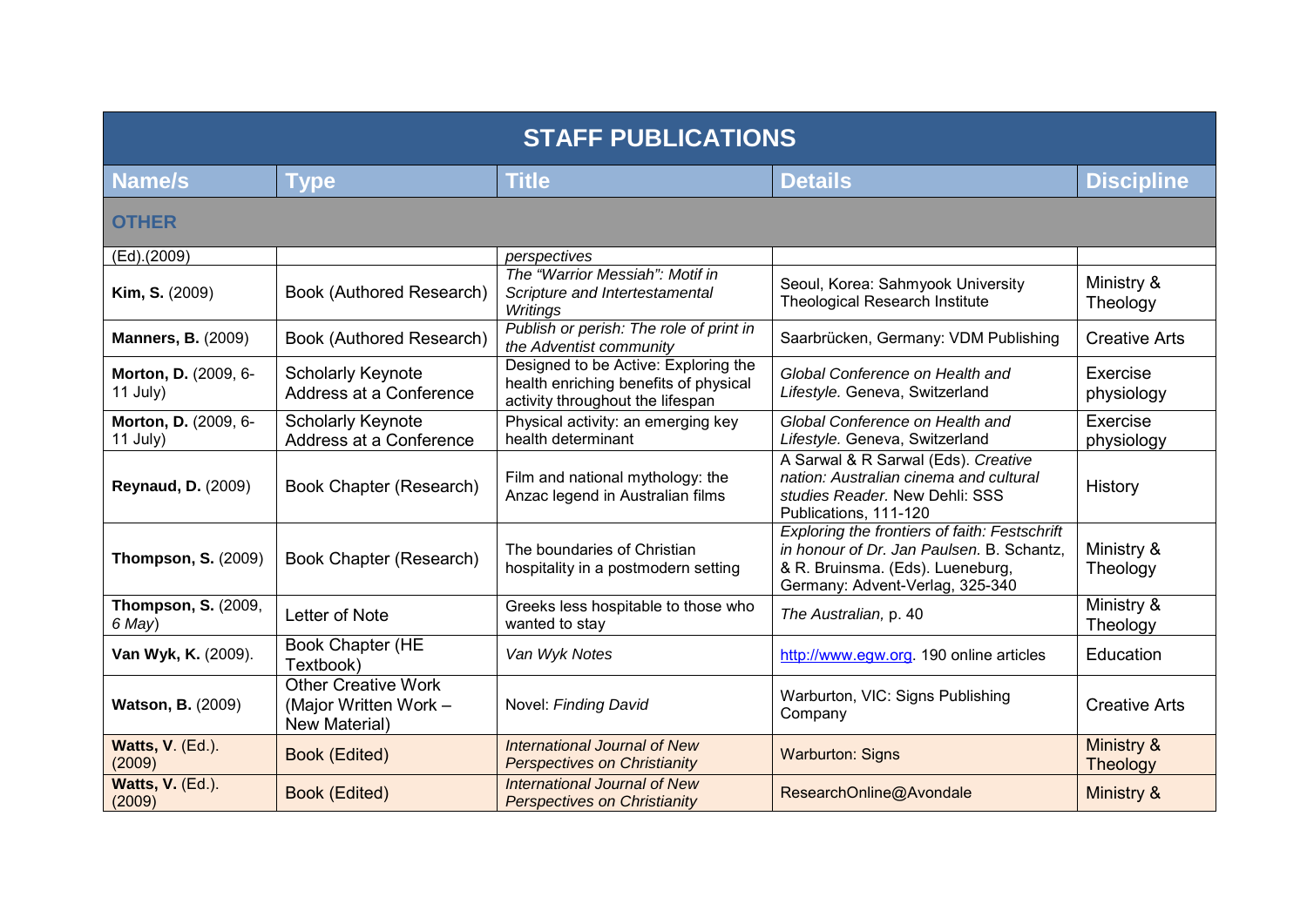| <b>STAFF PUBLICATIONS</b>                                                                       |                               |                                                                                                                                           |                                                                                                                                                              |                         |
|-------------------------------------------------------------------------------------------------|-------------------------------|-------------------------------------------------------------------------------------------------------------------------------------------|--------------------------------------------------------------------------------------------------------------------------------------------------------------|-------------------------|
| Name/s                                                                                          | <b>Type</b>                   | <b>Title</b>                                                                                                                              | <b>Details</b>                                                                                                                                               | <b>Discipline</b>       |
| <b>OTHER</b>                                                                                    |                               |                                                                                                                                           |                                                                                                                                                              |                         |
|                                                                                                 |                               |                                                                                                                                           |                                                                                                                                                              | Theology                |
| Gu Ning, Ostwald<br>Michael, Williams<br><b>Anthony Philip,</b><br>(2009)                       |                               | Computing, Cognition and<br><b>Education: Recent Research in</b><br>the Architectural Sciences                                            | ANZAScA, Sydney, NSW, 256 (2009)<br>[A3]                                                                                                                     | Business/<br>Accounting |
| Ostwald Michael,<br><b>Williams Anthony</b><br>Philip, Gu Ning,<br>(2009)                       |                               | 'Introduction: Research in<br>computing, cognition and<br>education: Investing in a<br>knowledge-based economy'                           | Computing, Cognition and Education:<br>Recent Research in the Architectural<br>Sciences, ANZAScA, Sydney, NSW,<br>5-8 (2009)                                 | Business/<br>Accounting |
| Gul Leman Figen,<br>Gu Ning, Williams<br><b>Anthony Philip,</b><br>(2009)                       |                               | 'The impact of embodiment on<br>design cognition: A method to<br>investigate design behaviour in<br>collaborative design<br>environments' | Computing, Cognition and Education:<br>Recent Research in the Architectural<br>Sciences, ANZAScA, Sydney, New<br>South Wales, 111-126 (2009)                 | <b>Creative Arts</b>    |
| Gu Ning, Gul Leman<br>Figen, Williams<br><b>Anthony Philip,</b><br>Nakapan Walaiporn,<br>(2009) |                               | 'Second Life: A Context for<br>Design Learning', Higher<br><b>Education in Virtual Worlds:</b><br>Teaching and Learning in Second<br>Life | Emerald Group Publishing, Bingley,<br>United Kingdom, 159-180 (2009)                                                                                         | Teaching                |
| Gu Ning, Gul L F,<br><b>Williams Anthony</b><br>Philip, Nakapan W,<br>(2009)                    | <b>Conference Publication</b> | 'Conquering new worlds:<br>Application and evaluation of<br>collaborative virtual environments<br>in design education'                    | CAADRIA 2009: Proceedings of the<br>Fourteenth Conference on Computer-<br>Aided Architectural Design Research<br>in Asia (CAADRIA), Yunlin, Taiwan<br>(2009) | <b>Creative Arts</b>    |
| Gu Ning, Nakapan<br>Walaiporn, Williams<br><b>Anthony Philip, Gul</b><br>Leman Figen,           |                               | 'Evaluating the use of 3D vitural<br>worlds in collaborative design<br>learning'                                                          | Joining Languages, Cultures and<br>Visions: CAADFutures 2009,<br>Montreal, Quebec (2009)                                                                     | <b>Creative Arts</b>    |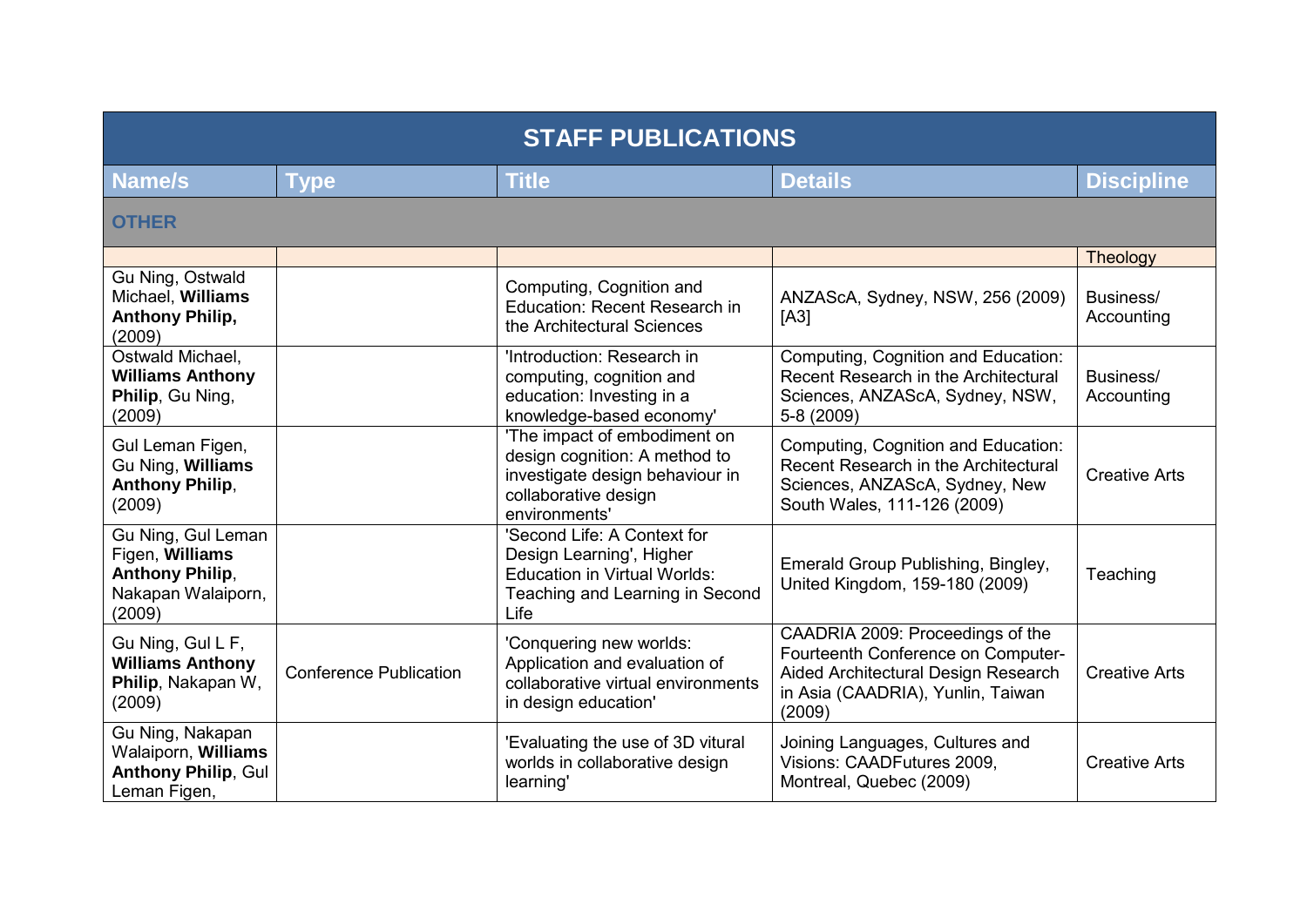| <b>STAFF PUBLICATIONS</b>                                                                                 |                               |                                                                                                        |                                                                                                                                                                                                             |                      |
|-----------------------------------------------------------------------------------------------------------|-------------------------------|--------------------------------------------------------------------------------------------------------|-------------------------------------------------------------------------------------------------------------------------------------------------------------------------------------------------------------|----------------------|
| Name/s                                                                                                    | Type                          | <b>Title</b>                                                                                           | <b>Details</b>                                                                                                                                                                                              | <b>Discipline</b>    |
| <b>OTHER</b>                                                                                              |                               |                                                                                                        |                                                                                                                                                                                                             |                      |
| (2009)<br>Nakapan Walaiporn,<br>Gu Ning, Gul Leman<br>Figen, Williams<br><b>Anthony Philip,</b><br>(2009) | <b>Conference Publication</b> | 'Nu genesis: A journal of unique<br>designs in a virtual collaborative<br>design studio'               | CAADRIA 2009: Proceedings of the<br>Fourteenth Conference on Computer-<br>Aided Architectural Design Research<br>in Asia (CAADRIA), Yunlin, Taiwan<br>(2009)                                                | <b>Creative Arts</b> |
| Wallis Louise,<br><b>Williams Anthony</b><br>Philip, Ostwald<br>Michael, (2009)                           | <b>Conference Publication</b> | 'Sustaining the studio: A snapshot<br>of academics' perceptions<br>towards studio in 2007'             | AASA 2009 Sustainable<br>Theory/Theorizing Sustainability:<br>Proceedings from the Fifth<br>International Conference of the<br>Association of Architecture Schools in<br>Australasia, Wellington, NZ (2009) | <b>Creative Arts</b> |
| Fuller Sascha Rohr,<br>Ostwald Michael,<br><b>Williams Anthony</b><br><b>Philip, (2009)</b>               |                               | 'Student motivation and<br>participation in architectural<br>education: Academic staff<br>perceptions' | Computing, Cognition and Education:<br>Recent Research in the Architectural<br>Sciences, ANZAScA, Sydney, New<br>South Wales, 143-154 (2009)                                                                | Teaching             |
| Ostwald Michael,<br><b>Williams Anthony</b><br>Philip, Fuller<br>Sascha Rohr,<br>(2009)                   |                               | 'The professional accreditation of<br>architecture programs:<br>Academics' perceptions'                | Computing, Cognition and Education:<br>Recent Research in the Architectural<br>Sciences, ANZAScA, Sydney, New<br>South Wales, 127-141 (2009)                                                                | Teaching             |
| <b>Sutton Kenneth</b><br>John, Williams<br><b>Anthony Philip,</b><br>McBride William,<br>(2009)           | <b>Conference Publication</b> | 'Exploring spatial ability and<br>mapping the performance of<br>engineering students'                  | Proceedings of the 20th Annual<br>Conference for the Australasian<br><b>Association for Engineering</b><br>Education, Adelaide, SA (2009)                                                                   | Teaching             |
| <b>Sutton Kenneth</b><br>John, Williams                                                                   | <b>Conference Publication</b> | 'Spatial ability performance of<br>female engineering students'                                        | Proceedings of the 20th Annual<br><b>Conference for the Australasian</b>                                                                                                                                    | Teaching             |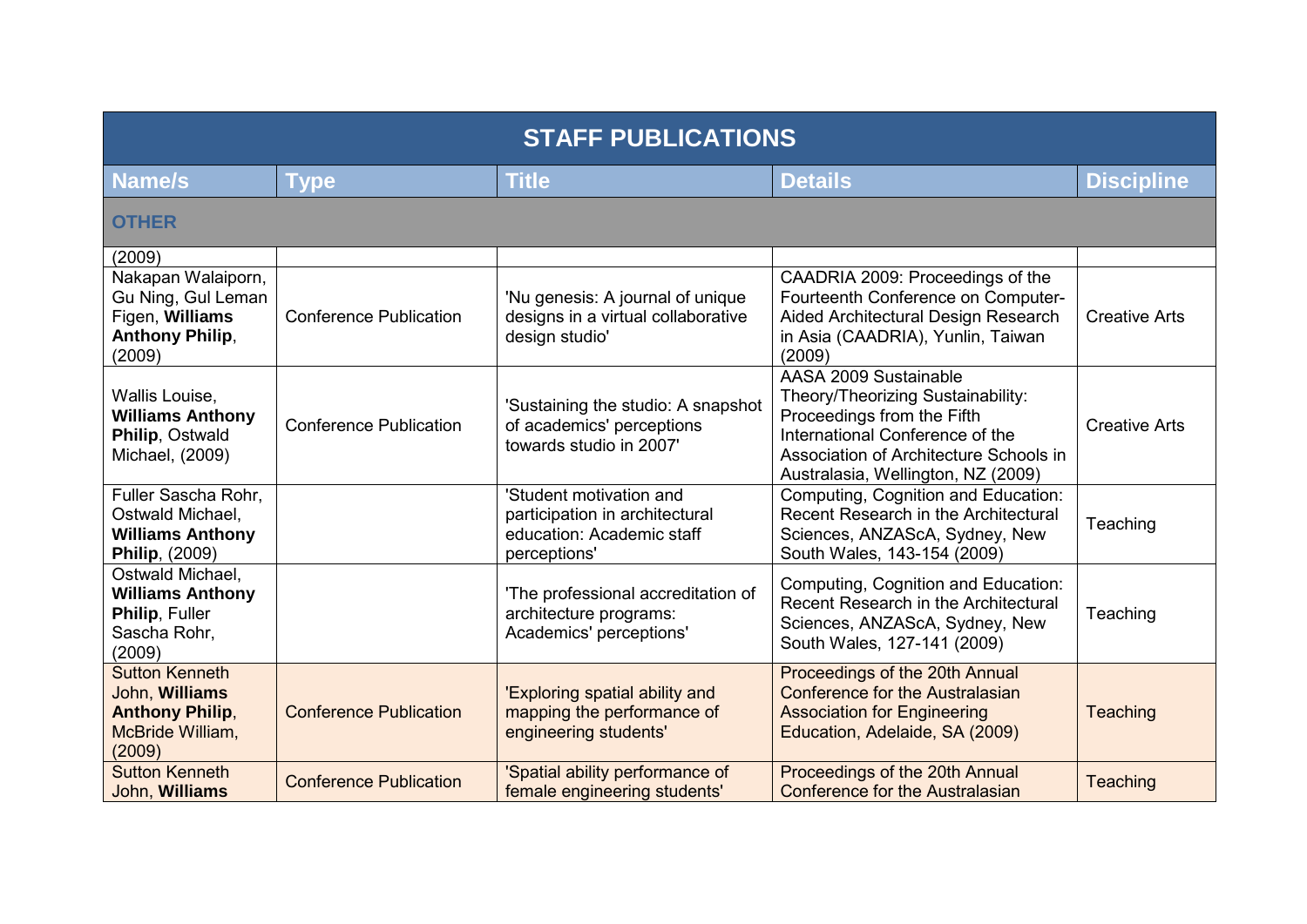| <b>STAFF PUBLICATIONS</b>                                                                     |                               |                                                                                                                                                  |                                                                                                                                                         |                   |
|-----------------------------------------------------------------------------------------------|-------------------------------|--------------------------------------------------------------------------------------------------------------------------------------------------|---------------------------------------------------------------------------------------------------------------------------------------------------------|-------------------|
| Name/s                                                                                        | <b>Type</b>                   | <b>Title</b>                                                                                                                                     | <b>Details</b>                                                                                                                                          | <b>Discipline</b> |
| <b>OTHER</b>                                                                                  |                               |                                                                                                                                                  |                                                                                                                                                         |                   |
| <b>Anthony Philip,</b><br>McBride William,<br>(2009)                                          |                               |                                                                                                                                                  | <b>Association for Engineering</b><br>Education, Adelaide, SA (2009)                                                                                    |                   |
| <b>Williams Anthony</b><br><b>Philip, (2009)</b>                                              | <b>Conference Publication</b> | 'The impact of virtual mentoring<br>on first year engineering students'                                                                          | Proceedings of the 20th Annual<br>Conference for the Australasian<br><b>Association for Engineering</b><br>Education, Adelaide, SA (2009)               | Teaching          |
| <b>Williams Anthony</b><br>Philip, Ostwald<br>Michael, Wallis<br>Louise, (2009)               | <b>Conference Publication</b> | 'Design issues confronting<br>architectural education in<br>Australasia'                                                                         | DesignEd Asia Conference 2009:<br>Forget the Future: What are Today's<br><b>Design Education Issues?</b><br>Conference Proceedings, Hong Kong<br>(2009) | Teaching          |
| <b>Williams Anthony</b><br>Philip, Sher William<br>David, Simmons<br>Catharine Ann,<br>(2009) | <b>Conference Publication</b> | 'Balancing changes to<br>construction education in the 21st<br>century: Exploring the challenges<br>construction educators face in<br>Australia' | 34th Australasian Universities<br><b>Building Educators Conference</b><br>(AUBEA 2009), Barossa Valley, SA<br>(2009)                                    | Teaching          |
| <b>Williams Anthony</b><br>Philip, Sutton<br>Kenneth John,<br>(2009)                          | <b>Conference Publication</b> | 'Spatial abilities and its implication<br>for novice designers'                                                                                  | DesignEd Asia Conference 2009:<br>Forget the Future: What are Today's<br><b>Design Education Issues?</b><br>Conference Proceedings, Hong Kong<br>(2009) | Teaching          |
| Young, N. H. (2009)                                                                           | Book Chapter (Research)       | Against the Odds: The Fight to Free<br>Lindy Chamberlain                                                                                         | D. Staines, M. Arrow, & K Biber (Eds),<br>The Chamberlain case: Nation, law,<br>memory. North Melbourne: Australian<br>Scholarly Publishing, 171-179    | Justice           |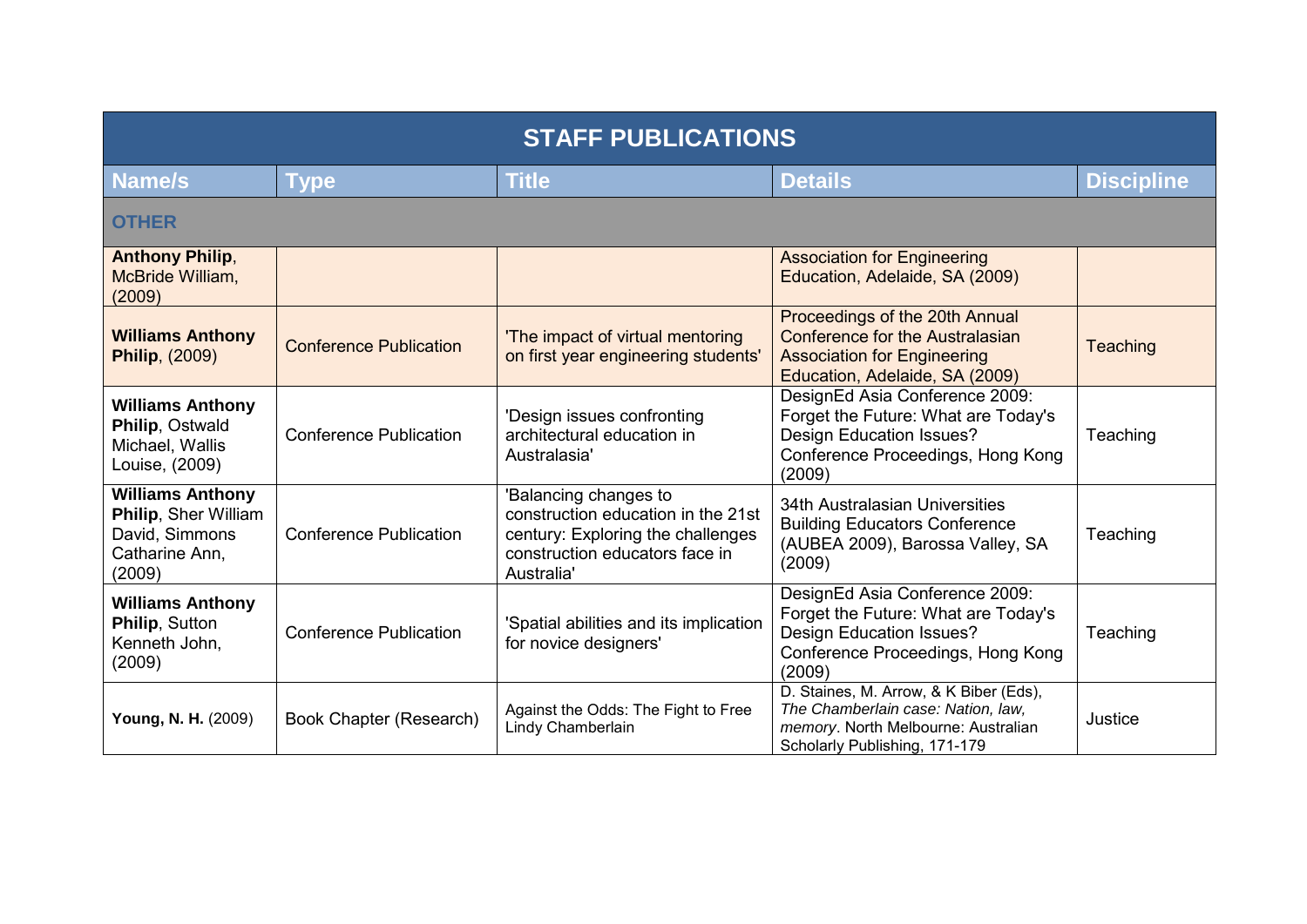| <b>COLLABORATIONS</b>       |                                                                                                                                          |                                                                 |                                                                                                                                                                                                          |  |
|-----------------------------|------------------------------------------------------------------------------------------------------------------------------------------|-----------------------------------------------------------------|----------------------------------------------------------------------------------------------------------------------------------------------------------------------------------------------------------|--|
| <b>Name</b>                 | <b>Network</b>                                                                                                                           | <b>Role</b>                                                     | <b>Activity</b>                                                                                                                                                                                          |  |
| Anderson,<br>Malcolm        | Brain Injury Rehabilitation Group, Ingham Institute<br>of Applied Medical Research                                                       | Researcher                                                      | Testing a predictive model of resilience among family<br>caregivers supporting relatives with acquired<br>neurological disability                                                                        |  |
| Anderson,<br><b>Malcolm</b> | Brain Injury Rehabilitation Group, Ingham Institute<br>of Applied Medical Research.<br>Rehabilitation Studies Unit, University of Sydney | <b>Assisting</b><br>with data<br>analysis and<br>report writing | Risk and protective factors for suicide ideation after<br>severe traumatic brain injury: A predictive model.                                                                                             |  |
| Anderson,<br>Malcolm        | Brain Injury Rehabilitation Group, Ingham Institute<br>of Applied Medical Research                                                       | <b>Assisting</b><br>with data<br>analysis and<br>report writing | Pathway through life project: Association between self-<br>report of traumatic brain injury, psychiatric symptoms,<br>suicidally and psychological well-being                                            |  |
| Anderson,<br>Malcolm        | <b>Texas A&amp;M Health Sciences Centre</b>                                                                                              | $Co-$<br>researcher                                             | Online learning and teaching threshold concepts in<br>academic staff development                                                                                                                         |  |
| Anderson,<br>Malcolm        | <b>UWS</b>                                                                                                                               | <b>External</b><br>Advisory<br><b>Member</b>                    | Moderation activities for nursing                                                                                                                                                                        |  |
| Anderson,<br>Malcolm        | <b>SAH/ARI/University of Sydney</b>                                                                                                      | Coordinator                                                     | <b>Research Seminar Series</b>                                                                                                                                                                           |  |
| Dawson, Sonja               | Collaboration with USYD - School of Nursing (Dr<br>Christina Aggar)                                                                      | Researcher                                                      | Co-written article published in "Nurse Education Today"<br>Evaluation of student nurses' perception of<br>preparedness for oral medication administration in<br>clinical practice: A collaborative study |  |
| Fernandez Jane              | Collaboration with Dr Susan Philip and Dr Carol<br>Leon, University Malaya                                                               | Lead<br>Researcher                                              | Malayalee Disapora project                                                                                                                                                                               |  |
| Fernandez Jane              | <b>Collaboration with Tabor Adelaide, Tabor Victoria</b><br>and Christian Heritage College                                               | $Co-$<br>Researcher                                             | <b>OLT funded Benchmarking Project</b>                                                                                                                                                                   |  |
| Fernandez, Jane             | Collaboration with John Hockheimer (University of<br><b>Souther Illinois, USA</b>                                                        | <b>Book Editing</b><br>Member of                                | Edited volume on spirituality for Interdisciplinary. Net,<br>Oxford, UK                                                                                                                                  |  |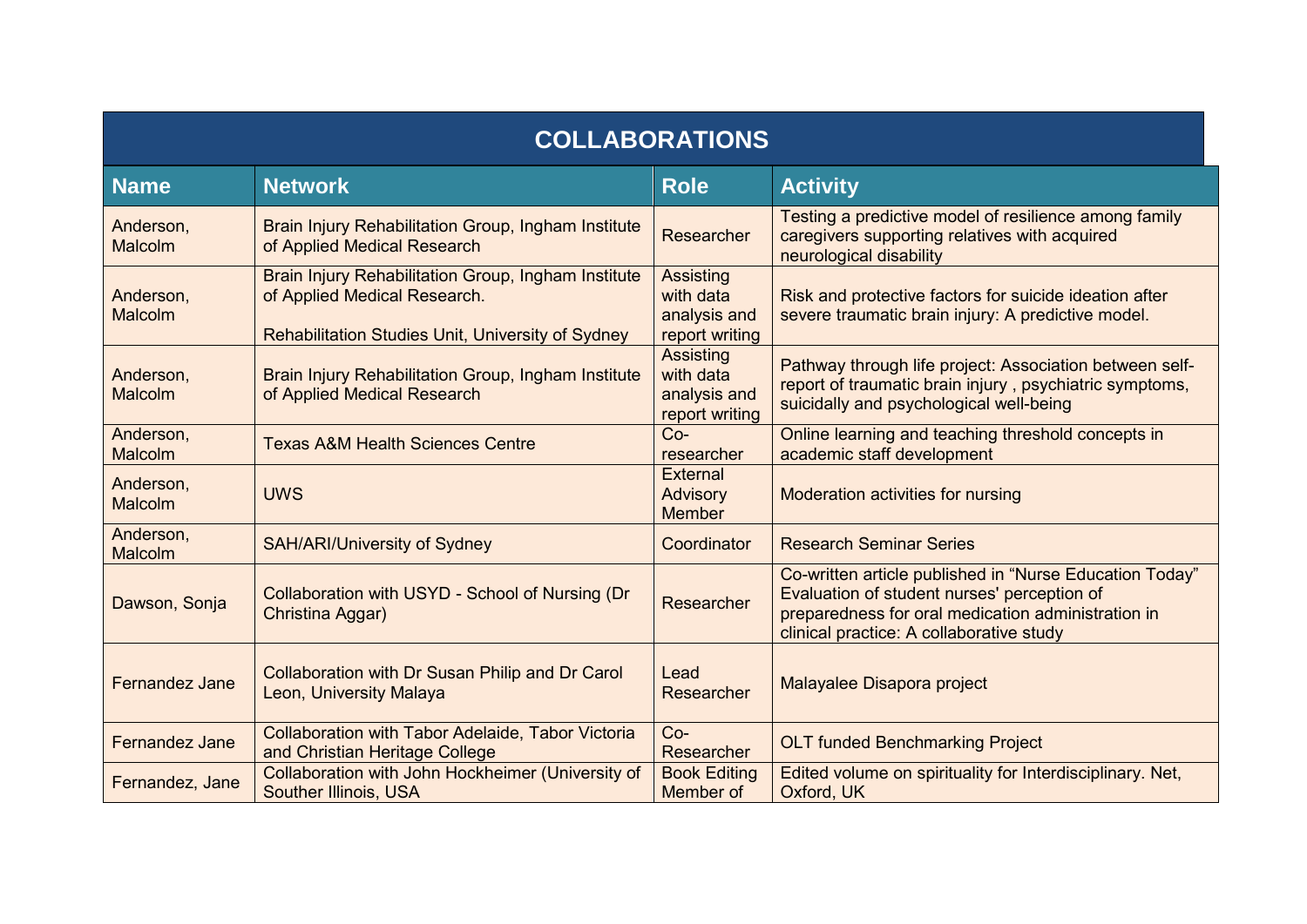| <b>Name</b>              | <b>Network</b>                                                                      | <b>Role</b>                           | <b>Activity</b>                                                                                                                                                                                               |
|--------------------------|-------------------------------------------------------------------------------------|---------------------------------------|---------------------------------------------------------------------------------------------------------------------------------------------------------------------------------------------------------------|
|                          |                                                                                     | steering<br>Committee                 | Involvement in conference organisation                                                                                                                                                                        |
| Fernandez Jane           | Collaboration with Interdisciplinary. Net, Oxford,<br><b>UK</b>                     | <b>Book Editor</b>                    | Produced volume Fernandez, J. (2009). Introduction. In<br>J. Fernandez, (Ed.), Diasporas: Critical and<br>interdisciplinary perspectives (pp. 1-26). Oxford: ID<br>Press.                                     |
| Fernandez Jane           | Collaboration with Dr Mira Crouch, University of<br>Sydney                          | <b>Book Editor;</b>                   | Produced volume, Fernandez, J. (2010). Introduction. In<br>J. Fernandez, (Ed.), Making Sense of Pain: Critical and<br>interdisciplinary perspectives (pp. i-xxvi). Oxford: ID<br>Press. ISBN 978-1-84888-36-8 |
| <b>Fernandez Jane</b>    | Dr Cynthia Vanden Driesen, Edith Cowan<br><b>University</b>                         | Conference<br>Organising<br>Committee | The Australian Association for the Study of Australasia in<br>Asia Conference                                                                                                                                 |
| Fernandez, Jane          | Dr Sara Booth                                                                       | Team<br>member                        | <b>Transforming Practice Project</b>                                                                                                                                                                          |
| Fernandez, Jane          | <b>Professor Geoff Scott</b>                                                        | <b>Member</b>                         | National steering group for the Fellowship program,<br>'Assuring the quality of achievement standards and their<br>valid assessment in Australian Higher Education' led by<br><b>Professor Geoff Scott</b>    |
| Fernandez, Jane          | National Peer Review Network led by Dr Sara<br>Booth.                               | <b>Member</b>                         | To facilitate peer-review workshops across five states                                                                                                                                                        |
| Fitzsimmons, Phil        | Collaboration with John Hockheimer (University of<br>Southern Illinois, USA)        | $Co-$<br>researcher                   | <b>Research Project: Spirituality in Education</b>                                                                                                                                                            |
| <b>Fitzsimmons, Phil</b> | <b>Collaboration with Ferdinand Rohr (Federal</b><br>University Pernambuco, Brazil) | $Co-$<br>researcher                   | <b>Research Project: Spirituality in Education</b>                                                                                                                                                            |
| Fitzsimmons, Phil        | Collaboration with Rai Bhagwan (Durban<br><b>University, South Africa</b>           | $Co-$<br>researcher                   | Research Project: Spirituality in Education - Staff and<br><b>Students</b>                                                                                                                                    |
| Fitzsimmons, Phil        | Collaboration with Esra Aslan (Istanbul University,<br>Turkey)                      | $Co-$<br>researcher                   | Research Project: Creative Spaces and Processes in<br><b>Schools</b>                                                                                                                                          |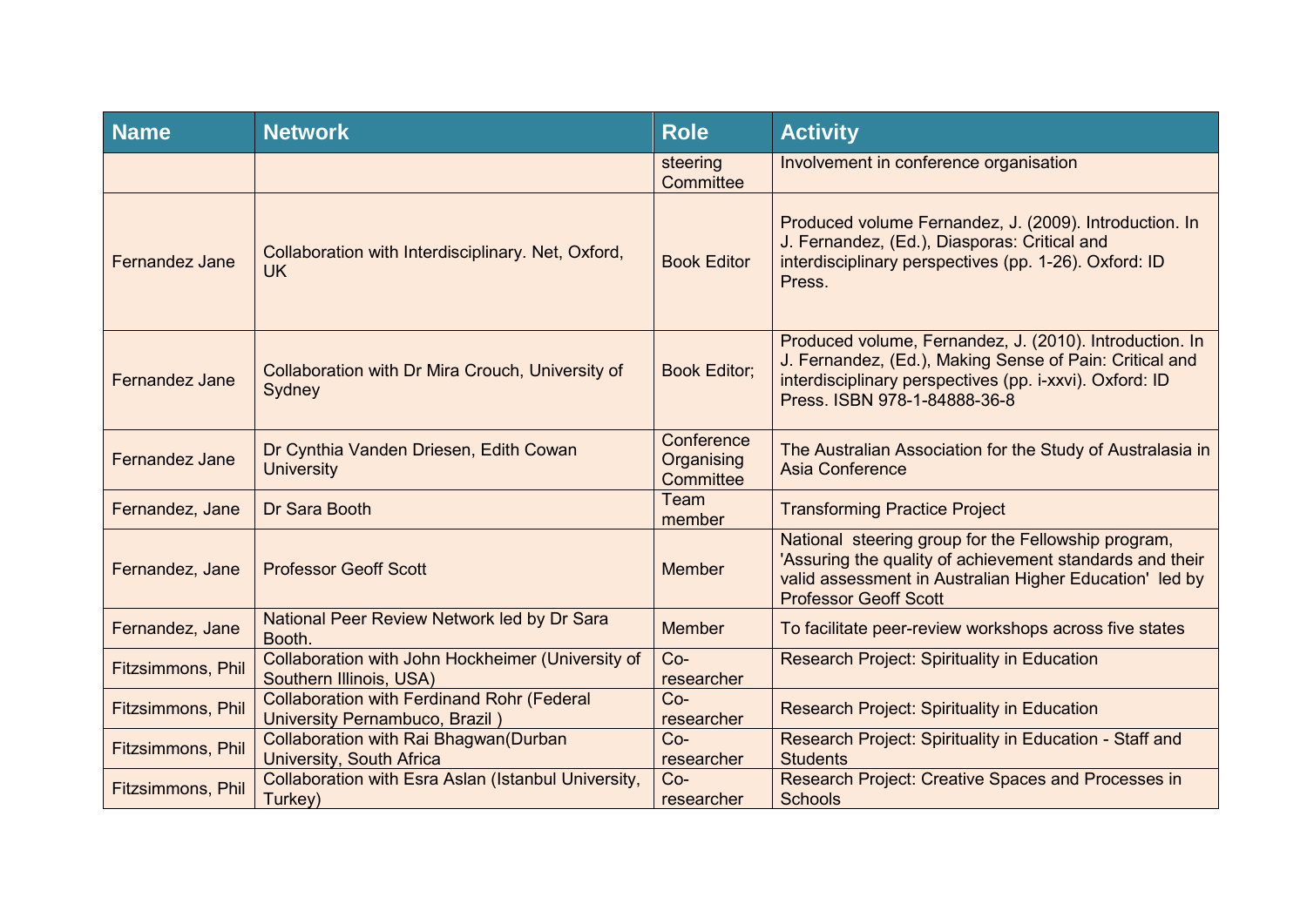| <b>Name</b>              | <b>Network</b>                                                                                                                                                                                                                                                                                                                                                                                                   | <b>Role</b>                      | <b>Activity</b>                                                                                                                                           |
|--------------------------|------------------------------------------------------------------------------------------------------------------------------------------------------------------------------------------------------------------------------------------------------------------------------------------------------------------------------------------------------------------------------------------------------------------|----------------------------------|-----------------------------------------------------------------------------------------------------------------------------------------------------------|
| Fitzsimmons, Phil        | Collaboration with Barbra McKenzie (University of<br>Wollongong)                                                                                                                                                                                                                                                                                                                                                 | $Co-$<br>researcher              | <b>Outcomes of Overseas PEX</b>                                                                                                                           |
| Fitzsimmons, Phil        | <b>Collaboration with Mohan Chinnapan (University</b><br>of South Australia)                                                                                                                                                                                                                                                                                                                                     | $Co-$<br>researcher              | <b>Outcomes of Overseas PEX</b>                                                                                                                           |
| Fitzsimmons, Phil        | <b>Collaboration with Tracey Bowen (University of</b><br>Toronto, Canada)                                                                                                                                                                                                                                                                                                                                        | $Co-$<br>researcher              | Connectivity in the 21st Century                                                                                                                          |
| <b>Fitzsimmons, Phil</b> | Asia Pacific Journal of Education                                                                                                                                                                                                                                                                                                                                                                                | <b>Reviewer</b>                  |                                                                                                                                                           |
| <b>Fitzsimmons, Phil</b> | Evil (Journal)                                                                                                                                                                                                                                                                                                                                                                                                   | Editor                           |                                                                                                                                                           |
| Howson, Keith            | Collaboration with Jonathan Langton & Brian West<br>(Federation University)                                                                                                                                                                                                                                                                                                                                      | $Co-$<br>researcher              | Research Project: "Freedom of Religion and Eternal<br>Accountability: Internal Auditing and its Implications<br>within the Seventh-day Adventist Church"  |
| Howson, Keith            | <b>University of Newcastle</b>                                                                                                                                                                                                                                                                                                                                                                                   | <b>External</b><br>Examiner      | DBA Thesis: "Determinants of Corporate Social and<br>Environmental Disclosures (CSED) in Hang Seng Index<br>Listed Companies in Hong Kong."               |
| Howson, Keith            | <b>University of Newcastle</b>                                                                                                                                                                                                                                                                                                                                                                                   | External<br><b>Examiner</b>      | <b>DBA Thesis: "Corporate Governance and performance</b><br>in Hong Kong Founding Family Firms: Evidence from the<br>Hang Seng Composite Industry Index." |
| Howson, Keith            | La Sierra University                                                                                                                                                                                                                                                                                                                                                                                             | $Co-$<br>researcher              | Research Paper examining the retention of accounting<br>staff in church related organisation                                                              |
| Howson, Keith            | La Sierra University                                                                                                                                                                                                                                                                                                                                                                                             | $Co-$<br>researcher              | Research Paper examining the use of a portfolio<br>assessment task in financial accounting                                                                |
| Howson, Keith            | <b>Collaboration with Dr Lisa Barnes (University of</b><br>Newcastle)                                                                                                                                                                                                                                                                                                                                            | $Co-$<br>researcher              | Research Project: "Governance in the Not-For-Profit<br>Sector: In International Perspective"                                                              |
| <b>Rob McIver</b>        | Collaboration with:<br>Professor Dr. Herman<br>a.<br>Lichtenberger, Evangelisch-theologische<br>Fakultät, Universität Tübingen, Germany<br>Professor Dr. Rainer Riesner, Institut für<br>b <sub>1</sub><br>Evangelisch Theology, Technische Universität<br>Dortmund, Germany<br>Professor Dr. Armin Baum, Freien<br>C.<br>Theologische Hochschule, Gießen, Germany<br>Dr Laurence Turner, Newbold College,<br>d. | <b>Research</b><br>Collaboration | Formal research interaction during DAAD sponsored<br>research, involving substantial academic and<br>professional dialogue, as specified in grant         |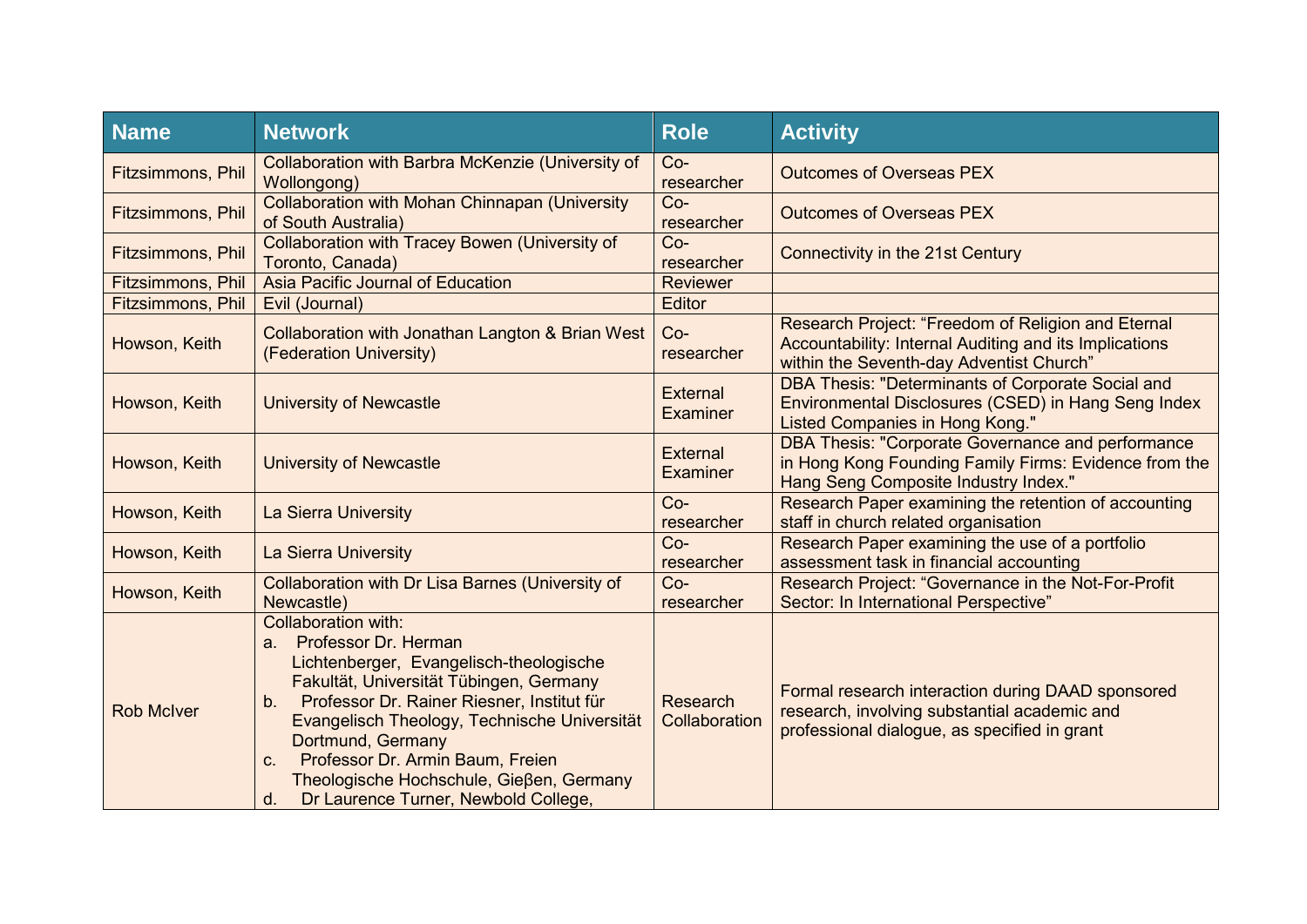| <b>Name</b>     | <b>Network</b>                                                                                                                                                                                                                                                                                                                                                                                                                                                                                                                                                                                        | <b>Role</b>                                                        | <b>Activity</b>                                                                                                                    |
|-----------------|-------------------------------------------------------------------------------------------------------------------------------------------------------------------------------------------------------------------------------------------------------------------------------------------------------------------------------------------------------------------------------------------------------------------------------------------------------------------------------------------------------------------------------------------------------------------------------------------------------|--------------------------------------------------------------------|------------------------------------------------------------------------------------------------------------------------------------|
|                 | <b>Bracknell, United Kingdom</b><br>Professor Dr. Udo Schnelle, Theologische<br>$e_{\cdot}$<br>Fakultät Martin Luther Universität Halle-<br>Wittenburg, Germany<br>Professor Dr. Hans-Joachim Eckstein,<br>f.<br>Evangelisch-theologische Fakultät, Universität<br>Tübingen, Germany<br>Dr. Benhard Oestreich, Theologische<br>g.<br>Hochschule Friedensau, Germany<br>Research Professor Dr Darrell Bock, Dallas<br>h.<br>Theological Seminary [on research leave in<br>Tübingen, Germany]<br>Professor Dr. Christof Landmesser,<br>İ.<br>Evangelisch-theologische Fakultät, Universität<br>Tübingen |                                                                    |                                                                                                                                    |
| Miller, Kerry   | Collaboration with Professor Brenda Happell (C Q<br>University)                                                                                                                                                                                                                                                                                                                                                                                                                                                                                                                                       | Co-author                                                          | Literature review intended for publication, prior to<br>research project                                                           |
| Miller, Kerry   | <b>Mental Health Nurse Advisory Group (NSW)</b><br>Health)                                                                                                                                                                                                                                                                                                                                                                                                                                                                                                                                            | <b>External</b><br>Advisory<br><b>Member</b>                       | Panel Input                                                                                                                        |
| Mitchell, Brett | Collaboration with Australian Catholic University,<br>Canberra Hospital, VICNISS (Vic DoH).                                                                                                                                                                                                                                                                                                                                                                                                                                                                                                           | Researcher<br>(Chief<br>Investigator)<br>and<br>Honorary<br>Fellow | Research project: Reducing the incidence of urinary tract<br>infections<br>Funding received and other application(s) under review. |
| Mitchell, Brett | Collaboration with ACU, QUT, QId DoH,<br>Australasian College for Infection Prevention and<br>Control.                                                                                                                                                                                                                                                                                                                                                                                                                                                                                                | Researcher<br>(Chief<br>Investigator<br>& lead)                    | Research project: Defining an optimal infection control<br>model (study involving 80+ hospitals across Australia).                 |
| Mitchell, Brett | Collaboration with QUT, several universities and<br>several industry partners which cannot be named<br>at this stage.                                                                                                                                                                                                                                                                                                                                                                                                                                                                                 | Researcher<br>(Chief<br>Investigator)                              | Research projects: REACH: Researching Effective<br>Approaches to Cleaning in Hospitals. (NHMRC<br>partnership grant)               |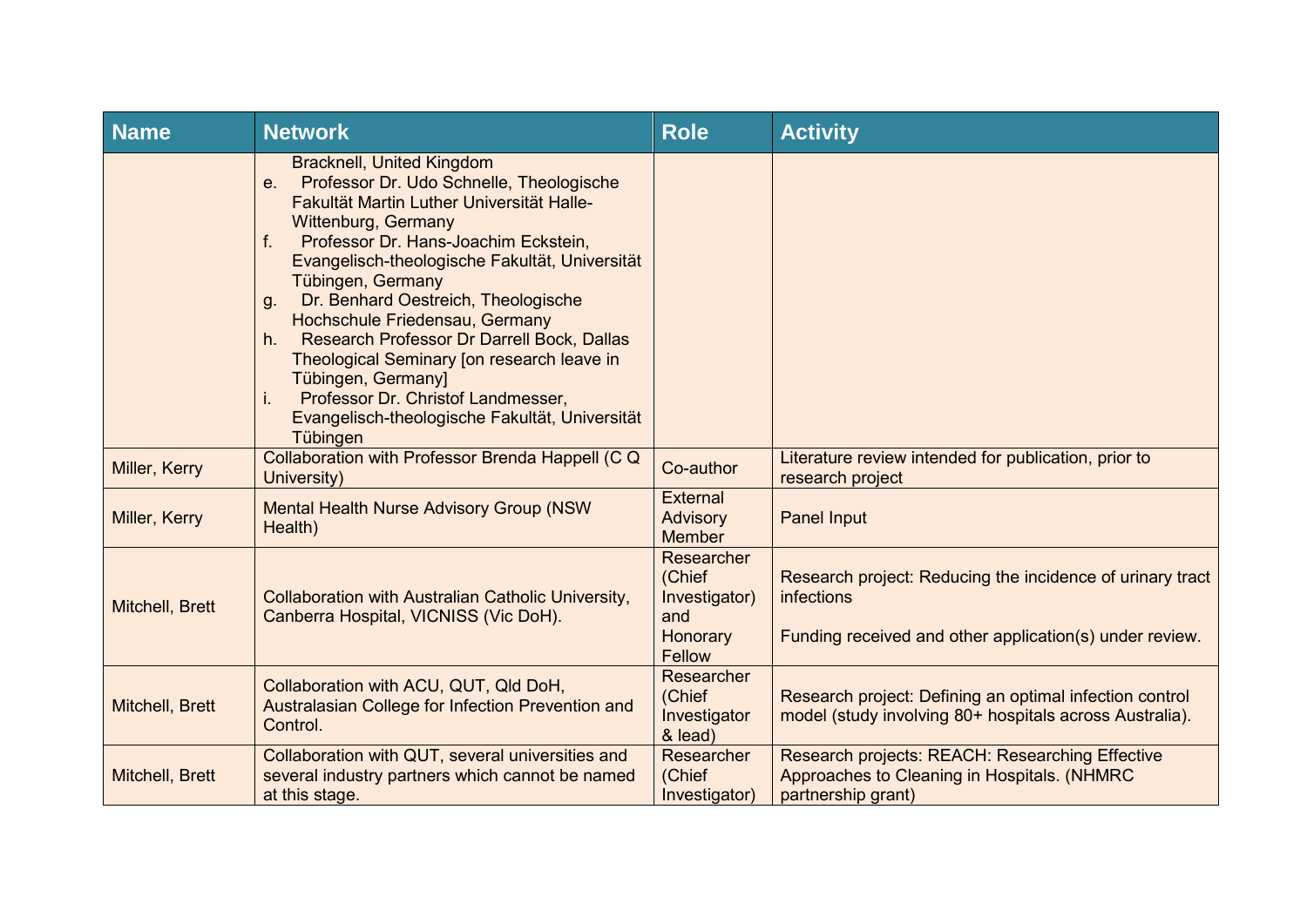| <b>Name</b>     | <b>Network</b>                                                                                                                                                                   | <b>Role</b>                                     | <b>Activity</b>                                                                                                                                             |
|-----------------|----------------------------------------------------------------------------------------------------------------------------------------------------------------------------------|-------------------------------------------------|-------------------------------------------------------------------------------------------------------------------------------------------------------------|
| Mitchell, Brett | <b>Collaboration with TIPCU (Tasmanian</b><br>Government-Department of Health and Human<br>Services)                                                                             | Advisor /<br>researcher                         | Involved in reviewing and authorship of government<br>reports                                                                                               |
| Mitchell, Brett | Collaboration with TIPCU (TAS - Department of<br><b>Health and Human Services), UTAS</b>                                                                                         | Researcher<br>(Chief<br>Investigator<br>& lead) | Research project: Understanding graduate nursing<br>knowledge of infection control<br>Research project: TIPCU engagement program                            |
| Mitchell, Brett | <b>Collaboration with Canberra Hospital, TIPCU</b><br>(TAS Department of Health and Human Services),<br>HISWA (WA - Department of Health), SA ICS (SA<br>- Department of Health) | Researcher<br>(Chief<br>Investigator)           | Research project: Staphylococcus aureus bacteraemia                                                                                                         |
| Mitchell, Brett | Collaboration with Launceston Hospital and a<br>partner in the United Kingdom.                                                                                                   | Researcher<br>(Chief<br>Investigator)           | Research project: Risk of MRSA from prior room<br>occupants<br>Research project: The effect of hydrogen peroxide on<br>MRSA contamination and colonisation. |
| Mitchell, Brett | <b>Collaboration with Royal Hobart Hospital</b>                                                                                                                                  | Researcher<br>(Chief<br>Investigator)           | Research project: Gram negative resistance in<br>Tasmania                                                                                                   |
| Mitchell, Brett | <b>Collaboration with Hunter New England Health</b><br>Service - John Hunter Hospital                                                                                            | Researcher<br>(Chief<br>Investigator)           | Research project: Urinary tract infections surveillance<br>and patient outcomes                                                                             |
| Mitchell, Brett | <b>Australian Catholic University</b>                                                                                                                                            | Honorary<br><b>Fellow</b>                       | Supervision of PhD student                                                                                                                                  |
| Mitchell, Brett | Australian Commission on Safety and Quality in<br><b>Health Care</b>                                                                                                             | Committee<br>member                             | Member of the national healthcare associated infection<br>technical surveillance group                                                                      |
| Mitchell, Brett | Australian Commission on Safety and Quality in<br><b>Health Care</b>                                                                                                             | Committee<br>member                             | Antimicrobial resistance surveillance: national oversight<br>committee                                                                                      |
| Mitchell, Brett | Australasian College for Infection Prevention and<br>Control                                                                                                                     | Committee                                       | Research Committee member. International<br>membership.                                                                                                     |
| Mitchell, Brett | Australasian College for Infection Prevention and<br>Control                                                                                                                     | Editor-in-<br>chief                             | Oversight of an international peer reviewed journal.<br>Oversight of international editorial board – member from<br>10+ countries.                          |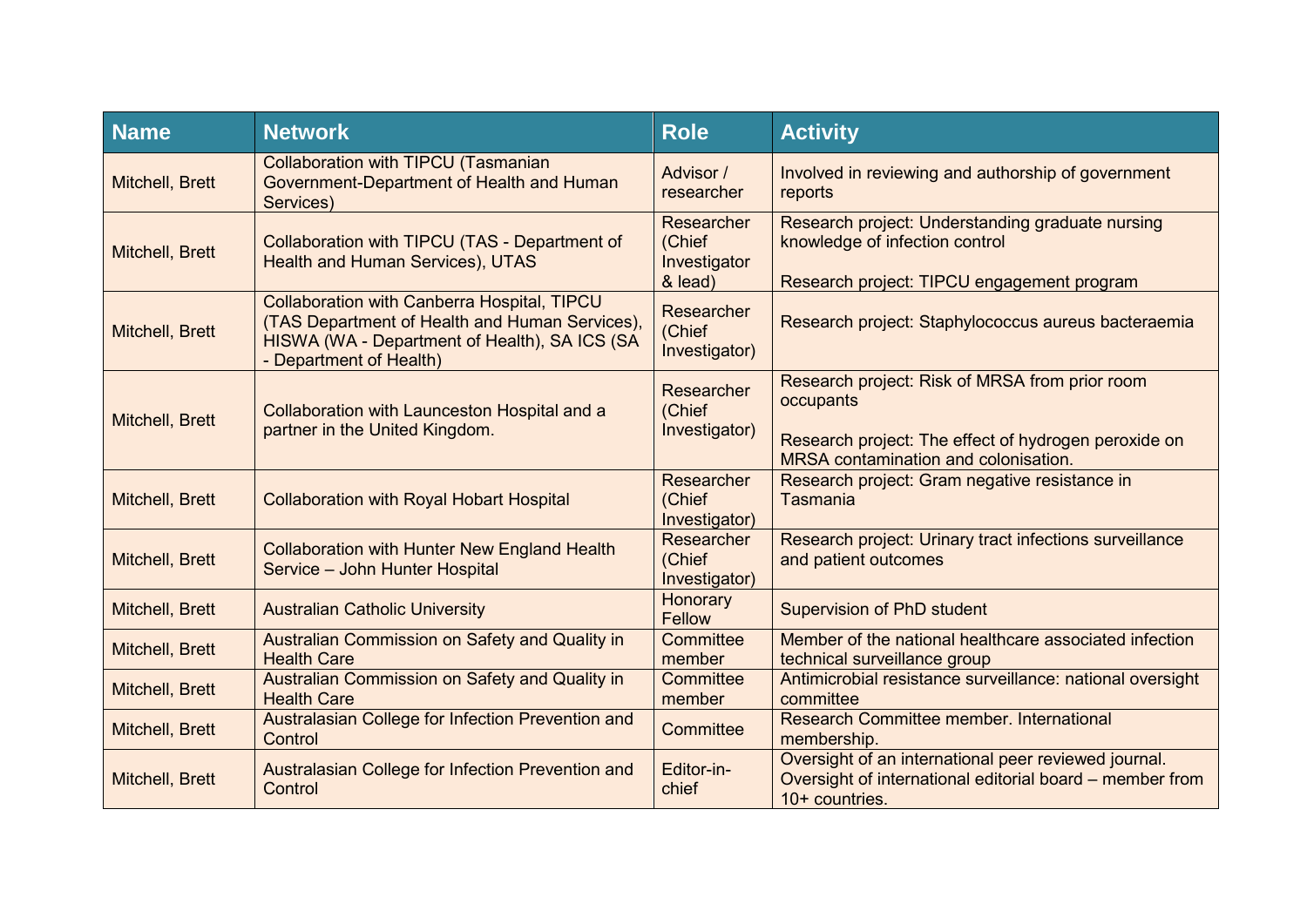| <b>Name</b>     | <b>Network</b>                                                                                                                                          | <b>Role</b>                                                                     | <b>Activity</b>                                                                                                                                                                                                                                                                            |
|-----------------|---------------------------------------------------------------------------------------------------------------------------------------------------------|---------------------------------------------------------------------------------|--------------------------------------------------------------------------------------------------------------------------------------------------------------------------------------------------------------------------------------------------------------------------------------------|
| Mitchell, Brett | Society of Healthcare Epidemiology of America                                                                                                           | Committee                                                                       | External affairs committee. International collaborations<br>and links.                                                                                                                                                                                                                     |
| Mitchell, Brett | <b>Australian College of Nursing</b>                                                                                                                    | Peer review                                                                     | Peer review of grants                                                                                                                                                                                                                                                                      |
| Morton, Darren  | Collaboration with:<br><b>University of Newcastle</b><br>University of Western Sydney<br><b>University of Sydney</b><br><b>University of Queensland</b> | Researcher                                                                      | CI on NHMRC grant application titled " Cluster<br>randomised controlled trial of the Complete Health<br>Improvement Program (CHIP) lifestyle intervention for<br>reducing chronic disease risk factors among<br>independently living retirement village residents aged 65<br>to 84 years." |
| Morton, Jason   | <b>Collaboration with Prof William Gladstone (UTS)</b><br>and industry link with Lake Macquarie City Council                                            | Researcher                                                                      | Research Project entitled 'Changes in rocky reef fish<br>assemblages throughout an estuary with a restricted<br>inlet'                                                                                                                                                                     |
| Morton, Jason   | <b>Collaboration with Prof William Gladstone, UTS</b>                                                                                                   | Researcher                                                                      | Research Project entitled 'The social systems of<br>temperate wrasses'                                                                                                                                                                                                                     |
| Morton, Jason   | <b>Consultancy for Lake Macquarie City Council</b>                                                                                                      | Researcher                                                                      | Research Project entitled 'The Effect of Human<br>Disturbance (Beach Cleaning and Trampling) on the<br>Biological Assemblages of Exposed Sandy Beaches'.                                                                                                                                   |
| Morton, Jason   | Lake Macquarie City Council                                                                                                                             | <b>Estuary and</b><br>Coastal<br>Management<br>Committee<br>member,<br>academic | Committee input                                                                                                                                                                                                                                                                            |
| Morton, Jason   | Collaboration with Prof Brian Timms (UNSW) and<br>Dr Ken Green (National Parks and Wildlife<br>Service, Snowy Mountains Region)                         | Academic                                                                        | Research Project entitled 'Temporal changes in the<br>Macroinvertebrate Fauna of two<br>Glacial Lakes, Cootapatamba and Albina, Snowy<br>Mountains,<br>New South Wales'.                                                                                                                   |
| Morton, Jason   | <b>Murdoch University</b>                                                                                                                               | Academic                                                                        | <b>Examiner of theses</b>                                                                                                                                                                                                                                                                  |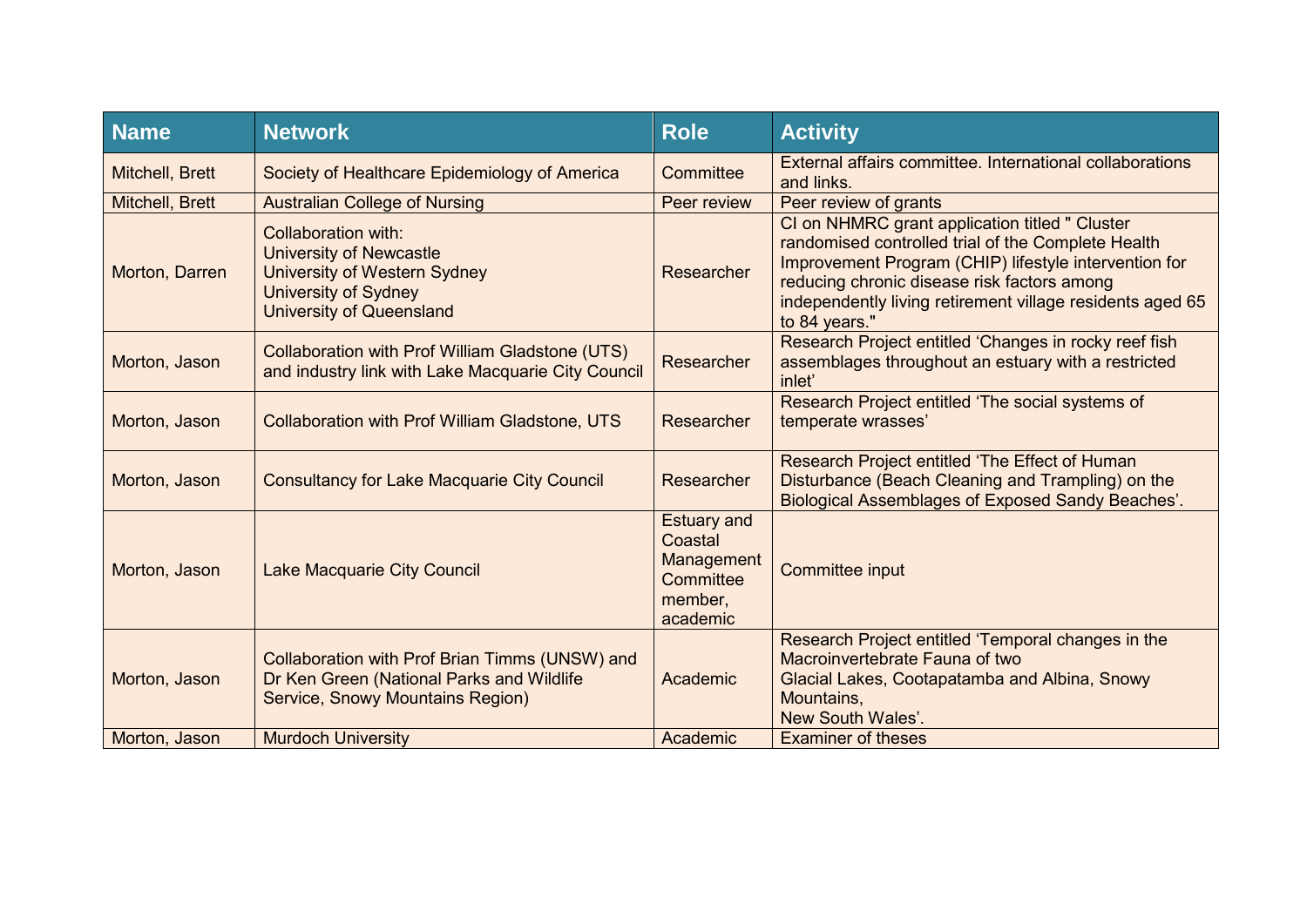| <b>Name</b>          | <b>Network</b>                                                                                                                                                                                   | <b>Role</b>     | <b>Activity</b>                                                                               |
|----------------------|--------------------------------------------------------------------------------------------------------------------------------------------------------------------------------------------------|-----------------|-----------------------------------------------------------------------------------------------|
| Williams,<br>Anthony | The Hong Kong Polytechnic University School of<br>Design, Hong Kong Design Institute (member of<br>VTC Group) and Hong Kong Design Centre jointly<br>present the tenth DesignEd Asia Conference. | <b>Research</b> | <b>Conference Referee</b>                                                                     |
| Williams,<br>Anthony | <b>European Journal of Engineering Education</b>                                                                                                                                                 | <b>Research</b> | <b>Journal Referee</b>                                                                        |
| Williams,<br>Anthony | Design Principles and Practices: An International<br>Journal.                                                                                                                                    | <b>Research</b> | <b>Journal Referee</b>                                                                        |
| Williams,<br>Anthony | The International Journal of Construction<br>Management                                                                                                                                          | <b>Research</b> | <b>Journal Referee</b>                                                                        |
| Williams,<br>Anthony | Journal of Engineering, Design and Technology                                                                                                                                                    | <b>Research</b> | <b>Journal Referee</b>                                                                        |
| Williams,<br>Anthony | <b>Course Accreditor Australian Institute of Quantity</b><br>Surveying                                                                                                                           | Scholarship     | Accreditation Team member for reviews of Courses<br><b>Collaboration AIQS Bond University</b> |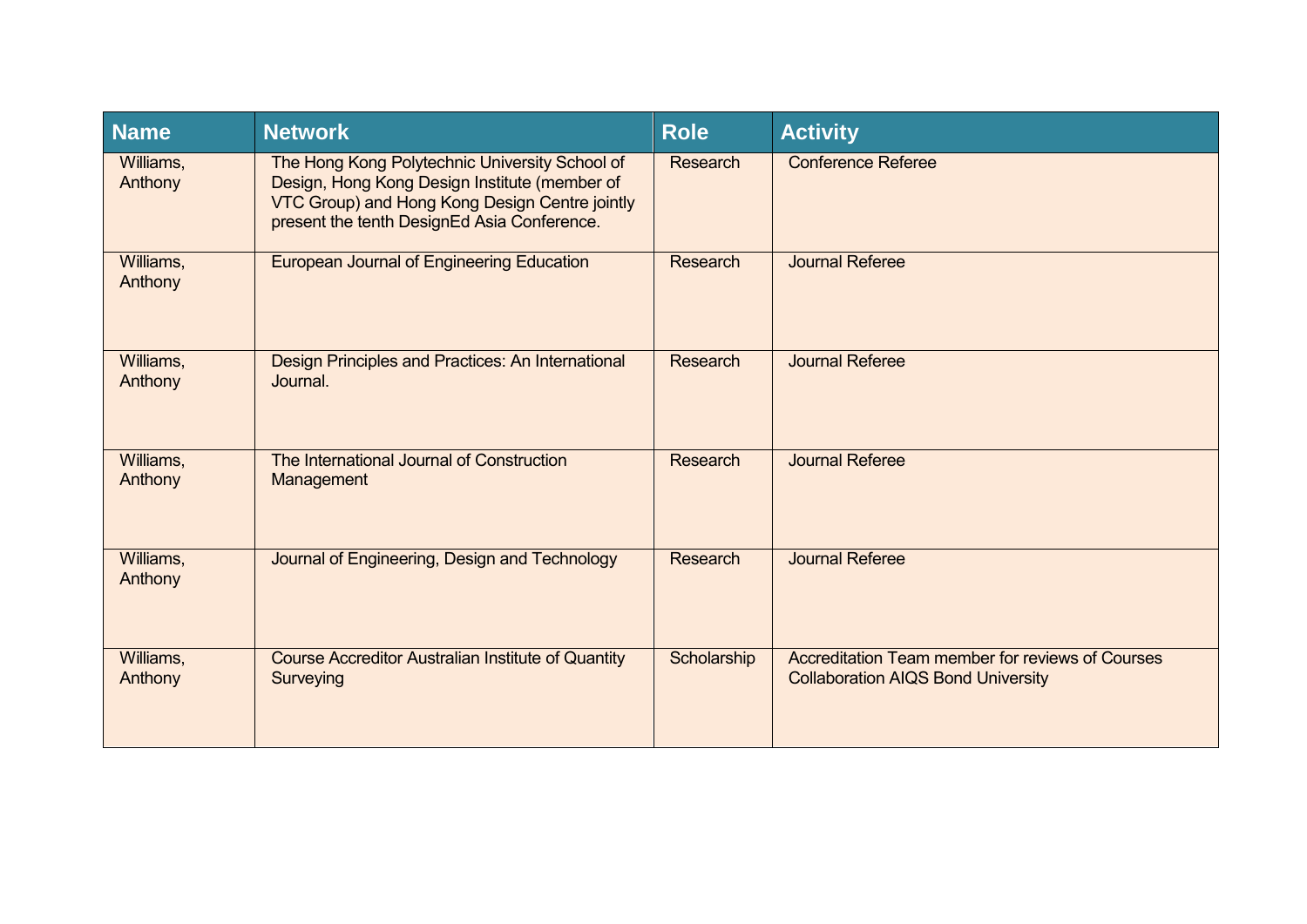| <b>Name</b>          | <b>Network</b>                                                         | <b>Role</b> | <b>Activity</b>                                                                                                                                                                                      |
|----------------------|------------------------------------------------------------------------|-------------|------------------------------------------------------------------------------------------------------------------------------------------------------------------------------------------------------|
| Williams,<br>Anthony | <b>Course Accreditor Australian Institute of Building</b><br>Surveying | Scholarship | Accreditation Team member for reviews - Collaboration<br>AIBS, Bond University and University of South Australia<br><b>Courses</b>                                                                   |
| Williams,<br>Anthony | OLT Project Reviewer, Office of Learning and<br>Teaching               | Scholarship | Review of Project - Plagiarism and related issues in<br>assessment not involving text. Collaboration OLT,<br>University of Newcastle, Monash University and<br><b>Australian National University</b> |
| Williams,<br>Anthony | <b>OLT Review Panel for Teaching Citation Awards</b>                   | Scholarship | Review and ranking of applications for National Teaching<br>Citations - Collaboration OLT                                                                                                            |
| Williams,<br>Anthony | <b>Program Review Panel</b>                                            | Scholarship | <b>Chaired Review of Bachelor of Communication</b><br><b>Collaboration University of Newcastle.</b>                                                                                                  |
| Williams,<br>Anthony | <b>Review of System</b>                                                | Scholarship | Conducted the review of the Program and Course<br>Management System - Collaboration University of South<br>Australia                                                                                 |
| Williams,<br>Anthony | <b>ARC Discovery Grant Application</b>                                 | Research    | The Importance of Spatial Reasoning in the<br>Understanding of Design and Mathematics for Secondary<br>Students - Collaboration University of Newcastle                                              |